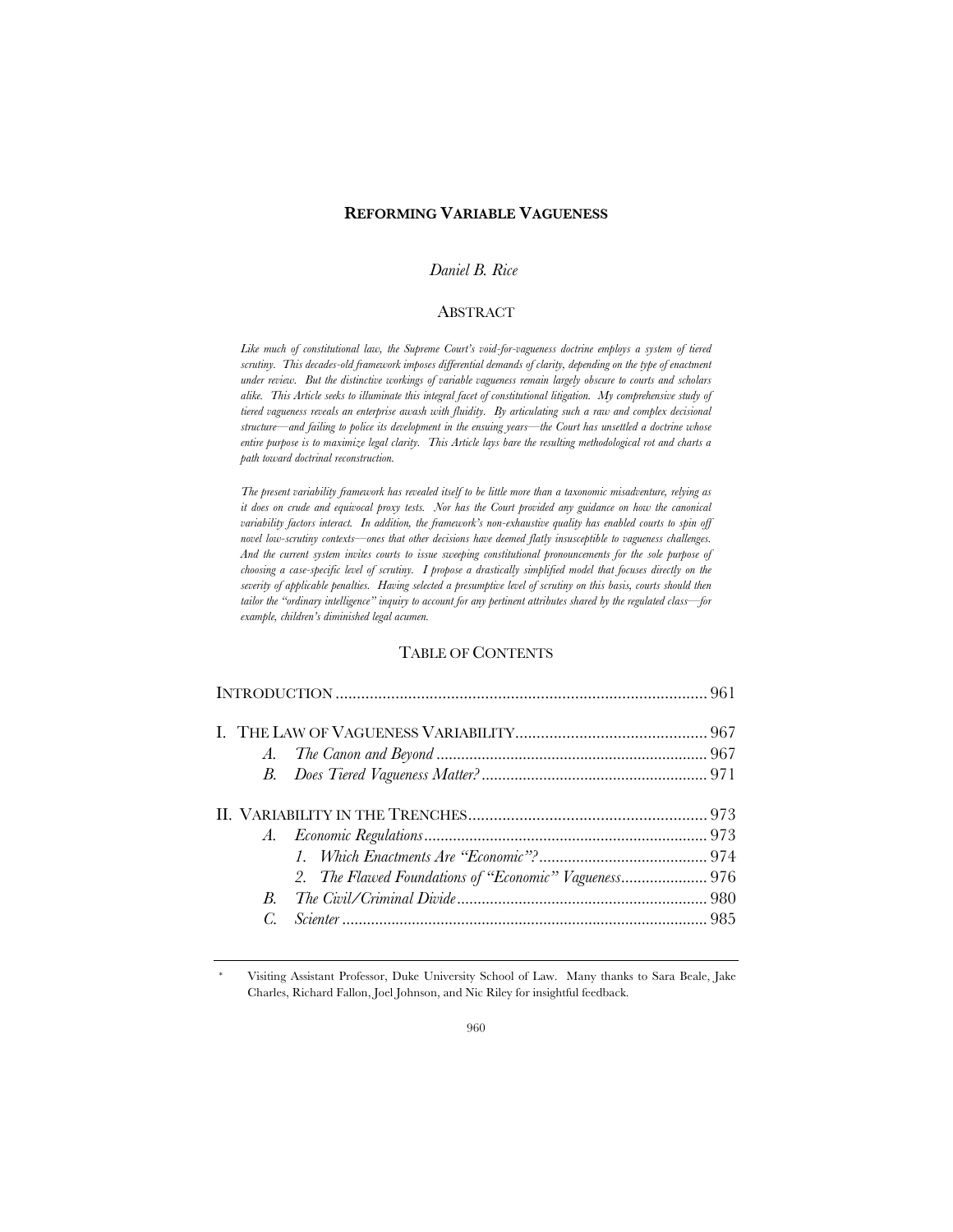|             | $l_{\cdot}$                                        |  |
|-------------|----------------------------------------------------|--|
|             | 2.                                                 |  |
| D.          |                                                    |  |
|             | $\mathcal{I}$ .                                    |  |
|             | 2.                                                 |  |
| E.          |                                                    |  |
|             | $\mathcal{I}$ .                                    |  |
|             | 2.                                                 |  |
|             | 3.                                                 |  |
|             | 4.                                                 |  |
|             |                                                    |  |
|             |                                                    |  |
| А.          |                                                    |  |
| В.          |                                                    |  |
|             |                                                    |  |
| А.          |                                                    |  |
| $B_{\cdot}$ |                                                    |  |
|             | $\mathcal{I}$ .                                    |  |
|             | A Successor Framework—and Its Benefits  1028<br>2. |  |
|             |                                                    |  |

#### **INTRODUCTION**

The Supreme Court's void-for-vagueness doctrine has two dominant objectives: ensuring fair notice of prohibited conduct and guarding against "arbitrary and discriminatory enforcement."<sup>1</sup> But this classic formulation elides an antecedent question: *which level* of vagueness scrutiny applies. In the Court's telling, "[t]he degree of vagueness that the Constitution tolerates . . . depends in part on the nature of the enactment."2 Phraseology that would pass muster in a more permissive context may well melt under the glare of stringent inspection. In this sense, vagueness doctrine—which employs a threshold categorization scheme—embodies the cross-cutting technique of tiered review.

<sup>1</sup> Kolender v. Lawson, 461 U.S. 352, 357 (1983); *see also* Carissa Byrne Hessick, *Vagueness Principles*, 48 ARIZ. ST. L.J. 1137, 1141–43 (2017). Recent decisions have also underscored the threat that vague laws pose to legislative policymaking primacy. *See* United States v. Davis, 139 S. Ct. 2319, 2325 (2019).

<sup>2</sup> Vill. of Hoffman Estates v. Flipside, Hoffman Estates, Inc., 455 U.S. 489, 498 (1982).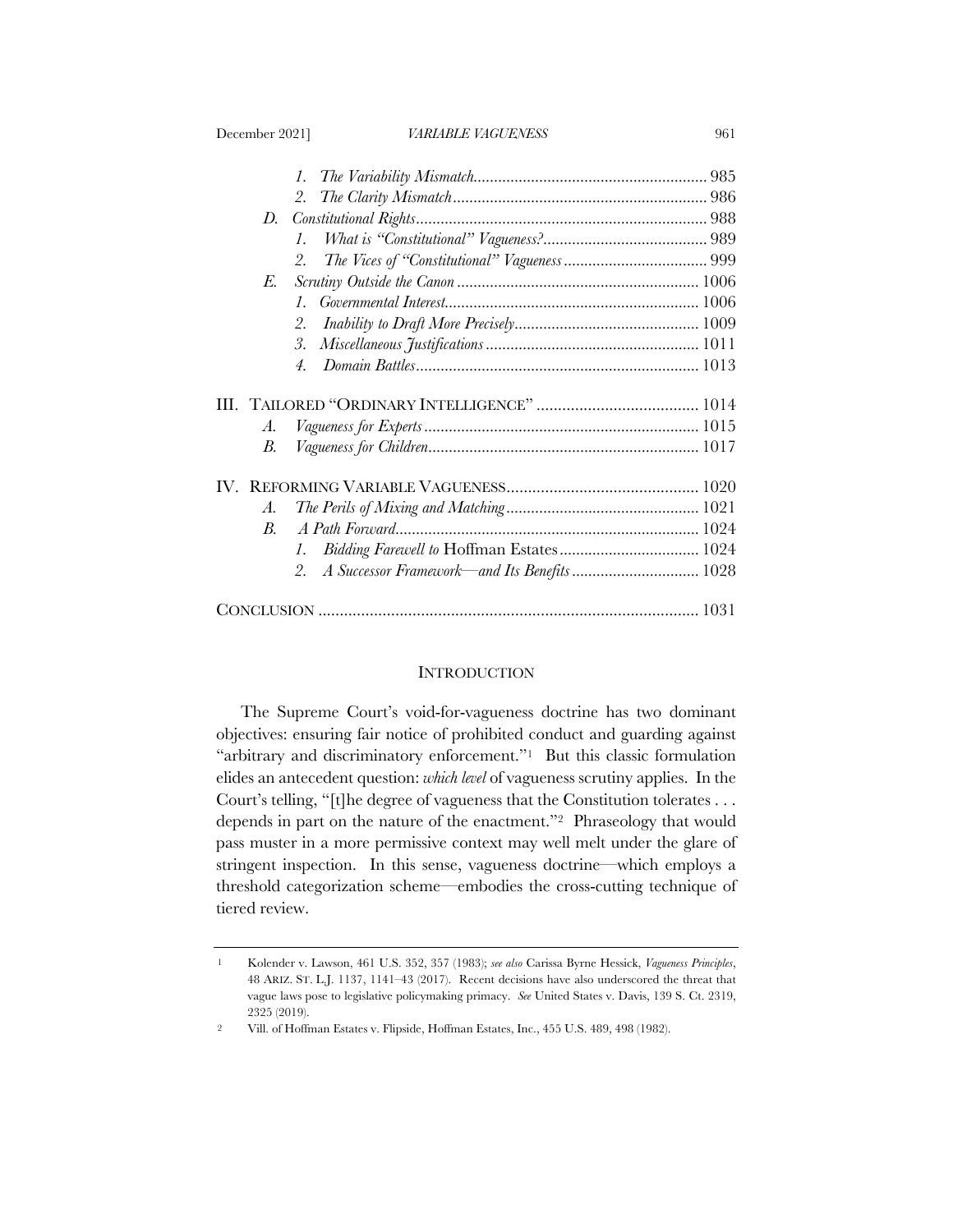But the distinctive workings of what I call "variable vagueness" bear little resemblance to the traditional forms of tiered scrutiny. Multi-layered vagueness is not a mechanism for safeguarding constitutional liberties regarded as "fundamental."3 Nor does vagueness's threshold inquiry police the fit between the means and ends of challenged legislation.4 Instead, vagueness variability seeks out contexts in which it is essential that laws be drafted with precision. It then subjects those enactments to a form of heightened scrutiny—one that, to be sure, hardly amounts to a "strong presumption[]"5 of unconstitutionality. Given these structural differences, it is not surprising that leading scholars of tiered scrutiny have overlooked the variable quality of vagueness review.6

In 1982, the Court's decision in *Village of Hoffman Estates v. Flipside, Hoffman Estates, Inc.* articulated a framework for identifying the degree of "clarity that the Constitution demands of a law."7 In distilling a core set of earlierannounced variability principles,8 *Hoffman Estates* relied on a series of blunt categorizations to calibrate the rigor of vagueness review. In short, criminal statutes and laws that "threaten[] to inhibit" constitutional rights must be reviewed more stringently, while civil enactments, economic regulations, and laws containing a scienter requirement need not be drafted as precisely.9 These pronouncements promised a much-needed dose of clarity for a doctrine whose entire purpose is to maximize legal clarity. By supplying top-

<sup>3</sup> *See* G. EDWARD WHITE, LAW IN AMERICAN HISTORY, VOLUME III: 1930–2000, at 598 (2019) ("A cluster of noneconomic rights . . . came to be termed as 'fundamental' liberties in the Due Process Clause and, because of that designation, triggered a standard of strict scrutiny for state regulations restricting them.").

<sup>4</sup> *See* Richard H. Fallon, Jr., *Strict Judicial Scrutiny*, 54 UCLA L. REV. 1267, 1274 (2007) (explicating this familiar feature of constitutional scrutiny).

<sup>5</sup> Tara Leigh Grove, *Tiers of Scrutiny in a Hierarchical Judiciary*, 14 GEO. J. L. & PUB. POL'Y 475, 486 (2016).

<sup>6</sup> *See, e.g.*, RICHARD H. FALLON,JR., THE NATURE OF CONSTITUTIONAL RIGHTS:THE INVENTION AND LOGIC OF STRICT JUDICIAL SCRUTINY 96–123 (2019); JEFFREY M. SHAMAN, CONSTITUTIONAL INTERPRETATION: ILLUSION AND REALITY 71–111 (2001); WHITE, *supra* note 3, at 600–91; Suzanne B. Goldberg, *Equality Without Tiers*, 77 S. CAL. L. REV. 481 (2004); Calvin Massey, *The New Formalism: Requiem for Tiered Scrutiny?*, 6 U. PA. J. CONST. L. 945 (2004); Jud Mathews & Alec Stone Sweet, *All Things in Proportion? American Rights Review and the Problem of Balancing*, 60 EMORY L.J. 797 (2011); Peter J. Rubin, *Reconnecting Doctrine and Purpose: A Comprehensive Approach to Strict Scrutiny After* Adarand *and* Shaw, 149 U. PA. L. REV. 1 (2000); David Schraub, *Unsuspecting*, 96 B.U. L. REV. 361 (2016); Maxwell L. Stearns, Obergefell*,* Fisher*, and the Inversion of Tiers*, 19 U. PA. J. CONST. L. 1043 (2017); R. George Wright, *A Hard Look at Exacting Scrutiny*, 85 UMKC L. REV. 207 (2016).

<sup>7</sup> *Hoffman Estates*, 455 U.S. at 499; *see also id.* at 498 (cautioning that vagueness principles "should not . . . be mechanically applied").

<sup>8</sup> *See infra* note 30.

<sup>9</sup> *See Hoffman Estates*, 455 U.S. at 498–99.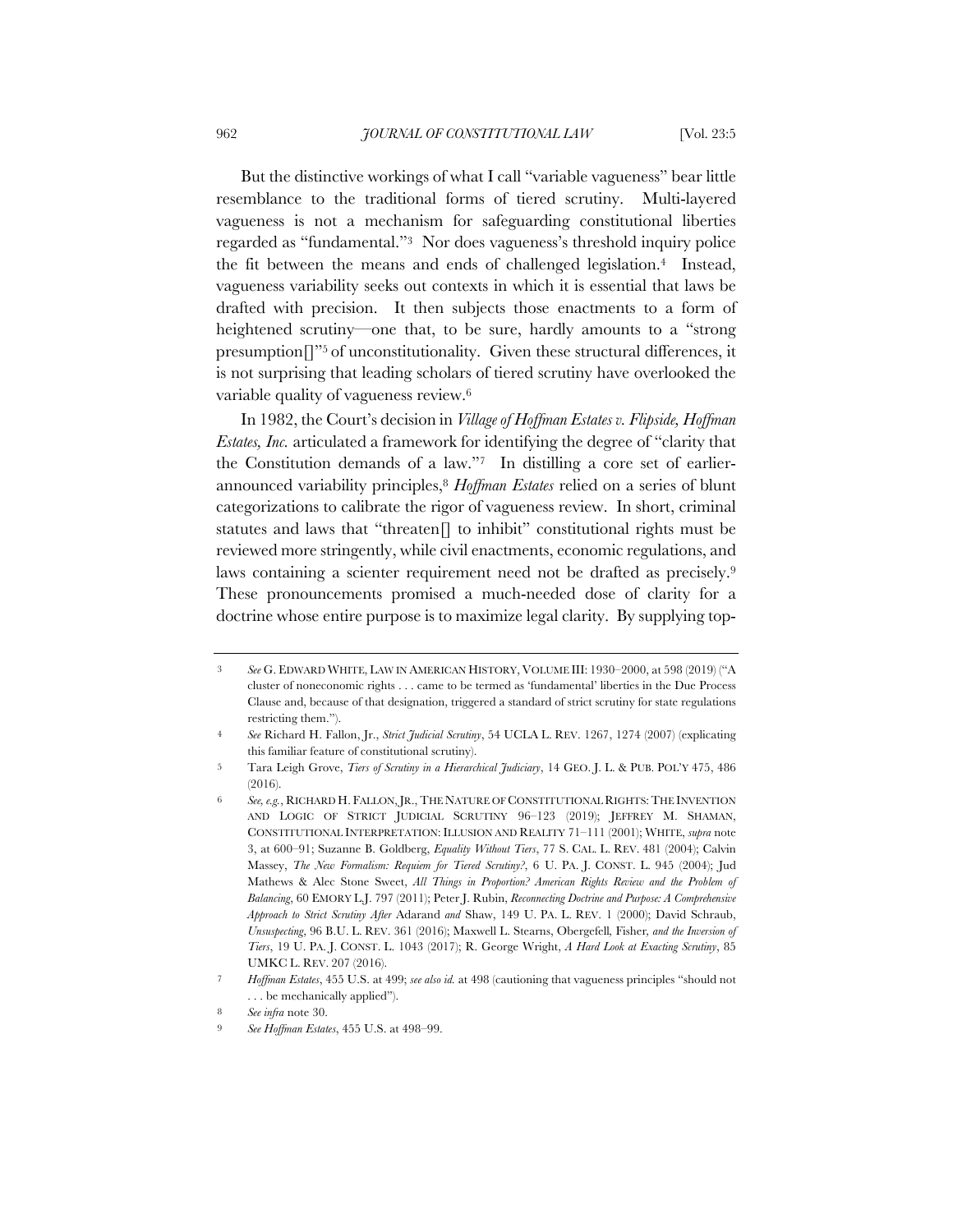down methodological direction, the Court seemed committed to ensuring "a uniform resolution of important federal questions"10—one far outpacing the Justices' capacity for routine error-correction.

Unfortunately, *Hoffman Estates* accomplished nothing of the sort. Four decades on, the doctrine is awash with fluidity; it is difficult to overstate how impressionistic the "level of vagueness scrutiny" inquiry has become in practice. This Article will demonstrate how the Supreme Court's effort to discipline vagueness doctrine instead grossly subjectified it. By endorsing such a raw and complex decisional structure—and neglecting to police its development—the Court effectively surrendered the prospect of system-wide coherence in the field of vagueness variability.11 Below, I lay bare this methodological rot and chart a path toward doctrinal reconstruction.

To begin, the Court misfired in its effort to premise tiered vagueness review on the supposedly dichotomous nature of contestable legal constructs. The category of "economic" regulations is hardly self-defining, and the Court itself has confirmed that statutes can be "quasi-criminal" as well as simply criminal or civil.<sup>12</sup> Nor did the Court provide tools for diagnosing "threat[s]" to constitutional rights—a concept with no doctrinal pedigree. *Hoffman Estates* was also silent on how to harmonize competing variability factors—for example, when economic regulations implicate constitutional rights or contain criminal penalties. And despite its canonical status, *Hoffman Estates* did not purport to be exhaustive. The Court's vagueness decisions are strewn with specialized considerations that went unmentioned in *Hoffman Estates*. Lower courts have seized on this apparent latitude, constructing novel low-scrutiny contexts out of principles that threaten to unsettle the entire edifice of vagueness variability.

But the problem is not simply that *Hoffman Estates* failed to yield stable or predictable results. Its rules often clash with their stated justifications, which can render compliance with the Court's commands a hollow formalism. For example, lower courts must apparently relax their review of "economic" regulations even when none of the avowed reasons for doing so obtain. Similarly, many civil regulations authorize sanctions that can prove far more

<sup>10</sup> Grove, *supra* note 5, at 476.

<sup>11</sup> *Cf.* Toby J. Heytens, *Doctrine Formulation and Distrust*, 83 NOTRE DAME L. REV. 2045, 2046 (2008) (emphasizing "the need to craft rules that can and will be faithfully implemented by the lower court judges who have the last word in the overwhelming majority of litigated cases") (emphasis omitted).

<sup>12</sup> *Hoffman Estates*, 455 U.S. at 499. Notably, this occurred in a *separate* section of the Court's opinion.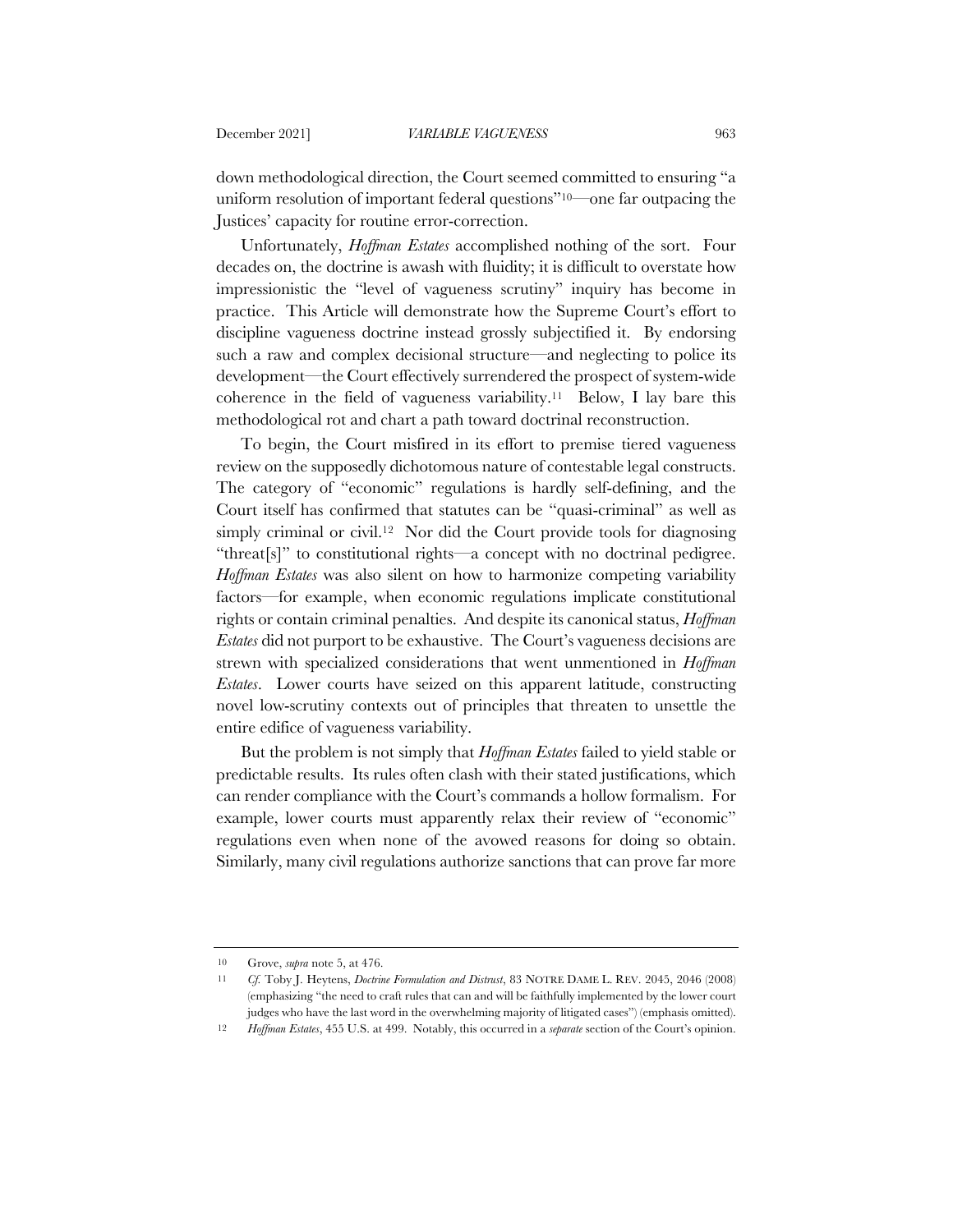crushing than the fines prescribed by certain criminal laws.13 These incongruities highlight a curious framing choice underlying *Hoffman Estates*: Rather than implementing its vision through a regime of either rules or standards, the Court opted to employ both rules *and* standards, first reciting the rules' underlying values and then pursuing those values only through imperfect proxies.14

Compounding these troubles, *Hoffman Estates* failed to follow its own logic and acknowledge a spectrum of severity *within* the categories of criminal and civil penalties.15 Probation and lifelong imprisonment bear only a distant kinship; likewise, a loss of parental rights—a decidedly "civil" sanction—can hardly be compared to a small monetary exaction.16 Yet under *Hoffman Estates*, these outcomes register only as "criminal" and "civil" penalties, ones subject to the enigmatic adjustments of "more" and "less" stringent review. The Court also failed to explain why the presence of a scienter requirement should affect the degree of clarity required by due process (as opposed to the amount of clarity that an enactment actually exhibits).17 At most, a mens rea element should be treated like any other adjacent statutory language with the capacity to limit a prohibition's reach.

Finally, the phenomenon of "constitutional" vagueness review enshrines a remarkably robust conception of the judicial role. By mandating exacting review for laws that "threaten[] to inhibit the exercise of constitutionally protected rights,"18 *Hoffman Estates* contemplates that every vagueness claim will also yield a judicial determination concerning the reach of some other constitutional right.19 Modern vagueness doctrine thus exhibits a tailwagging-the-dog quality that can shape constitutional law in unexpected ways.20 Indeed, courts have embraced and rebuffed rights claims that no party advanced—solely to select a level of scrutiny to govern the legal claim

<sup>13</sup> *See* Note, *Due Process Requirements of Definiteness in Statutes*, 62 HARV. L. REV. 76, 85 (1948) (observing that the "severity of sanction . . . does not necessarily parallel a distinction between criminal and civil statutes").

<sup>14</sup> These disjunctions resemble an arguable tension between the Second Amendment's "prefatory" and "operative" clauses. *See* Dist. of Columbia v. Heller, 554 U.S. 570, 577–78 (2008) (distinguishing between these two components).

<sup>15</sup> *See infra* Part II.B; *see also* Note, *supra* note 13, at 85 (remarking that "degrees of severity of sanction vary widely within each of the two categories").

<sup>16</sup> *See* Santosky v. Kramer, 455 U.S. 745, 758–59 (1982) ("In parental rights termination proceedings, the private interest affected is commanding"—"far more precious than any property right.").

<sup>17</sup> *See infra* Part II.C.

<sup>18</sup> Vill. of Hoffman Estates v. Flipside, Hoffman Estates, Inc., 455 U.S. 489, 499 (1982).

<sup>19</sup> Unless, that is, the court concludes that a challenged law would not be unconstitutionally vague even if reviewed under the strictest standard.

<sup>20</sup> *See infra* Part II.D.2.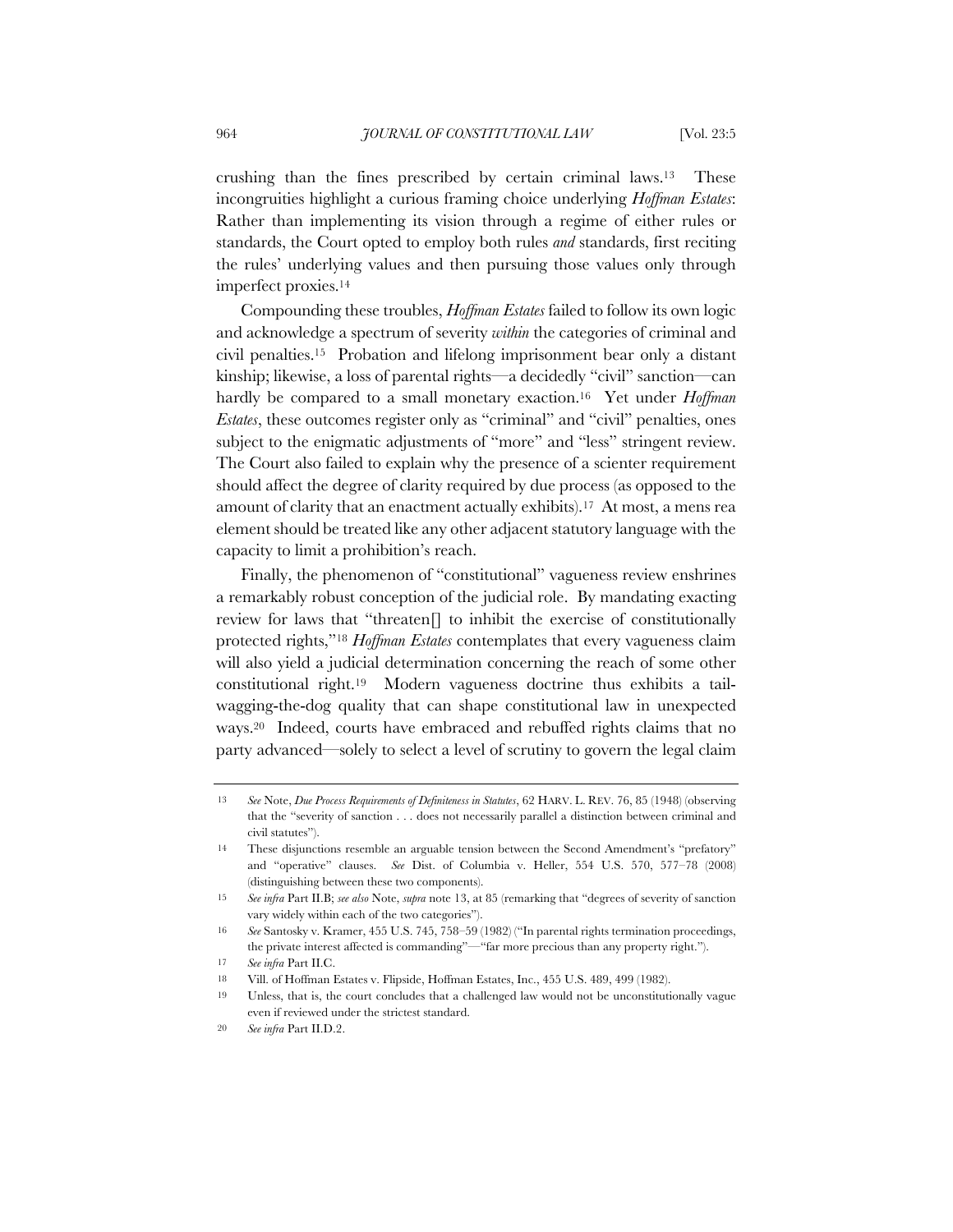actually presented. This stubborn order of operations also deprives litigants of the ability to ensure a "clean" vagueness ruling that will not risk contaminating adjoining areas of law.

Not long ago, Professor Mila Sohoni skillfully chronicled the emergence of vagueness variability, contending that the doctrine's relaxed notice features "sharply lowered the costs of enacting federal legislation"21 and gave a "boost to the project of building the modern regulatory state."22 Yet tiered vagueness review has become far more than a state-building project. It is a set of prescriptions that govern manifold legal challenges at the federal, state, and local levels. Throughout this Article, I evaluate not just the generative potential of vagueness variability, but its actual performance as a legal doctrine. Oddly, no one has yet examined whether *Hoffman Estates* has fulfilled its promise—whether it actually serves its underlying objectives and provides workable guidance to lower courts.23

This Article undertakes that task. Part I summarizes extant Supreme Court precedent on the concept of tiered vagueness review. Although *Hoffman Estates* remains the leading formulation of vagueness variability, its framework is silent on six types of enactments that the Court has singled out as deserving of either greater or lesser scrutiny. This further proliferation of specialized contexts—from the *Supreme Court itself*—has powerfully signaled to lower courts that *Hoffman Estates* need not be the last word on variability. Part I summarizes both the constraints imposed by existing doctrine and the opportunities preserved by its conspicuous silences.

<sup>21</sup> Mila Sohoni, *Notice and the New Deal*, 62 DUKE L.J. 1169, 1174 (2013).

<sup>22</sup> *Id.* at 1217.

<sup>23</sup> For a sampling of articles that briefly discuss vagueness's multi-tiered nature, see Bradley E. Abruzzi, *Copyright and the Vagueness Doctrine*, 45 U. MICH. J.L. REFORM 351, 361–63 (2012); John F. Decker, *Addressing Vagueness, Ambiguity, and Other Uncertainty in American Criminal Laws*, 80 DENV. U. L. REV. 241, 248–49 (2002); David W. Gartenstein & Joseph F. Warganz, Note, *RICO's "Pattern" Requirement: Void for Vagueness?*, 90 COLUM. L. REV. 489, 505–09 (1990); Christopher Gunther, Note, *Can Punitive Damages Standards Be Void for Vagueness?*, 63 ST. JOHN'S L. REV. 52, 55–56, 59 (1988); Jennifer Lee Koh, *Crimmigration and the Void for Vagueness Doctrine*, 2016 WIS. L. REV. 1127, 1137–39; Cristina D. Lockwood, *Defining Indefiniteness: Suggested Revisions to the Void for Vagueness Doctrine*, 8 CARDOZO PUB. L. POL'Y & ETHICS J. 255, 261 n.14 (2010); Ryan McCarl, *Incoherent and Indefensible: An Interdisciplinary Critique of the Supreme Court's "Void-for-Vagueness" Doctrine*, 42 HASTINGS CONST. L.Q. 73, 81 (2014); Paul H. Robinson, *Fair Notice and Fair Adjudication: Two Kinds of Legality*, 154 U. PA. L. REV. 335, 358–59 (2005); James F. Shekleton, *The Campus as Agora: The Constitution, Commerce, Gadfly Stonecutters, and Irreverent Youth*, 31 J.C. & U.L. 513, 539 (2005); Matthew G. Sipe, *The Sherman Act and Avoiding Void-for-Vagueness*, 45 FLA. ST. U. L. REV. 709, 732–34, 737–41, 744–48 (2018); Jeffrey I. Tilden, Note, Big Mama Rag*: An Inquiry Into Vagueness*, 67 VA. L. REV. 1543, 1552–53, 1555–59 (1981); Frederick Bernays Wiener, *Are the General Military Articles Unconstitutionally Vague?*, 54 A.B.A. J. 357, 360 (1968).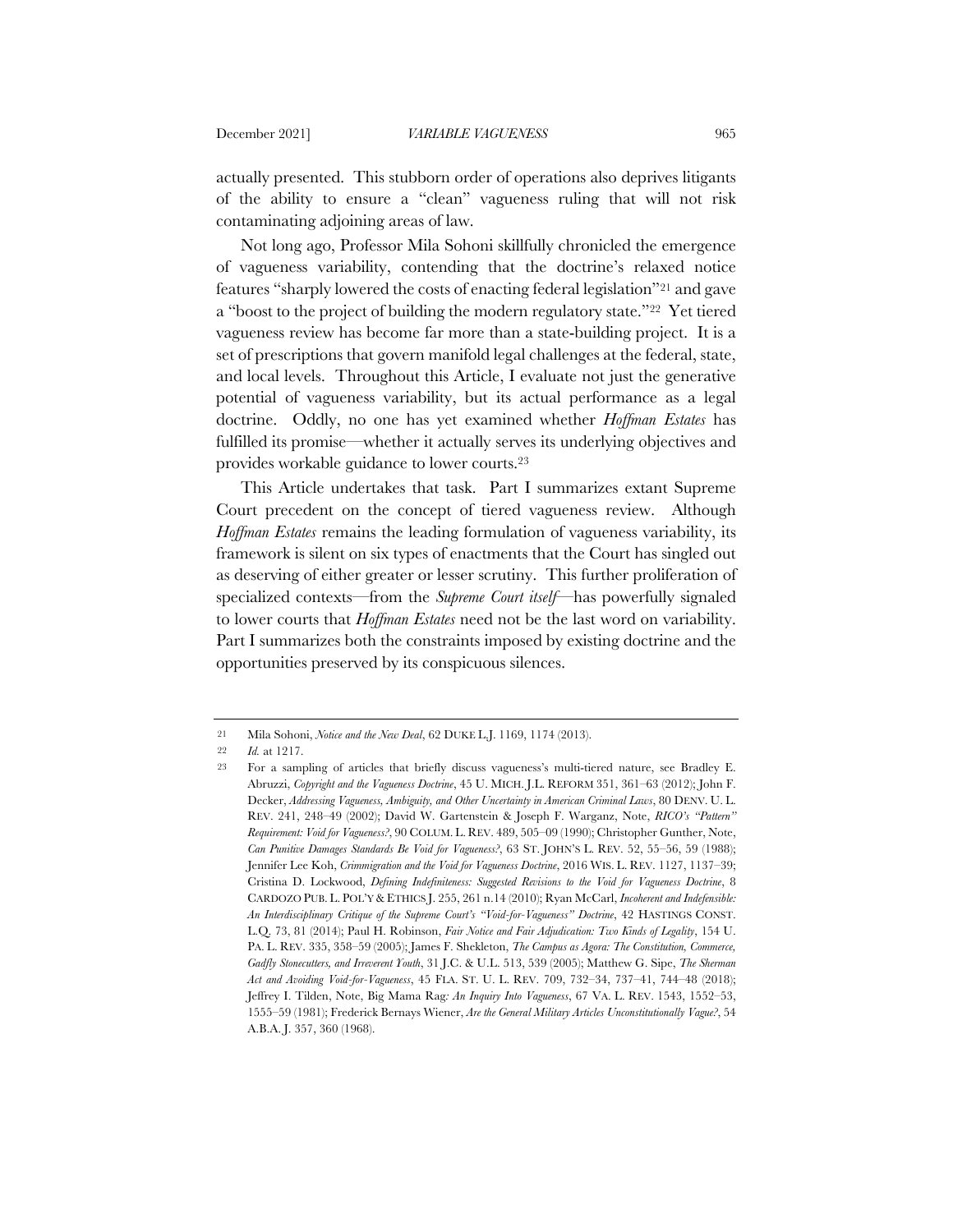Part II recounts the lived experience of *Hoffman Estates*, thoroughly surveying federal and state decisions implementing the idea of variable vagueness.24 *Hoffman Estates* glossed over a host of definitional landmines that shatter the framework's surface administrability. Part II documents these deficiencies, revealing a rickety methodology whose actual implementation belies the test's self-styled definitiveness. This Part also exposes notable divergences between the stated goals of vagueness variability and the measures chosen to pursue them. Part II closes by cataloguing the practice of tiered vagueness *outside* the *Hoffman Estates* canon. That decision's unfinished quality has enabled courts to spin off new variability principles, leading to fresh low-scrutiny contexts that other courts have deemed flatly insusceptible to vagueness challenges. The blurry boundaries of vagueness variability have thus called into question the very domain of vagueness doctrine.

Part III profiles a crucial variability principle absent from the *Hoffman Estates* framework: what I call "tailored ordinary intelligence."25 As the Court has acknowledged elsewhere, laws must be reviewed less stringently when they apply only to a subgroup of actors who can be fairly regarded as a specialized interpretive community.<sup>26</sup> For these types of enactments, due process requires less exactitude than for laws governing society as a whole. I argue that this principle—one that holds sophisticated parties to a heightened standard of responsibility—is a superior tool for achieving the objectives of *Hoffman Estates*'s "economic" category, because it advances those aims directly rather than through dubious surrogate factors. Part III then explains why the principle's converse should also hold true. In other words, when laws apply to persons who—as a class—cannot be held to a standard of "ordinary" adult intelligence, vagueness review should be at its most insistent. Accordingly, I argue, courts should apply a "reasonable child" standard to vagueness challenges brought by juveniles.

<sup>24</sup> Because the level-of-scrutiny framework operates independently from the characterization of a particular challenge as facial or as-applied, I do not distinguish between these types of decisions.

<sup>25</sup> Vagueness doctrine requires that "person[s] of ordinary intelligence" be given a fair opportunity to know what is forbidden. Grayned v. City of Rockford, 408 U.S. 104, 108 (1972).

<sup>26</sup> *See infra* Part III.A; *see also* Andrew E. Goldsmith, *The Void-for-Vagueness Doctrine in the Supreme Court, Revisited*, 30 AM. J. CRIM. L. 279, 299 (2003) ("If a statute targeting a particular field uses terminology known within that field, granting that terminology its specialized meaning is consistent with ensuring that defendants receive fair notice of the law."); Joseph Bounds Morris, Note, *Invalidity of Criminal Statute for Vagueness*, 26 TEX. L. REV. 216, 218 (1947) ("The Supreme Court has recognized some special situations where men in a particular field or industry would be able to ascertain what conduct is prohibited . . . .").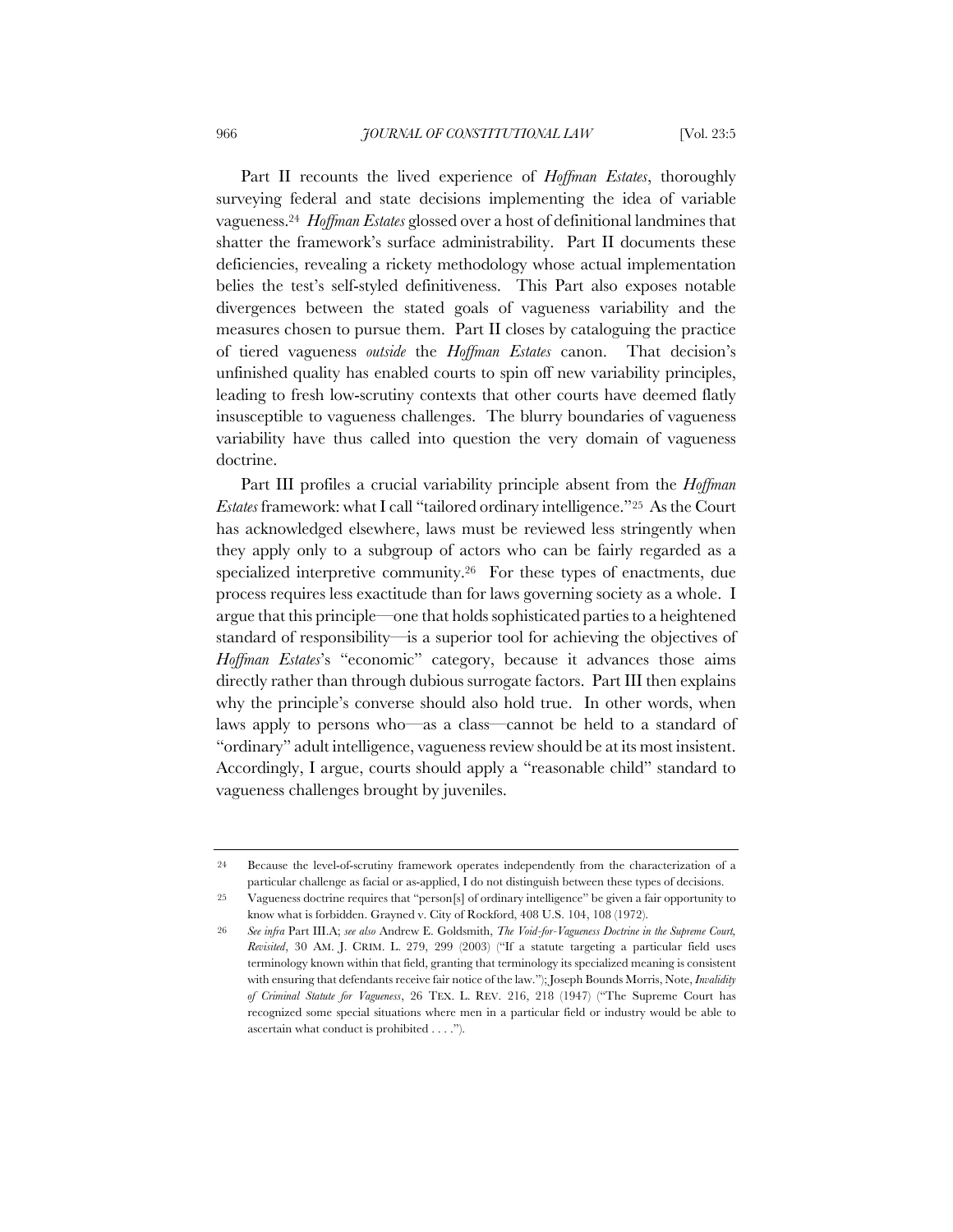Part IV concludes by rethinking tiered vagueness from the ground up. I advocate a simplified two-step approach for calibrating the stringency of review. At *step one*, courts should select a level of scrutiny that corresponds directly to the severity of authorized sanctions. This approach calls for openly considering "the consequences of imprecision,"27 rather than refracting them through flawed proxy tests. Once a presumptive level of scrutiny has been selected, at *step two*, courts should determine whether to make an upward or downward adjustment based on pertinent traits shared by the regulated class. Under this revised framework, the underlying purposes of variability would no longer clash with their implementing rules; they would *become* the rules. Nor would vagueness holdings any longer entail tangled threshold determinations that too often eclipse the actual legal challenges at issue.

It is time for the Justices to end their prolonged disengagement with vagueness variability. The present framework has proven to be little more than a taxonomic misadventure, relying as it does on crude and ill-fitting categorizations. Nor should vagueness doctrine be forced to host proxy clashes over the bounds of the New Deal settlement.28 By incorporating the teachings of experience, the Court can clarify the basic mission—and refine the implementing criteria—of this ubiquitous tool of constitutional litigation.

#### I. THE LAW OF VAGUENESS VARIABILITY

### *A. The Canon and Beyond*

In declaring that vagueness principles "should not . . . be mechanically applied,"29 the *Hoffman Estates* framework purported to break no new analytic ground. Instead, it simply identified four factors that its prior decisions<sup>30</sup> had

<sup>27</sup> Vill. of Hoffman Estates v. Flipside, Hoffman Estates, Inc., 455 U.S. 489, 499 (1982).

<sup>28</sup> *See* Laura M. Weinrib, *Civil Liberties Outside the Courts*, 2014 SUP. CT. REV. 297, 321 (defining the New Deal settlement as entailing "a relaxation of structural constraints on Congress's control over the economy," as well as "an invigoration of constitutional protections for 'discrete and insular minorities' along with free speech").

<sup>29</sup> *Hoffman Estates*, 455 U.S. at 498.

<sup>30</sup> *See, e.g.*, Colautti v. Franklin, 439 U.S. 379, 391 (1979) (explaining that vagueness concerns are exacerbated when a statute "threatens to inhibit the exercise of constitutionally protected rights"); id. at 395 ("This Court has long recognized that the constitutionality of a vague statutory standard is closely related to whether that standard incorporates a requirement of *mens rea*."); Papachristou v. City of Jacksonville, 405 U.S. 156, 162 (1972) (stating that "greater leeway is allowed" when "statutes govern[] business activities"); NAACP v. Button, 371 U.S. 415, 432 (1963) ("[S]tandards of permissible statutory vagueness are strict in the area of free expression."); Winters v. New York,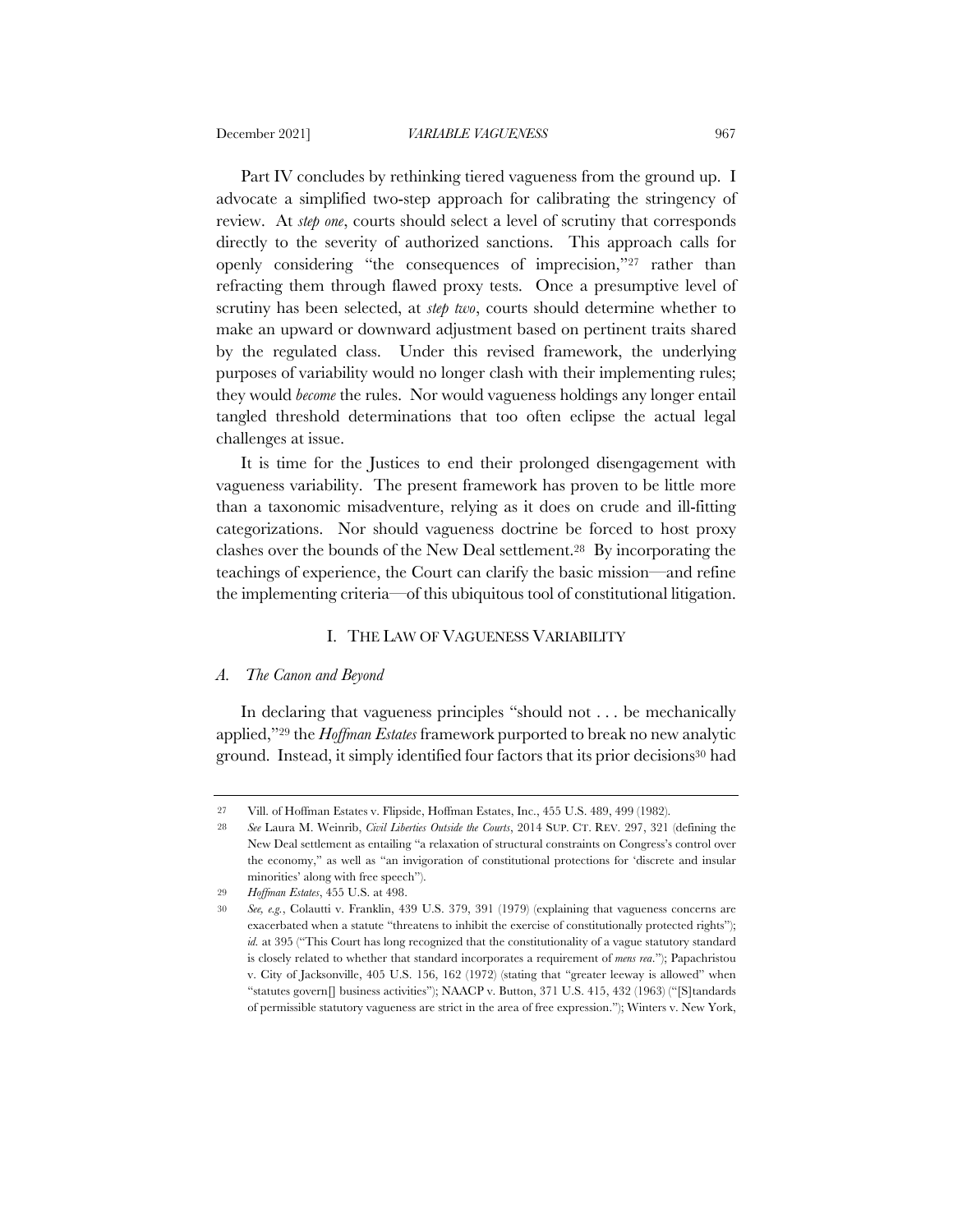deemed central to the level of "clarity that the Constitution demands of a law"31—factors that would continue governing the analysis moving forward.

The first of these guideposts was expressed as a straightforward rule: "[E]conomic regulation is subject to a less strict vagueness test."32 Yet the Court also ventured to offer three supporting justifications for this rule: that (1) economic regulation's "subject matter is often more narrow"; (2) "businesses, which face economic demands to plan behavior carefully, can be expected to consult relevant legislation in advance of action," often leading to "clariffication]  $\ldots$  by [their] own inquiry";<sup>33</sup> and (3) economic enterprises may be able to "resort to an administrative process" for official clarification of unclear laws.34

Next, the Court explained that due process affords "greater tolerance of enactments with civil rather than criminal penalties."35 Yet again, the Court supplemented a seemingly uncomplicated test with the rule's underlying rationale: that "the consequences of imprecision are qualitatively less severe" when only civil penalties are at stake.<sup>36</sup> For its third variability factor, the Court indicated that laws containing a scienter requirement are subject to relaxed vagueness review. Such a feature "may mitigate a law's vagueness," the Court noted, "especially with respect to the adequacy of notice to the complainant that his conduct is proscribed."37

Finally, the Court identified "perhaps the most important factor" affecting the proper level of vagueness scrutiny: "whether [a law] threatens to inhibit the exercise of constitutionally protected rights."38 Two paradigmatic examples were given: "If, for example, the law interferes with the right of free speech or of association, a more stringent vagueness test should apply."39 Although *Hoffman Estates* itself did not justify this leading

37 *Id.*

39 *Id.*

<sup>333</sup> U.S. 507, 515 (1948) ("The standards of certainty in statutes punishing for offenses is higher than in those depending primarily upon civil sanctions for enforcement."); Connally v. Gen. Constr. Co., 269 U.S. 385, 395 (1926) ("[U]nder other conditions the term 'locality' might be definite enough, but not so in a statute . . . imposing criminal penalties.").

<sup>31</sup> *Hoffman Estates*, 455 U.S*.* at 499.

<sup>32</sup> *Id.* at 498.

<sup>33</sup> *Id.*

<sup>34</sup> *Id.*

<sup>35</sup> *Id.* at 498–99.

<sup>36</sup> *Id.* at 499.

<sup>38</sup> *Id.*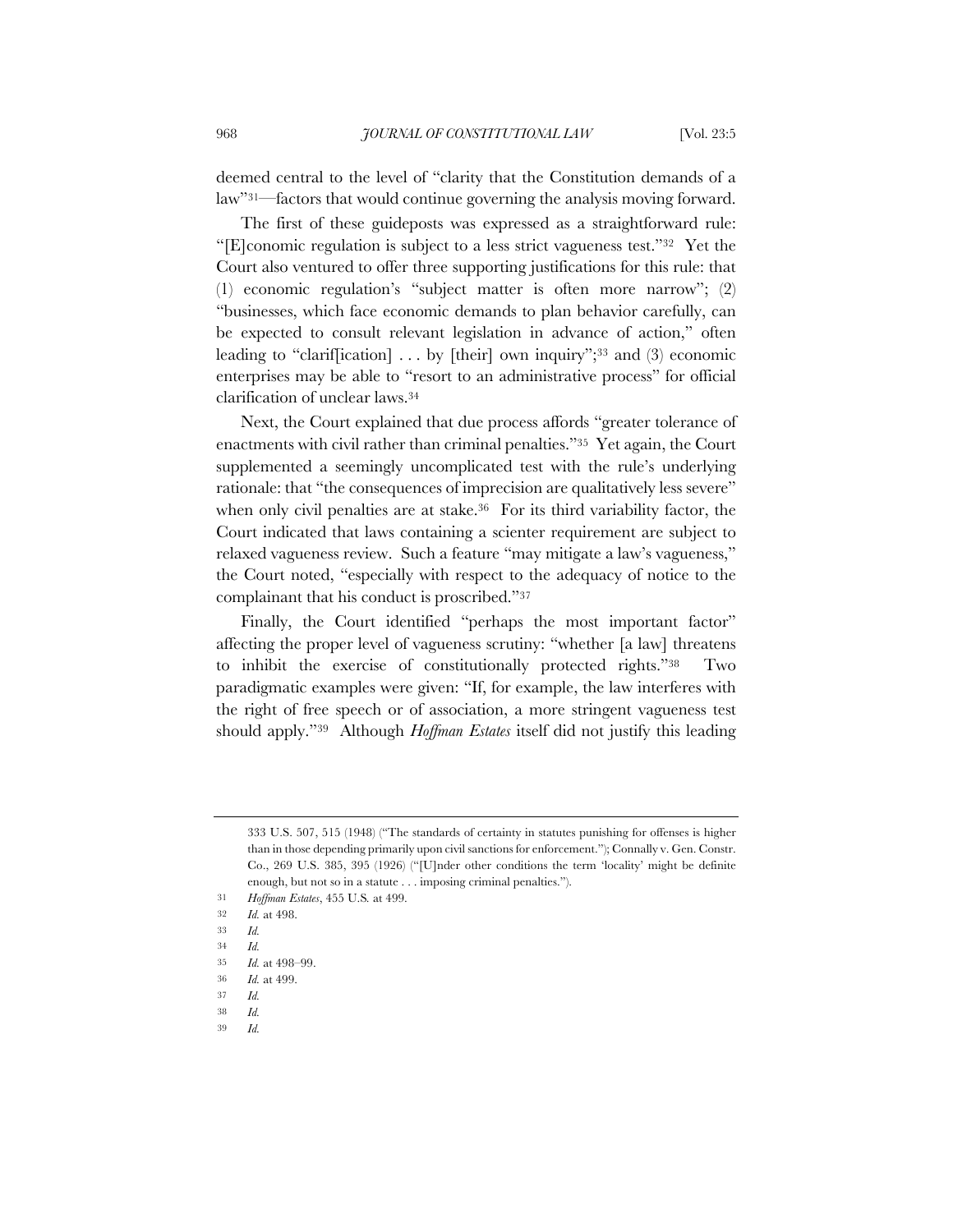variability factor, the Court had previously underscored the danger of "deterr[ing] . . . constitutionally protected conduct."40

*Hoffman Estates* was a momentous development in vagueness doctrine the Court's first (and only) effort to synthesize its prior guidance on "the importance of fair notice and fair enforcement"41 in various settings. To calibrate the proper level of vagueness scrutiny, it would seem, a court need only classify an enactment along four simple dimensions: Is the law economic in nature? Does it carry civil or criminal penalties? Does it contain a scienter requirement? And does it threaten to impair constitutional rights? But the Court only loosely limned the practical implications of these classifications, characterizing the resulting review as simply "less strict"42 or "more stringent"<sup>43</sup> than some unspecified normative baseline.

And despite its air of authoritativeness, the *Hoffman Estates* framework was not nearly as exhaustive as it seemed. It contained no mention of six discrete categories that have become staples of the Court's variability jurisprudence. The first of these is that Congress may legislate "with greater breadth and with greater flexibility" in prescribing rules for military conduct.<sup>44</sup> As the Court observed in *Parker v. Levy*, "the military is, by necessity, a specialized society separate from civilian society"—one that has "developed laws and traditions of its own."45 In this highly regimented universe, the government typically functions as "employer, landlord, provisioner, and lawgiver rolled into one."46 The "overriding demands of discipline and duty"47 faced by servicemembers thus warranted a corresponding reduction in their constitutional rights—including those safeguarded by vagueness doctrine.

Second, public employees may be disciplined or even fired under behavioral standards that would "almost certainly [be] too vague when applied to the public at large."48 In *Arnett v. Kennedy*, the Court rejected a vagueness challenge to a federal statute authorizing the discharge of civilservice employees "for such cause as will promote the efficiency of the

<sup>40</sup> Cramp v. Bd. of Pub. Instruction, 368 U.S. 278, 283 (1961).

<sup>41</sup> *Hoffman Estates*, 455 U.S. at 498.

<sup>42</sup> *Id.*; *see also id.* (certain enactments warrant "greater tolerance").

<sup>43</sup> *Id.* at 499.

<sup>44</sup> Parker v. Levy, 417 U.S. 733, 756 (1974).

<sup>45</sup> *Id.* at 743.

<sup>46</sup> *Id.* at 751.

<sup>47</sup> *Id.* at 744 (quoting Burns v. Wilson, 346 U.S. 137, 140 (1953)) (plurality opinion).

<sup>48</sup> Waters v. Churchill, 511 U.S. 661, 673 (1994).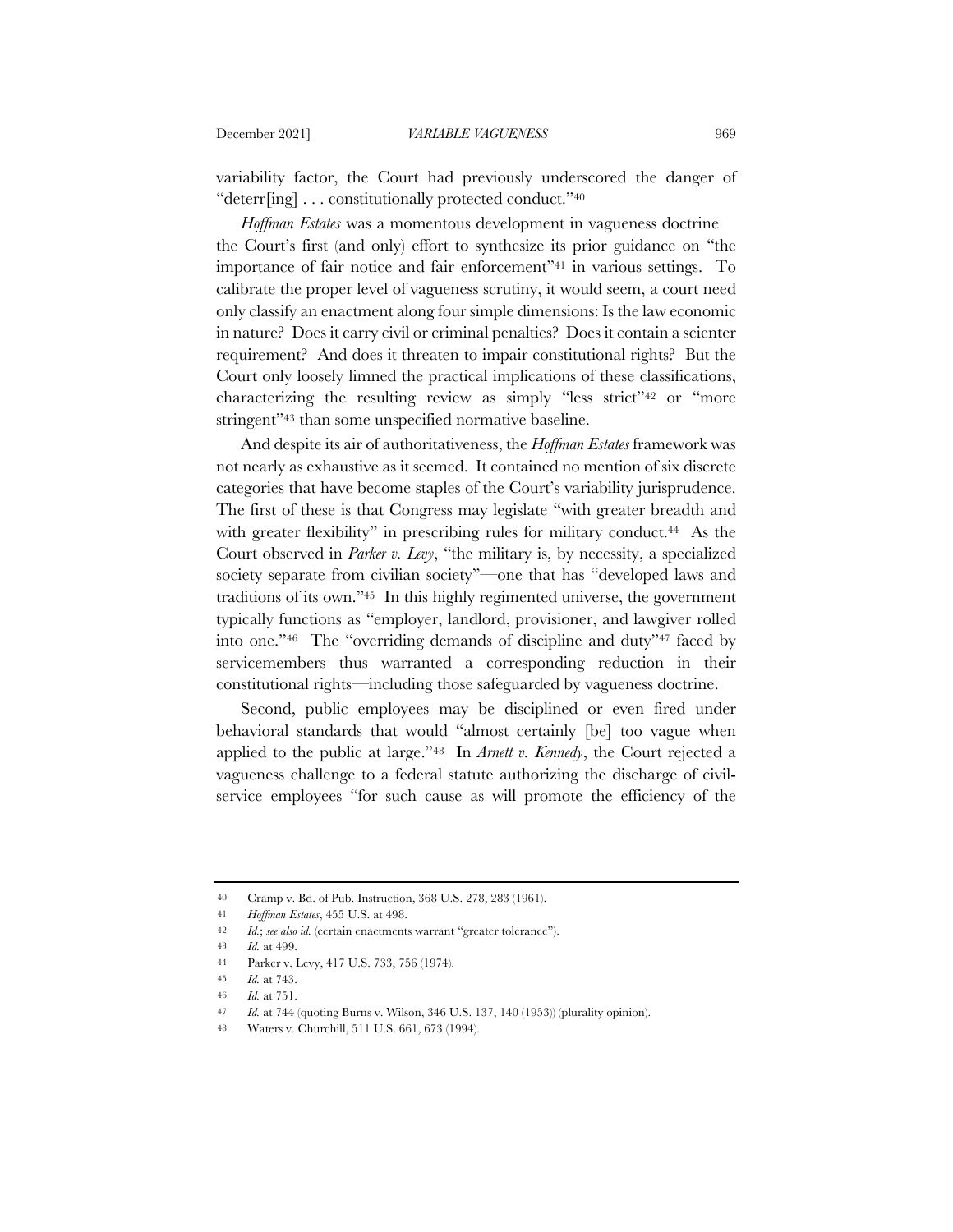service."49 This hazy prohibition was deemed sufficiently precise in light of the "impracticability of greater specificity,"50 as well as the assumption that such a flexible standard was "necessary for the protection of the Government as an employer."51

Third, public-school administrators are afforded considerable leeway in crafting standards for student behavior. "[S]chool disciplinary rules need not be as detailed as a criminal code which imposes criminal sanctions," the Court explained in *Bethel School District No. 403 v. Fraser*, "[g]iven the school's need to be able to impose disciplinary sanctions for a wide range of unanticipated conduct disruptive of the educational process."52 The perceived impracticality of drafting clearer restrictions—as well as the importance of the government's aims—thus underlay an additional lowscrutiny context.

Fourth, legislatures may regulate with less specificity when acting as a subsidizer or patron. In *National Endowment for the Arts v. Finley*, the Court upheld the terms of an "undeniably opaque" financial-grant program, one that would have "raise[d] substantial vagueness concerns" if it had instead appeared in a "criminal statute or regulatory scheme."53 As justification, the Court alluded to the underlying reason for *Hoffman Estates*'s civil/criminal divide: "[W]hen the Government is acting as patron rather than as sovereign, the consequences of imprecision are not constitutionally severe."54 The Court also cited familiar practical concerns, insisting that "[i]n the context of selective subsidies, it is not always feasible for Congress to legislate with clarity."55

Fifth, the Court's recent opinion in *Sessions v. Dimaya* confirmed that "the most exacting vagueness standard" applies to statutes governing the

<sup>49</sup> Arnett v. Kennedy, 416 U.S. 134, 158 (1974) (plurality opinion) (quoting 5 U.S.C. § 7501(a)); *see also id.* at 161 (countenancing such broad "'catchall' clauses" as ones "prohibiting employee 'misconduct,' 'immorality,' or 'conduct unbecoming'") (quoting Meehan v. Macy, 392 F.2d 822, 835 (D.C. Cir. 1968), *aff'd*, 425 F.2d 472 (D.C. Cir. 1969) (en banc)).

<sup>50</sup> *Id.* at 161; *see also id.* (citing the "infinite variety of factual situations" that government employees' behavior could be expected to present).

<sup>51</sup> *Id.* at 162.

<sup>52</sup> 478 U.S. 675, 686 (1986).

<sup>53</sup> 524 U.S. 569, 588 (1998).

<sup>54</sup> *Id.* at 589.

<sup>55</sup> *Id.*; *see also id.* at 622 n.17 (Souter, J., dissenting) (agreeing that "[t]he necessary imprecision of artistic-merit-based criteria justifies tolerating a degree of vagueness that might be intolerable" in other contexts). By contrast, Justice Scalia argued that vagueness doctrine simply "has no application to funding" or to "government grant programs." *Id.* at 599 (Scalia, J., concurring in the judgment).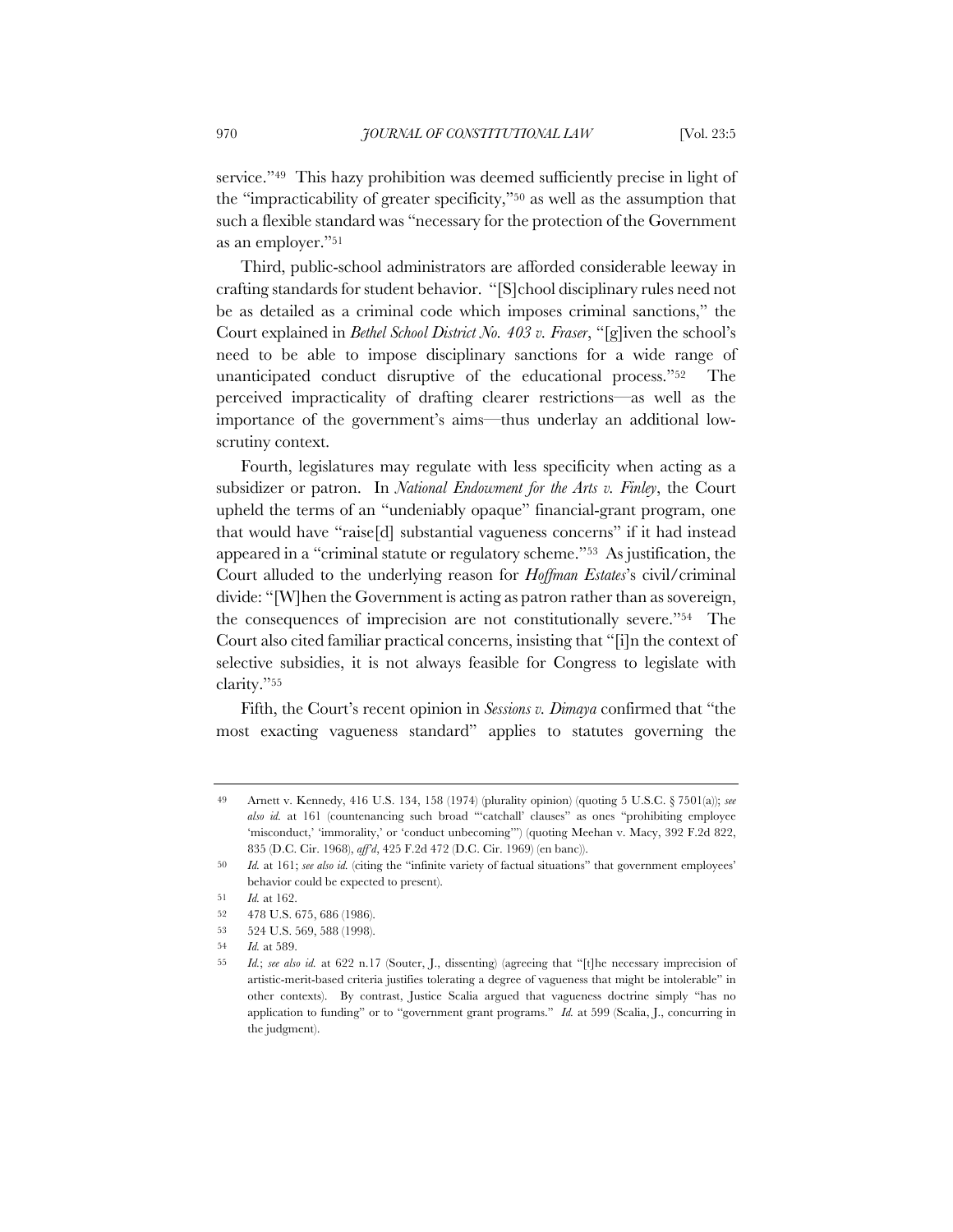deportability of aliens.56 Although "[t]he removal of an alien is a civil matter," the Court focused directly on the "grave nature of deportation"57 a "particularly severe penalty" that may be more devastating than a term of imprisonment.58 Sixth, and finally, a separate section of *Hoffman Estates* further muddled the civil/criminal distinction by recognizing the concept of "quasi-criminal" enactments—ones warranting "a relatively strict test."59 Fitting within this category are civil provisions that carry a "prohibitory and stigmatizing effect."60

## *B. Does Tiered Vagueness Matter?*

By instructing that the level of allowable imprecision "depends . . . on the nature of the enactment,"61 *Hoffman Estates* made the level-of-scrutiny question a precondition for resolving every vagueness challenge. That case's layered framework plainly presupposes that upward or downward adjustments can carry practical bite.62 Yet the Supreme Court's vagueness decisions do not always engage this antecedent question. Numerous cases

- 60 *Id.*
- 61 *Id.* at 498.

<sup>56</sup> Sessions v. Dimaya, 138 S. Ct. 1204, 1213 (2018) (plurality opinion).

<sup>57</sup> *Id.* (quoting Jordan v. De George, 341 U.S. 223, 231 (1951)).

<sup>58</sup> *Id.* (quoting Jae Lee v. United States, 137 S. Ct. 1958, 1968 (2017)).

<sup>59</sup> Vill. of Hoffman Estates v. Flipside, Hoffman Estates, Inc., 455 U.S. 489, 499 (1982).

<sup>62</sup> This assumption has been extensively borne out by practice. *See, e.g.*, City of Akron v. Akron Ctr. for Reproductive Health, 462 U.S. 416, 451 (1983) ("This level of uncertainty is fatal where criminal liability is imposed."); LeRoy v. Ill. Racing Bd., 39 F.3d 711, 715 (7th Cir. 1994) ("As a norm addressed to the general public for the conduct of daily affairs, Rule 20.1 would be seriously deficient."); Wiemerslage *ex rel.* Wiemerslage v. Maine Twp. High Sch. Dist. 207, 29 F.3d 1149, 1152 (7th Cir. 1994) (past vagueness rulings in the criminal context "do not require us to declare the school's disciplinary rule void for vagueness"); United States v. Chatman, 538 F.2d 567, 569 (4th Cir. 1976) ("Were the statute in question here an ordinary criminal statute we might feel constrained to hold that it runs afoul of the well-established void-for-vagueness doctrine."); Langford v. City of St. Louis, 443 F. Supp. 3d 962, 988 (E.D. Mo. 2020) (distinguishing a prior decision that did not involve "First Amendment activity"); Foxborough Dev. Corp. v. City of Hahira, No. 7:09-CV-106, 2011 WL 338618, at \*5 (M.D. Ga. Jan. 31, 2011) ("A municipal ordinance that involves speech and carries possible criminal penalties provides little guidance for a court considering the propriety of a local subdivision regulation."); Richmond Med. Ctr. for Women v. Gilmore, 11 F. Supp. 2d 795, 816 (E.D. Va. 1998) (distinguishing earlier decisions "because the statutes in those cases were concerned with economic regulations"); Malfitano v. County of Storey, 396 P.3d 815, 818 (Nev. 2017) (recognizing that the Constitution "tolerate[s] a degree of vagueness in this context not otherwise permissible in the criminal context"); Matter of Seraphim, 294 N.W.2d 485, 493 (Wis. 1980) ("[T]hat these provisions may not have the preciseness required of laws defining criminal conduct is of no consequence.").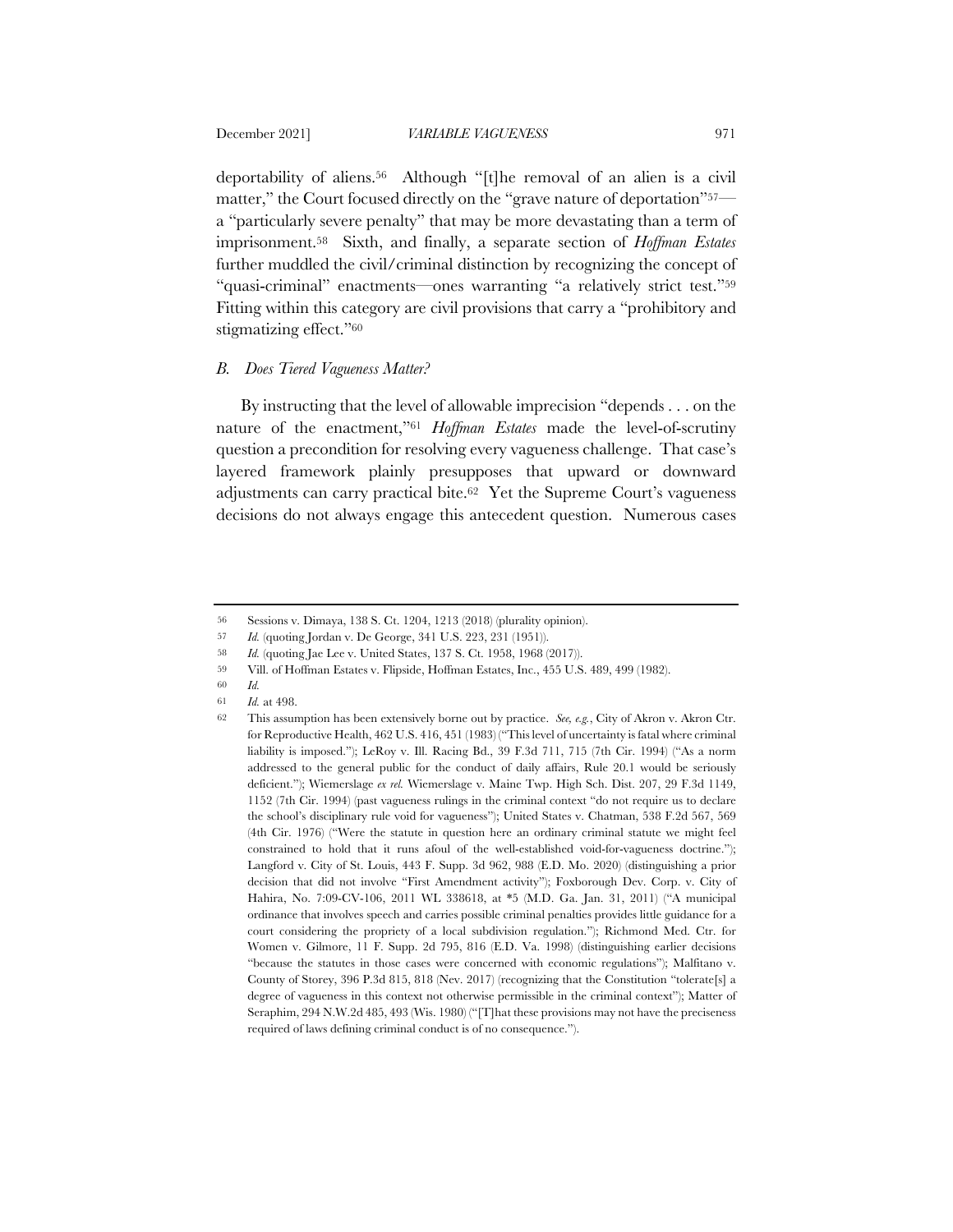both upholding63 and invalidating64 challenged provisions have said nothing about the appropriate level of scrutiny. These recurrent silences are puzzling and unfortunate. Failing to underscore—or at least acknowledge—the caliber of review in these situations masks the protean nature of vagueness precedents under the *Hoffman Estates* regime. Properly understood, the present system of variable vagueness precludes courts from citing earlier decisions for the proposition that certain phraseology either "is" or "is not" vague in some abstract sense—a classic "deference mistake."65

Perhaps these omissions have resulted from simple oversight, abetted by incomplete adversary presentation. Another possible explanation stems from the Court's shifting depictions of vagueness's domain. The Justices can hardly be expected to invoke the *Hoffman Estates* framework when characterizing vagueness as reserved for "crimes,"66 "criminal laws,"67 and "penal statute[s]."<sup>68</sup> Perhaps, too, courts have refrained from specifying a level of scrutiny after concluding that individual cases would have been resolved identically under any standard. But the articulation of this rationale—as virtually never occurs—would seem to be an indispensable ingredient of reasoned explanation.

In any event, the Court has done itself no credit by propounding a seemingly mandatory decisional framework whose operation it has illustrated only selectively. One could forgive lower courts for regarding vagueness variability not as an ongoing constraint, but as merely a cluster of doctrinal accessories—an option to be activated when solidifying results reached on other grounds. To my knowledge, not a single appellate court has reversed

<sup>63</sup> *See* Salman v. United States, 137 S. Ct. 420 (2016); Milavetz, Gallop & Milavetz, P.A. v. United States, 559 U.S. 229 (2010); United States v. Williams, 553 U.S. 285 (2008); Gonzales v. Carhart, 550 U.S. 124 (2007); Hill v. Colorado, 530 U.S. 703 (2000); Schenck v. Pro-Choice Network of W. N.Y., 519 U.S. 357 (1997); Posters 'N' Things, Ltd. v. United States, 511 U.S. 513 (1994); Gentile v. State Bar of Nev., 501 U.S. 1030 (1991); Chapman v. United States, 500 U.S. 453 (1991); Boos v. Barry, 485 U.S. 312 (1988); Roberts v. U.S. Jaycees, 468 U.S. 609 (1984). Here, I include decisions that characterize scienter requirements as merely enhancing statutory clarity, rather than providing a reason to relax the level of scrutiny. *See infra* Part II.E.2.

<sup>64</sup> *See* United States v. Davis, 139 S. Ct. 2319 (2019); Johnson v. United States, 135 S. Ct. 2551 (2015).

<sup>65</sup> *See* Jonathan S. Masur & Lisa Larrimore Ouellette, *Deference Mistakes*, 82 U. CHI. L. REV. 643, 645 (2015) (defining a "deference mistake" as an act of "rel[ying] on precedent without fully accounting for the legal and factual deference regime under which that precedent was decided, thereby stripping the holding from its legal context").

<sup>66</sup> *Davis*, 139 S. Ct. at 2326.

<sup>67</sup> Beckles v. United States, 137 S. Ct. 886, 892 (2017); *Johnson*, 135 S. Ct. at 2556.

<sup>68</sup> Kolender v. Lawson, 461 U.S. 352, 357 (1983)*. But see* Boutilier v. INS, 387 U.S. 118, 123 (1967) ("[T]his Court has held the 'void for vagueness' doctrine applicable to civil as well as criminal actions.").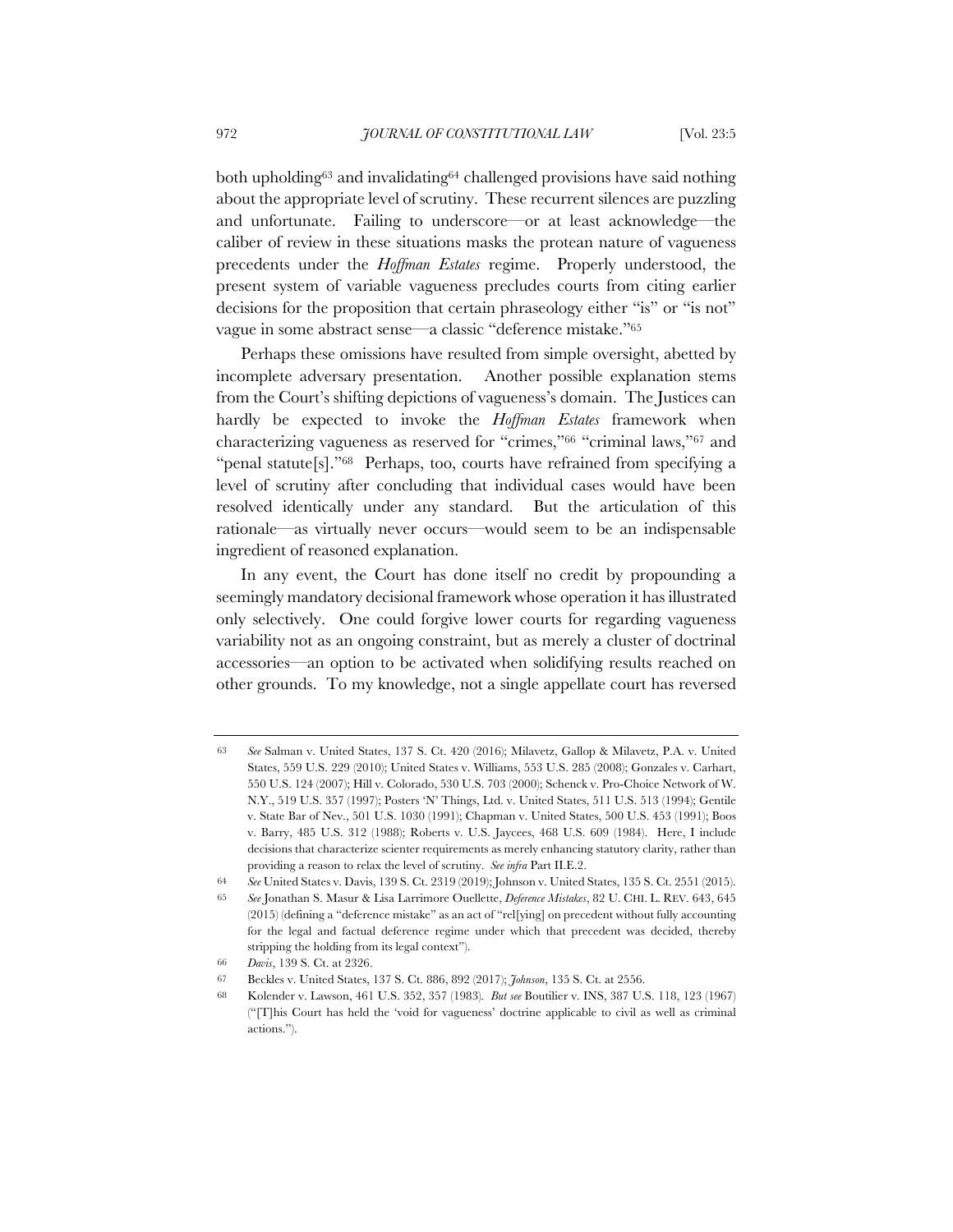or remanded a vagueness decision for failing to identify the applicable level of scrutiny (or at least to explain why doing so would not be outcomedeterminative).

Despite these omissions, the Court *has* repeatedly underscored the centrality of vagueness variability—look no further than its recent decision in *Dimaya*. And lower courts have dutifully implemented the tangled teachings of *Hoffman Estates* with far greater frequency. I profile this underexplored practice in Part II.

## II. VARIABILITY IN THE TRENCHES

On its own, the *Hoffman Estates* framework is little more than a set of abstract propositions. Yet its strictures—such as they are—theoretically govern every vagueness claim brought in every federal and state court throughout the country. Given the immense practical stakes of comprehending the workings of tiered vagueness review, it is remarkable that the Court's decades-old intervention into this area has largely escaped critical examination.

This Part takes up that task. In documenting how lower courts have carried out the project of multi-layered vagueness scrutiny, my study detects several glaring imprecisions in the Court's rule statements, highlights the rifts between those rules and their underlying values, and uncovers *Hoffman Estates*'s unintended consequences. Part II dissects not only the four canonical variability actors, but also the emerging tendency to recognize novel low-scrutiny contexts—a departure that the Supreme Court has entirely refrained from policing. What emerges is a portrait of scrutiny without constraint. By acting consistently with the foundational principles (and rule-less interstices) of vagueness variability, it is possible to subject nearly any type of enactment to some form of either heightened *or* reduced scrutiny. This astonishing permissiveness forms the core of the case for doctrinal reform advanced in Part IV.

#### *A. Economic Regulations*

*Hoffman Estates*'s first variability category consists of "economic regulation," which "is subject to a less strict vagueness test."69 As a formal doctrinal matter, "economic" laws are reviewed especially leniently "simply

<sup>69</sup> Vill. of Hoffman Estates v. Flipside, Hoffman Estates, Inc., 455 U.S. 489, 498 (1982).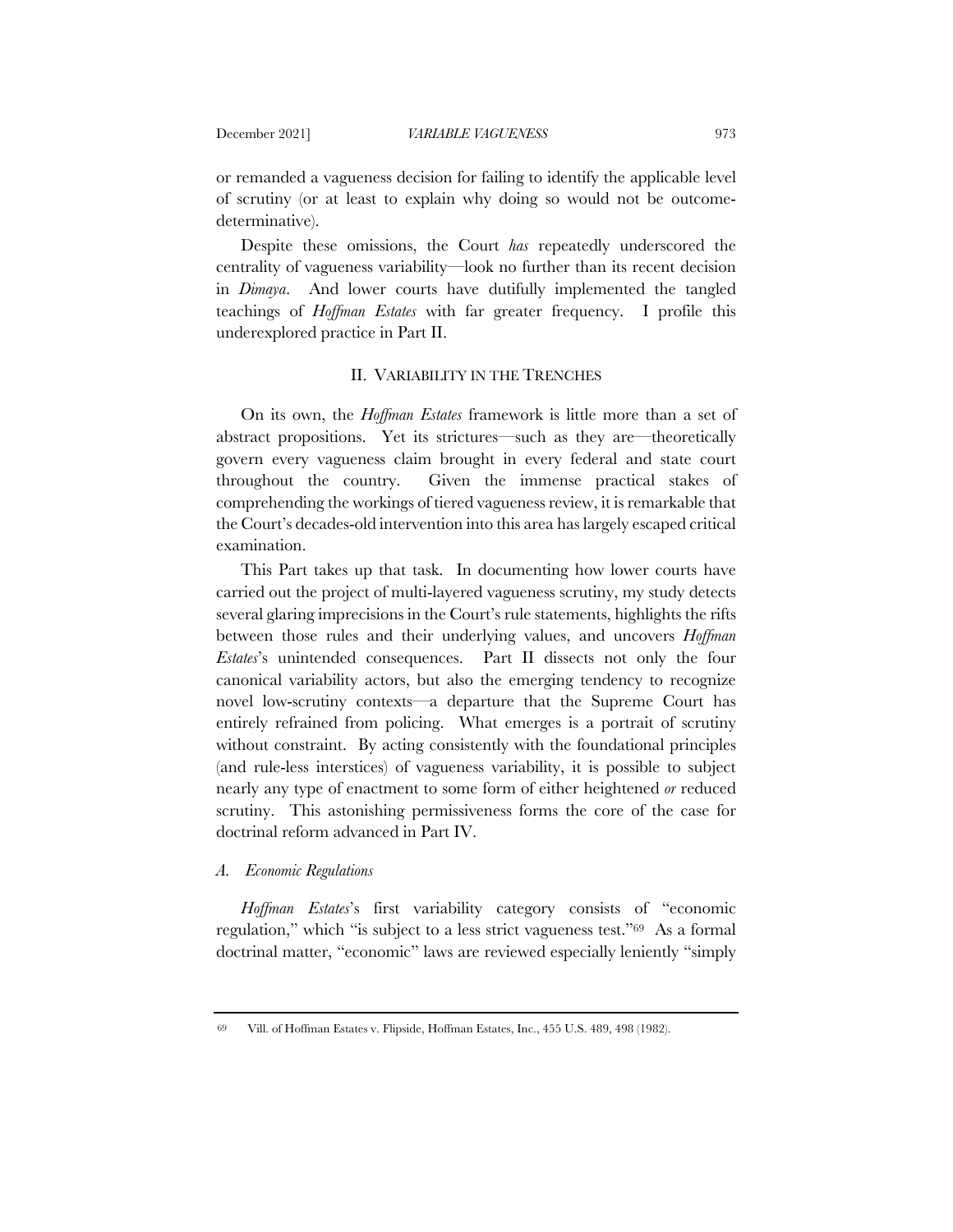*because* they are economic" in nature.70 But the *Hoffman Estates* Court supplemented this rule statement with three supporting justifications. These principles reveal a disconnect between the stated reasons for vagueness variability and the inclusion of "economic" regulations within that regime. The Court does not think that fair notice and non-arbitrary enforcement are somehow less "importan $[t]$ "<sup>71</sup> in this context; to the contrary, each principle reflects the abiding importance of regulatory fairness. *Hoffman Estates* instead posits that businesses—as sophisticated economic actors—are, on balance, significantly more likely to avail themselves of the machinery of legal clarification. This probabilistic assumption is thought to justify a reduction in the level of scrutiny applicable to all forms of "economic" regulation.72

In practice, however, this first variability factor has largely defied its rulelike portrayal. Lower courts have instead gravitated toward the test's underlying principles—seemingly without notice from the Supreme Court itself.

## *1. Which Enactments Are "Economic"?*

It should not be surprising that lower courts have resisted building variability doctrine around the nebulous concept of "economic" regulation—a term left wholly undefined by *Hoffman Estates*. Indeed, the question of which activities are "economic" in nature has bedeviled Commerce Clause jurisprudence for over two decades.73 The term's meaning is even less evident in the vagueness context, given the endless varieties of state and local legislation.74

When adhering to the strict parameters of *Hoffman Estates*, lower courts have operationalized the idea of "economic" regulation using three primary approaches. Most narrowly, some courts have required that a law actually regulate the terms of "transactions" between businesses and consumers.75

<sup>70</sup> Sohoni, *supra* note 21, at 1189.

<sup>71</sup> *Hoffman Estates*, 455 U.S. at 498.

<sup>72</sup> *See* Shekleton, *supra* note 23, at 539 ("In the Court's view, business operators have incentives to understand regulations and to demand that government officials assist them to achieve compliance . . . .").

<sup>73</sup> *See* David M. Driesen, *The Economic/Noneconomic Activity Distinction Under the Commerce Clause*, 67 CASE W. RES. L. REV. 337, 337 (2016) ("[T]he lower courts have struggled to figure out whether federal statutes challenged under the Commerce Clause regulate 'economic' activity or 'noneconomic' activity.").

<sup>74</sup> *See* McCarl, *supra* note 23, at 81 (arguing that "[t]he term 'economic regulation' is itself vague in the linguistic sense").

<sup>75</sup> Mass. Ass'n of Private Charter Schs. v. Healey, 159 F. Supp. 3d 173, 211 (D. Mass. 2016); Metal Mgmt. W., Inc. v. State, 251 P.3d 1164, 1171 (Colo. App. 2010).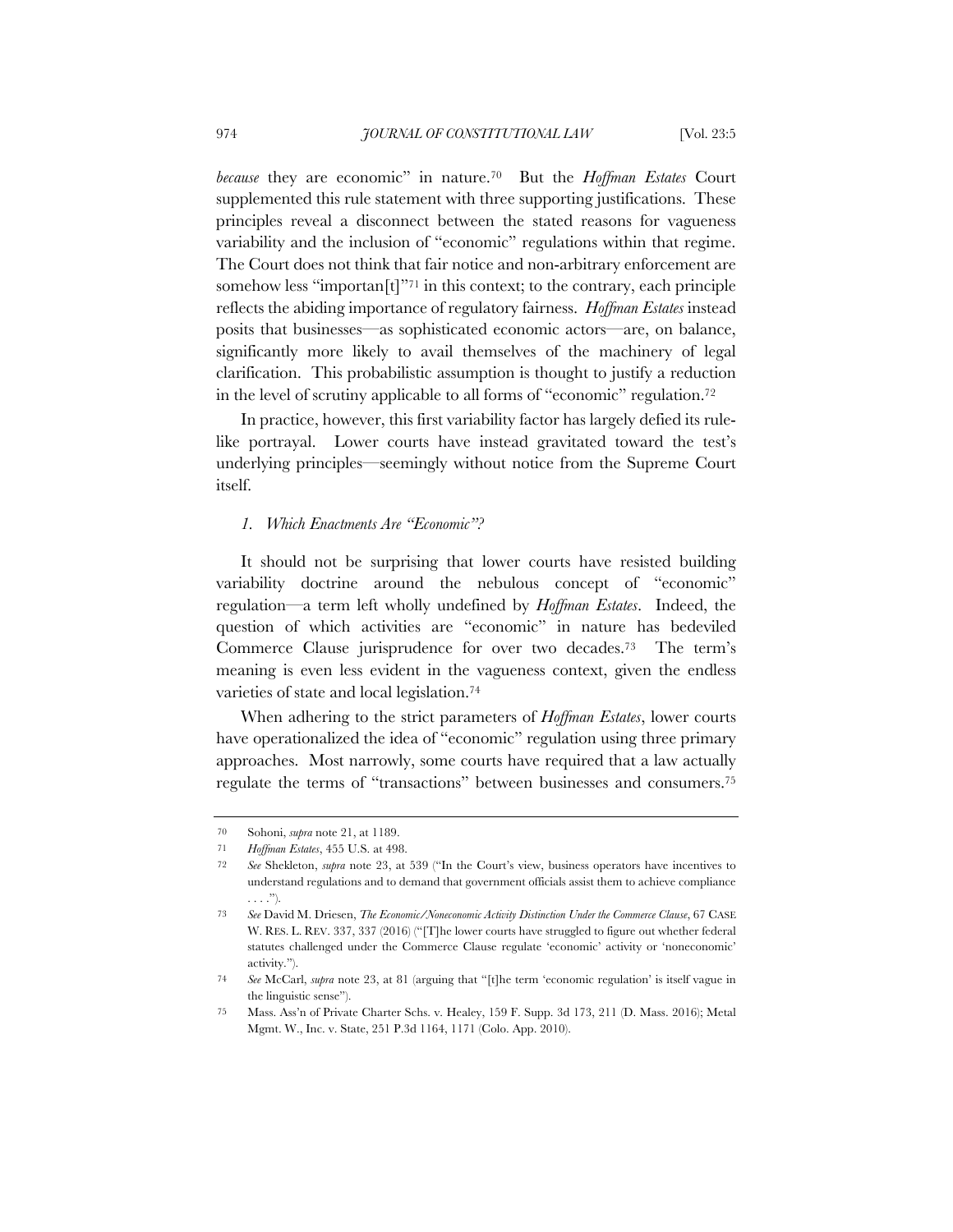Others have reserved this low-scrutiny category for laws "applied against businesses"76—including statutes regulating "businesses owners,"77 "business behavior,"78 "business activities,"79 and the "conduct of businesses."80 And still other decisions have characterized the "economic" category far more expansively, as encompassing prohibitions that are "administrative"81 or "regulatory"82 in nature. Needless to say, this trio of touchstones could yield vastly different results over the full range of potential fact patterns. And the concepts of "administrative" and "regulatory" enactments are even more elusive than the "economic" category they purportedly gloss.

The Court's stated reasons for reviewing "economic" enactments more leniently would seem to encompass only those situations in which businesses have a financial incentive to comply with the law. But not all courts have reserved this treatment for laws that are "purely"83 or "strictly"84 economic in nature. The label has also been bestowed on laws with an abundance of conceivably *non*commercial applications. For instance, relaxed vagueness review was accorded to a premises-liability statute applicable to "*all* landowners," whether or not they were engaged in commerce.<sup>85</sup> There is no obvious need to classify prophylactically in this way—to regard as facially

<sup>76</sup> Vedernikov v. Mercantile Adjustment Bureau, Civ. No. 18-17364, 2019 WL 1857119, at \*4 (D.N.J. Apr. 25, 2019).

<sup>77</sup> Wis. Vendors, Inc. v. Lake County, Illinois, 152 F. Supp. 2d 1087, 1095 (N.D. Ill. 2001).

<sup>78</sup> IDK, Inc. v. County of Clark, 836 F.2d 1185, 1198 (9th Cir. 1988); Garner v. White, 726 F.2d 1274, 1278 (8th Cir. 1984).

<sup>79</sup> Whatley v. Zatecky, 833 F.3d 762, 781 (7th Cir. 2016); DiCola v. FDA, 77 F.3d 504, 508 (D.C. Cir. 1996); United States v. Hooshmand, 931 F.2d 725, 732 (11th Cir. 1991); United States v. Gaudreau, 860 F.2d 357, 360 (10th Cir. 1988); United States v. Batson, 706 F.2d 657, 680 (5th Cir. 1983).

<sup>80</sup> Big Bear Super Mkt. No. 3 v. INS, 913 F.2d 754, 757 (9th Cir. 1990); *see also* Botosan v. Paul McNally Realty, 216 F.3d 827, 836 (9th Cir. 2000) ("commercial conduct"); ACA Connects – Am.'s Commc'ns Ass'n v. Frey, 471 F. Supp. 3d 318, 330 (D. Me. 2020) (applicable to "businesses accustomed to regulation").

<sup>81</sup> Richmond Med. Ctr. for Women v. Gilmore, 11 F. Supp. 2d 795, 816 (E.D. Va. 1998); F. Ronci Co. v. Narragansett Bay Water Quality Mgmt. Dist. Comm'n, 561 A.2d 874, 877 (R.I. 1989).

<sup>82</sup> United States v. \$122,043.00, 792 F.2d 1470, 1477 (9th Cir. 1986); Galanis v. N.Y. City Envtl. Control Bd., 83-Civ-0701, 1986 WL 642, at \*1 (S.D.N.Y. Jan. 2, 1986); Vista Healthcare, Inc. v. Tex. Mut. Ins. Co., 324 S.W.3d 264, 273 (Tex. App. 2010); *F. Ronci Co.*, 561 A.2d at 877; Tufto v. State, No. 81AP-859, 1982 WL 4124, at \*2 (Ohio Ct. App. 1982).

<sup>83</sup> Smith v. Goguen, 415 U.S. 566, 573 n.10 (1974); Pinnock v. IHOP Franchisee, 844 F. Supp. 574, 580 (S.D. Cal. 1993).

<sup>84</sup> Blackwelder v. Safnauer, 689 F. Supp. 106, 126 (N.D.N.Y. 1988).

<sup>85</sup> Giebink v. Fischer, 709 F. Supp. 1012, 1015, 1017 (D. Colo. 1989) (emphasis added).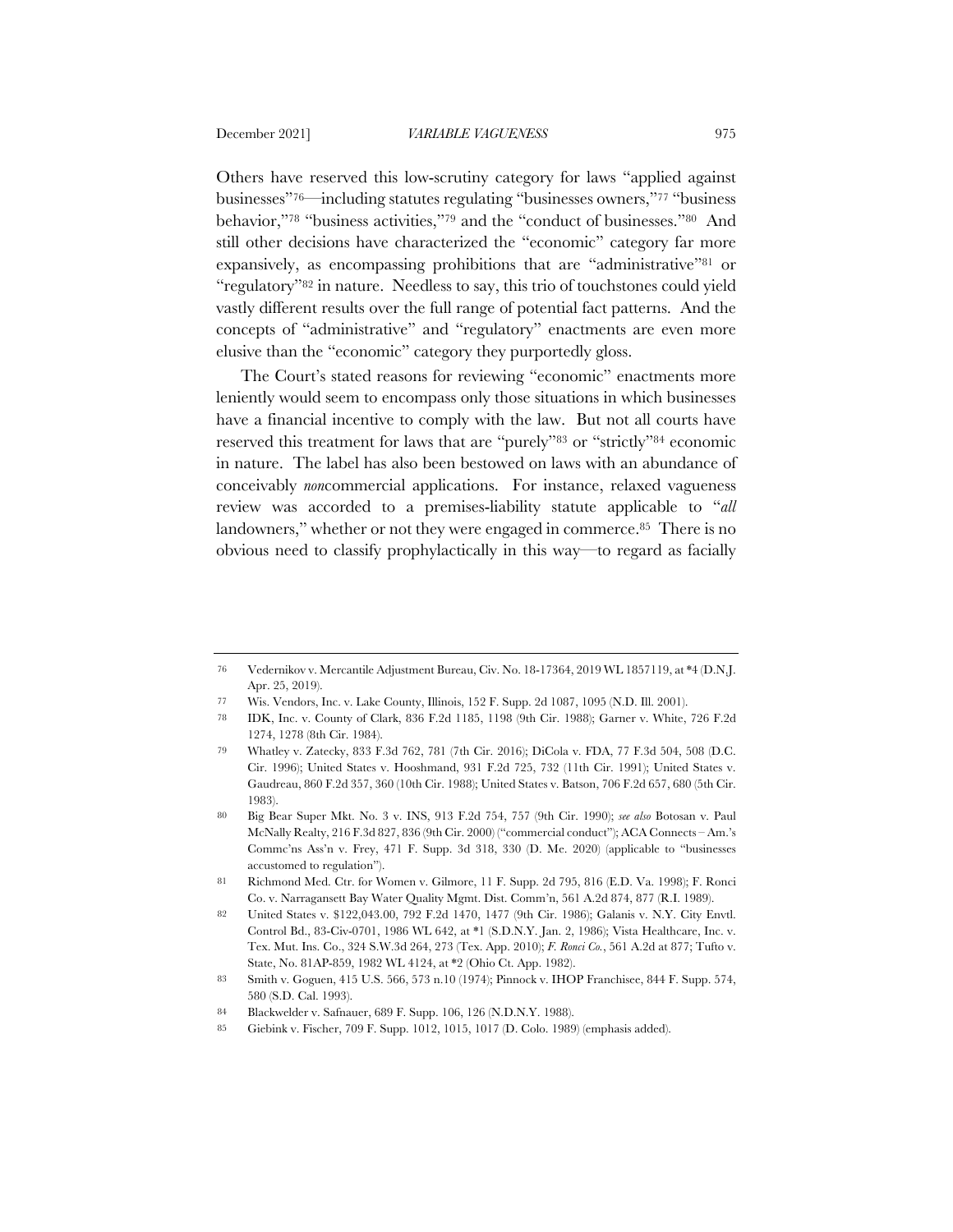"economic" any statute with one or more economic applications. Yet similar examples abound.86

Even setting aside this denominator problem, vagueness doctrine is riddled with perplexing and inconsistent applications of *Hoffman Estates*'s first prong. Perhaps most dubiously, a requirement that educators refrain from romantic relationships with their students was deemed "economic" in nature.87 The same was true of a Bankruptcy Code provision authorizing courts to dismiss actions filed by certain consumer debtors88—actors who may possess none of the sophistication and legal acumen enjoyed by corporations. A federal anti-kickback statute was likewise deemed "economic" in nature,89 even though a commercial-bribery statute was not.90 And a regulation of medical prescriptions was found to involve "business activity,"91 while a ban on the unlicensed practice of medicine was said to operate in a "non-economic context."92

As these examples show, even the most basic parameters of *Hoffman Estates*'s first category have been left to the unguided suppositions of lower courts. Nor has the Supreme Court clarified whether the concept of "economic" activity should carry the same meaning in the Commerce Clause and vagueness contexts.93 Far from anchoring a stable variability regime, then, the category of "economic" regulation has been a site of definitional turmoil.

### *2. The Flawed Foundations of "Economic" Vagueness*

More fundamentally, the Court miscalculated in assuming that a law's economic or noneconomic quality would serve as a reliable stand-in for values that justify relaxing the stringency of vagueness review. Each

90 United States v. Gaudreau, 860 F.2d 357, 360 (10th Cir. 1988).

<sup>86</sup> *See, e.g.*, Lazy Mountain Land Club v. Matanuska-Susitna Borough Bd., 904 P.2d 373, 376, 384 (Alaska 1995) (deeming "economic" a restriction on land uses that could harm adjacent property values); Commonwealth v. John G. Grant & Sons Co., 526 N.E.2d 768, 770–71 (Mass. 1988) (deeming "economic" a prohibition on "filling or altering a fresh water wetland subject to flooding").

<sup>87</sup> State Bd. for Educator Certification v. Lange, No. 03-12-00453-CV, 2016 WL 785538, at \*2, 5 (Tex. App. Feb. 25, 2016).

<sup>88</sup> *In re* Kelly, 841 F.2d 908, 911–12, 915 (9th Cir. 1988).

<sup>89</sup> Hanlester Network v. Shalala, 51 F.3d 1390, 1398 (9th Cir. 1995).

<sup>91</sup> Abraham v. Beck, 456 S.W.3d 744, 753 (Ark. 2015).

<sup>92</sup> Peckmann v. Thompson, 745 F. Supp. 1388, 1393 (C.D. Ill. 1990).

<sup>93</sup> For a lucid overview of the phenomenon of inter-doctrinal "borrowing," see Jacob D. Charles, *Constructing a Constitutional Right: Borrowing and Second Amendment Design Choices*, 99 N.C. L. REV. 333 (2021).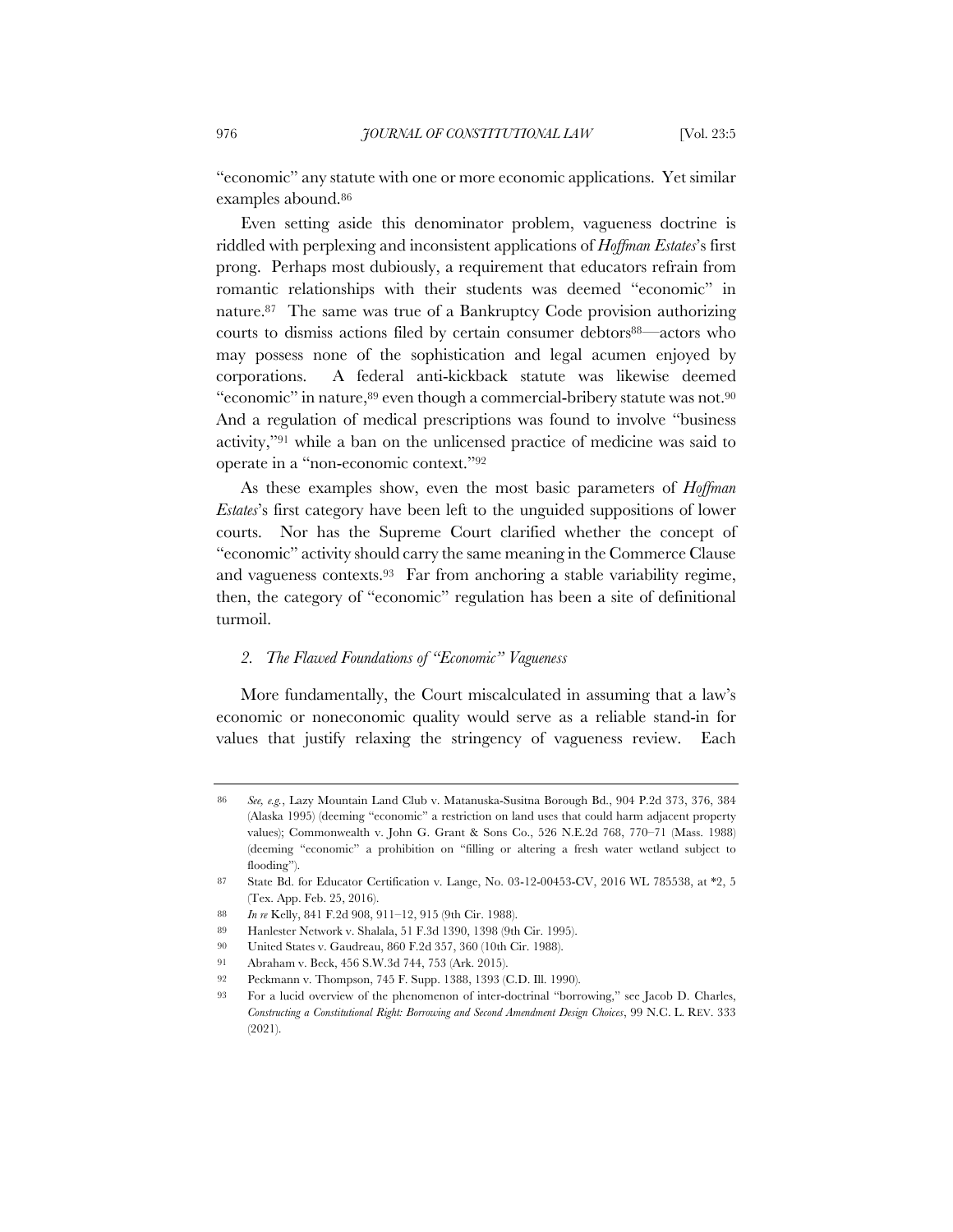assumption undergirding the "economic" vagueness rule—and its associated discontents—will be discussed in turn.

#### *a. Subject-Matter Narrowness*

First, the Court explained that economic regulation warrants less strict review "because its subject matter is often more narrow."94 But there is no reason why this principle could not be applied directly, rather than advanced only by proxy. The present approach suffers from severe underinclusiveness—economic statutes, after all, are hardly the only ones capable of regulating on narrow topics. Tellingly, many courts have reasoned directly from the breadth of a statute's subject matter—whether or not the law was deemed to be "economic."95 The Fifth Circuit has even reformulated *Hoffman Estates*'s first prong, insisting that more leeway is allowed for "statutes governing business activities *in narrow categories*."96

At bottom, though, it should not matter whether the subject matter being regulated is narrow or broad. Confined categories can still be regulated with an impermissibly vague touch. (Consider a hypothetical ban on behaving "moronically" in a specified public park on July 4.) The relevant question should instead be whether a *prohibition*—whatever the bounds of its subject matter—is sufficiently knowable to pass constitutional muster.

#### *b. A Party's Own Inquiry*

Second, *Hoffman Estates* observed that businesses "can be expected to consult relevant legislation in advance of action"—and may even be "ab[le] to clarify the meaning of the regulation by [their] own inquiry."97 As with the previous principle, lower courts have invoked this rationale *directly* in selecting a level of vagueness scrutiny. Several courts have claimed (contrary to *Hoffman Estates*) that the Constitution tolerates more imprecision *when* regulated parties are in a position to seek clarification through their own

<sup>94</sup> Vill. of Hoffman Estates v. Flipside, Hoffman Estates, Inc., 455 U.S. 489, 498 (1982).

<sup>95</sup> Ky. Div., Horsemen's Benevolent & Protective Ass'n v. Turfway Park Racing Ass'n, 20 F.3d 1406, 1413 (6th Cir. 1994); United States v. Doremus, 888 F.2d 630, 635 (9th Cir. 1989); Chalmers v. City of Los Angeles, 762 F.2d 753, 758 (9th Cir. 1985); State v. Anderson, 447 P.3d 176 (Wash. Ct. App. 2019); Eagle Env'tl. II, L.P. v. Pa. Dep't Envtl. Prot., 884 A.2d 867, 882 (Pa. 2005).

<sup>96</sup> United States v. Batson, 706 F.2d 657, 680 (5th Cir. 1983) (emphasis added).

<sup>97</sup> *Hoffman Estates*, 455 U.S. at 498.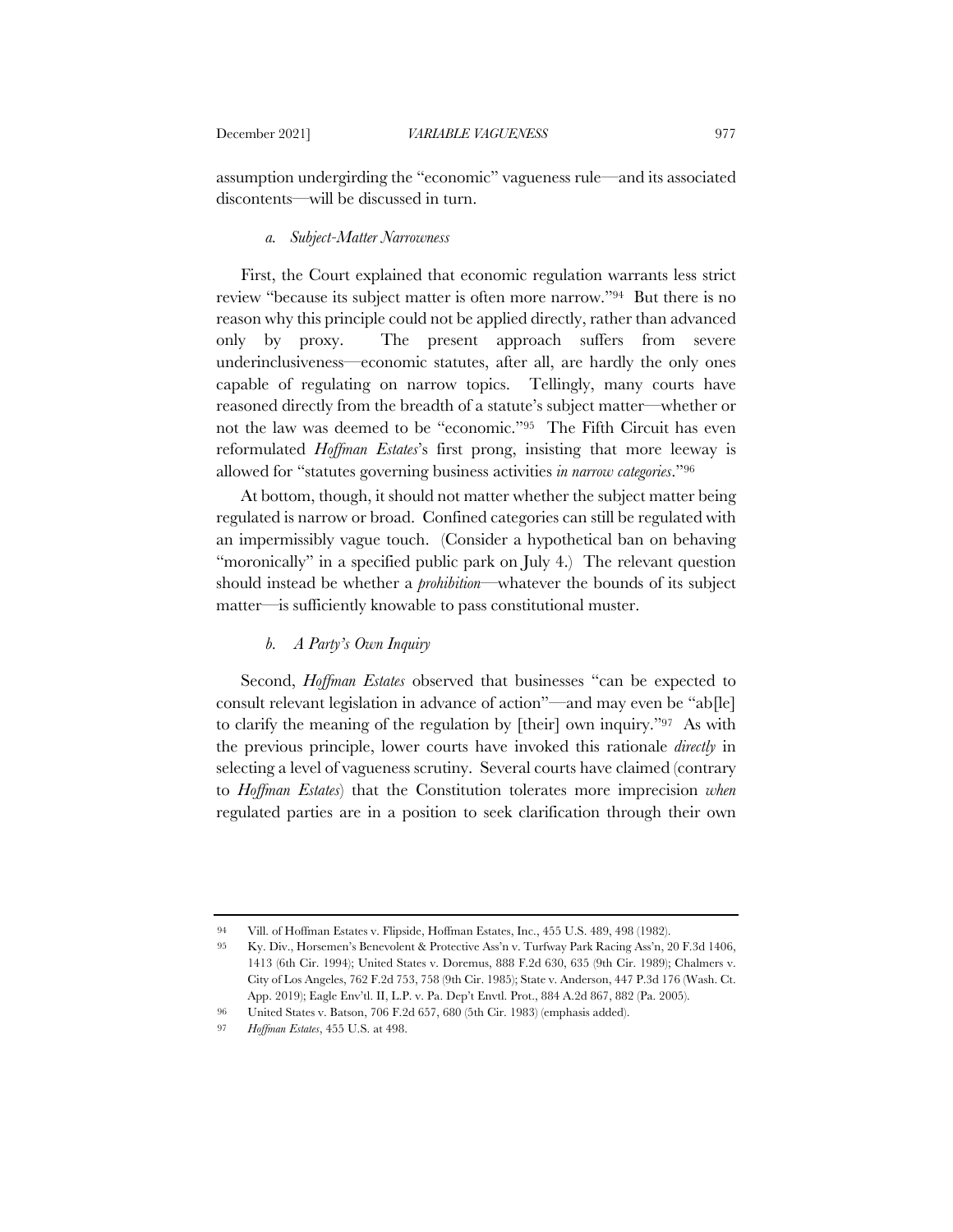inquiry.98 And others have applied lesser scrutiny99—or even dismissed vagueness claims altogether100—after concluding that a challenger was fully able to consult the applicable law. The Court itself has encouraged such personalized inquiries by ratcheting down vagueness protections for challengers known to have participated in the lawmaking process.101

The Court's sociological musings about the legal acumen of businesses should be viewed alongside its earlier reflections in *Papachristou v. City of Jacksonville*: "The poor among us, the minorities, the average householder are not in business and not alerted to the regulatory schemes of vagrancy laws; and we assume they would have no understanding of their meaning and impact if they read them."102 The Court should be commended for its strikingly realistic appraisals of the legal sophistication and worldly wisdom enjoyed by varied socioeconomic groups.103 Rarely does constitutional law so directly privilege the interests of marginalized voices.104 But presumptions about the ease of statutory consultation cannot do the work assigned by *Hoffman Estates*. If the relevant legal materials are intolerably unclear, then merely knowing that they exist—and examining them "in advance" of actual enforcement—cannot rectify the preexisting due-process problem.

<sup>98</sup> City of Albuquerque v. Browner, 97 F.3d 415, 429 (10th Cir. 1996); Blackwelder v. Safnauer, 689 F. Supp. 106, 127 (N.D.N.Y. 1988); Chem. Waste Mgmt., Inc. v. EPA, 673 F. Supp. 1043, 1058 (D. Kan. 1987); United States v. Sun & Sand Imps., Ltd., 564 F. Supp. 1402, 1405 (S.D.N.Y. 1983); Wesner v. Metro. Dev. Comm'n Marion Cty., 609 N.E.2d 1135, 1140 (Ind. Ct. App. 1993); Rogers v. Watson, 594 A.2d 409, 414 (Vt. 1991).

<sup>99</sup> *See* Norton Outdoor Advert., Inc. v. Pierce Twp., No. 1:05cv401, 2007 WL 1577747, at \*11 (S.D. Ohio May 30, 2007) (affording greater "tolerance"); Seniors Civ. Liberties Ass'n v. Kemp, 761 F. Supp. 1528, 1552 (M.D. Fla. 1991) (applying a "less strict test"); Ruiz v. Comm'r of Dep't of Transp., 679 F. Supp. 341, 351 n.8 (S.D.N.Y. 1988) (employing a "less strict test").

<sup>100</sup> *See* Nat'l Oilseed Processors Ass'n v. OSHA, 769 F.3d 1173, 1183 (D.C. Cir. 2014); Roark & Hardee LP v. City of Austin, 522 F.3d 533, 552 (5th Cir. 2008); United States v. Phillips, 87 F. App'x 650, 652 (9th Cir. 2004); Greenville Women's Clinic v. Comm'r, S.C. Dep't of Health & Envtl. Control, 317 F.3d 357, 367 (4th Cir. 2002); Am. Iron & Steel Inst. v. OSHA, 182 F.3d 1261, 1277 (11th Cir. 1999); Brockert v. Skornicka, 711 F.2d 1376, 1381 (7th Cir. 1983); United States v. Riccio, 43 F. Supp. 3d 301, 307 (S.D.N.Y. 2014); Med. Soc'y of State of N.Y. v. Cuomo, 777 F. Supp. 1157, 1165 (S.D.N.Y. 1991); Kleiber v. City of Idaho Falls, 716 P.2d 1273, 1277 (Idaho 1986).

<sup>101</sup> *See* Boyce Motor Lines, Inc. v. United States, 342 U.S. 337, 342–43 (1952) (noting that the trucking industry had "participated extensively" and been "much consult[ed]" in the drafting process); *see also Roark & Hardee LP*, 522 F.3d at 552 (underscoring that "the City's proffered guidelines were drafted after town meetings with the business owners themselves").

<sup>102</sup> 405 U.S. 156, 162–63 (1972).

<sup>103</sup> *See* Koh, *supra* note 23, at 1138 ("[T]he social marginalization of the regulated group has also led the Court to invoke a stronger version of the vagueness doctrine.").

<sup>104</sup> *See* Aaron Tang, *Reverse Political Process Theory*, 70 VAND. L. REV. 1427, 1430 (2017) (arguing that the Court's recent constitutional decisions have "afford[ed] special protections . . . to politically power*ful* entities that are able to advance their interests full well in the democratic arena").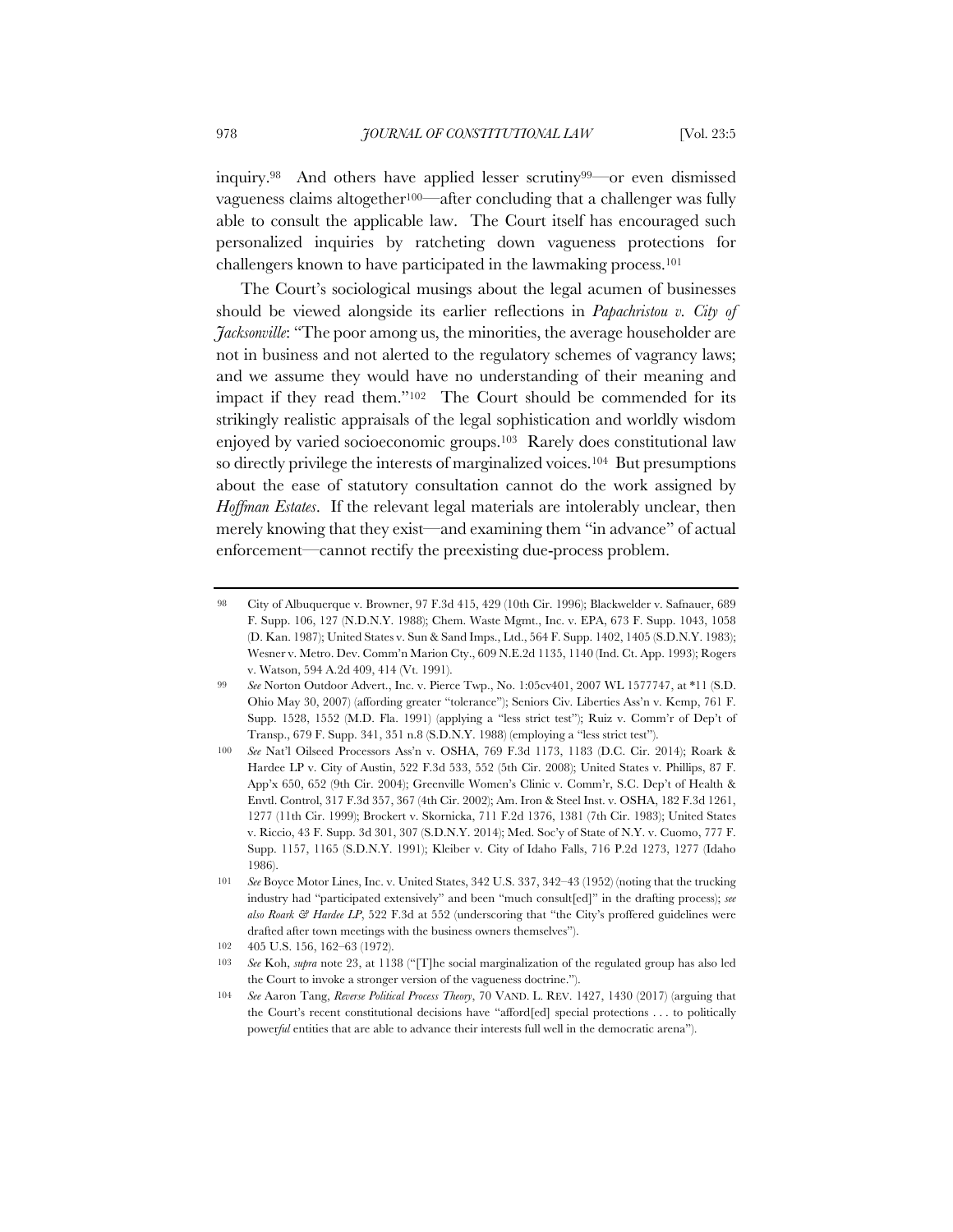To be sure, I am sympathetic to the idea that unusually well-informed actors should be held to an elevated standard of responsibility.105 But that is because legal language sometimes carries an idiomatic meaning for specialized audiences—not because those groups are engaged in "economic" pursuits.

#### *c. Administrative Clarification*

Finally, the Court justified applying a "less strict" standard to economic laws on the ground that businesses "may have the ability to . . . resort to an administrative process" to clarify uncertain legal obligations.106 This foundation is so theoretically indefensible that lower courts have enlisted the principle to perform an entirely different role than the one *Hoffman Estates* envisioned.

As the Court acknowledged through its use of the word "may," not all "economic" regulations will be administered by governmental entities able and willing to dispense targeted legal guidance. In these situations, it makes no sense to impose a constitutional detriment whose rationale is contingent on the process having succeeded. The administrative-clarification principle is also grossly underinclusive, given that such opportunities exist in a variety of noneconomic settings.107 There is simply no impediment to proceeding in an individualized (rather than a category-wide) fashion on this score.

For the most part, that is exactly what lower courts have done. Courts routinely dismiss vagueness claims after accounting for the availability of an authoritative clarification mechanism.108 Critically, this technique is

<sup>105</sup> *See infra* Part III.A.

<sup>106</sup> Vill. of Hoffman Estates v. Flipside, Hoffman Estates, Inc., 455 U.S. 489, 498 (1982).

<sup>107</sup> *See* Arnett v. Kennedy, 416 U.S. 134, 160 (1974) (removal protections for federal civil servants); U.S. Civil Serv. Comm'n v. Nat'l Ass'n of Letter Carriers, 413 U.S. 548, 580 (1973) (restrictions on federal civil servants' political activities); Broadrick v. Oklahoma, 413 U.S. 601, 608 n.7 (1973) (restrictions on state employees' political activities); Schickel v. Dilger, 925 F.3d 858, 879 (6th Cir. 2019) (prohibition on state legislators' acceptance of gifts).

<sup>108</sup> For examples of this phenomenon, *see* U.S. Telecom Ass'n v. FCC, 825 F.3d 674, 738 (D.C. Cir. 2016); CMR D.N. Corp. v. City of Philadelphia, 703 F.3d 612, 632 (3d Cir. 2013); Folk v. Sturgell, 375 F. App'x 308, 313 (4th Cir. 2010); Quigley v. Giblin, 569 F.3d 449, 458 (D.C. Cir. 2009); Aeronautical Repair Station Ass'n v. FAA, 494 F.3d 161, 174 (D.C. Cir. 2007); Hyatt v. Town of Lake Lure, 114 F. App'x 72, 76 (4th Cir. 2004); Greenville Women's Clinic v. Comm'r, S.C. Dep't of Health & Envtl. Control, 317 F.3d 357, 367 (4th Cir. 2002); Ford Motor Co. v. Tex. Dep't of Transp., 264 F.3d 493, 509 (5th Cir. 2001); Trans Union Corp. v. FTC, 245 F.3d 809, 818 (D.C. Cir. 2001); United States v. Pearson, 211 F.3d 1275, at \*1 (9th Cir. 2000); United States v. Lee, 183 F.3d 1029, 1032 (9th Cir. 1999); City of Albuquerque v. Browner, 97 F.3d 415, 429 (10th Cir. 1996); United States v. Boynton, 63 F.3d 337, 345 (4th Cir. 1995); United States v. Amirnazmi,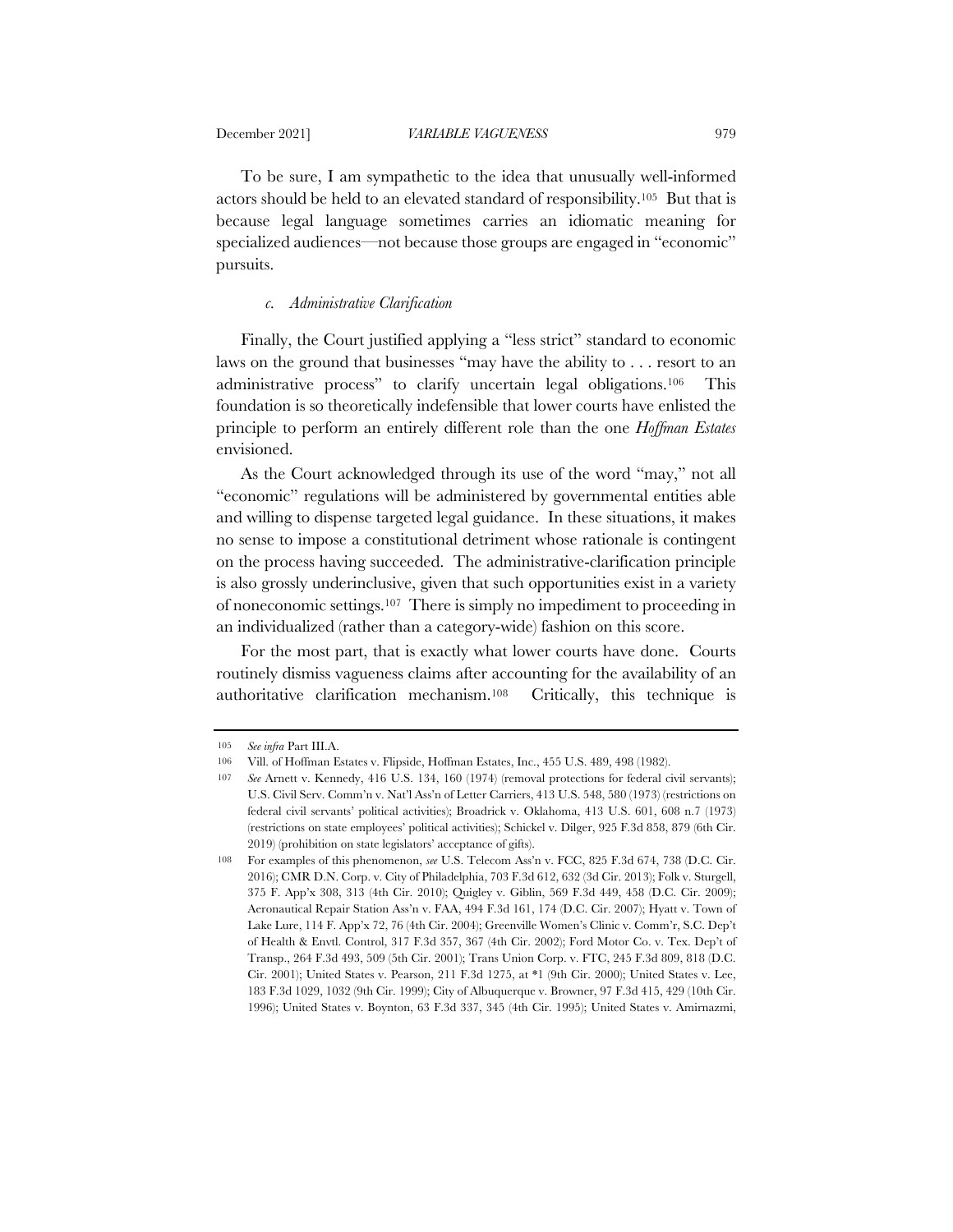deployed not to scale down the level of scrutiny, but to resolve the ultimate merits question of whether a party has received fair notice. As this lengthy experience has shown, the availability of tailored guidance has precisely zero bearing on the "*importance* of fair notice"109 (as opposed to whether such notice actually exists under the circumstances). This justification for reduced scrutiny should thus recede entirely from the Court's variability jurisprudence.

Of course, there may well be sound reasons to avoid authorizing executive actors to convert vague laws into personalized and specific legal obligations.110 But if vagueness doctrine is to continue inviting such administrative clarification, the effect of that process should be commensurate with the fair-notice benefits actually conferred on individual regulated parties.

#### *B. The Civil/Criminal Divide*

According to *Hoffman Estates*, the Constitution also affords "greater tolerance" to "enactments with civil rather than criminal penalties."111 This variability distinction is grounded in the differential harshness of such penalties: According to the Court, "the consequences of imprecision are qualitatively less severe" when no criminal sanctions are involved.112 The civil/criminal divide thus rests on the assumption that *every* criminal penalty inflicts greater hardship than any civil penalty could.

Even though this assumption is empirically unsupportable,<sup>113</sup> many lower courts have maintained strict fealty to *Hoffman Estates*'s rule statement, declining to afford heightened scrutiny to civil enactments carrying severe

Crim. No. 08-0429-01, 2009 WL 2603180, at \*1 (E.D. Pa. Aug. 21, 2009); Lazy Mountain Land Club v. Matanuska-Susitna Borough Bd., 904 P.2d 373, 376, 384 (Alaska 1995); Rogers v. Watson, 594 A.2d 409, 414 (Vt. 1991); Nova Univ. v. Educ. Inst. Licensure Comm'n, 483 A.2d 1172, 1188 (D.C. 1984); Town of Brookline v. Comm'r of Dep't of Envtl. Quality Eng'g, 439 N.E.2d 792, 799 (Mass. 1982).

<sup>109</sup> *Hoffman Estates*, 455 U.S. at 498 (emphasis added).

<sup>110</sup> *See* Michael J. Zydney Mannheimer, *Vagueness as Impossibility*, 98 TEX. L. REV. 1049, 1091–92 (2020) ("[I]f the primary rationale of the void-for-vagueness doctrine is to prevent undue delegation of lawmaking power from legislatures to executive officials, this methodology is passing strange.").

<sup>111</sup> *Hoffman Estates*, 455 U.S. at 498–99.

<sup>112</sup> *Id.* at 499.

<sup>113</sup> *See infra* notes 123–126 & 134; *see also* Koh, *supra* note 23, at 1138 (describing the premise as "unstable"); Robert B. Krueger, Note, *Requirement of Definiteness in Statutory Standards*, 53 MICH. L. REV. 264, 273 (1954) (arguing that "notice to the persons affected may be equally as important" in the civil context); Sohoni, *supra* note 21, at 1224 (observing that "[c]ivil regulations often impose consequences that are as severe in some respects as criminal sanctions").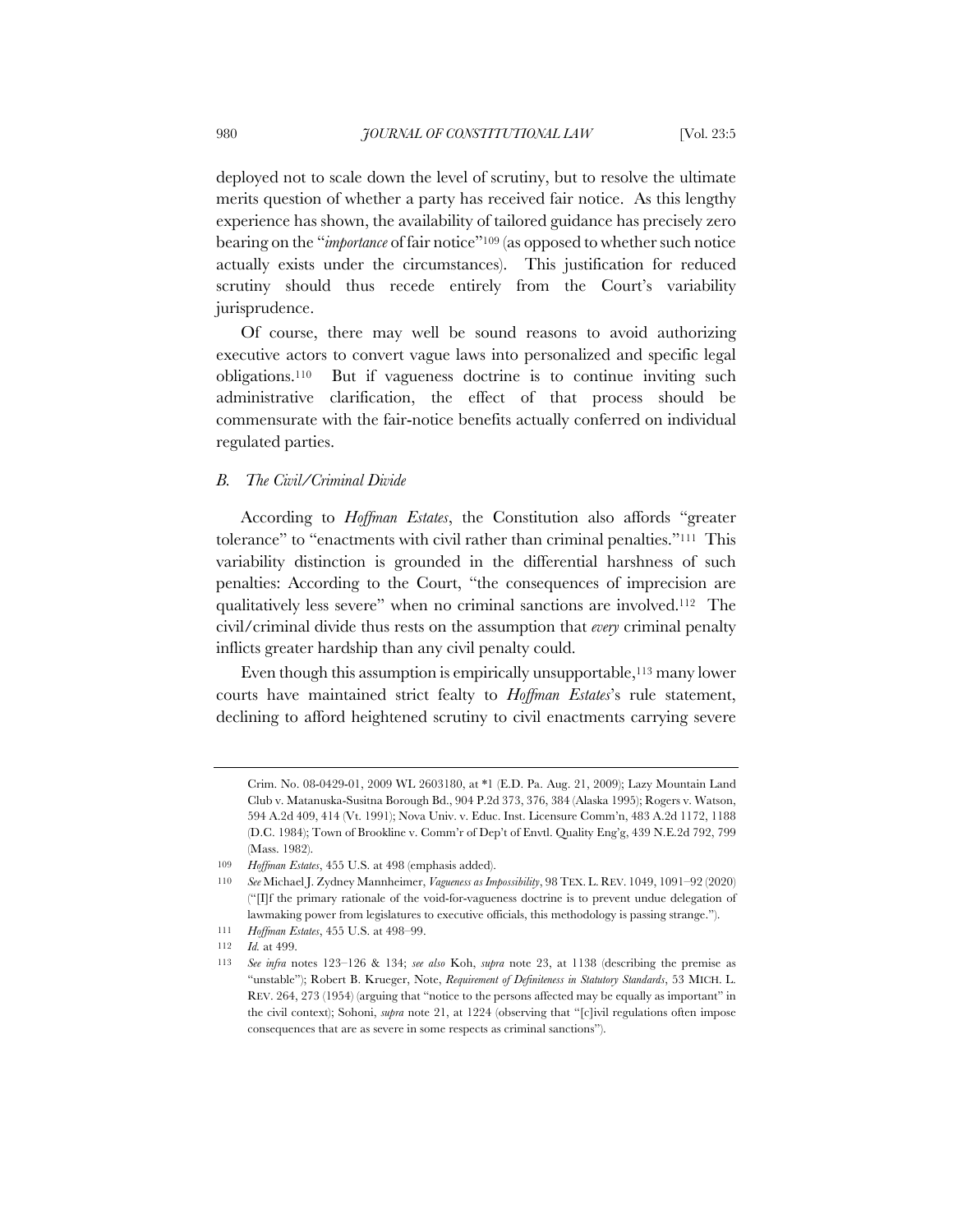penalties.114 Conversely, some courts have applied the most stringent standard to criminal laws imposing fairly mild penalties.115 And courts have also selected a level of scrutiny based entirely on a government's presumed reasons for imposing certain sanctions, viewing as dispositive the presence116 or absence117 of an intent to punish (rather than the severity of a deprivation). Most strikingly, the Ninth Circuit applied relaxed scrutiny to a law authorizing the postponement of prisoners' release dates, deeming the extension of incarceration periods "administrative" in nature.118

Yet the civil/criminal divide is not as unyielding as these courts have assumed. On the very same page of its opinion, the *Hoffman Estates* Court unsettled the rigid dichotomy it had just posited. The Court regarded the ordinance under review as "quasi-criminal" in nature—thereby warranting "a relatively strict test"—because it carried a "prohibitory and stigmatizing effect."119 This belated addendum can be understood as a concession that a

<sup>114</sup> *See* Fogie v. THORN Americas, Inc., 95 F.3d 645, 650 (8th Cir. 1996) (declining to apply a stricter standard, since "[t]he punitive aspects of the usury statute impose only civil penalties"); Trojan Techs., Inc. v. Pennsylvania, 916 F.2d 903, 914 (3d Cir. 1990) ("[F]or purposes of testing the penal severity of a given statute, *Hoffman Estates* focused on the distinction between criminal and civil sanctions . . . ."); Cotton States Mut. Ins. Co. v. Anderson, 749 F.2d 663, 669 n.9 (11th Cir. 1984) ("The mere fact that a large sum of money is at stake does not necessarily make this a penal statute."); CFPB v. ITT Educ. Servs., Inc., 219 F. Supp. 3d 878, 900 n.18 (S.D. Ind. 2015) ("The possibility of steep fines, by itself, does not render a statute 'quasi-criminal.'"); Pharm. Care Mgmt. Ass'n v. Gerhart, No. 4:14-cv-000345, 2015 WL 10767327, at \*7 (S.D. Iowa Sept. 8, 2015) ("The Court declines to hold that any civil statute with the potential penalty of license revocation constitutes a quasi-criminal statute."); Pinnock v. IHOP Franchisee, 844 F. Supp. 574, 580 n.9 (S.D. Cal. 1993) (finding "no authority" for the proposition that civil enactments carrying severe fines should be reviewed more rigorously).

<sup>115</sup> *See* Vandergriff v. City of Chattanooga, 44 F. Supp. 2d 927, 935–36 (E.D. Tenn. 1998) (applying "the strict test for criminal statutes"). As a result, it is not entirely true that "[c]ourts will look beneath a law's 'civil' or 'criminal' veneer" when selecting a level of scrutiny. Abruzzi, *supra* note 23, at 363.

<sup>116</sup> *See* Guardian Title Co. v. Bell, 805 P.2d 33, 36–37 (Kan. 1991) (deeming certain monetary exactions "penal in nature," given the manner of their assessment); Pac. Mut. Life Ins. Co. v. Haslip, 499 U.S. 1, 19 (1991) (classifying punitive damages as "quasi-criminal," since they "are imposed for purposes of retribution and deterrence"). As one court remarked, exemplary damages are "penal in nature," even if they "do not approach the severity of criminal penalties." Galjour v. Gen. Am. Tank Car Corp., 764 F. Supp. 1093, 1098 (E.D. La. 1991).

<sup>117</sup> *See* Munoz v. Rowland, 104 F.3d 1096, 1098 (9th Cir. 1997) (finding that the act of transferring prisoners to solitary confinement was "not a disciplinary measure, but an administrative strategy"); United States v. Watkins, 18-CR-131, 2018 WL 4922135, at \*4 (W.D.N.Y. Oct. 9, 2018) ("[P]retrial detention is not penal at all, but regulatory."); Raitano v. Tex. Dep't of Pub. Safety, 860 S.W.2d 549, 551 (Tex. App. 1993) ("A driver's license is not suspended for the purpose of visiting additional punishment upon an offender but in order to protect the public against incompetent and careless drivers") (quotation marks omitted).

<sup>118</sup> Hess v. Bd. of Parole & Post-Prison Supervision, 514 F.3d 909, 914 (9th Cir. 2008).

<sup>119</sup> Vill. of Hoffman Estates v. Flipside, Hoffman Estates, Inc., 455 U.S. 489, 499 (1982).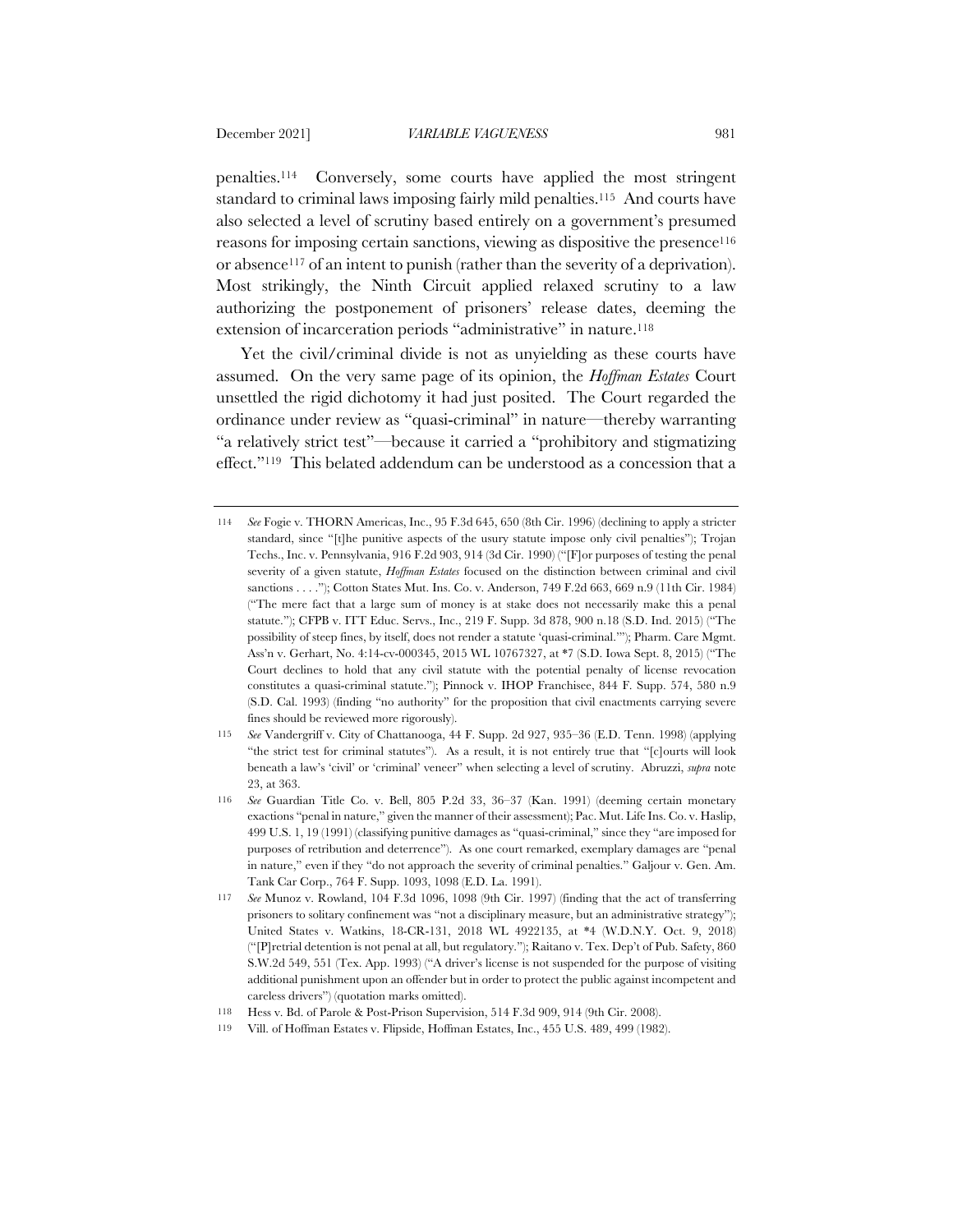strictly bimodal regime would have failed to approximate the actual severity of a range of statutory penalties. But the Court made no effort to integrate the category of "quasi-criminal" enactments into the framework it had articulated to channel the decisionmaking of lower courts.

Indeed, not since *Hoffman Estates* has the Court expounded on the notion of "prohibitory and stigmatizing" consequences. This prolonged silence is significant, given the immense breadth and subjectivity of these terms. (Most prohibitions, after all, would seem to be "prohibitory," and one could argue that "[t]here is stigma attached to every civil penalty."120) Its development left unguided, the "quasi-criminal" concept has effectively functioned as a residual tool for enhancing the scrutiny applied to any civil enactment carrying severe consequences of some sort.<sup>121</sup> If anything, the Court has encouraged this freewheeling practice by confirming that the prospect of "reputational injury"—even to a corporation—warrants increased vagueness scrutiny.122

With comparable frequency, courts proceed without regard for the civil/criminal nomenclature standardized by *Hoffman Estates*. These decisions engage in a type of unmediated consequentialism, according primacy to "the seriousness of what is at stake under the statutory scheme."123 This practice has had three main effects. First, certain unquestionably "civil" provisions—such as ones authorizing expulsion from educational

<sup>120</sup> Sweetman v. State Elections Enf't Comm'n, 732 A.2d 144, 162 n.21 (Conn. 1999).

<sup>121</sup> For examples of this phenomenon, see Manning v. Caldwell, 930 F.3d 264, 273 (4th Cir. 2019); Powell v. Ryan, 855 F.3d 899, 905 (8th Cir. 2017) (Shepherd, J., concurring); Women's Med. Ctr. of Nw. Houston, 248 F.3d 411, 422 (5th Cir. 2001); United States v. Clinical Leasing Serv., Inc., 925 F.2d 120, 122 & n.2 (5th Cir. 1991); Lamar Tex. Ltd. P'ship v. City of Port Isabel, Civ. No. B-08-115, 2009 WL 10694738, at \*5 (S.D. Tex. Nov. 10, 2009); Doe v. Biang, 494 F. Supp. 2d 880, 894–95 (N.D. Ill. 2006); Ford Motor Co. v. Tex. Dep't of Transp., 106 F. Supp. 2d 905, 911 (W.D. Tex. 2000); AutoMaxx, Inc. v. Morales, 906 F. Supp. 394, 400 (S.D. Tex. 1995); Nat'l Paint & Coatings Ass'n v. City of Chicago, 803 F. Supp. 135, 148 (N.D. Ill. 1992); ABN 51st St. Partners v. City of New York, 724 F. Supp. 1142, 1147 (S.D.N.Y. 1989); Rasche v. Bd. of Trs. of Univ. of Ill., 353 F. Supp. 973, 976 (N.D. Ill. 1972); Delgado v. Souders, 46 P.3d 729, 747 (Or. 2002).

<sup>122</sup> FCC v. Fox Tel. Stations, Inc., 567 U.S. 239, 255 (2012). In doing so, the Court did *not* use the term "quasi-criminal."

<sup>123</sup> Corp. of Haverford Coll. v. Reeher, 329 F. Supp. 1196, 1203 (E.D. Pa. 1971).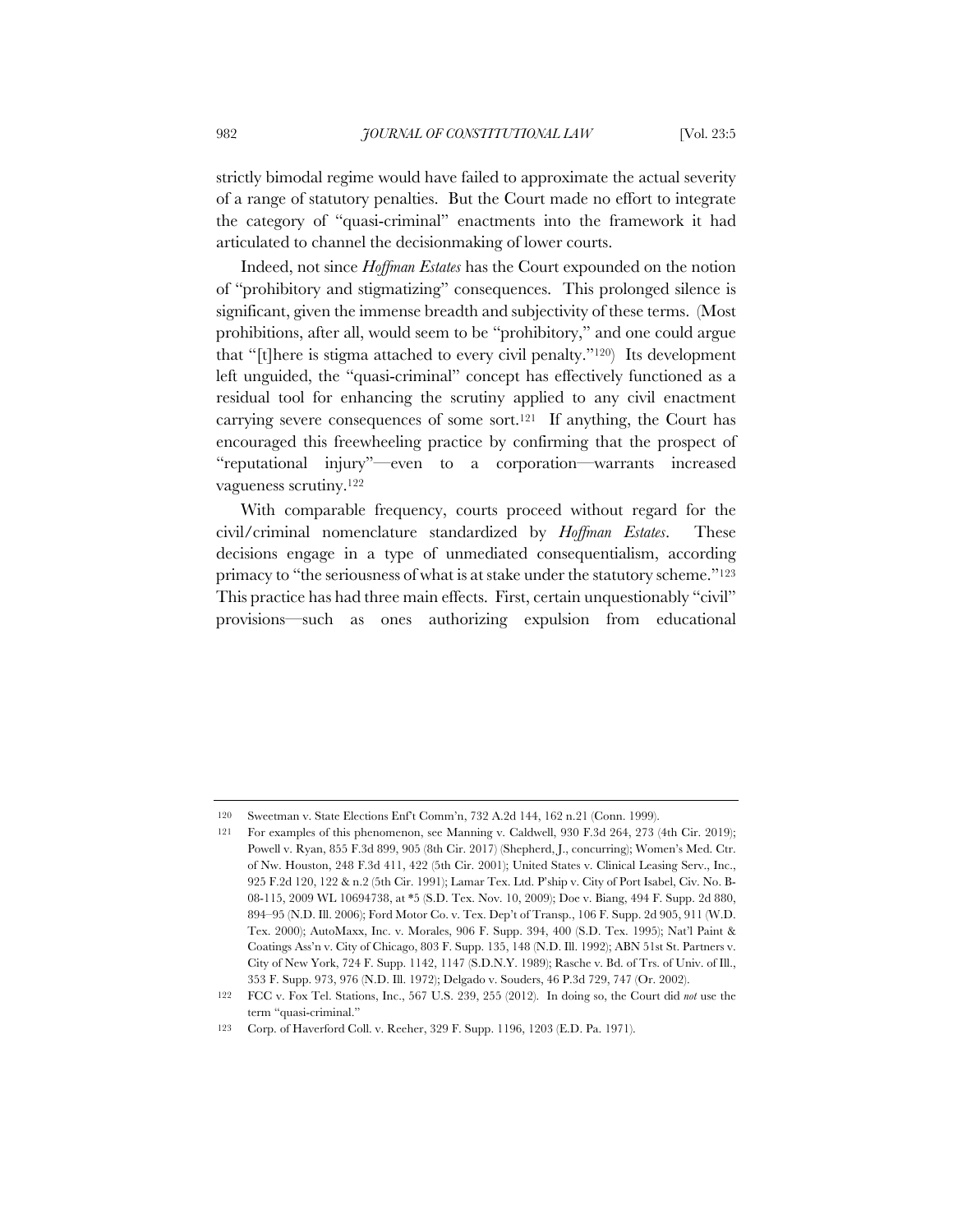institutions124 or the termination of parental rights125—have been scrutinized with the rigor usually reserved for laws deemed "criminal" or "quasicriminal."126 Second, in boundary-straddling cases of first impression, courts have similarly calibrated the level of scrutiny by focusing squarely on the consequences of violations.127 And third, courts have acknowledged a spectrum of severity *within* both conceptual categories. Especially severe civil or criminal penalties have thus been accorded especially stringent scrutiny,128 and vice versa.129

<sup>124</sup> *See* Jacobs v. Bd. of Sch. Comm'rs, 490 F.2d 601, 605 (7th Cir. 1973), *vacated as moot*, 420 U.S. 128 (1975) ("[T]he penalties for violation are sufficiently grievous to mandate careful scrutiny for vagueness."); Marin v. Univ. of Puerto Rico, 377 F. Supp. 613, 627 (D.P.R. 1973) (insisting that "a year's suspension from college could well have a far more devastating and long-term effect" than "a conviction under an anti-noise ordinance"); Sullivan v. Houston Indep. Sch. Dist., 307 F. Supp. 1328, 1344 (S.D. Tex. 1969) ("If the punishment could be this severe, there is no question but that a . . . student might well suffer more injury than one convicted of a criminal offense."); Soglin v. Kauffman, 295 F. Supp. 978, 988 (W.D. Wis. 1968) (observing that "expulsion from an institution of higher learning" may be "a more severe sanction than a monetary fine or a relatively brief confinement").

<sup>125</sup> *See* Turner v. Jackson, 417 S.E.2d 881, 889 (Va. Ct. App. 1992) (acknowledging the "grave penalty" that parties may suffer from "the termination of parental rights"); Alsager v. Dist. Ct. of Polk Cty., 406 F. Supp. 10, 17 & n.4 (D. Iowa 1975) (concluding that "the permanent destruction of the family unit . . . is a much more drastic consequence" than certain criminal penalties).

<sup>126</sup> *See In re* Bithoney, 486 F.2d 319, 323 (1st Cir. 1973) (subjecting attorney disciplinary proceedings to "very severe" scrutiny "in view of the gravity" of the penalties involved); Hill v. Coggins, 423 F. Supp. 3d 209, 218–19 (W.D.N.C. 2019) (concluding that "a 'relatively strict test' for vagueness must be applied" given "the drastic nature of the relief sought").

<sup>127</sup> *See* Hess v. Bd. of Parole & Post-Prison Supervision, 514 F.3d 909, 914 (9th Cir. 2008) (considering "[t]he consequences of imprecision" in identifying "the level of specificity required" for parolerelease statutes); United States v. Watkins, 18-CR-131, 2018 WL 4922135, at \*3 (W.D.N.Y. Oct. 9, 2018) (stating, in a challenge to a pretrial-detention statute, that "the degree of permissible vagueness depends on the severity of the consequences of imprecision") (quotation marks omitted).

<sup>128</sup> *See* Wollschlaeger v. Governor, 848 F.3d 1293, 1323 (11th Cir. 2017) (en banc) (Marcus, J.) (referring to the "devastating consequences [that] attach to . . . [such] serious civil sanctions"); Whatley v. Zatecky, 833 F.3d 762, 782 (7th Cir. 2016) (alluding to the "especially dire consequence" of a sentencing enhancement); PETA, Inc. v. Stein, 466 F. Supp. 3d 547, 582 (M.D.N.C. 2020) (accounting for "the substantial exemplary damages associated with a violation"); United States v. Tana, 618 F. Supp. 1393, 1397 (S.D.N.Y. 1985) (citing "[t]he relatively severe criminal penalty to which the plaintiff may be subjected"); Landman v. Royster, 333 F. Supp. 621, 655 (E.D. Va. 1971) ("[T]he greater the individual loss, the higher the requirements of due process."); State v. Afanador, 631 A.2d 946, 950 (N.J. 1993) ("We appreciate full well the severe nature of the penalty . . . and have given the gravity of that sanction due consideration . . . .").

<sup>129</sup> *See* Powell v. Ryan, 855 F.3d 899, 903 (8th Cir. 2017) ("[T]he only sanction for violating rules of the Fair is ejection from the Fair"—"a modest consequence."); United States v. Hunter, 663 F.3d 1136, 1142 (10th Cir. 2011) ("[W]e must also keep in mind that this is a misdemeanor traffic regulation statute . . . ."); T.A. v. McSwain Union Elementary Sch., No. 1:08-cv-01986, 2010 WL 2803658, at \*10 (E.D. Cal. July 16, 2010) (alluding to "the minimal penalties imposed for violations of the School's dress code"); Mike Naughton Ford, Inc. v. Ford Motor Co., 862 F. Supp. 264, 271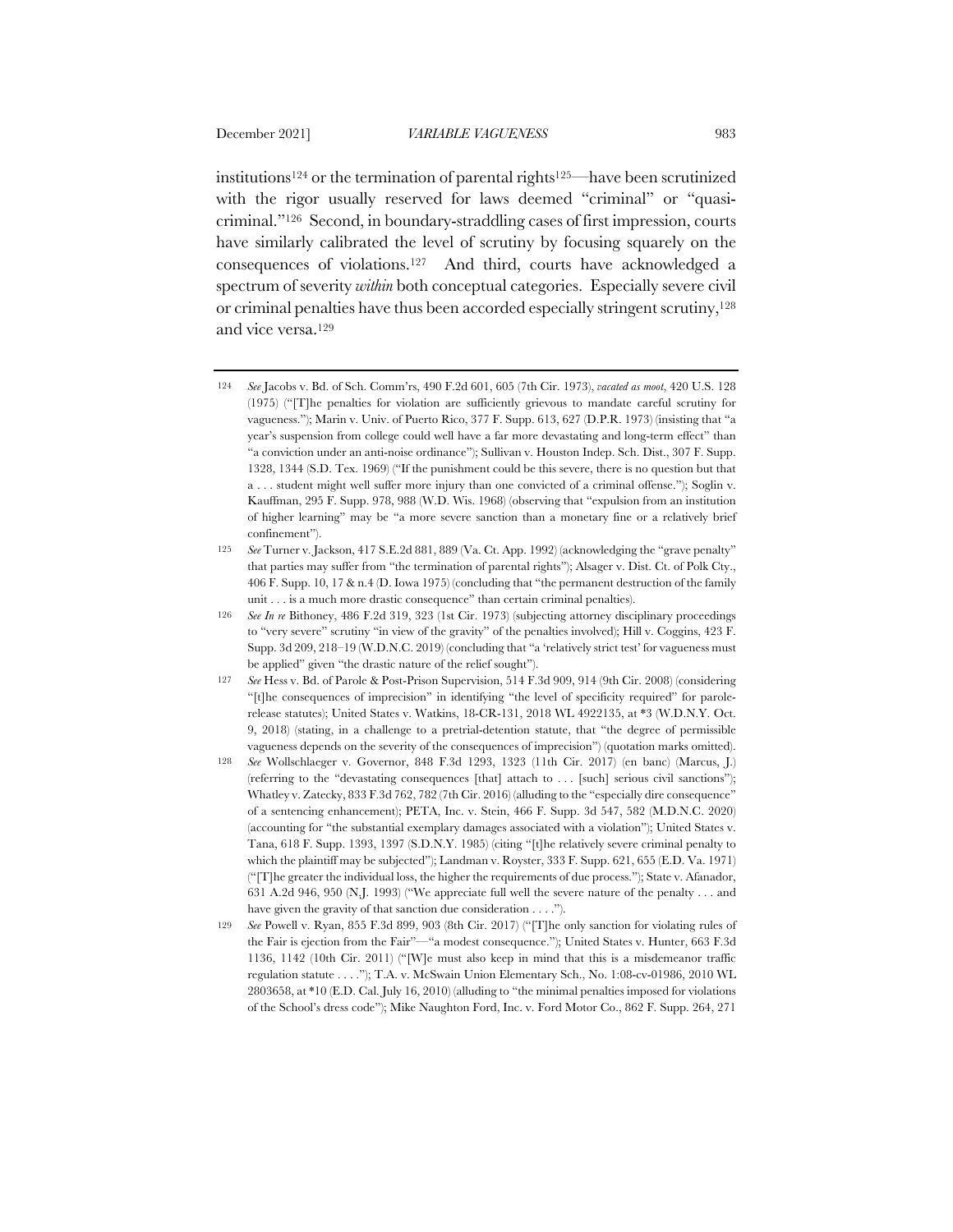The Supreme Court itself has reasoned directly from the harshness of statutory penalties on two occasions. In *National Endowment for the Arts v. Finley*, the Court concluded that a relaxed vagueness standard applies to governmental subsidies, given that "the consequences of imprecision are not constitutionally severe."130 And *Sessions v. Dimaya* held that laws authorizing the deportation of aliens must meet "the most exacting vagueness standard."131 Despite deportation's nominally civil character, the Court viewed that sanction as "a particularly severe penalty" that "may be of greater concern to a convicted alien than 'any potential jail sentence.'"132 *Dimaya* dispels any remaining illusion that a law's civil or criminal nature must dictate the rigor with which it is reviewed. In fact, under a straightforward reading of *Dimaya*, courts are now explicitly authorized to accord heightened scrutiny to statutes imposing unusually "grave" or "drastic" penalties<sup>133</sup>—whether or not they can be shoehorned into the enigmatic "quasi-criminal" category.

An admirably thoughtful concurrence by Justice Gorsuch reinforces *Dimaya*'s core methodological lesson. In his view, "if the severity of the consequences counts when deciding the standard of review, shouldn't we also take account of the fact that today's civil laws regularly impose penalties far more severe than those found in many criminal statutes?"134 Justice Gorsuch saw no justification for leniently reviewing governmental efforts to "subject a citizen to indefinite civil commitment, strip him of a business license essential to his family's living, or confiscate his home."135

Especially after *Dimaya*, courts have all the tools they need to align actual practice with the underlying purposes of penalty-sensitivity in vagueness doctrine. But because the Court has never consciously revamped the familiar tenets of *Hoffman Estates*, many lower courts have persisted in citing them as the final word on vagueness variability.136 Accordingly, only an explicit reorientation can achieve the type of system-wide methodological uniformity to which an apex court's legal pronouncements should aspire.

<sup>(</sup>D. Colo. 1994) (citing the "relatively minor" criminal penalties at issue); Weil v. McClough, 618 F. Supp. 1294, 1297 (S.D.N.Y. 1985) ("The relatively light civil penalty to which the plaintiff was subjected further justifies the application of only moderate scrutiny . . . .").

<sup>130</sup> 524 U.S. at 589.

<sup>131</sup> Sessions v. Dimaya, 138 S. Ct. 1204, 1213 (2018) (plurality opinion).

<sup>132</sup> *Id.* (quoting Jae Lee v. United States, 137 S. Ct. 1958, 1968 (2017)).

<sup>133</sup> *Id.* (quotation marks omitted).

<sup>134</sup> *Id.* at 1229 (Gorsuch, J., concurring in part and concurring in the judgment).

<sup>135</sup> *Id.* at 1231.

<sup>136</sup> *See supra* notes 114–115.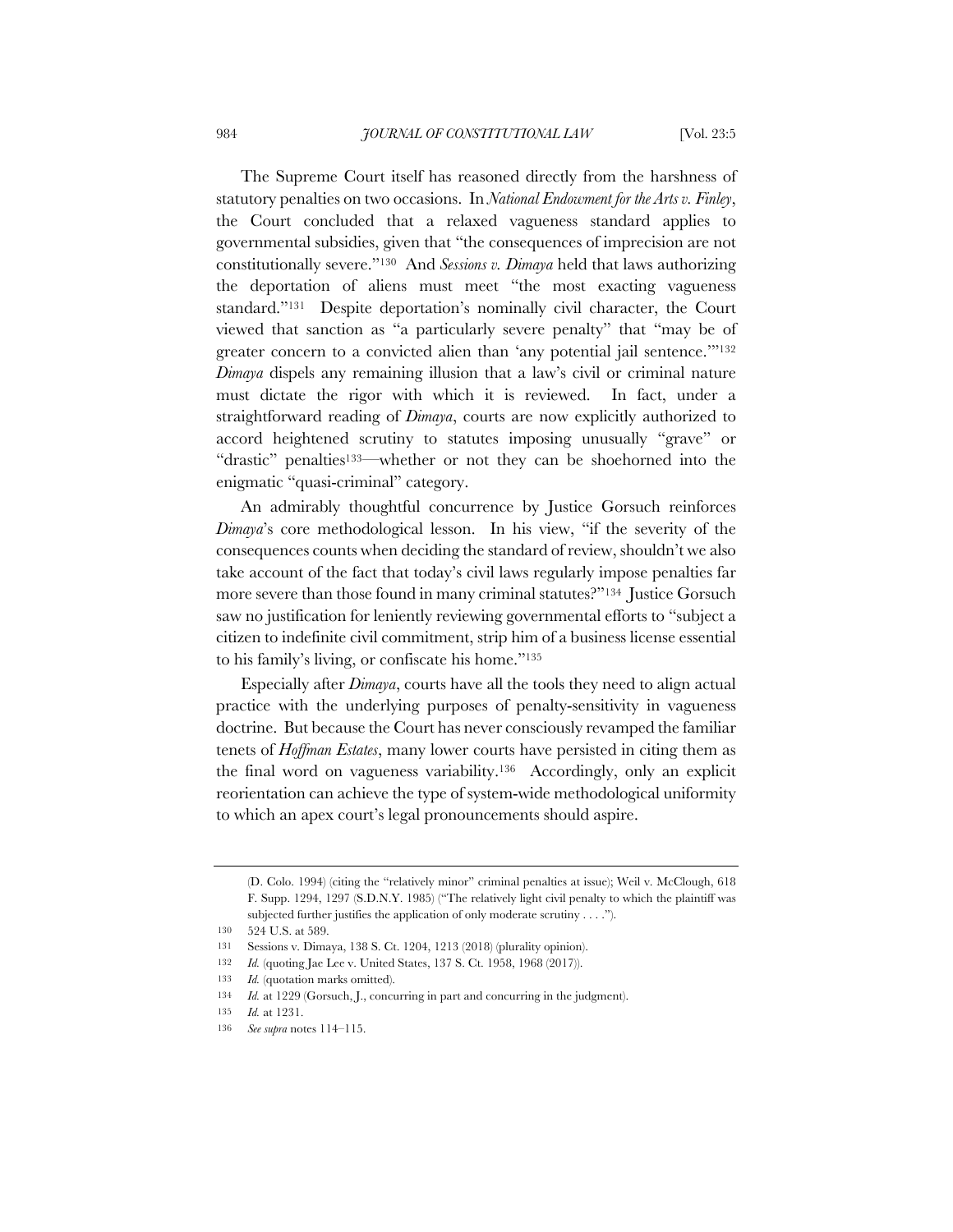## *C. Scienter*

*Hoffman Estates*'s third variability factor is whether a law contains a scienter requirement—for example, that the forbidden act be performed intentionally, knowingly, or willfully. According to the Court, "a scienter requirement may mitigate a law's vagueness, especially with respect to the adequacy of notice to the complainant that his conduct is proscribed."137 A host of Supreme Court decisions—to say nothing of lower-court opinions have touted the clarifying capacity of individual scienter requirements.<sup>138</sup> If anything, the Court has only affirmed that proposition more forcefully since *Hoffman Estates*.139

As a variability factor, however, the scienter category is clumsily cast. The existence of a mens rea element cannot inform the normative inquiry into how much clarity due process *should* require (as opposed to the degree of clarity that an enactment actually exhibits). And it has become increasingly evident that mens rea requirements cannot perform the herculean task of elucidating otherwise-unintelligible commands.

# *1. The Variability Mismatch*

*Hoffman Estates* famously asserted that the twin prongs of vagueness doctrine "should not . . . be mechanically applied."140 As the Court explained, the "importance of fair notice and fair enforcement" will not be the same for all types of laws.141 *Hoffman Estates*'s variability framework is thus meant to ascertain "[t]he degree of vagueness that the Constitution tolerates" in certain situations.142 But the Court's observations about scienter requirements—that they "may mitigate a law's vagueness"143 or "narrow the scope of [a] prohibition"144—address an entirely different question. The

<sup>137</sup> Vill. of Hoffman Estates v. Flipside, Hoffman Estates, Inc., 455 U.S. 489, 499 (1982).

<sup>138</sup> *See, e.g.*, Holder v. Humanitarian Law Project, 561 U.S. 1, 21 (2010) (claiming that "the knowledge requirement of the statute further reduces any potential for vagueness"); Gonzales v. Carhart, 550 U.S. 124, 149 (2007) (observing that "[t]he Court has made clear that scienter requirements alleviate vagueness concerns"); Hill v. Colorado, 530 U.S. 703, 732 (2000) (insisting that scienter requirements "ameliorate[]" vagueness concerns); Posters 'N' Things, Ltd. v. United States, 511 U.S. 513, 526 (1994) (asserting that "the scienter requirement we have inferred . . . assists in avoiding any vagueness problem").

<sup>139</sup> *See Carhart*, 550 U.S. at 149 ("The Court has made clear that scienter requirements alleviate vagueness concerns.").

<sup>140</sup> *Hoffman Estates*, 455 U.S. at 498.

<sup>141</sup> *Id.*

<sup>142</sup> *Id.*

<sup>143</sup> *Id.* at 499.

<sup>144</sup> *Carhart*, 550 U.S. at 150.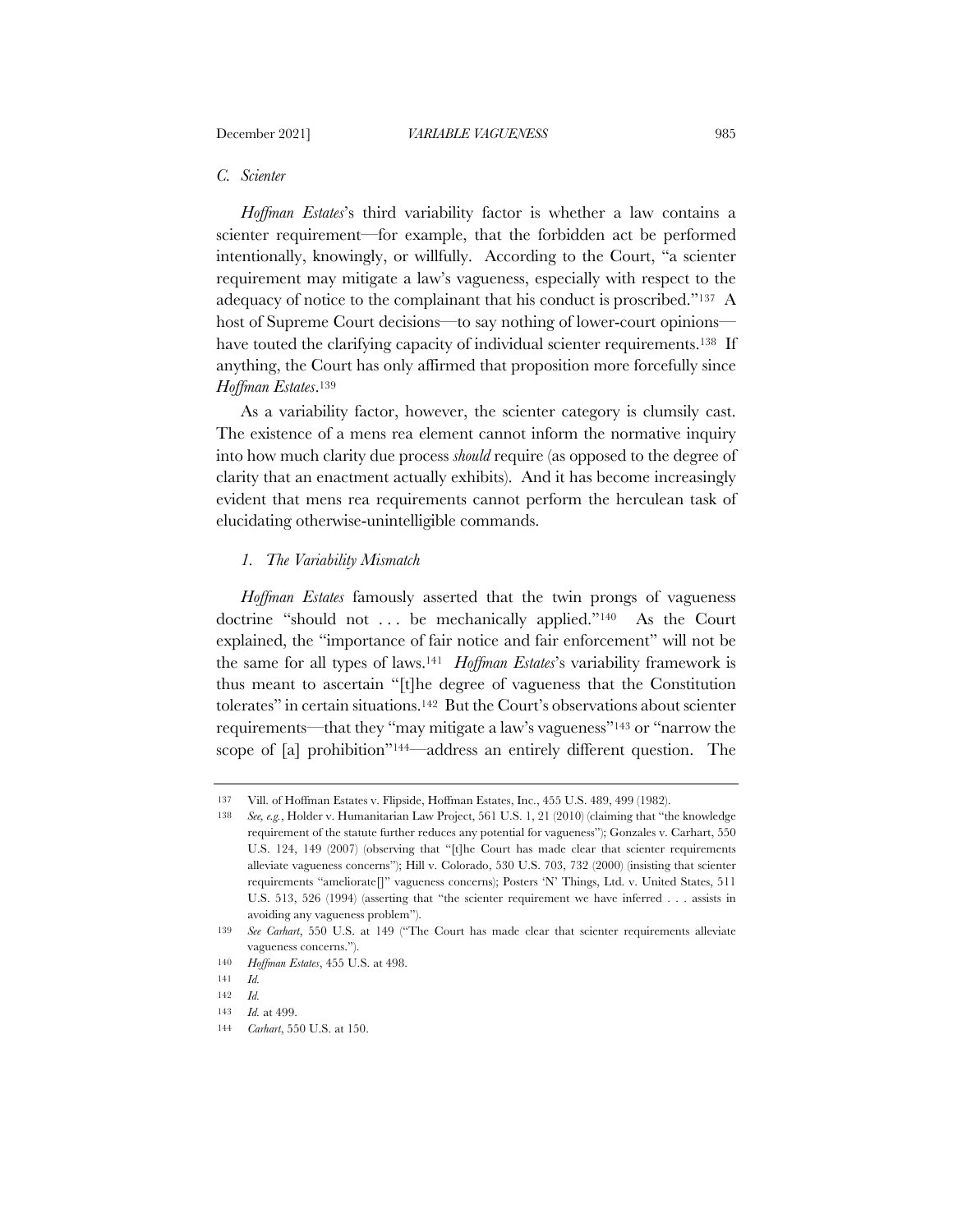presence or absence of a mens rea term may have some bearing on how clear a law actually is, but it has nothing to do with how clear a law *must be* in order to survive vagueness review.

An analogy will help illustrate the point. It would likely be unconstitutional to criminalize the making of "loud, boisterous, and unusual noise" as a generally applicable conduct rule. But that murky prohibition would be significantly clarified by a requirement that the noise "impede[] or disrupt<sup>[]</sup> the performance of official duties by Government employees" within a designated facility.<sup>145</sup> Such limiting language does not reduce the situational importance of fair notice and non-arbitrary enforcement; it simply increases the likelihood of satisfying whichever standard of clarity the Constitution demands. Likewise, whatever a scienter requirement's capacity to mitigate vagueness, that consideration has no place within a framework meant to ascertain *how much* vagueness the Constitution tolerates. A scienter requirement is thus no different than any other type of statutory language with the capacity to qualify a seemingly indefinite command. The Court, tellingly, has never sought to justify the scienter category's inclusion on any other terms.

## *2. The Clarity Mismatch*

Once the degree of tolerable vagueness has been determined, the twin aims of vagueness doctrine come into play. The first of these animating purposes is to ensure that people have "fair notice of what the law demands of them."146 Scienter requirements serve a valuable purpose in predicating criminal punishment on regulated parties' awareness of certain salient facts, or of the consequences of their actions.147 Yet despite the Court's insistence that "scienter requirements alleviate vagueness concerns,"148 it is far from obvious that a mens rea term could demystify an indecipherable prohibition. Take, for example, a hypothetical restriction on "antisocial behavior." It is unclear how the statute could be violated knowingly, given that one cannot know the meaning of so shapeless a command. Nor can a required showing of purpose illuminate *what it is* that must be done deliberately.

<sup>145</sup> 38 C.F.R. § 1.218(a)(5); United States v. Agront, 773 F.3d 192, 198 (9th Cir. 2014); *see also* Boos v. Barry, 485 U.S. 312, 332 (1988) ("[T]he 'prohibited quantum of disturbance' is whether normal embassy activities have been or are about to be disrupted."); United States v. Bronstein, 849 F.3d 1101, 1109 (D.C. Cir. 2017) ("[T]he [terms] 'harangue' and 'oration'. . . refer to public speeches that tend to disrupt the Court's operations, and no others.").

<sup>146</sup> United States v. Davis, 139 S. Ct. 2319, 2325 (2019).

<sup>147</sup> *See* United States v. X-Citement Video, Inc., 513 U.S. 64, 70–72 (1994).

<sup>148</sup> *Carhart*, 550 U.S. at 149.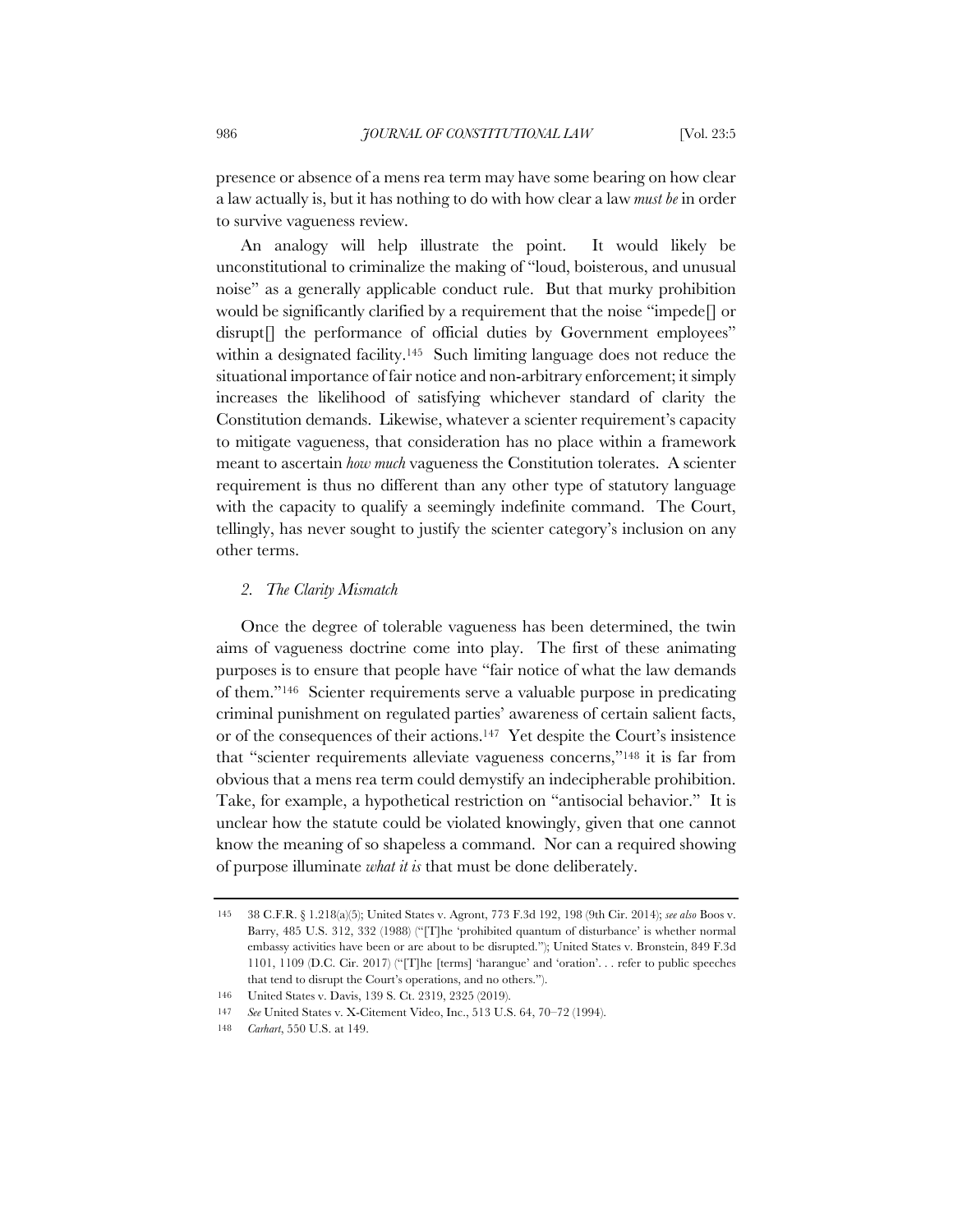Indeed, the Supreme Court itself has denied that a scienter requirement can clarify the meaning of an incomprehensible law. In one of its foundational vagueness decisions, the Court invalidated a state law that prohibited "treat[ing] contemptuously the flag of the United States."149 It made no difference that the state's highest court had interpreted the law to apply only to intentional contempt: "this holding still does not clarify what conduct constitutes contempt, whether intentional or inadvertent."150 The Court has cast doubt on *Hoffman Estates*'s scienter principle on at least three other occasions, as well.151

Many lower courts have similarly voted with their feet, refusing to march in lockstep with the Supreme Court's most recent guidance on this issue. In their view, a scienter requirement cannot "make definite that which is undefined."152 These decisions are a powerful testament to the illogicality of

<sup>149</sup> Smith v. Goguen, 415 U.S. 566, 568–69, 582 (1974).

<sup>150</sup> *Id.* at 580.

<sup>151</sup> *See* Baggett v. Bullitt, 377 U.S. 360, 369 (1964) ("But what is it that the Washington professor must 'know'?"); Cramp v. Bd. of Pub. Instruction, 368 U.S. 278, 286 (1961) (querying, of certain conduct that must be committed "knowingly," "What do these phrases mean?"); Screws v. United States, 325 U.S. 91, 105 (1945) (plurality opinion) ("Of course, willful conduct cannot make definite that which is undefined.").

<sup>152</sup> State v. Mark Marks, P.A., 654 So.2d 1184, 1189 (Fla. Dist. Ct. App. 1995); *see also* Agnew v. Dist. of Columbia, 920 F.3d 49, 60 (D.C. Cir. 2019) (finding that the "vagueness of a conduct prohibition cannot be cured by . . . intentionality"); Gallardo v. Lynch, 818 F.3d 808, 821 (9th Cir. 2016) (inquiring, "specific intent to do what?"); Reprod. Health Servs. v. Nixon, 428 F.3d 1139, 1144 (8th Cir. 2005) (asking "*what* the medical professional must 'know'") (emphasis added); Cal. Teachers Ass'n v. State Bd. of Educ., 271 F.3d 1141, 1159 ("The mitigating effect of the scienter requirement is diluted . . . by the futility of attempting to determine what it means to intend to do something [fundamentally] vague . . . ."); United States v. Loy, 237 F.3d 251, 265 (3d Cir. 2001) (insisting that "legislatures [cannot] simply repair otherwise vague statutes by inserting the word 'knowingly'"); Forbes v. Napolitano, 236 F.3d 1009, 1013 (9th Cir. 2000) ("That distinction is not clarified by the statute's scienter requirement."); Peoples Rights Org. v. City of Columbus, 152 F.3d 522, 535 (6th Cir. 1998) (finding that a "scienter provision [c]ould not help to cure the problems inherent in this provision"); United States v. Corrow, 119 F.3d 796, 804 n.11 (10th Cir. 1997) ("We do not say that a scienter requirement will rescue an otherwise vague statute . . . ."); United States v. Heller, 866 F.2d 1336, 1342 (11th Cir. 1989) (concluding that, because the underlying prohibition was "vague," "the defendant's subjective intent to engage in the prohibited conduct was irrelevant"); Nova Records, Inc. v. Sendak, 706 F.2d 782, 789 (7th Cir. 1983) ("A scienter requirement cannot eliminate vagueness, therefore, if it is satisfied by an 'intent' to do something that is in itself ambiguous."); Kramer v. Price, 712 F.2d 174, 178 (5th Cir. 1983) ("Specifying an intent element does not save § 42.07 from vagueness because the conduct which must be motivated by intent . . . remain[s] vague."); Frese v. MacDonald, 425 F. Supp. 3d 64, 80 (D.N.H. 2019) (finding that, notwithstanding a statute's "'knowing' scienter requirement, the statute may still not adequately delineate what . . . must be known . . . ."); McCormack v. Hiedeman, 900 F. Supp. 2d 1128, 1148 (D. Idaho 2013) ("The inclusion of 'knowing' does not save the provision from vagueness."); R.I. Med. Soc'y v. Whitehouse, 66 F. Supp. 2d 288, 311 (D.R.I. 1999) (explaining that a scienter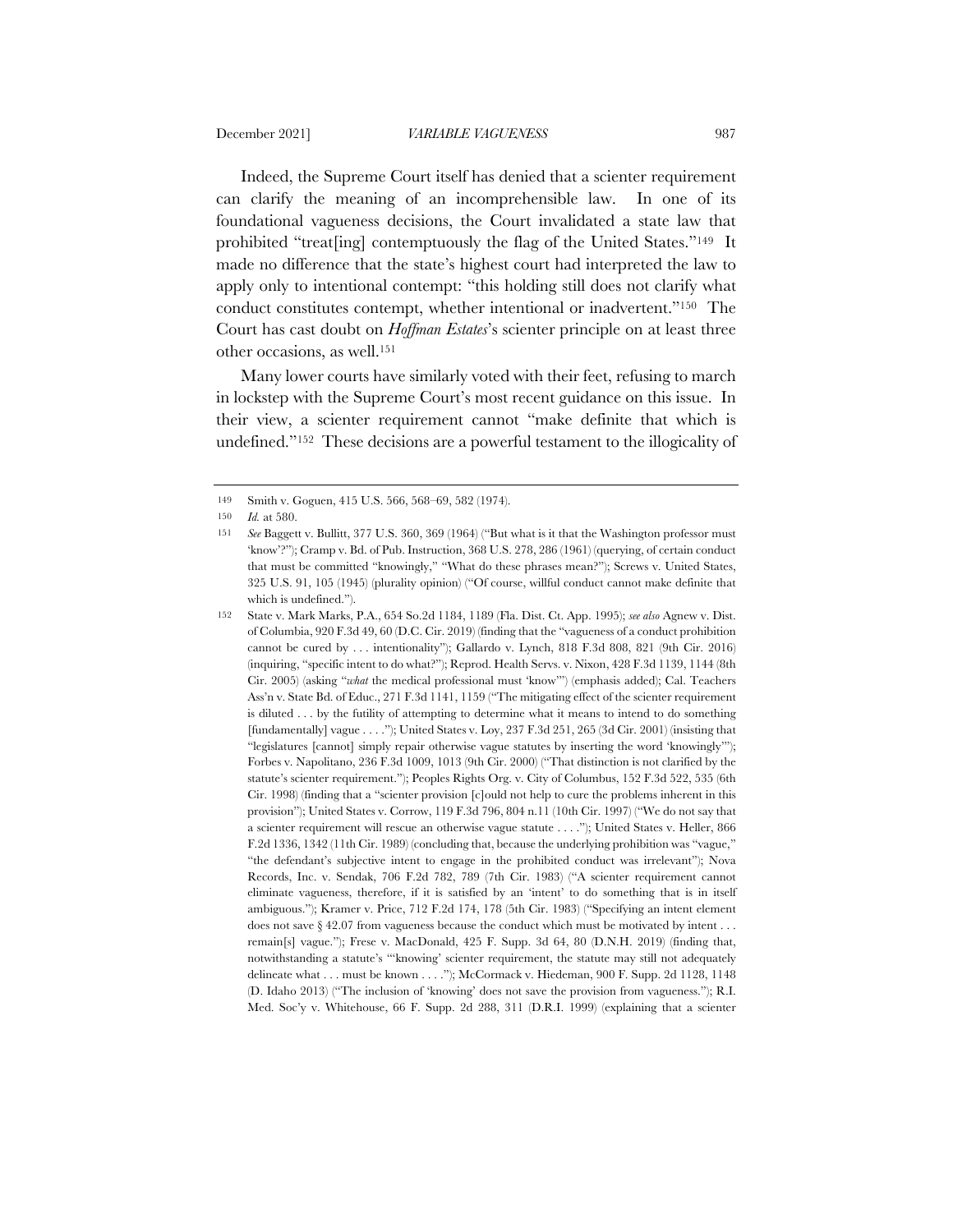*Hoffman Estates*'s scienter precept153—and to the feebleness of Supreme Court decisions that propagate fundamentally incoherent frameworks.

In addition, as Professor Michael Mannheimer has observed, the inclusion of a scienter requirement cannot alleviate the doctrine's concern with arbitrary and discriminatory enforcement. Due to early-stage evidentiary limitations, arrests and charging decisions are routinely "based only on the objectively observable conduct of the defendant."154 Enforcement officials are thus no more constrained in this respect when the prohibitions they invoke require proof of a specified mental state.

Lastly, if the mere presence of a scienter requirement could eliminate vagueness concerns, then the doctrine would do almost no work in the criminal context—where its bite is said to be especially pronounced. After all, the Court has repeatedly endorsed a statutory-construction principle whereby criminal laws must generally be read to contain a mens rea requirement, whether express or implied.155 So *Hoffman Estates*'s scienter principle is not just a poor fit for vagueness doctrine; it would threaten to destabilize the very core of vagueness variability.

#### *D. Constitutional Rights*

Fourth, and "most important[ly]," *Hoffman Estates* specified that laws receive stricter vagueness scrutiny if they "threaten[] to inhibit the exercise of constitutionally protected rights."156 This variability factor was catalyzed by a pathbreaking student note written by Professor Anthony Amsterdam in 1960.157 Up to that point, the Supreme Court had never mandated heightened vagueness review for laws affecting constitutional rights.<sup>158</sup> In

requirement that "modifies a vague term" cannot save an otherwise-unconstitutional law); United States v. Spy Factory, Inc., 951 F. Supp. 450, 477 (S.D.N.Y. 1997) ("[T]he 'knowing or having reason to know' language means little if the term 'surreptitious' is unclear . . . .").

<sup>153</sup> *See* Sohoni, *supra* note 21, at 1194 ("The presence of a mens rea requirement in a criminal statute cannot make otherwise unclear statutory language clear as to what it prohibits."); Rex A. Collings, Jr., *Unconstitutional Uncertainty—An Appraisal*, 40 CORNELL L.Q. 195, 228–29 (1955) ("If a statute is so vague as to have no meaning, it is a contradiction in terms to say that guilty knowledge or evil purpose cures the vagueness.").

<sup>154</sup> Mannheimer, *supra* note 110, at 1095.

<sup>155</sup> Elonis v. United States, 135 S. Ct. 2001, 2009 (2015).

<sup>156</sup> Vill. of Hoffman Estates v. Flipside, Hoffman Estates, Inc., 455 U.S. 489, 499 (1982).

<sup>157</sup> *See generally* Note, *The Void-for-Vagueness Doctrine in the Supreme Court*, 109 U. PA. L. REV. 67 (1960) (hereinafter "Amsterdam").

<sup>158</sup> The closest it had come was in *Smith v. California*, 361 U.S. 147 (1959), when the Court characterized an earlier decision as "intimat[ing] that stricter standards of permissible statutory vagueness may be applied to a statute having a potentially inhibiting effect on speech," *id.* at 151.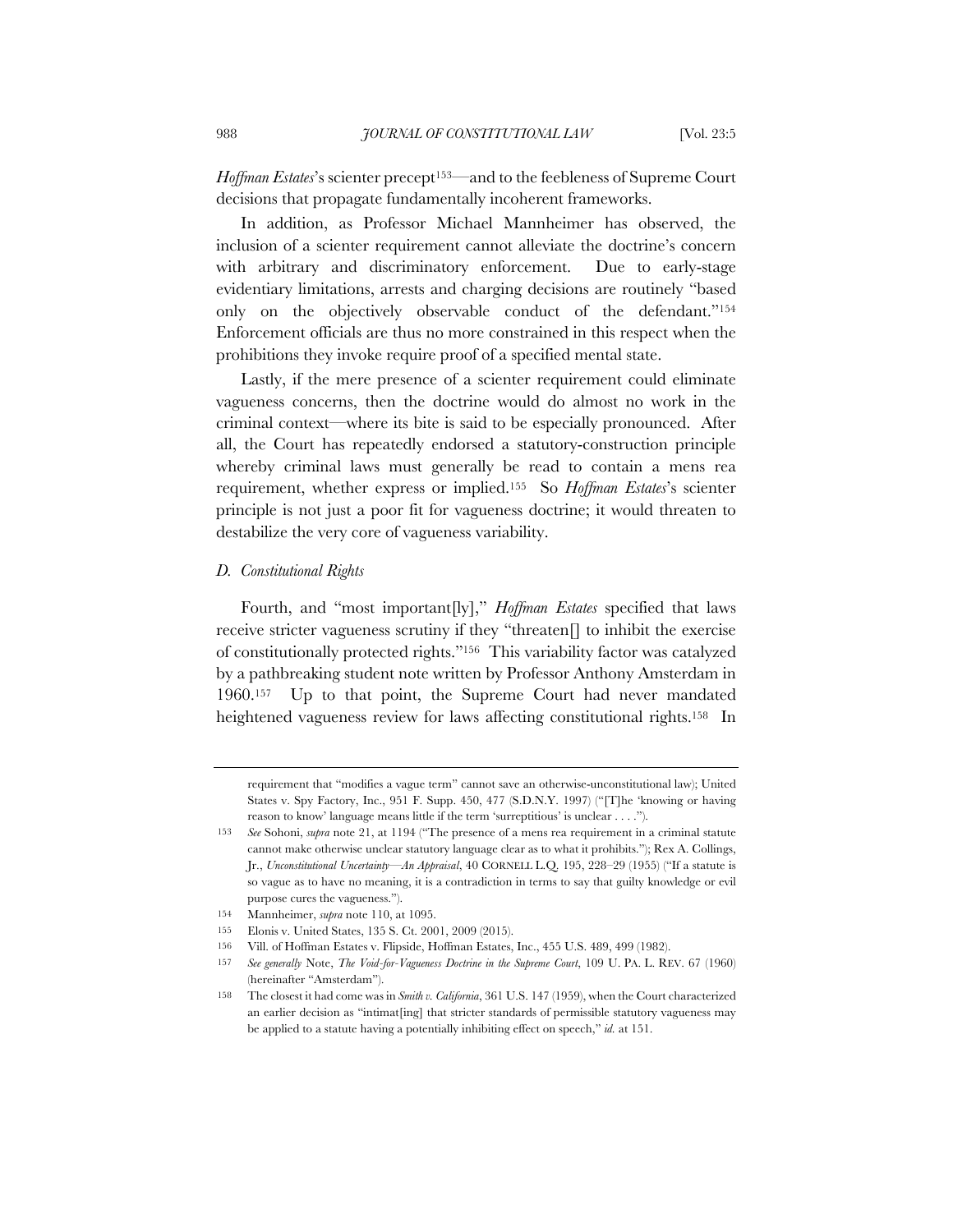Amsterdam's telling, however, the Court had implicitly done just that, deploying vagueness review as "an insulating buffer zone of added protection at the peripheries of several of the Bill of Rights freedoms."159 Amsterdam's descriptive observation—or at least some variant of it—was almost immediately doctrinalized as a rule of decision<sup>160</sup> that has remained a fixture of vagueness analysis ever since. Under *Hoffman Estates*, laws that "threaten[] to inhibit the exercise" of constitutional rights are viewed with the utmost disfavor.161

That formulation, however, has spawned tremendous confusion over the very nature of "constitutional" vagueness review. As my research shows, there is no settled understanding of what it means to *threaten* to inhibit constitutional rights. And although all constitutional rights were ostensibly drawn within the phrase's protective ambit, the Court's variability repertoire leaves room to argue that only First Amendment freedoms are so privileged—and that the relevant rights can be rank-ordered along a spectrum of fundamentality. This Section documents key imprecisions in the Court's conception of "constitutional" vagueness. It then argues that conditioning vagueness scrutiny on ancillary constitutional determinations has engendered perverse consequences that warrant a belated doctrinal reckoning.

## *1. What is "Constitutional" Vagueness?*

## *a. The Concept of "Threatened" Impairments*

Under *Hoffman Estates*, a law will receive exacting vagueness scrutiny as long as it "threatens" to impair constitutional rights.<sup>162</sup> Measures that are actually adjudged to violate individual rights plainly meet this threshold, as do laws that regulate within the scope of constitutional coverage—even if the government can proffer a satisfactory reason for such regulations.

*Hoffman Estates* fails to clarify, however, whether a stricter test is also required for Constitution-*adjacent* enactments. In other words, it is an open question whether the Court has ratified Professor Amsterdam's precise description of vagueness doctrine as providing "an insulating buffer zone of

<sup>159</sup> Amsterdam, *supra* note 157, at 75.

<sup>160</sup> *See* NAACP v. Button, 371 U.S. 415, 432–33 & n.14 (1963) (citing Amsterdam, *supra* note 157, at 75–76, 80–81, 96–104).

<sup>161</sup> *Hoffman Estates*, 455 U.S. at 499.

<sup>162</sup> *Id.*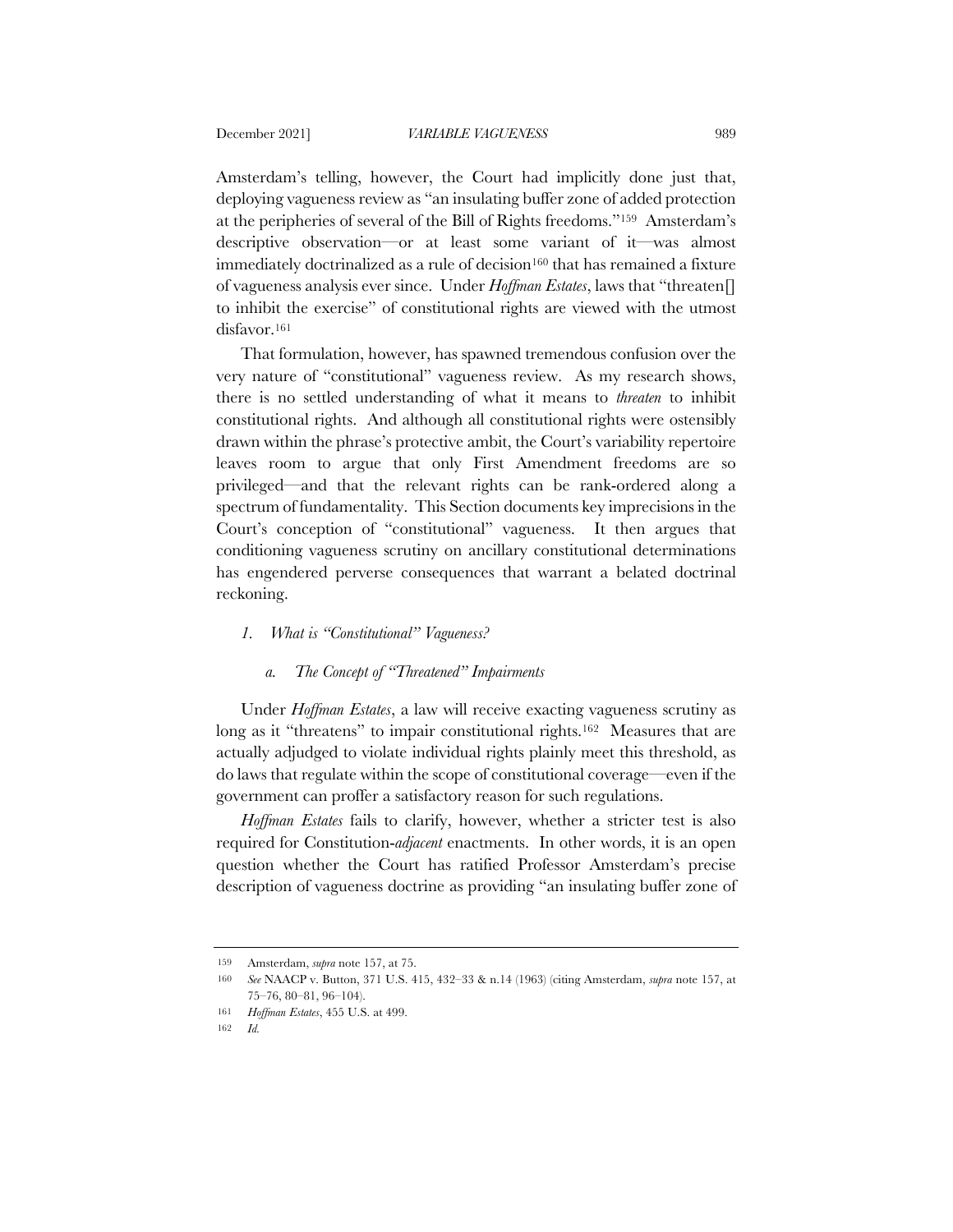added protection *at the peripheries* of several of the Bill of Rights freedoms."163 If so, then monitoring "threat[s]" to constitutional rights entails identifying an assortment of penumbral zones that radiate beyond the edges of constitutional protection. This reading of *Hoffman Estates* presupposes a universe of lesser, permissible endangerments of constitutional values that do not formally implicate recognized rights, but nonetheless trigger exacting vagueness review. *Hoffman Estates* failed to expound on this prophylactic concept, as did prior decisions that arguably drew such a distinction.164

Unsurprisingly, then, lower courts have operationalized the notion of "threatened" constitutional violations in widely divergent ways. Some of these rule statements appear to conflate threatened and actual violations, reserving heightened review for the latter—only laws that "abridge,"165 "inhibit,"<sup>166</sup> "interfere with,"<sup>167</sup> "impinge,"<sup>168</sup> "trench on,"<sup>169</sup> "infringe,"<sup>170</sup> or "throttle"171 constitutional rights. It is exceedingly unlikely that *Hoffman Estates* intended to reserve exacting scrutiny for enactments already adjudged to violate the Constitution—an approach that would render "constitutional" vagueness review duplicative of ordinary constitutional adjudication.

Still other courts evidently view *Hoffman Estates* as requiring a threshold determination of constitutional coverage, but no ultimate adjudication of constitutionality. This genre seeks out laws that merely "implicate,"<sup>172</sup>

<sup>163</sup> Amsterdam, *supra* note 157, at 75 (emphasis added).

<sup>164</sup> *See* Colautti v. Franklin, 439 U.S. 379, 391 (1979) (referring to laws that "threaten[] to inhibit the exercise of constitutionally protected rights"); Buckley v. Valeo, 424 U.S. 1, 41 (1976) (per curiam) (identifying "an area permeated by First Amendment interests"); Smith v. California, 361 U.S. 147, 151 (1959) (referring to laws "having a potentially inhibiting effect on speech").

<sup>165</sup> Platt v. Bd. of Comm'rs on Grievances & Discipline, 894 F.3d 235, 246 (6th Cir. 2018) ("abridging").

<sup>166</sup> DA Mortg., Inc. v. City of Miami Beach, 486 F.3d 1254, 1271 (11th Cir. 2007); Craft v. Nat'l Park Serv., 34 F.3d 918, 922 (9th Cir. 1994); Murphy v. Matheson, 742 F.2d 564, 570 (10th Cir. 1984).

<sup>167</sup> Schickel v. Dilger, 925 F.3d 858, 878 (6th Cir. 2019); United States v. Walton, 36 F.3d 32, 35 (7th Cir. 1994); Planned Parenthood of Cent. & N. Ariz. v. Arizona, 718 F.2d 938, 948 (9th Cir. 1983) ("interferes with").

<sup>168</sup> Betancourt v. Bloomberg, 448 F.3d 547, 553 (2d Cir. 2006).

<sup>169</sup> Smylis v. City of New York, 983 F. Supp. 478, 483 (S.D.N.Y. 1997).

<sup>170</sup> United States v. Di Pietro, 615 F.3d 1369, 1371 n.2 (11th Cir. 2010) ("infringes"); Garner v. White, 726 F.2d 1274, 1278 (8th Cir. 1984) ("infringing"); Shawgo v. Spradlin, 701 F.2d 470, 477–78 (5th Cir. 1983).

<sup>171</sup> LaRouche v. Sheehan, 591 F. Supp. 917, 926 (D. Md. 1984).

<sup>172</sup> United States v. Class, 930 F.3d 460, 468 (D.C. Cir. 2019) ("implicates"); N.Y. State Rifle & Pistol Ass'n v. Cuomo, 804 F.3d 242, 265 (2d Cir. 2015) ("implicating"); FTC v. Wyndham Worldwide Corp., 799 F.3d 236, 255 (3d Cir. 2015); United States v. Jaensch, 665 F.3d 83, 89 n.4 (4th Cir. 2011) ("implicates"); Cal. Teachers Ass'n v. State Bd. of Educ., 271 F.3d 1141, 1150 (9th Cir. 2001) ("implicates"); Woodis v. Westark Cmty. Coll., 160 F.3d 435, 438 (8th Cir. 1998) ("implicating"); Diebold, Inc. v. Marshall, 585 F.2d 1327, 1337 (6th Cir. 1978) ("implications").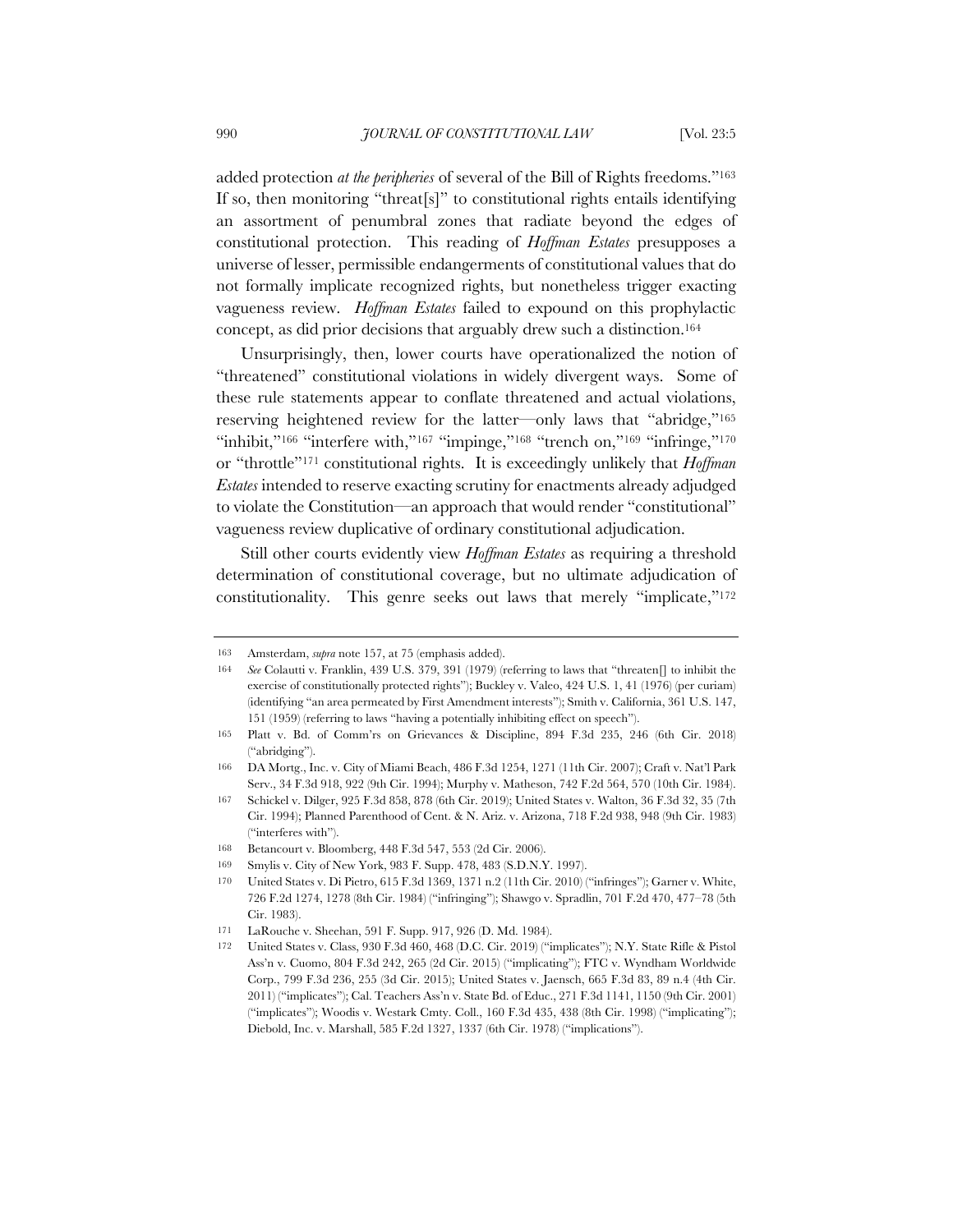"reach,"<sup>173</sup> "touch upon,"<sup>174</sup> "affect,"<sup>175</sup> "impact,"<sup>176</sup> "arise under,"<sup>177</sup> "regulate,"178 "govern,"179 "abut upon,"180 "encumber,"181 "burden,"182 "restrain,"<sup>183</sup> or "limit"<sup>184</sup> constitutional protections in some manner. Other formulations of *Hoffman Estates*'s fourth prong—in requiring that constitutional rights suffuse a vagueness claim in some unspecified way may also fit into this category.185

Under each of these first two approaches, resolving a vagueness claim necessarily involves a substantive analysis of the reach of some other constitutional right. Whether the right is deemed to be implicated—or actually infringed—will thus determine whether its exercise is "threaten[ed]," in the scrutiny-setting parlance of *Hoffman Estates*. This task is fairly routine when the challenged enactment is also alleged to violate some

<sup>173</sup> Etzler v. City of Cincinnati, No. 1:07-cv-1035, 2013 WL 1196649, at \*3 (S.D. Ohio Mar. 25, 2013).

<sup>174</sup> Wis. Vendors, Inc. v. Lake County, 152 F. Supp. 2d 1087, 1095 (N.D. Ill. 2001) ("touches upon"); United States v. Sutherland, No. 1:00CR00052, 2001 WL 497319, at \*2 (W.D. Va. May 10, 2001) ("touching upon").

<sup>175</sup> Penny Saver Publ'ns v. Vill. of Hazel Crest, 905 F.2d 150, 155 (7th Cir. 1990) ("affecting"); Int'l Soc. for Krishna Consciousness v. Eaves, 601 F.2d 809, 830 (5th Cir. 1979) ("consider the effect on"); Carrigan v. Comm'n on Ethics of State of Nev., 313 P.3d 880, 884 (Nev. 2013) ("affecting").

<sup>176</sup> Doe v. Biang, 494 F. Supp. 2d 880, 895 (N.D. Ill. 2006) ("impacts").

<sup>177</sup> Huett v. State, 672 S.W.2d 533, 537 (Tex. App. 1984) ("arising under").

Imaginary Images, Inc. v. Evans, 612 F.3d 736, 749 (4th Cir. 2010) (citation omitted); Bryant v. Gates, 532 F.3d 888, 893 (D.C. Cir. 2008) ("regulates"); Cal. Teachers Ass'n v. State Bd. of Educ., 271 F.3d 1141, 1150 (9th Cir. 2001) ("regulates").

<sup>179</sup> Textile Workers Pension Fund v. Standard Dye & Finishing Co., 725 F.2d 843, 855 (2d Cir. 1984) ("governing").

<sup>180</sup> City of Madison v. Baumann, 455 N.W.2d 647, 650 n.3 (Wis. Ct. App. 1990), *rev'd on other grounds*, 470 N.W.2d 296 (Wis. 1991) ("abuts upon").

<sup>181</sup> Smith v. Lower Merion Twp., Civ. A. No. 90-7501, 1992 WL 112247, at \*3 (E.D. Pa. May 11, 1992) ("encumbered").

<sup>182</sup> Cracco v. Vance, 376 F. Supp. 3d 304, 312–13 (S.D.N.Y. 2019); Metal Mgmt. West, Inc. v. State, 251 P.3d 1164, 1171–72 (Colo. App. 2010).

<sup>183</sup> O'Toole v. O'Connor, No. 2:15-cv-1446, 2016 WL 4394135, at \*16 (S.D. Ohio Aug. 18, 2016) ("restrains").

<sup>184</sup> Hayes v. N.Y. Att'y Grievance Comm., 672 F.3d 158, 168 (2d Cir. 2012); DiCola v. FDA, 77 F.3d 504, 508 (D.C. Cir. 1996) ("limits"); Psychas v. Dist. Dep't of Transp., Civ. No. 18-0081, 2019 WL 4644503, at \*14 (D.D.C. Sept. 24, 2019) ("limits").

<sup>185</sup> *See, e.g.*, Butler v. O'Brien, 663 F.3d 514, 520 (1st Cir. 2011) (laws that "involve[]" constitutional rights); Doctor John's, Inc. v. City of Roy, 465 F.3d 1150, 1157 (10th Cir. 2006) (laws "in the [constitutional] context"); Gammoh v. City of La Habra, 395 F.3d 1114, 1119 (9th Cir. 2005) (constitutional rights "at stake"); Bullfrog Films, Inc. v. Wick, 847 F.2d 502, 513 (9th Cir. 1988) (constitutional rights "at issue"); Doe v. Staples, 706 F.2d 985, 988 (6th Cir. 1983) (laws that "concern" constitutional rights); Exxon Corp. v. Busbee, 644 F.2d 1030, 1033 (5th Cir. 1981) (laws "in the area of [constitutional] rights"); Cable Ala. Corp. v. City of Huntsville, 768 F. Supp. 1484, 1506 (N.D. Ala. 1991) (constitutional concerns "present"); Siegel v. LifeCenter Organ Donor Network, 969 N.E.2d 1271, 1280–81 (Ohio Ct. App. 2011) (laws "directed towards" constitutional rights).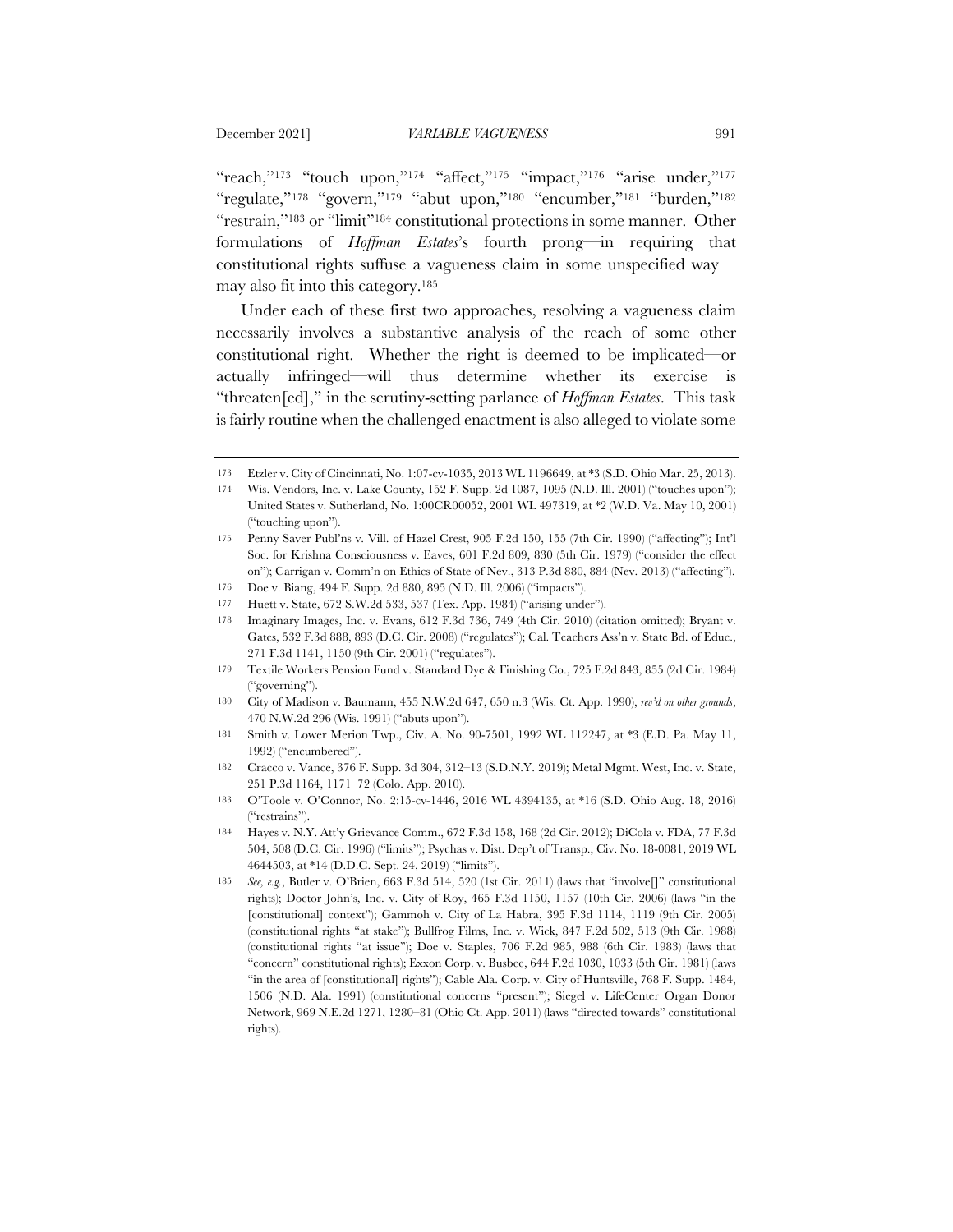other right; in these situations, courts can simply adopt their distinct constitutional analyses wholesale.186 But when no separate constitutional claim is raised, these approaches necessitate a separate constitutional inquiry *solely to calibrate the intensity of vagueness review*.

By contrast, other courts have interpreted the notion of a "threat[]" to constitutional rights more expansively, assuming that laws can imperil constitutional values without formally burdening recognized rights. Such courts have focused on laws that "chill,"187 "may have an improper chilling effect on,"188 "create uncertainty regarding,"189 "potentially interfere with,"<sup>190</sup> "may [or might] infringe,"<sup>191</sup> "could undermine,"<sup>192</sup> "potentially inhibit,"193 "possibly infringe,"194 "are capable of reaching,"195 "may fade into,"196 or operate "in the shadow of" constitutional protections.197

The Supreme Court has never acknowledged this basic ambiguity lurking within its *Hoffman Estates* rule statement. Indeed, that pivotal language whether a law "threatens to inhibit the exercise of constitutionally protected rights"198—has never again appeared in a Supreme Court opinion. The Court has, instead, described constitutional-rights variability in shifting terms that track the very disagreement exhibited by lower courts. Singled out for heightened review have been laws that "potentially implicate $[]$ ,"<sup>199</sup> that "involve $\left[\right]$ ,"200 and that "interfere $\left[\right]$  with"<sup>201</sup> constitutional rights. And because the Court has never overtly revised its *Hoffman Estates* framework,

<sup>186</sup> *See, e.g.*, Murphy v. Matheson, 742 F.2d 564, 570 (10th Cir. 1984) (free-speech holding); Shawgo v. Spradlin, 701 F.2d 470, 478 (5th Cir. 1983) (free-speech and right-to-privacy holdings); Seniors Civil Liberties Ass'n v. Kemp, 761 F. Supp. 1528, 1552 (M.D. Fla. 1991) (freedom-of-association holding).

<sup>187</sup> Hanlester Network v. Shalala, 51 F.3d 1390, 1398 (9th Cir. 1995) ("chills").

<sup>188</sup> Lowden v. County of Clare, 709 F. Supp. 2d 540, 551 (E.D. Mich. 2010).

<sup>189</sup> Planned Parenthood of Cent. N.J. v. Farmer, 220 F.3d 127, 135 (3d Cir. 2000).

<sup>190</sup> Gresham v. Peterson, 225 F.3d 899, 908 (7th Cir. 2000) ("potentially interferes with"); Fleming v. U.S. Dep't of Agric., 713 F.2d 179, 184 (6th Cir. 1983) ("potential interference with").

<sup>191</sup> Whatley v. Zatecky, 833 F.3d 762, 777 (7th Cir. 2016); Rubin v. Garvin, 544 F.3d 461, 467 (2d Cir. 2008).

<sup>192</sup> State v. Cameron, 100 N.J. 586, 595 (1985).

<sup>193</sup> Boddie v. Am. Broad. Cos., 881 F.2d 267, 271 (6th Cir. 1989).

<sup>194</sup> Dodger's Bar & Grill, Inc. v. Johnson Cty. Bd. of Cty. Comm'rs, 32 F.3d 1436, 1443 n.6 (10th Cir. 1994).

<sup>195</sup> VIP of Berlin, LLC v. Town of Berlin, 593 F.3d 179, 186 (2d Cir. 2010).

<sup>196</sup> United States v. Dozier, 672 F.2d 531, 539 (5th Cir. 1982).

<sup>197</sup> United States v. Morrison, 844 F.2d 1057, 1073 (4th Cir. 1988).

<sup>198</sup> Vill. of Hoffman Estates v. Flipside, Hoffman Estates, Inc., 455 U.S. 489, 499 (1982).

<sup>199</sup> Holder v. Humanitarian Law Project, 561 U.S. 1, 21 (2010).

<sup>200</sup> FCC v. Fox Tel. Stations, Inc., 567 U.S. 239, 253 (2012).

<sup>201</sup> *Humanitarian Law Project*, 561 U.S. at 19.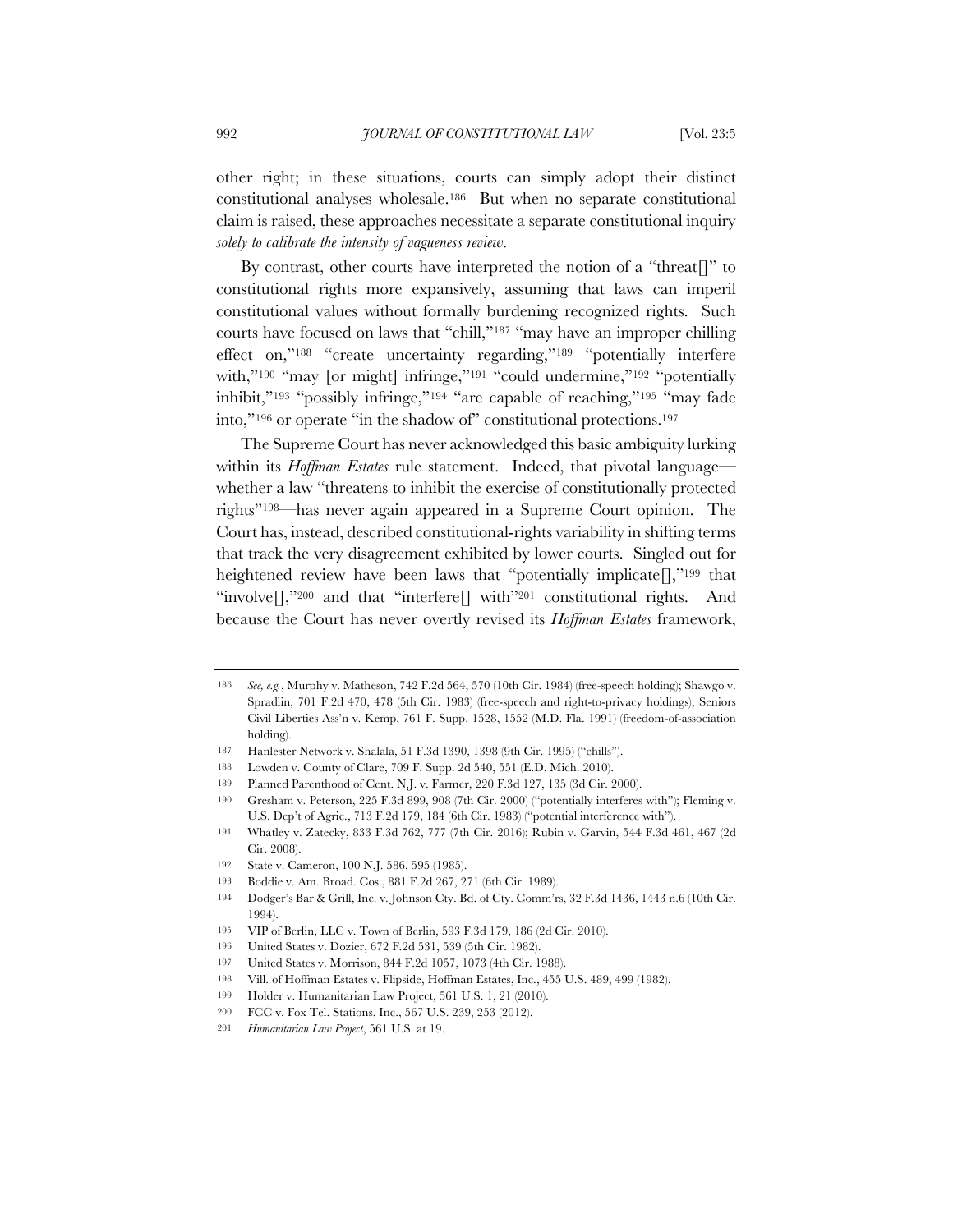that case's cryptic phraseology continues to be cited and applied by lower courts. The Court has thus erected—likely unwittingly—a significant obstacle to the uniform implementation of "the most important"202 element of tiered vagueness review.

#### *b. The Domain Question*

The Court's failure to clarify the essential contours of "constitutional" vagueness review has exacerbated preexisting confusion about the very domain of vagueness doctrine. Laws that should arguably receive *no* vagueness scrutiny have ironically been accorded the *most stringent* vagueness scrutiny, given their effect on constitutional rights.

The Court has never definitively resolved which types of enactments are susceptible to vagueness review. It has sometimes suggested that a law must directly "regulate the public"<sup>203—</sup>by formally "forbid[ding] or requir[ing]" certain conduct<sup>204—</sup>before vagueness doctrine can apply. Lower courts routinely invoke this understanding to dismiss vagueness claims as falling outside the doctrine's domain.205 Yet the Court has also described the office of vagueness less restrictively. Under this view, an actor need only be exposed to "some risk or detriment"206 or be "burden[ed]"207 in some way to call upon vagueness principles. Accordingly, a host of lower courts have applied the doctrine to laws that did not purport to render any type of

<sup>202</sup> *Hoffman Estates*, 455 U.S. at 499.

<sup>203</sup> Beckles v. United States, 137 S. Ct. 886, 895 (2017).

<sup>204</sup> FCC v. Fox Tel. Stations, Inc., 567 U.S. 239, 253 (2012); *see also* A.B. Small Co. v. Am. Sugar Ref. Co., 267 U.S. 233, 239 (1925) (explaining that vagueness doctrine presupposes "the exaction of obedience to a rule or standard"); *cf.* Boutilier v. INS, 387 U.S. 118, 123 (1967) ("The section imposes neither regulation of nor sanction for conduct."); City of Mesquite v. Aladdin's Castle, 455 U.S. 283, 291 (1982) (holding that vagueness principles do not apply to internal investigative directives).

<sup>205</sup> *See, e.g.*, United States v. Christie, 825 F.3d 1048, 1064–65 (9th Cir. 2016) ("RFRA cannot be unconstitutionally vague because it . . . does not define the elements of an offense, fix any mandatory penalty, or threaten people with punishment if they violate its terms."); *In re* Griffin, 823 F.3d 1350, 1354 (11th Cir. 2016) (refusing to apply vagueness doctrine to provisions that "do not establish the illegality of any conduct"); United States v. Sylla, 790 F.3d 772, 774 (7th Cir. 2015) (same, for a law that "does not attempt to prohibit or prescribe any conduct"); Kinnell v. Graves, 265 F.3d 1125, 1128 (10th Cir. 2001) (same, for a law that "does not prohibit any conduct").

<sup>206</sup> Rowan v. U.S. Post Office Dep't, 397 U.S. 728, 740 (1970).

<sup>207</sup> Giaccio v. Pennsylvania, 382 U.S. 399, 403 (1966).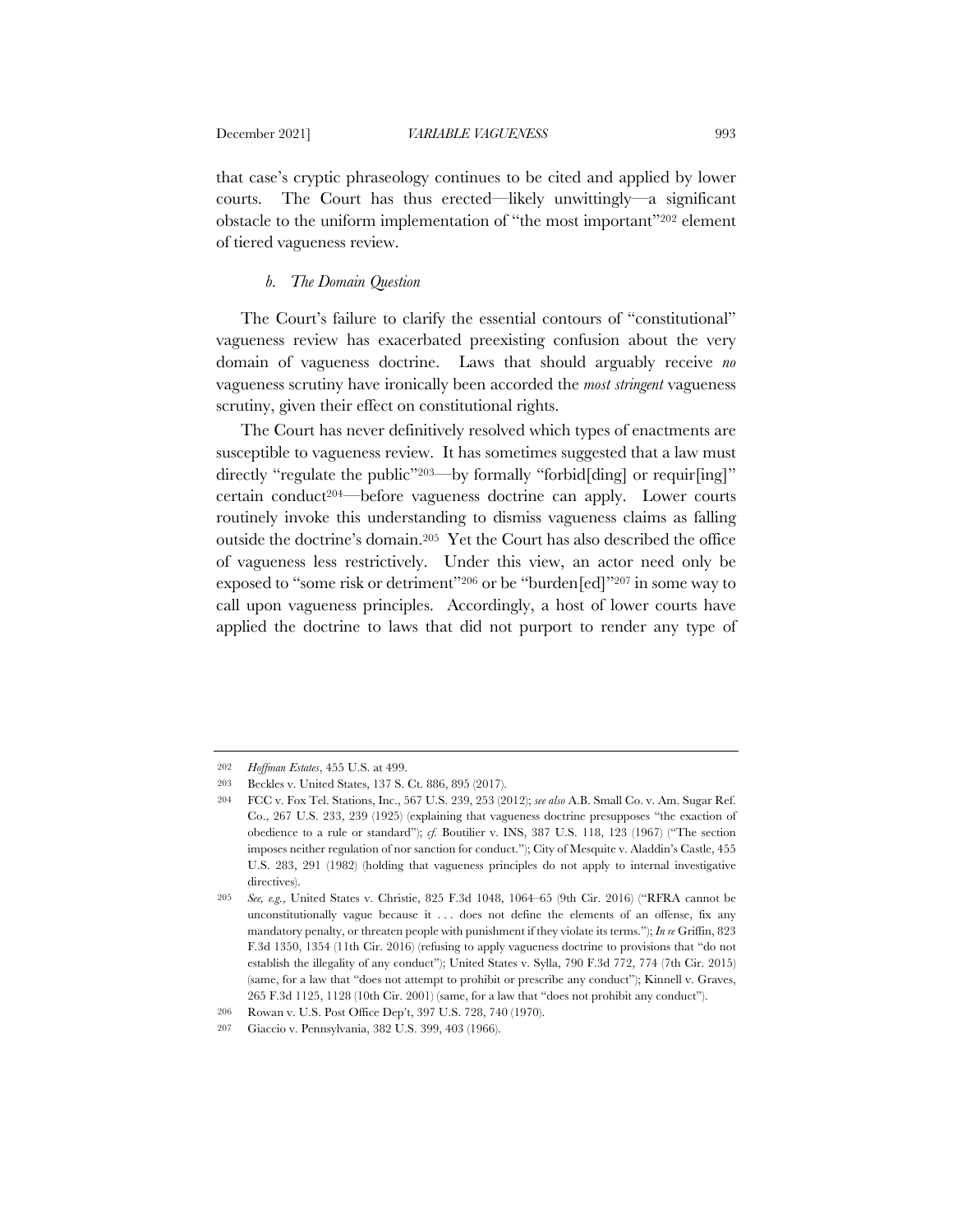conduct unlawful, but that straddled the conceptual divide between imposing adverse consequences and withholding favorable treatment.208

Literal adherence to *Hoffman Estates* threatens to warp the preconditions for vagueness review—whatever the doctrine's exact reach. Courts have accorded heightened vagueness scrutiny to laws that threatened to chill expression, despite the absence of any formal prohibition.209 According to the Ninth Circuit, for example, laws that implicate First Amendment rights warrant enhanced vagueness review "even if there is no sanction or penalty imposed on the speaker."210 Yet surely vagueness claims should be dismissed at the threshold if the reasons for such review are entirely absent. The unsettled nature of "constitutional" vagueness has thus deepened existing uncertainties about the proper scope of vagueness doctrine.

<sup>208</sup> Courts have subjected each of the following to vagueness doctrine: a rule governing access to state fairgrounds, *see* Powell v. Ryan, 855 F.3d 899, 903 (8th Cir. 2017); a law limiting the subjects of ballot initiatives, *see* Pest Comm. v. Miller, 626 F.3d 1097, 1111–12 (9th Cir. 2010); an evidentiary presumption, *see* Thibodeau v. Portuondo, 486 F.3d 61, 66 (2d Cir. 2007); a regulation governing access to public-library facilities, *see* Kreimer v. Bureau of Police for Town of Morristown, 958 F.2d 1242, 1267 (3d Cir. 1992); a rule authorizing students' disqualification from a school election, *see* Henerey *ex rel.* Henerey v. City of St. Charles, Sch. Dist., 200 F.3d 1128, 1134–35 (8th Cir. 1999); a statute of limitations, *see* Horn v. Burns & Roe, 536 F.2d 251, 254–56 (8th Cir. 1976); a zoning ordinance, *see* Islamic Soc'y of Basking Ridge v. Twp. of Bernards, 226 F. Supp. 3d 320, 352–53 (D.N.J. 2016); trademark-licensing guidelines, *see* Gerlich v. Leath, 152 F. Supp. 3d 1152, 1179–80 (S.D. Iowa 2016); a statute governing the consolidation of public-school districts, *see* Bd. of Educ. of Shelby Cty. v. Memphis City Bd. of Educ., No. 11-2101, 2011 WL 3444059, at \*36 (W.D. Tenn. 2011); a law regulating concealed-carry permitting, *see* Iverson v. City of St. Paul, 240 F. Supp. 2d 1035, 1038 (D. Minn. 2003); a law regulating the "construction, alteration, [and] demolition of structures," *see* Boczar v. Kingen, No. IP 99-0141-C-T/G, 2000 WL 1137713, at \*15 (S.D. Ind. Mar. 9, 2000); a law specifying which city employees may receive a legal defense, *see* Smylis v. City of New York, 983 F. Supp. 478, 482–83 (S.D.N.Y. 1997); a law regulating the appointment of business auditors, *see* Sanitation & Recycling Indus. v. City of New York, 928 F. Supp. 407, 420– 21 (S.D.N.Y. 1996); a law governing candidates' ballot access, *see* Kay v. Mills, 490 F. Supp. 844, 852 (E.D. Ky. 1980); a law creating professional-licensing criteria, *see* Malfitano v. County of Storey, 396 P.3d 815, 818 (Nev. 2017); a law granting tax exemptions, *see In re* Lietz Constr. Co., 47 P.3d 1275, 1288 (Kan. 2002); and internal interpretive guidelines, *see* Jackson v. W., 419 S.E.2d 385, 392 (Va. Ct. App. 1992).

<sup>209</sup> Enhanced scrutiny has been accorded to each of the following: a provision creating an exemption from import duties, *see* Bullfrog Films, Inc. v. Wick, 847 F.2d 502, 512–13 (9th Cir. 1988); a law defining tax-exempt status, *see* Big Mama Rag, Inc. v. United States, 631 F.2d 1030, 1035 (D.C. Cir. 1980); a regulation governing access to public-library facilities, *see* Armstrong v. Dist. of Columbia Pub. Library, 154 F. Supp. 2d 67, 77 (D.D.C. 2001); a law providing that candidates who failed to support a constitutional amendment would have their views indicated on the ballot, *see* Gralike v. Cook, 996 F. Supp. 901, 913 (W.D. Mo. 1998); and statutory criteria for recognizing new political parties, *see* Citizens to Establish a Reform Party v. Priest, 970 F. Supp. 690, 699 (E.D. Ark. 1996).

<sup>210</sup> Hills v. Scottsdale Unified Sch. Dist., 329 F.3d 1044, 1056 (9th Cir. 2003).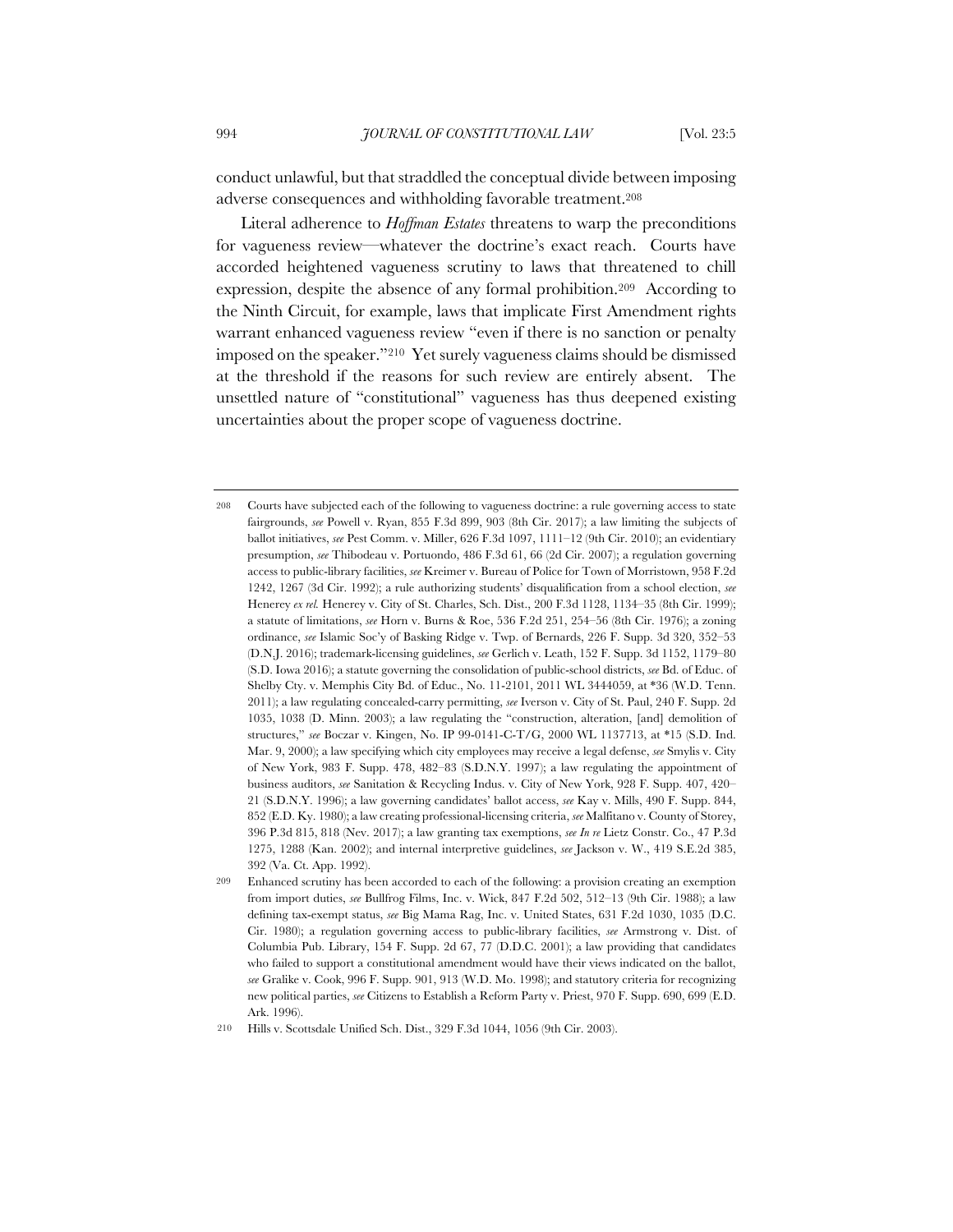## *c. Which Rights Qualify?*

The Supreme Court has not only left unclear *how* constitutional protections shape vagueness review; it has invited confusion about *which* constitutional rights can trigger heightened review in the first place. In the decades before *Hoffman Estates*, the Court had—with one exception<sup>211</sup> reserved this distinction for First Amendment rights.212 Such treatment was justified on the ground that free expression "need[s] breathing space to survive."213 Increased vagueness scrutiny for enactments affecting expression thus serves much the same purpose as First Amendment overbreadth doctrine, which permits the invalidation of laws that "may deter or 'chill' constitutionally protected speech."214

*Hoffman Estates* seemingly broke from this trend. In drawing no distinctions between types of "constitutionally protected rights,"215 the Court appeared to mandate enhanced vagueness scrutiny for laws affecting *any* such right. This approach arguably amounts to a kind of general constitutional overbreadth—a sweeping, trans-substantive expansion of that principle operating under the auspices of vagueness doctrine. Yet the Court did not explain why non–First Amendment rights also deserve such solicitude. Perhaps tellingly, *Hoffman Estates* illustrated its "constitutionally protected rights" rule with two examples considerably better rooted in precedent: laws that "interfere. with the right of free speech or of association."<sup>216</sup>

Lower courts—unsurprisingly—have splintered in characterizing the types of constitutional rights specially insulated by vagueness doctrine. Numerous decisions have drawn no such distinctions, employing generic phrasing that affirms the scrutiny-boosting capacity of *all* constitutional

216 *Id.*

<sup>211</sup> *See* Colautti v. Franklin, 439 U.S. 379, 391 (1979) (declaring, in an abortion-related case, that vagueness concerns are "especially" pronounced when laws "threaten[] to inhibit the exercise of constitutionally protected rights").

<sup>212</sup> *See, e.g.*, Hynes v. Mayor & Council of Borough of Oradell, 425 U.S. 610, 620 (1976) ("The general test of vagueness applies with particular force in review of laws dealing with speech."); Buckley v. Valeo, 424 U.S. 1, 40–41 (1976) (per curiam) (undertaking "[c]lose examination" of a criminal statute "in an area permeated by First Amendment interests"); Parker v. Levy, 417 U.S. 733, 756 (1974) ("[M]ore precision in drafting may be required . . . in the case of regulation of expression.").

<sup>213</sup> NAACP v. Button, 371 U.S. 415, 433 (1963); *see also* Grayned v. City of Rockford, 408 U.S. 104, 109 (1972) (explaining that speech-inhibiting laws "lead citizens to steer far wider of the unlawful zone" than if the laws had been drafted more precisely) (internal quotation marks omitted).

<sup>214</sup> Virginia v. Hicks, 539 U.S. 113, 119 (2003).

<sup>215</sup> Vill. of Hoffman Estates v. Flipside, Hoffman Estates, Inc., 455 U.S. 489, 499 (1982).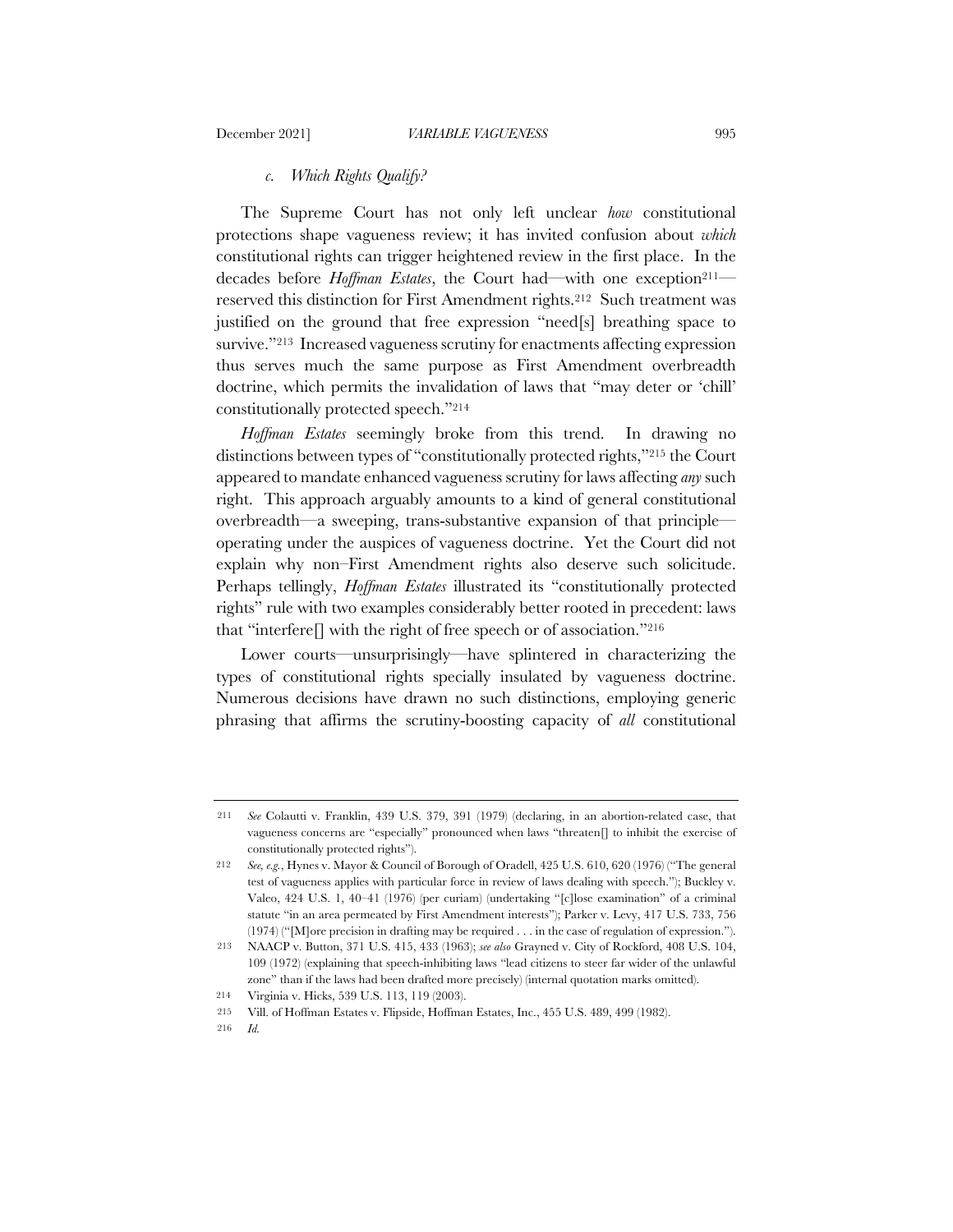guarantees.217 Others have understood *Hoffman Estates*'s fourth prong as limited to expressive freedoms,<sup>218</sup> to both speech *and* association,<sup>219</sup> or to the (presumably) broader category of "First Amendment" rights.220 And several courts have indicated that only "fundamental" rights warrant heightened vagueness review—without clarifying which rights meet that description.221

Though the Supreme Court has never disavowed *Hoffman Estates*'s "constitutionally protected rights" formulation, two recent decisions portend at least a modest retreat. In 2010, the Court characterized *Hoffman Estates*'s relevant lesson as follows: "We have said that when a statute 'interferes with the right of free speech or of association, a more stringent vagueness test should apply.'"222 In their original context, however, these two examples had clearly been offered as subsets of the broader category of "constitutionally protected rights." So it is difficult to regard the Court's slanted recounting as anything but intentional. And in 2012, the Court stressed that vagueness principles operate most forcefully "[w]hen speech is involved."223 Separate opinions from multiple Justices have further reinforced variable vagueness's

<sup>217</sup> *See, e.g.*, United States v. Class, 930 F.3d 460, 468 (D.C. Cir. 2019); Whatley v. Zatecky, 833 F.3d 762, 777 (7th Cir. 2016); N.Y. State Rifle & Pistol Ass'n v. Cuomo, 804 F.3d 242, 265 (2d Cir. 2015); United States v. Di Pietro, 615 F.3d 1369, 1371 (11th Cir. 2010); Ass'n of Cleveland Fire Fighters v. City of Cleveland, 502 F.3d 545, 551 (6th Cir. 2007); Planned Parenthood of Cent. N.J. v. Farmer, 220 F.3d 127, 135 (3d Cir. 2000); Woodis v. Westark Cmty. College, 160 F.3d 435, 438 (8th Cir. 1998)); *In re* Kelly, 841 F.2d 908, 915 (9th Cir. 1988); Shawgo v. Spradlin, 701 F.2d 470, 477–78 (5th Cir. 1983).

<sup>218</sup> *See, e.g.*, Monarch Content Mgmt. LLC v. Ariz. Dep't of Gaming, 971 F.3d 1021, 1030 (9th Cir. 2020); Platt v. Bd. of Comm'rs, 894 F.3d 235, 246 (6th Cir. 2018); DA Mortg., Inc. v. City of Miami Beach, 486 F.3d 1254, 1271 (11th Cir. 2007); United States v. Walton, 36 F.3d 32, 35 (7th Cir. 1994); LaRouche v. Sheehan, 591 F. Supp. 917, 920 (D. Md. 1984); People v. Graves, 368 P.3d 317, 324 (Colo. 2016).

<sup>219</sup> *See, e.g.*, Schickel v. Dilger, 925 F.3d 858, 878 (6th Cir. 2019); Butler v. O'Brien, 663 F.3d 514, 520 (1st Cir. 2011); Commonwealth v. John G. Grant & Sons Co., 526 N.E.2d 768, 771 (Mass. 1988).

<sup>220</sup> *See, e.g.*, Nat'l Org. for Marriage v. McKee, 649 F.3d 34, 62 (1st Cir. 2011); VIP of Berlin, LLC v. Town of Berlin, 593 F.3d 179, 186 (2d Cir. 2010); Doctor John's, Inc. v. City of Roy, 465 F.3d 1150, 1157 (10th Cir. 2006); Klein v. San Diego County, 463 F.3d 1029, 1039 (9th Cir. 2006); Throckmorton v. Nat'l Transp. Safety Bd., 963 F.2d 441, 445 (D.C. Cir. 1992); Penny Saver Publ'ns v. Vill. of Hazel Crest, 905 F.2d 150, 155 (7th Cir. 1990); Doe v. Staples, 706 F.2d 985, 988 (6th Cir. 1983); Hall v. Bd. of Sch. Comm'rs, 681 F.2d 965, 971 (5th Cir. 1982).

<sup>221</sup> *See, e.g.*, United States v. Sun & Sand Imports, Ltd., 725 F.2d 184, 187 (2d Cir. 1984); CFPB v. ITT Educ. Servs., Inc., 219 F. Supp. 3d 878, 901 (S.D. Ind. 2015); Bass Plating Co. v. Town of Windsor, 639 F. Supp. 873, 880 (D. Conn. 1986); Holloway v. Ark. State Bd. of Architects, 101 S.W.3d 805, 811 (Ark. 2003); Jim O. Inc. v. City of Cedar Rapids, 587 N.W.2d 476, 478 (Iowa 1998); D.P. v. State, 597 So.2d 952, 955 (Fla. Dist. Ct. App. 1992); *see also* Coal. of N.J. Sportsmen, Inc. v. Whitman, 44 F. Supp. 2d 666, 676 (D.N.J. 1999) (inquiring into whether a law "touches upon *significant* constitutionally protected conduct") (emphasis added).

<sup>222</sup> Holder v. Humanitarian Law Project, 561 U.S. 1, 19 (2010) (quoting Vill. of Hoffman Estates v. Flipside, Hoffman Estates, Inc., 455 U.S. 489, 499 (1982)).

<sup>223</sup> FCC v. Fox Tel. Stations, Inc., 567 U.S. 239, 253 (2012).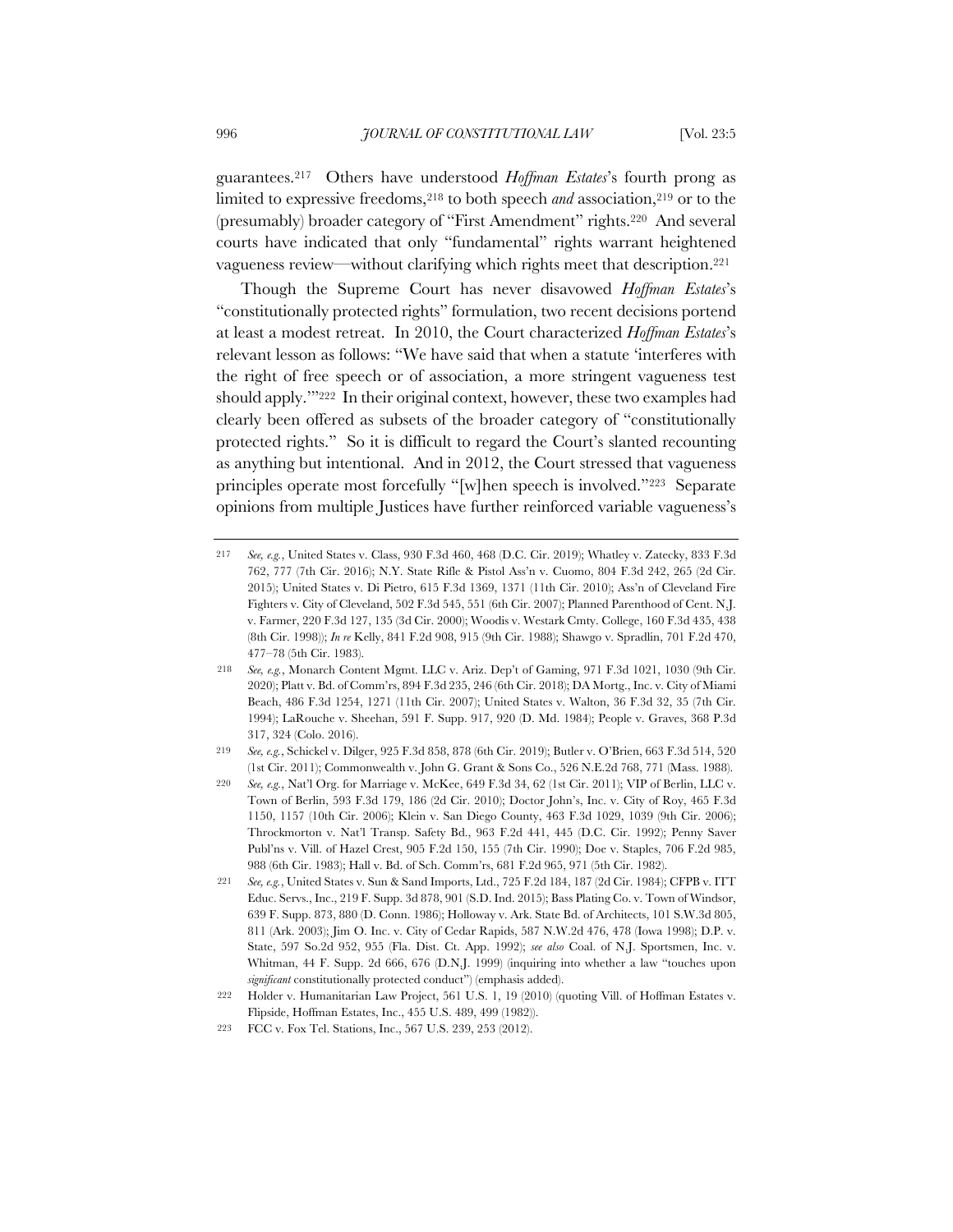First Amendment–centrism.224 As a result, lower courts are governed by incompatible rule statements that the Court has never sought to reconcile. The predictable result has been a dwindling of common ground on the very nature of "constitutional" vagueness review.

# *d. Lesser Heightened Scrutiny?*

However one defines the sphere of relevant constitutional rights or what it takes to "threaten[]" their exercise, the rule appears to rest on a simple dichotomy. Under the straightforward language of *Hoffman Estates*, such rights either are or are not threatened, thereby triggering—or not—"more stringent" vagueness review.225 In practice, however, courts have generally recognized a spectrum of importance *within* the category of heightened vagueness scrutiny.226 After all, why should laws threatening inferior constitutional values be reviewed with maximum rigor?

Several courts, for example, have found that First Amendment rights trigger the *most* stringent level of exacting vagueness scrutiny. These courts do not limit the category of "constitutional rights" to First Amendment freedoms alone; instead, they accord the latter a preferred position within the firmament of constitutional protection.<sup>227</sup> According to the D.C. Circuit, when the Supreme Court uses the phrase "'constitutionally protected conduct,' it is clear that it is referring primarily to the First Amendment expressive freedoms, which have long received special protection in vagueness cases."228 Laws burdening First Amendment rights have also been deemed "especially"229 and "particularly"230 deserving of heightened vagueness review.

<sup>224</sup> *See* Sessions v. Dimaya, 138 S. Ct. 1204, 1228–29 (2018) (Gorsuch, J., concurring in part and concurring in the judgment) ("This Court has already expressly held that a 'stringent vagueness test' should apply to . . . [laws] abridging basic First Amendment freedoms.") (quoting *Hoffman Estates*, 455 U.S. at 499); Brown v. Entm't Merchants Ass'n, 564 U.S. 786, 807 (2011) (Alito, J., concurring in the judgment) (indicating that "a law that regulates expression" is subject to heightened vagueness review).

<sup>225</sup> Vill. of Hoffman Estates v. Flipside, Hoffman Estates, Inc., 455 U.S. 489, 499 (1982).

<sup>226</sup> *See* Robert Batey, *Vagueness and the Construction of Criminal Statutes—Balancing Acts*, 5 VA. J. SOC. POL'Y & L. 1, 19 (1997) (observing that courts often "attribut[e] . . . different valences to arguably chilled rights," thereby implying that some "[constitutional] rights are more important than others").

<sup>227</sup> *Id.* ("[M]ost courts will deem a chilling effect on free speech worse than the same chill on some other right  $\dots$ .").

<sup>228</sup> Sweet Home v. Babbitt, 1 F.3d 1, 4 (D.C. Cir. 1993).

<sup>229</sup> J2 Global Commc'ns, Inc. v. Protus IP Solutions, No. CV-06-00566, 2008 WL 11335051, at \*12 (C.D. Cal. Jan. 14, 2008).

<sup>230</sup> Advance Pharm., Inc. v. United States, 391 F.3d 377, 396 (2d Cir. 2004).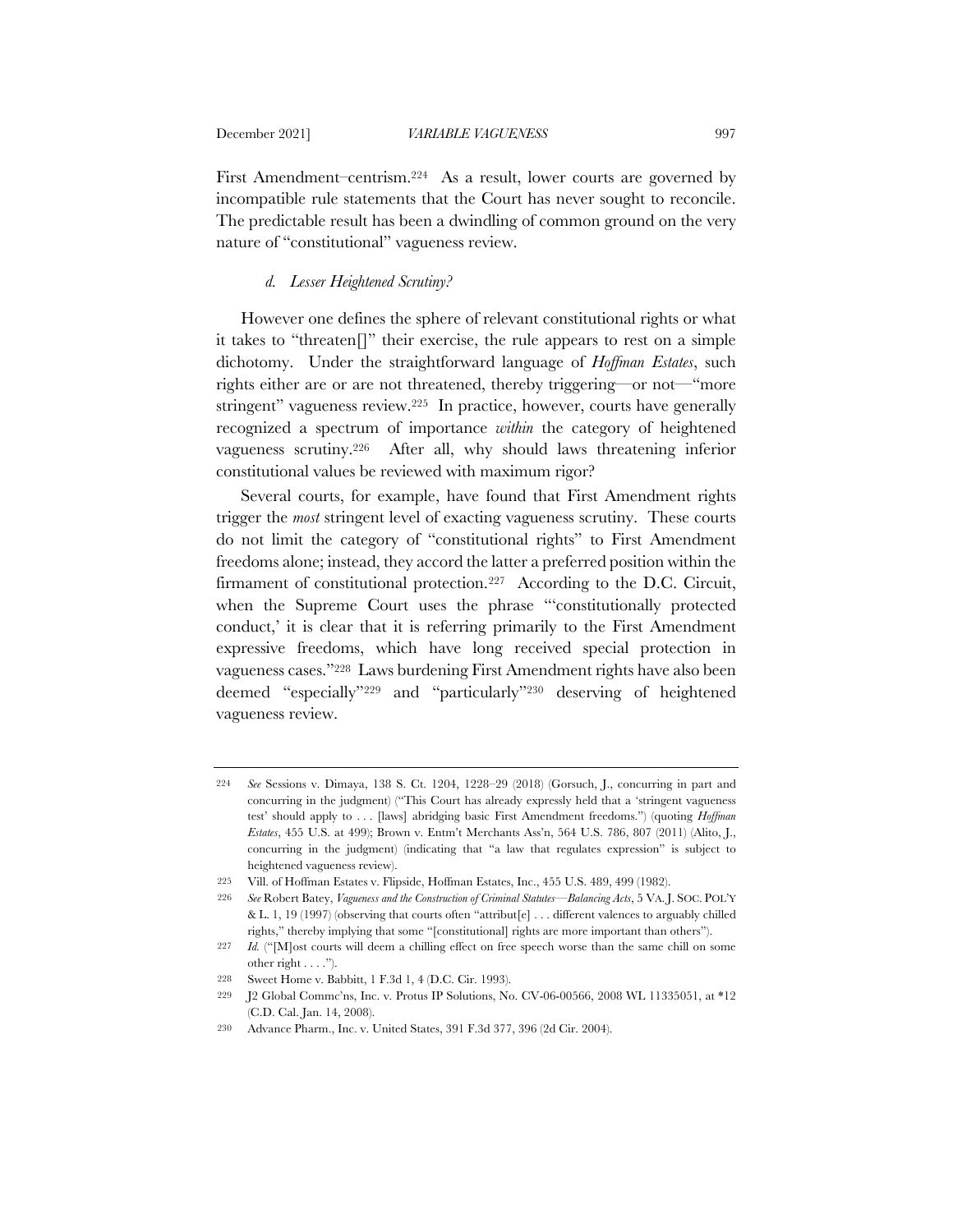Still other courts have taken a more fine-grained approach, rankordering First Amendment rights along a scale of significance. Accordingly, some types of speech regulations have received a *lesser* form of heightened vagueness review—what one might call a "somewhat greater degree of specificity."231 This dubious honor has been accorded to laws mandating commercial disclosures,232 as well as restrictions on commercial speech,233 erotic expression, 234 student<sup>235</sup> and teacher<sup>236</sup> speech, associational privacy,237 and candidates' ballot access.238 Though constitutional in nature, these rights are thought to be "not as 'fundamental' as traditional, contentbased free speech rights."239

This intuitively sensible approach finds little support in *Hoffman Estates*  itself, which speaks of "constitutionally protected rights" as a monolithic grouping.240 Indeed, several courts have rejected the idea that some constitutional rights are more precious than others—at least for purposes of fine-tuning the level of vagueness scrutiny.<sup>241</sup> And the more fluid approach would seemingly require courts to gauge the worth of *any* constitutional right sufficiently implicated by a vagueness claim. It is easy to envision judges doctrinally devaluing rights that they regard as morally or socially costly perhaps, for example, reproductive rights or Second Amendment freedoms.

- 231 Dodger's Bar & Grill, Inc. v. Johnson Cty. Bd. of Cty. Comm'rs, 32 F.3d 1436, 1443 n.6 (10th Cir. 1994).
- 232 *See* Nat'l Ass'n of Mfrs. v. Taylor, 582 F.3d 1, 24 (D.C. Cir. 2009).
- 233 *See* Native Am. Arts, Inc. v. Bundy-Howard, Inc., 168 F. Supp. 2d 905, 910 (N.D. Ill. 2001); Berger v. R.I. Bd. of Governors, 832 F. Supp. 515, 519 (D.R.I. 1993); Ass'n of Nat'l Advertisers, Inc. v. Lungren, 809 F. Supp. 747, 759–60 (N.D. Cal. 1992); Capoccia v. Comm. on Prof'l Standards, No. 89-CV-866, 1990 WL 211189, at \*4–\*5 (N.D.N.Y. Dec. 20, 1990).
- 234 *See* Young v. Am. Mini Theatres, Inc., 427 U.S. 50, 61 (1976); Dodger's, 32 F.3d at 1443 n.6.
- 235 *See* T.A. v. McSwain Union Elementary Sch., No. 1:08-cv-01986, 2010 WL 2803620, at \*5 (E.D. Cal. July 16, 2010).
- 236 *See* Cal. Teachers Ass'n v. Davis, 64 F. Supp. 2d 945, 956 (C.D. Cal. 1999); Bd. of Educ. of Jefferson Cty. Sch. Dist. R-1 v. Wilder, 960 P.2d 695, 701 (Colo. 1998) (en banc).
- 237 *See* Puzick v. City of Colorado Springs, 680 P.2d 1283, 1287 (Colo. App. 1983).
- 238 *See* LaRouche v. Sheehan, 591 F. Supp. 917, 922, 926 (D. Md. 1984).
- 239 *Id.*

<sup>240</sup> Vill. of Hoffman Estates v. Flipside, Hoffman Estates, Inc., 455 U.S. 489, 499 (1982).

<sup>241</sup> *See* Cal. Teachers Ass'n v. State Bd. of Educ., 271 F.3d 1141, 1150 (9th Cir. 2001) ("[I]f a teacher's instructional speech enjoys First Amendment protection under the *Hazelwood* standard, then a more stringent vagueness test governs our review."); O'Toole v. O'Connor, No. 2:15-cv-1446, 2016 WL 4394135, at \*16 (S.D. Ohio Aug. 18, 2016) (declining to reduce the level of scrutiny under *Hoffman Estates*'s fourth prong, even though the challenged law restricted the speech of judicial candidates); Accounting Outsourcing, LLC v. Verizon Wireless Personal Commc'ns, 329 F. Supp. 2d 789, 805 (M.D. La. 2004) (same, for "constitutionally protected commercial speech"); Wis. Vendors, Inc. v. Lake County, 152 F. Supp. 2d 1087, 1095 (N.D. Ill. 2001) (same, for "sexually explicit but nonobscene" expression).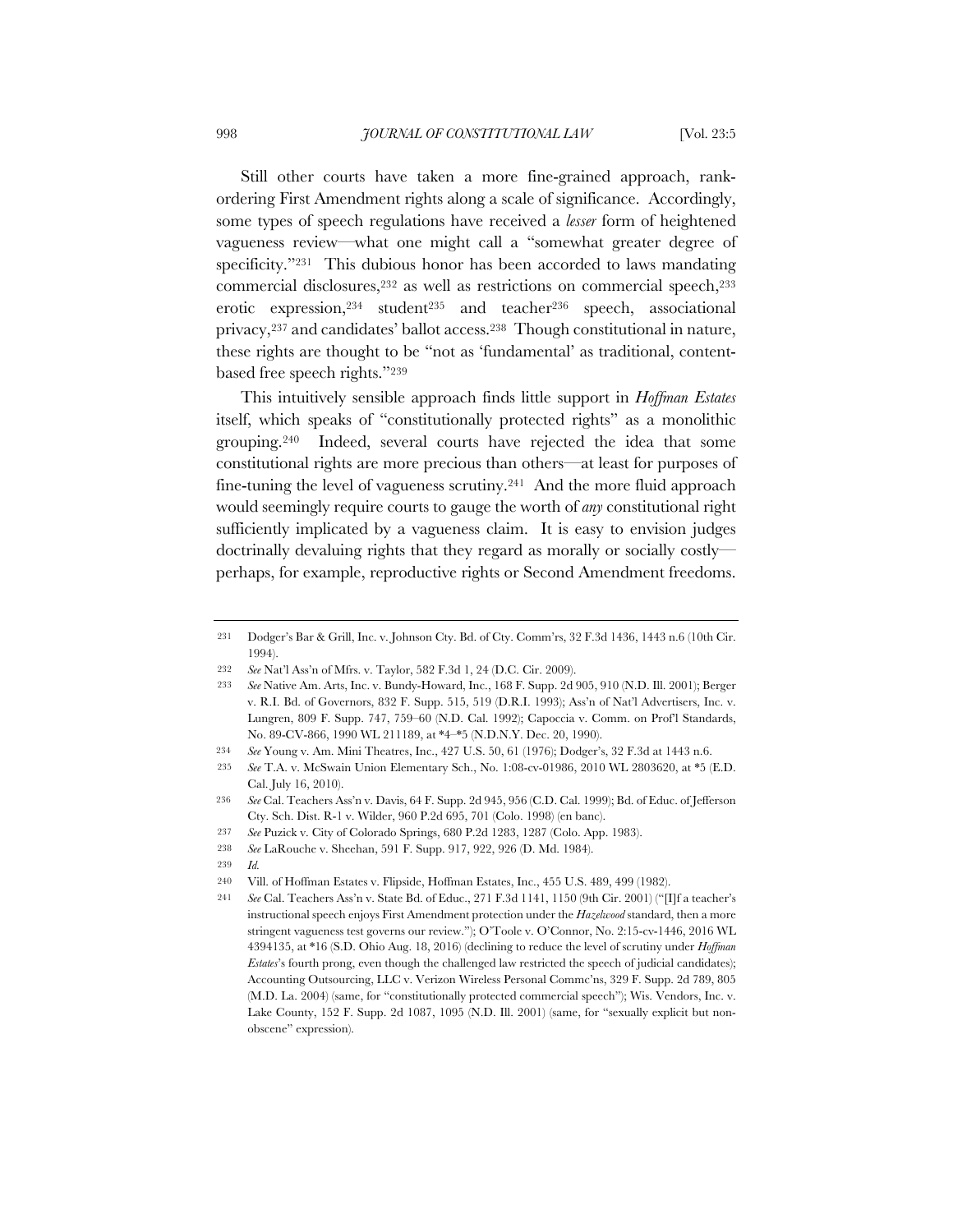And such sentiments, once uttered, can hardly be expected to remain confined to the vagueness context. Indeed, savvy jurists may well welcome the opportunity to rank-order constitutional protections under the guise of facilitating proper vagueness review.

Finally, "lesser" heightened scrutiny has also been accorded to laws that implicate constitutional rights "tangentially,"242 "incidental[ly],"243 or "to a limited degree."244 This mode of analysis assumes that constitutional deprivations operate along a spectrum—ranging from direct, wholesale violations to incidental (and often trivial) burdens—with the *most* stringent review reserved for paradigmatic infringements.245 But this approach arguably conflicts with the text of *Hoffman Estates*, which mandates exacting review for *all* laws that "threaten[]" constitutional rights.

\* \* \*

Vagueness doctrine is designed to enhance legal clarity—an objective the Supreme Court deems especially urgent when constitutional rights are involved. But the Court's effort to regularize "constitutional" vagueness review has instead witnessed a multi-pronged fracturing among lower courts on the inquiry's essential elements. There is no common understanding of what a "threatened" deprivation entails, which constitutional rights the doctrine is designed to protect, whether heightened vagueness scrutiny is itself a tiered concept, and whether an effect on constitutional rights can expand the domain of vagueness doctrine. In time, these vices could be rectified by a more disciplined articulation of vagueness variability. But three other defects of "constitutional" vagueness are here to stay—with or without greater doctrinal precision.

## *2. The Vices of "Constitutional" Vagueness*

#### *a. Aren't Constitutional Interests Always Present?*

The Supreme Court's decision to ground vagueness doctrine in the Fifth and Fourteenth Amendments' Due Process Clauses has complicated the

<sup>242</sup> Nova Univ. v. Educ. Inst. Licensure Comm'n, 483 A.2d 1172, 1188 (D.C. 1984).

<sup>243</sup> FAIR v. Rumsfeld, 291 F. Supp. 2d 269, 318 (D.N.J. 2003).

<sup>244</sup> Doe v. Biang, 494 F. Supp. 2d 880, 895 (N.D. Ill. 2006); *see also id.* at 894 ("Section 120(b) reaches only a narrow slice of constitutionally protected conduct.").

<sup>245</sup> As Professor Michael Dorf has observed, "Supreme Court precedent sharply distinguishes between direct and incidental burdens" in other areas of constitutional law. Michael C. Dorf, *Incidental Burdens on Fundamental Rights*, 109 HARV. L. REV. 1175, 1177 (1996); *see also* Joseph Blocher, *Bans*, 129 YALE L.J. 308, 321 (2019) (observing that "the particular methodology that a court chooses to employ often depends largely on how it characterizes the burden on the right").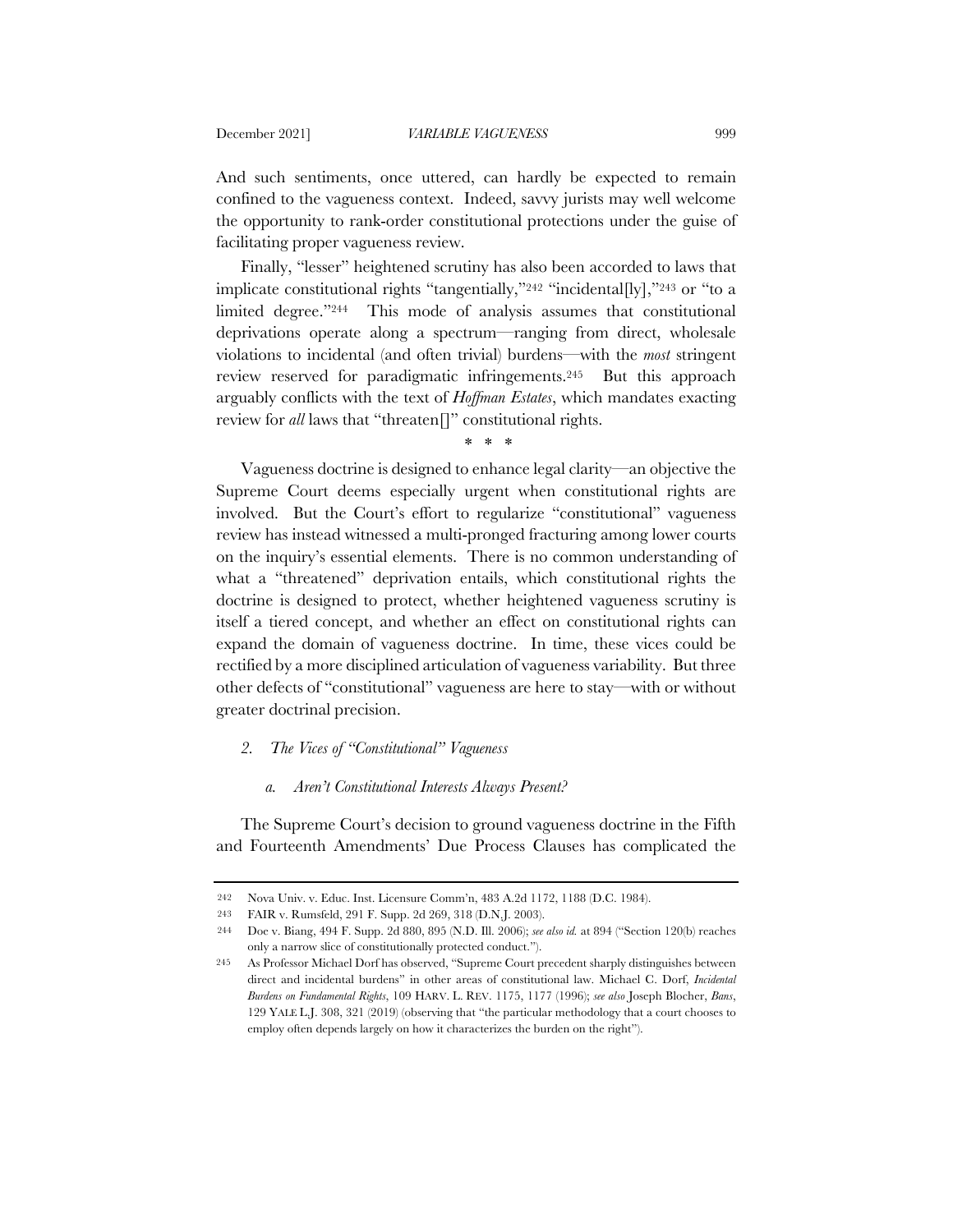notion of "constitutional" vagueness review. As the Court has explained, due-process principles come into play whenever the government seeks to impair a liberty or property interest recognized by the Constitution.246 It stands to reason that the domain of vagueness doctrine should be roughly commensurate with the reach of due-process guarantees—the avowed basis for entertaining vagueness claims in the first place. The Court itself has strongly suggested that such a showing is required for vagueness doctrine to be animated.247 If that is so, however, then *every* law challengeable on vagueness grounds will threaten some harm to a constitutional value that due process is designed to protect, leaving little work to be performed by a tieredreview mechanism that singles out laws threatening to diminish constitutional rights.

Lower-court understandings of vagueness's domain make this problem manifest. The Eleventh Circuit, for example, rejects all vagueness claims brought in a pre-enforcement posture unless the challenged law stifles "constitutionally protected" conduct.248 The Fourth Circuit has adopted a related approach, permitting vagueness claims seeking injunctive relief only when the prohibited conduct is "arguably affected with a constitutional interest,"249 or when the plaintiff's "right to free expression" has been chilled.250 Given the court's recognition that "notice of prohibited conduct" is a type of "constitutional due process interest,"251 however, it would seem that *all* vagueness challenges implicate such an interest. The Fourth and Eleventh Circuits have thus refused to entertain forward-looking vagueness claims *unless* the challenged law would warrant stringent scrutiny under *Hoffman Estates*.

Consider also the Supreme Court's decision in *City of Chicago v. Morales*,252 which invalidated an anti-loitering ordinance as unconstitutionally vague. The plurality opinion opened its analysis by holding that "the freedom to loiter for innocent purposes is part of the 'liberty' protected by the Due Process Clause."<sup>253</sup> Citing only the existence of a due-process "liberty

<sup>246</sup> Cleveland Bd. of Educ. v. Loudermill, 470 U.S. 532, 541 (1985).

<sup>247</sup> *See* Boutilier v. INS, 387 U.S. 118, 123 (1967) (explaining that an "exaction must strip a participant of his rights to come within the principle of the cases").

<sup>248</sup> Bankshot Billiards, Inc. v. City of Ocala, 634 F.3d 1340, 1350 (11th Cir. 2011); *see also id.* (refusing to entertain a vagueness challenge to a law regulating "normal business activity").

<sup>249</sup> Kenny v. Wilson, 885 F.3d 280, 288 (4th Cir. 2018) (quoting Babbitt v. Farm Workers Nat'l Union, 442 U.S. 289, 298 (1979)).

<sup>250</sup> *Id.* (quoting Cooksey v. Futrell, 721 F.3d 226, 235 (4th Cir. 2013)).

<sup>251</sup> *Id.* (quoting Knife Rights, Inc. v. Vance, 802 F.3d 377, 384 n.4 (2d Cir. 2015)).

<sup>252</sup> City of Chicago v. Morales, 527 U.S. 41 (1999).

<sup>253</sup> *Id.* at 53 (plurality opinion).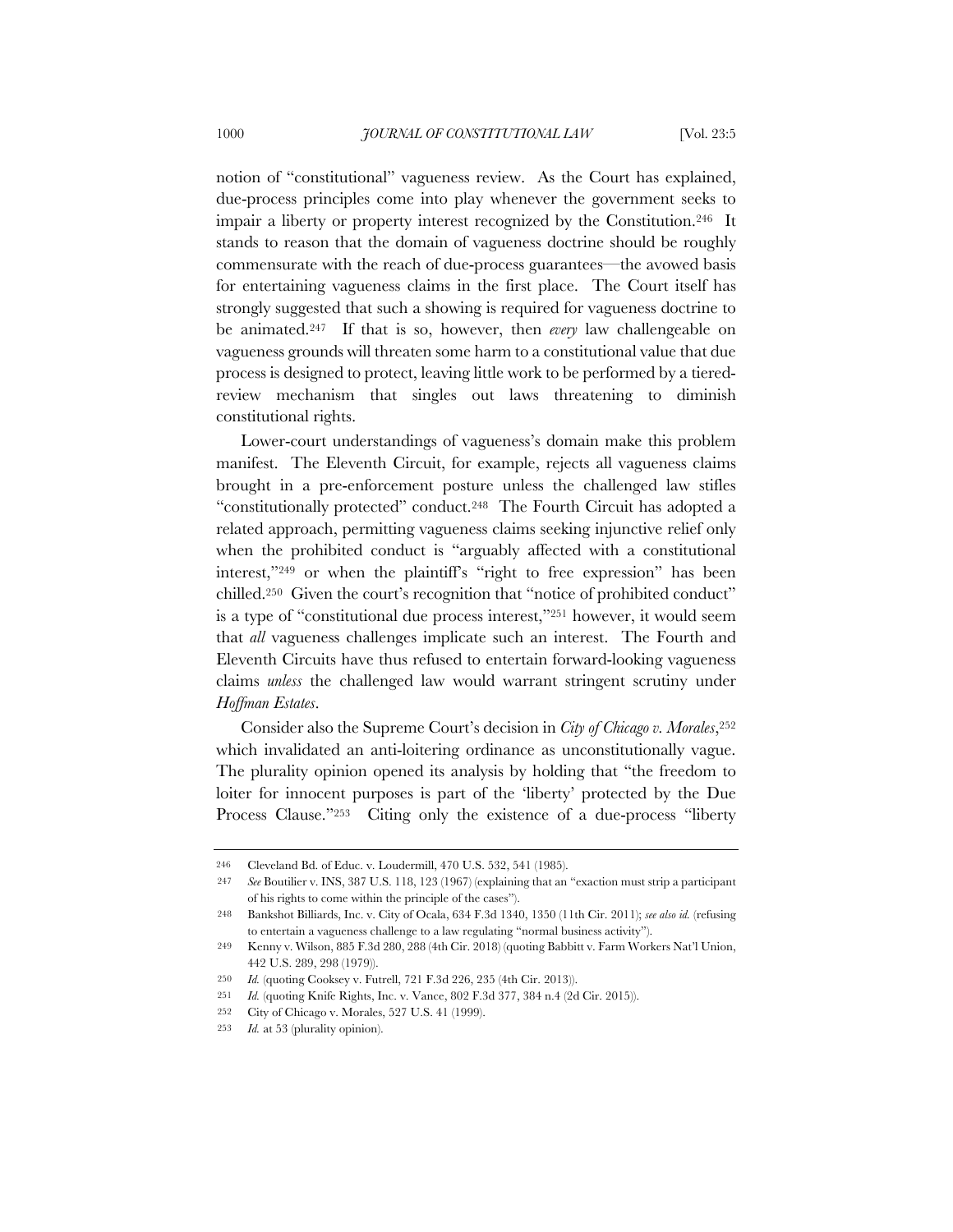interest,"254 those Justices went on to declare that the ordinance "infringe[d] on constitutionally protected rights"—and thus warranted heightened review under *Hoffman Estates*.255 This conceptual conflation triggered accusations from two dissenting Justices that the plurality had proclaimed a constitutional right to loiter as a matter of substantive due process.256 In any event, a practice of applying heightened scrutiny whenever a liberty interest is present257 would mark a radical shift from *Hoffman Estates*'s multi-tiered framework, rendering its fourth prong largely superfluous.

Conversely, some courts have refused to entertain vagueness claims after concluding that no liberty or property interest was implicated. These holdings are often indistinguishable from an assertion that there is no constitutional right to engage in the prohibited activity. For instance, federal courts have found no constitutionally protected liberty interest in carrying a concealed weapon,258 participating in interscholastic athletics,259 selling alcoholic beverages,260 or engaging in recreational dancing.261 Had these courts concluded otherwise, heightened scrutiny would almost certainly have been triggered by the very showing that warranted vagueness review in the first place.

# *b. Reducing Litigation Options*

Vagueness doctrine is trans-substantive in character. It can benefit the destitute and downtrodden<sup>262</sup> as well as the wealthy and powerful.<sup>263</sup> Because virtually any law carrying adverse consequences is eligible to be challenged on vagueness grounds, vagueness principles are not beholden to any particular subject matter. And because vagueness doctrine is centered around structural rule-of-law values that command near-universal assent—

<sup>254</sup> *Id.* at 53 n.19.

<sup>255</sup> *Id.* at 55.

<sup>256</sup> *Id.* at 83–84 (Scalia, J., dissenting); *id.* at 102–06 (Thomas, J., dissenting).

<sup>257</sup> *See* Karem v. Trump, 960 F.3d 656, 665 (D.C. Cir. 2020) (applying a "particularly" exacting vagueness test in light of the court's antecedent holding that bona fide Washington correspondents possess a liberty interest in obtaining a White House press pass).

<sup>258</sup> Iverson v. City of St. Paul, 240 F. Supp. 2d 1035, 1038 (D. Minn. 2003); Conway v. King, 718 F. Supp. 1059, 1061 (D.N.H. 1989).

<sup>259</sup> Maroney v. Univ. Interscholastic League, 764 F.2d 403, 406 (5th Cir. 1985).

<sup>260</sup> Maxwell's Pic-Pac, Inc. v. Dehner, 739 F.3d 936, 942 (6th Cir. 2014).

<sup>261</sup> Willis v. Town of Marshall, 293 F. Supp. 2d 608, 620 (W.D.N.C. 2003).

<sup>262</sup> *See* Papachristou v. City of Jacksonville, 405 U.S. 156, 171 (1972) (invalidating a criminal vagrancy ordinance that "ma[de] easy the roundup of so-called undesirables").

<sup>263</sup> *See* FCC v. Fox Tel. Stations, Inc., 567 U.S. 239, 258 (2012) (invalidating an agency's enforcement policy at the behest of a large corporation).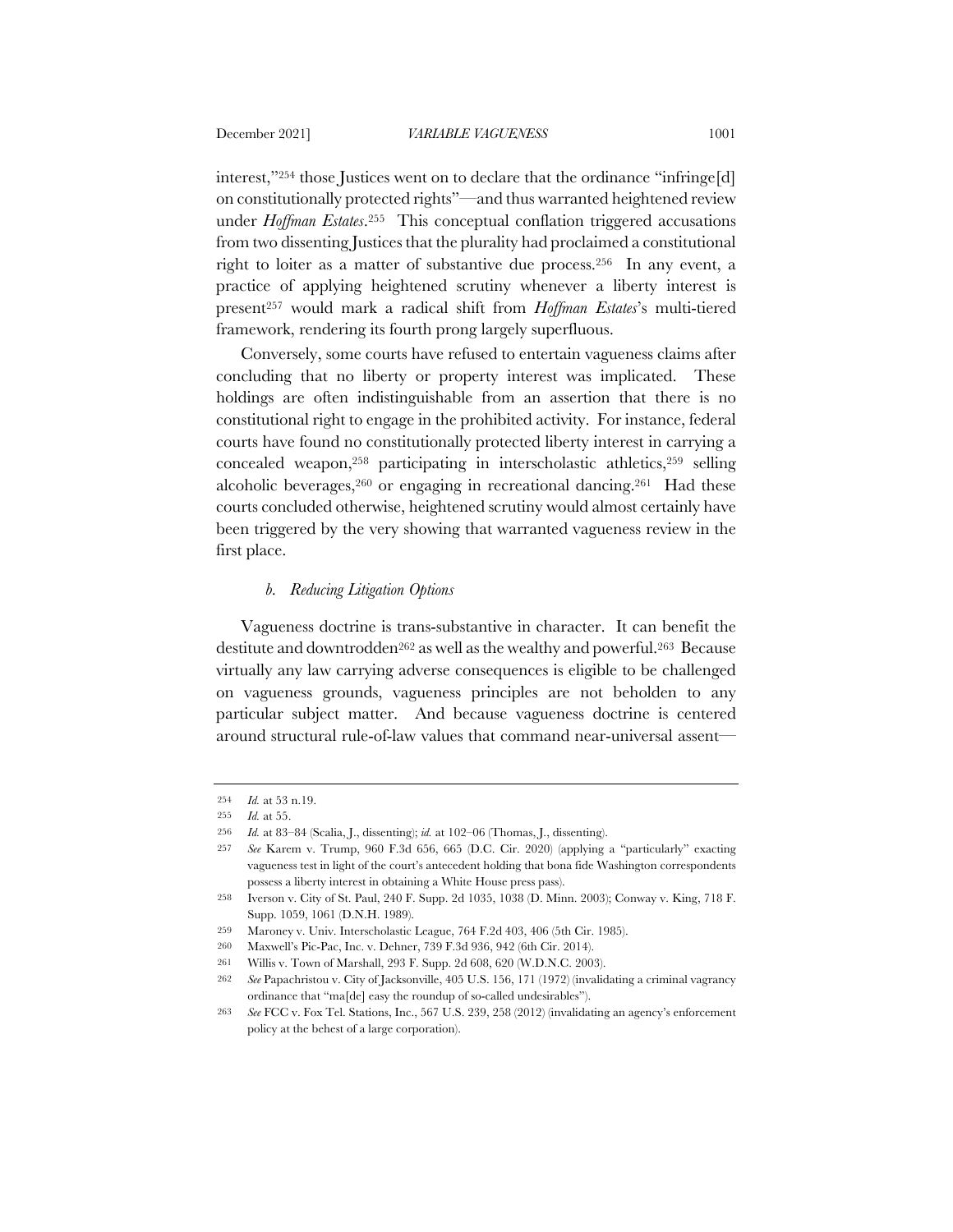at least in the abstract—vagueness challenges need not arouse the acute moral difficulties at the core of many constitutional doctrines. Litigants, sensing opportunities for juristic interest-convergence, can thereby hope to "avoid $\Box$  a direct engagement"<sup>264</sup> with fraught constitutional questions that often outshine the humdrum modalities of vagueness review.

Under the *Hoffman Estates* framework, however, savvy advocates are precluded from bringing constitutional claims that sound only in vagueness. To adjudicate a vagueness claim, a court must—either explicitly or implicitly—assess the challenged law's impact on some other constitutional right.265 The structure of vagueness variability thus deprives litigants of the opportunity to frame certain constitutional claims at their preferred level of specificity. Perhaps, for instance, one might wish to challenge an abortion restriction or a commercial-speech regulation only on vagueness grounds to avoid any risk of entrenching undesirable precedent. *Hoffman Estates* makes that sort of strategic calculation all but impossible. In requiring courts to confront substantive constitutional doctrines that advocates have deliberately refrained from invoking, the existing tiered-review framework may exert a chilling effect on constitutional discourse—the very type of impoverishment that *Hoffman Estates* was designed to counteract.

### *c. Multiplying Constitutional Pronouncements*

In contemplating that every vagueness claim will create law on the reach of other constitutional protections—the antithesis of constitutional avoidance—*Hoffman Estates* embodies an aggrandized conception of the judicial role. And the resulting analytical detours are often executed with a cursoriness hardly befitting their accompanying proclamations.

The Supreme Court's decision in *Kolender v. Lawson*<sup>266</sup> illustrates the problem well. *Kolender* involved a criminal statute requiring that persons provide a "credible and reliable" form of identification when directed to do so by a police officer.<sup>267</sup> With no supporting analysis, the Court simply asserted that the statute "implicates consideration of the constitutional right

<sup>264</sup> Tammy W. Sun, *Equality by Other Means: The Substantive Foundations of the Vagueness Doctrine*, 46 HARV. C.R.-C.L. L. REV. 149, 163 (2011).

<sup>265</sup> Again, unless a court concludes that the prohibition would pass muster even if reviewed under the more stringent standard.

<sup>266</sup> Kolender v. Lawson, 461 U.S. 352 (1983).

<sup>267</sup> *Id.* at 356–57.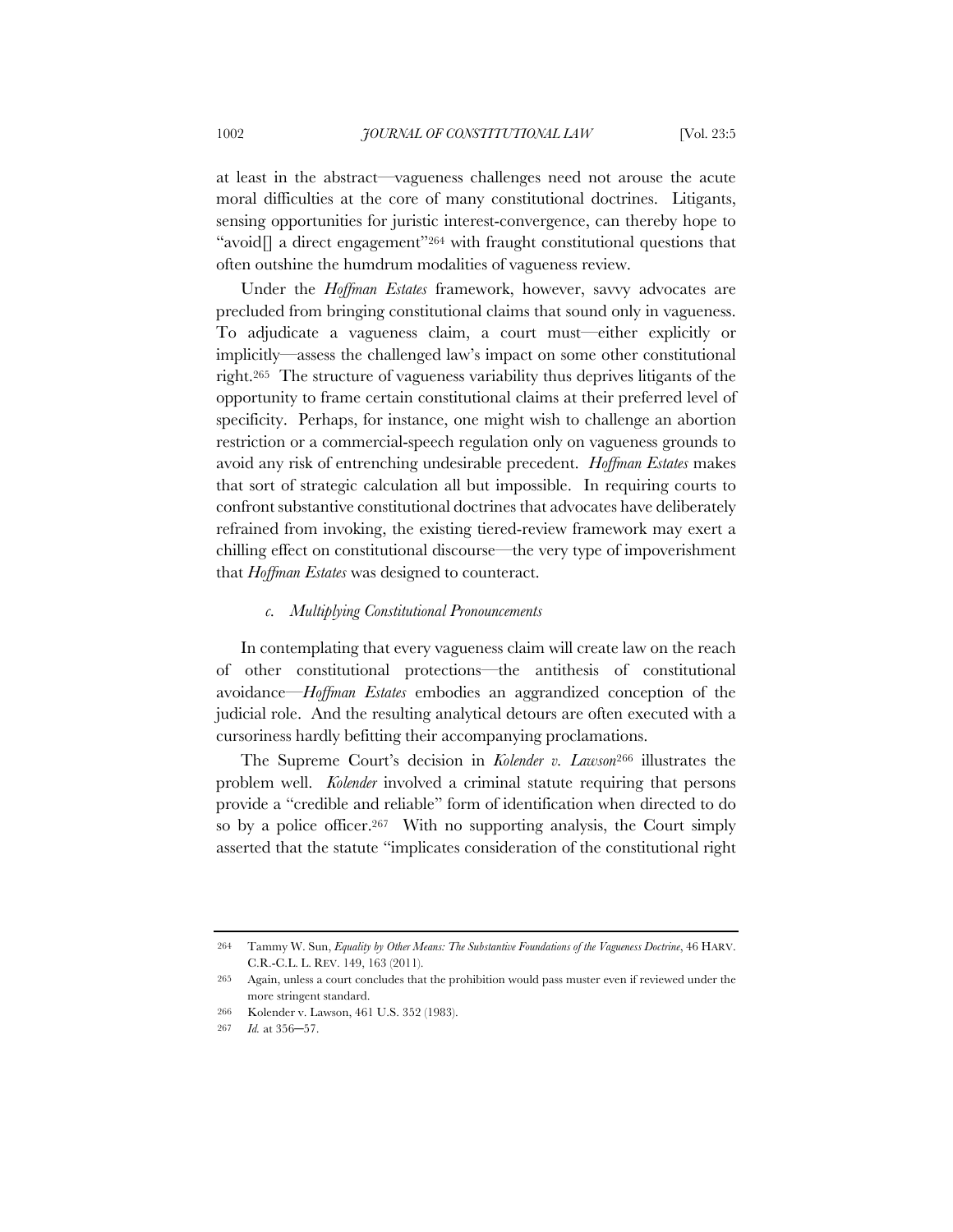to freedom of movement."268 It is unclear why concern for unrestricted movement should not also encompass the movement-curtailing consequences of arrest and confinement more generally, or at least prohibitions on failing to obey *any* type of police command. Clearly, the "constitutional right" that *Kolender* purported to identify could—if taken seriously—have far-reaching consequences. Vagueness decisions have discerned still other effects on constitutional values that rarely give rise to successful freestanding rights claims. These include the "right to family integrity,"269 the rights to free assembly270 and free press,271 the right to direct the upbringing of one's children,272 and the "'right to acquire, use, enjoy, and dispose' of property."273

Even when an asserted constitutional right seems far-fetched, it is doubtful that vagueness doctrine should be an available mechanism for forestalling rights recognition. But that is precisely what has occurred. Vagueness decisions have announced that there is no constitutional right to "build on land,"274 "hear the private speech of others,"275 "provid[e] teethwhitening services,"276 engage in commerce on public sidewalks, 277 furnish electronic devices to incarcerated persons,278 permit smoking in one's establishment,<sup>279</sup> own a dog<sup>280</sup> or an exotic cat,<sup>281</sup> dwell on public property,<sup>282</sup>

278 Fulgham v. State, 47 So.3d 698, 703 (Miss. 2010).

<sup>268</sup> *Id.* at 358; *see also* Streetwatch v. Nat'l R.R. Passenger Corp., 875 F. Supp. 1055, 1059 (S.D.N.Y. 1995) ("This vagueness is especially troublesome because enforcement of these Rules of Conduct implicates Plaintiffs' fundamental freedom of movement."); *In re* A.B., No. H036810, 2011 WL 5080639, at \*2 (Cal. Ct. App. Oct. 26, 2011) ("[T]he challenged probation condition may implicate a protected constitutional interest in the right to travel or loiter.").

<sup>269</sup> Alsager v. Dist. Ct. of Polk Cty., 406 F. Supp. 10, 19 (D. Iowa 1975).

<sup>270</sup> *See* United Food & Commercial Workers v. Bennett, 934 F. Supp. 2d 1167, 1205 (D. Ariz. 2013); State v. Cameron, 498 A.2d 1217, 1221 (N.J. 1985).

<sup>271</sup> *See* Karem v. Trump, 960 F.3d 656, 665 (D.C. Cir. 2020); Boddie v. Am. Broad. Cos., 881 F.2d 267, 271 (6th Cir. 1989).

<sup>272</sup> *See* Jeffery v. O'Donnell, 702 F. Supp. 516, 519, 522 (M.D. Pa. 1988); Williams v. Reiner, 2 Cal. Rptr. 2d 472, 484 (Cal. Ct. App. 1991), *rev'd on other grounds*, 853 P.2d 507 (Cal. 1993).

<sup>273</sup> ABN 51st St. Partners v. City of New York, 724 F. Supp. 1142, 1147 (S.D.N.Y 1989) (quoting Evans v. City of Chicago, 689 F.2d 1286, 1297 (7th Cir. 1982)).

<sup>274</sup> Crotty v. City of Chicago Heights, No. 86-C-3412, 1990 WL 84516, at \*2 (N.D. Ill. June 7, 1990).

<sup>275</sup> United States v. Spy Factory, Inc., 951 F. Supp. 450, 465 (S.D.N.Y. 1997).

<sup>276</sup> Colindres v. Battle, No. 1:15-CV-2843-SCJ, 2016 WL 4258930, at \*11 (N.D. Ga. June 6, 2016).

<sup>277</sup> Kleiber v. City of Idaho Falls, 716 P.2d 1273, 1277 (Idaho 1986).

<sup>279</sup> Roark & Hardee LP v. City of Austin, 522 F.3d 533, 552 (5th Cir. 2008); Flamingo Paradise Gaming, LLC v. Chanos, 217 P.3d 546, 553 n.6 (Nev. 2009).

<sup>280</sup> Colorado Dog Fanciers, Inc. v. City & Cty. of Denver, 820 P.2d 644, 651 (Colo. 1991) (en banc).

<sup>281</sup> State v. DeFrancesco, 668 A.2d 348, 358 n.21 (Conn. 1995).

<sup>282</sup> Tobe v. City of Santa Anna, 892 P.2d 1145, 1169 (Cal. 1995).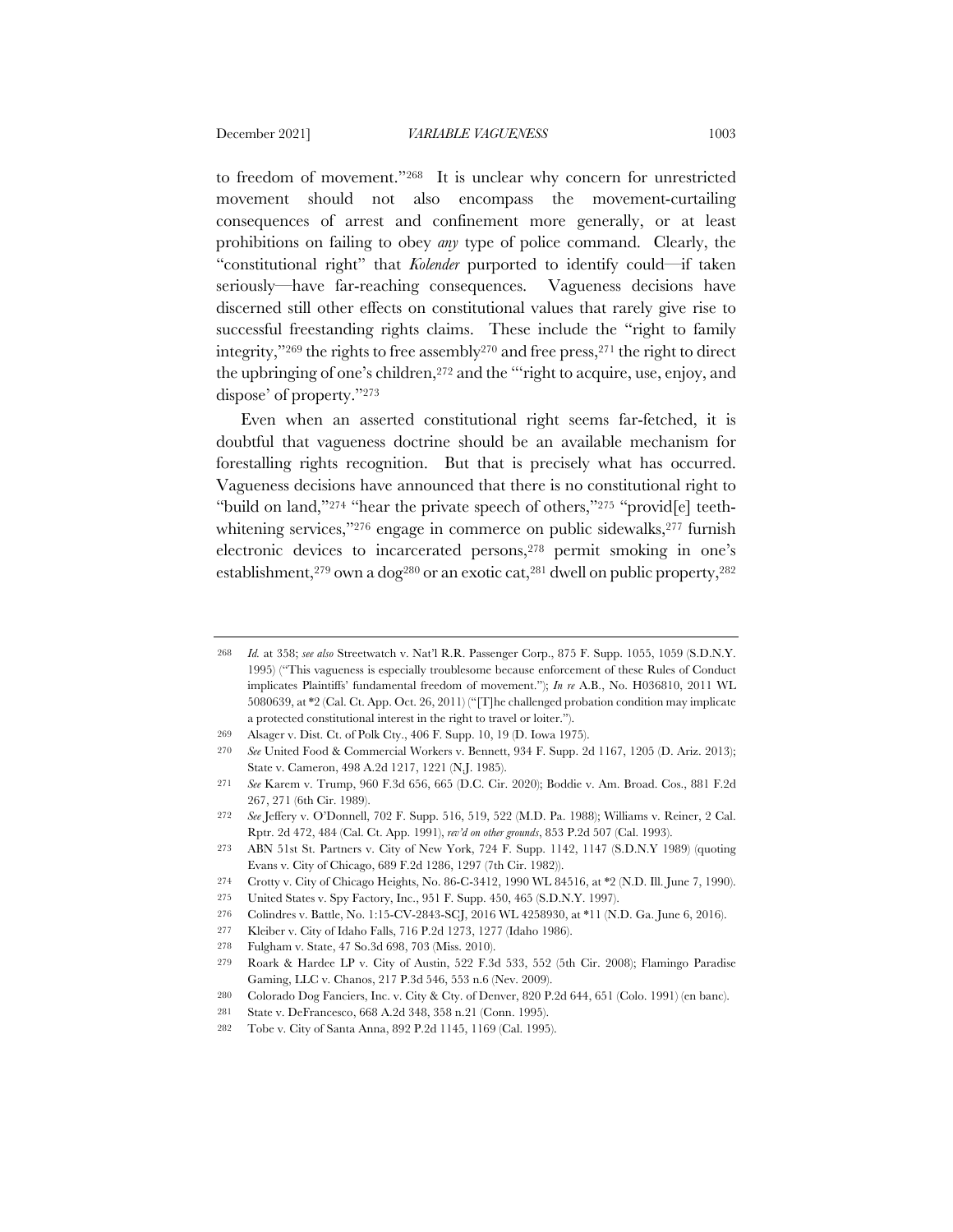or "drive trucks of any particular weight."283 Vagueness doctrine has thus become saturated with dismissive constitutional pronouncements delivered only in passing.

Such drive-by declarations have appeared in highly charged contexts, as well. Few would contend, for example, that the jurisprudence of abortion restrictions should be influenced by incidental utterances made simply to select a level of vagueness scrutiny. Yet in *Colautti v. Franklin*—a case presenting only a vagueness claim—the Supreme Court stated that a law criminalizing the performance of certain kinds of abortions exerted a "chilling effect on the exercise of constitutional rights."284 The more generalized right to privacy, too, has featured prominently at the threshold of courts' vagueness analyses.285

The *Hoffman Estates* regime has also yielded notable statements on the constitutional right to keep and bear arms.286 Even before the Supreme Court's opinion in *District of Columbia v. Heller*,<sup>287</sup> at least three vagueness decisions found that restrictions on non-militia-related weapons use implicated *state* constitutional rights.288 Other pre-*Heller* decisions, in the course of adjudicating vagueness claims, found no impact on federally

<sup>283</sup> Ruiz v. Comm'r of Dep't of Transp., 679 F. Supp. 341, 350 n.6 (S.D.N.Y. 1988).

<sup>284</sup> Colautti v. Franklin, 439 U.S. 379, 394 (1979); *see also* Planned Parenthood of Cent. N.J. v. Farmer, 220 F.3d 127, 135 (3d Cir. 2000) (observing that laws affecting "a woman's right to abortion" must exhibit "a higher degree of clarity"); Women's Med. Prof'l Corp. v. Voinovich, 130 F.3d 187, 205 (6th Cir. 1997) ("The uncertainty induced by this statute therefore threatens to inhibit the exercise of constitutionally protected rights.").

<sup>285</sup> *See* Whisenhunt v. Spradlin, 464 U.S. 965, 971 (1983) (Brennan, J., dissenting from denial of certiorari) ("[P]etitioners' lawful, off-duty sexual conduct clearly implicates the 'fundamental . . . right to be free, except in very limited circumstances, from unwanted governmental intrusions into one's privacy'" (quoting Stanley v. Georgia, 394 U.S. 557, 564 (1969)); Doe v. Biang, 494 F. Supp. 2d 880, 895 (N.D. Ill. 2006) (finding that the challenged law, "albeit to a limited degree, impacts an offender's right to privacy"); State v. Cameron, 498 A.2d 1217, 1221 (N.J. 1985) ("The threat or actuality of enforcement could undermine the right[] to . . . privacy."); Puzick v. City of Colorado Springs, 680 P.2d 1283, 1287 (Colo. App. 1983) (concluding that the plaintiff's conduct was not "constitutionally protected as within the zone of privacy").

<sup>286</sup> *See* Daniel Rice, *Variable Vagueness and the Shadow Second Amendment*, SECOND THOUGHTS (Duke Center for Firearms Law) (July 8, 2020), https://firearmslaw.duke.edu/ 2020/07/variable-vagueness-and-the-shadow-second-amendment/ [https://perma.cc/B6CD-STEC] (arguing that "firearms scholars should closely monitor signs of symbiosis between Second Amendment doctrine and vagueness variability").

<sup>287</sup> Dist. of Columbia v. Heller, 554 U.S. 570 (2008).

<sup>288</sup> *See* Klein v. Leis, 767 N.E.2d 286, 295 (Ohio Ct. App. 2002); Robertson v. City & Cty. of Denver, 978 P.2d 156, 159 (Colo. App. 1999); People v. McFadden, 188 N.W.2d 141, 144 (Mich. Ct. App. 1971).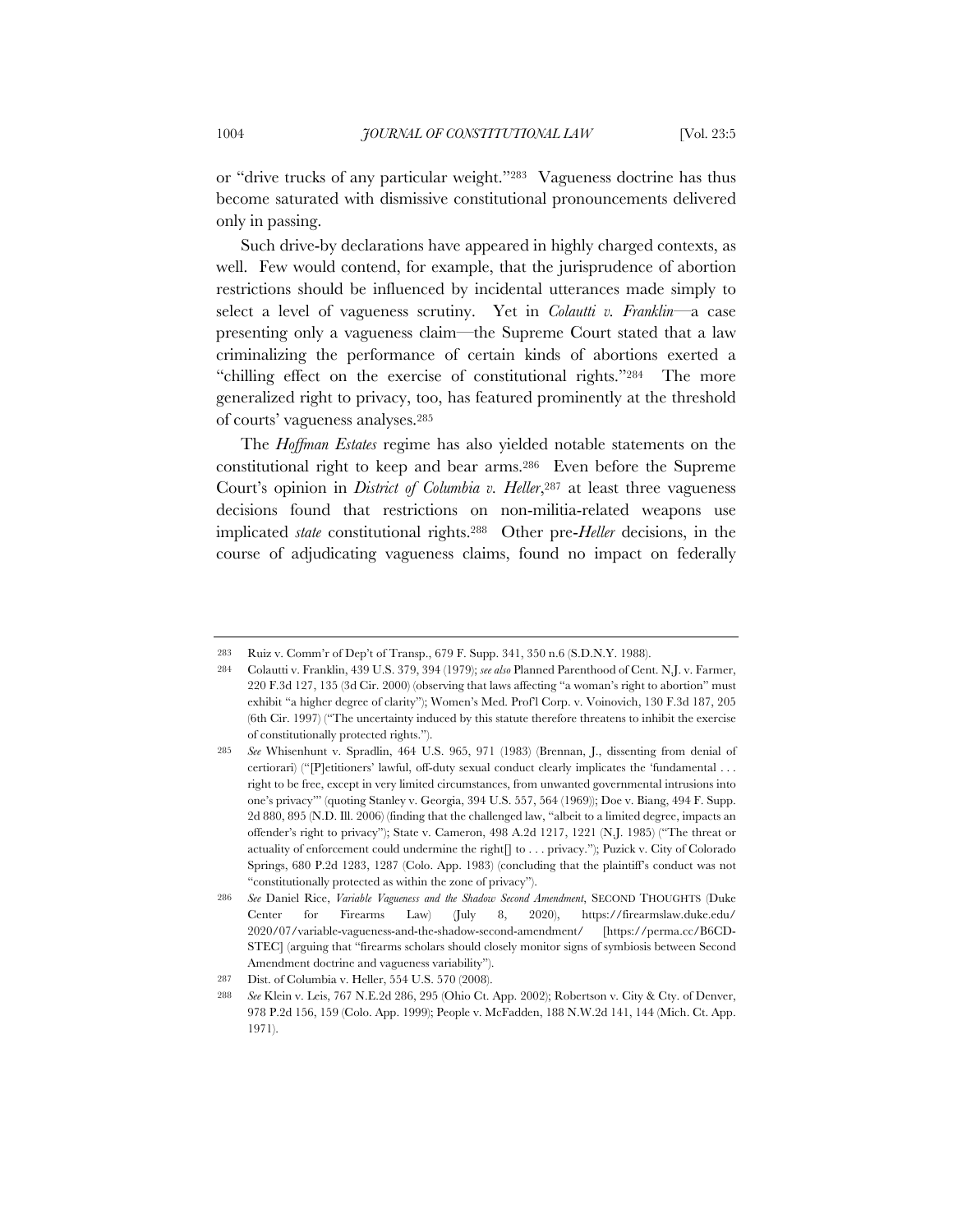protected Second Amendment rights.289 And both stand-alone290 and concurrent291 vagueness claims brought after *Heller* have yielded significant statements on the coverage of key Second Amendment concepts. It is highly questionable whether this fraught realm of constitutional law should be informed by subsidiary—and often perfunctory—observations concerning the Second Amendment's reach. The same is true of courts' vaguenessdriven forays into other areas, including the First Amendment rights of free expression<sup>292</sup> and free exercise.<sup>293</sup>

<sup>289</sup> *See* United States v. Roach, 201 F. App'x 969, 974 (5th Cir. 2006) (concluding that "drug users and addicts have no fundamental right to bear arms"); United States v. Graham, 305 F.3d 1094, 1105 (10th Cir. 2002) (reasoning that a statute banning the sale of explosives "d[id] not implicate" the Second Amendment); Peoples Rights Org. v. City of Columbus, 152 F.3d 522, 538 (6th Cir. 1998) ("[T]he Federal Constitution does not provide a right to possess an assault weapon."); Coal. of N.J. Sportsmen, Inc. v. Whitman, 44 F. Supp. 2d 666, 676 (D.N.J. 1999) (stating that several firearmrelated restrictions, including bans on "assault firearms" and "large capacity ammunition magazines," "d[id] not implicate constitutionally protected conduct"); Richmond Boro Gun Club, Inc. v. City of New York, 896 F. Supp. 276, 279, 289 (E.D.N.Y. 1995) (asserting that an ordinance banning the possession or transfer of certain "assault weapons" and "ammunition feeding devices" "implicate[d] no constitutionally protected conduct"); State v. Thomas, 683 N.W.2d 497, 525–26 (Wis. Ct. App. 2004) (finding "no basis for a felon to assume that . . . he or she is within his or her lawful right to bear [a] firearm"); State v. Vitale, No. CR8-930111888S, 1994 WL 282254, at \*6 (Conn. Super. Ct. 1994) (concluding that a general reckless-endangerment prohibition "d[id] not threaten to inhibit the exercise of . . . the right to bear arms").

<sup>290</sup> *See* Parker v. State, 164 Cal. Rptr. 3d. 345, 365–66 (Cal. Ct. App. 2013) (finding that statutes regulating the sale, delivery, and transfer of handgun ammunition "implicate[d] . . . individual rights under the Second Amendment," given that "the utility of a gun for self-defense purposes is greatly reduced without ammunition"), *rev. granted and op. superseded*, 317 P.3d 1184 (Cal. 2014), *dismissed as moot*, 384 P.3d 1242 (Cal. 2016).

<sup>291</sup> *See* United States v. Cook, 970 F.3d 866, 873 (7th Cir. 2020) (a law prohibiting firearm ownership by "unlawful user[s]" of controlled substances "implicate[d] [the] Second Amendment right to possess a gun"); United States v. Class, 930 F.3d 460, 468 (D.C. Cir. 2019) (a law prohibiting firearm possession on the grounds of the U.S. Capitol "implicate[d] the right to bear arms"); N.Y. State Rifle & Pistol Ass'n v. Cuomo, 804 F.3d 242, 265 (2d Cir. 2015) (laws prohibiting the possession of certain semiautomatic weapons and large-capacity magazines "implicat[ed] the exercise of constitutional rights"); United States v. Moss, No. 18-CR-316, 2019 WL 3215960, at \*2 (D. Conn. July 17, 2019) (a law prohibiting firearm possession by persons addicted to controlled substances "did not implicate" the Second Amendment); Kuck v. Danaher, 822 F. Supp. 2d 109, 133 (D. Conn. 2011) (a permitting scheme governing the carrying of firearms outside the home "implicate[d] a constitutional right").

<sup>292</sup> *See, e.g.*, FCC v. Fox Tel. Stations, Inc., 567 U.S. 239, 254 (2012); United States v. Jaensch, 665 F.3d 83, 89 n.4 (4th Cir. 2011); *Gresham*, 225 F.3d at 908; CFTC v. Oystacher, 203 F. Supp. 3d 934, 941 (N.D. Ill. 2016); United States v. Lahey, 967 F. Supp. 2d 731, 741 (S.D.N.Y. 2013); McCoy v. City of Columbia, 929 F. Supp. 2d 541, 552 (D.S.C. 2013); *Wis. Vendors, Inc.*, 152 F. Supp. 2d at 1095; United States v. Pourhassan, 148 F. Supp. 2d 1185, 1191 (D. Utah 2001); State v. Indrisano, 640 A.2d 986, 996 (Conn. 1994); *Cameron*, 498 A.2d at 1221; Pizza v. Wolf Creek Ski Dev. Corp., 711 P.2d 671, 675 (Colo. 1985) (en banc).

<sup>293</sup> *See* Islamic Soc'y of Basking Ridge v. Twp. of Bernards, 226 F. Supp. 3d 320, 354 (D.N.J 2016); Care & Protection of Charles, 504 N.E.2d 592, 597 (Mass. 1987); *Cameron*, 498 A.2d at 1221.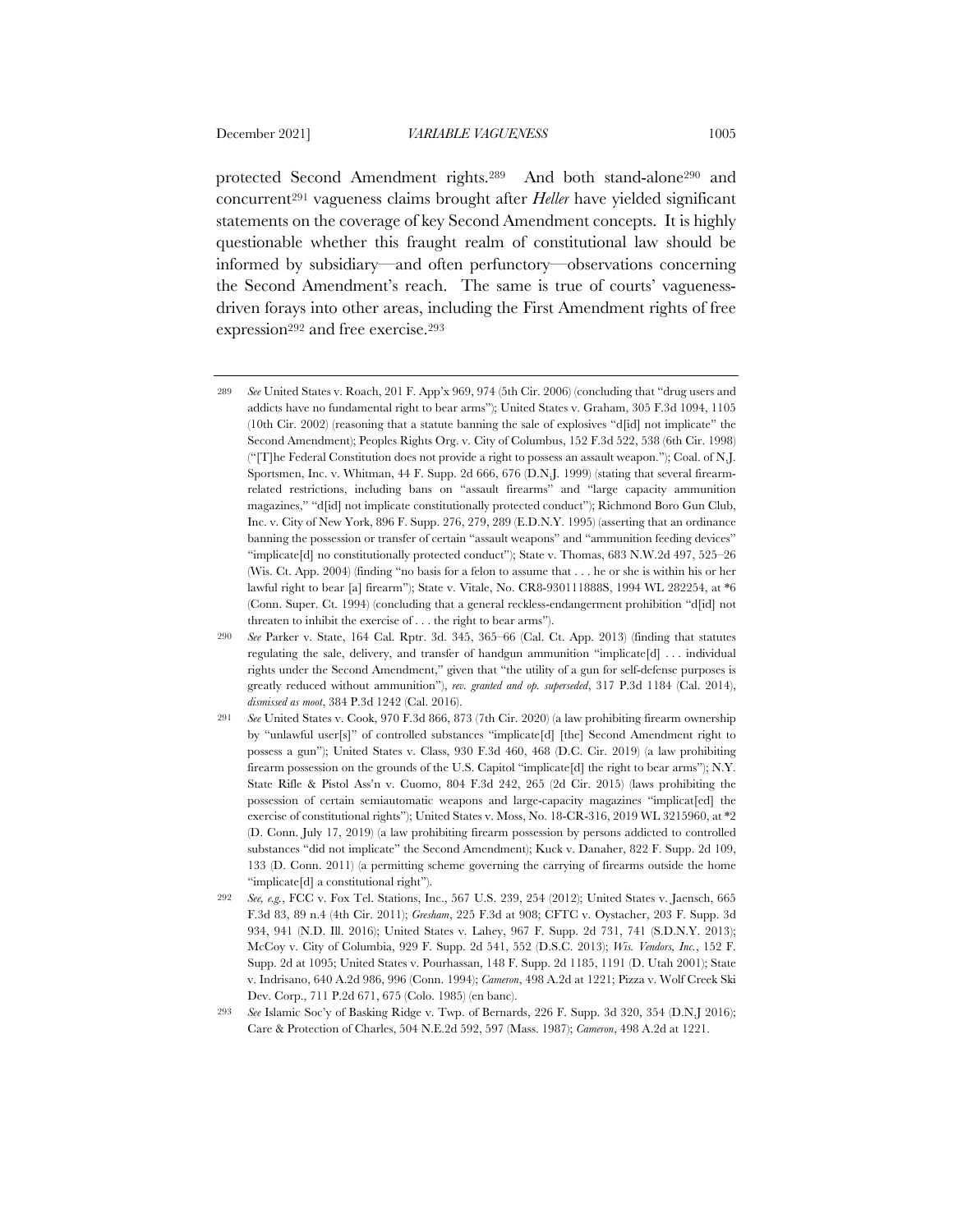#### *E. Scrutiny Outside the Canon*

As demonstrated above, *Hoffman Estates*'s four-part framework has proven devilishly complex to administer. But that limited ensemble of factors is only part of the official story. The Court itself has advanced additional variability principles—ones that lower courts have drawn upon to fashion novel lowscrutiny contexts. And those courts, perhaps emboldened by *Hoffman Estates*'s non-exhaustive quality, have articulated and applied variability principles with *no* apparent grounding in Supreme Court precedent.

This Section profiles the development of vagueness scrutiny outside *Hoffman Estates*'s four canonical categories. The doctrine has witnessed sweeping assertions that certain kinds of laws must be afforded near-total deference—seemingly without regard to the severity of accompanying penalties. The bottom-up fragmentation of tiered vagueness review further illustrates just how fluid and impressionistic the level-of-scrutiny inquiry has become in the absence of Supreme Court supervision. Strangely, this process often proceeds without regard for the basic purposes of vagueness doctrine, yielding disagreement about whether certain types of laws warrant *low* scrutiny or *no* scrutiny.

## *1. Governmental Interest*

In a dissenting opinion published in 1948, Justice Felix Frankfurter—with his typical scholarly flair—penned the first defense of tiered vagueness review ever to appear in the U.S Reports. He reasoned that "whether notice is or is not 'fair' depends upon the subject matter to which it relates."294 Chief among his chosen considerations was the following: "How important is the policy of the legislation"?295 For Frankfurter, this was a matter of comparative institutional capability. When a policy "closely relate[s] to the basic function of government,"296 he believed, the degree of allowable precision should be entrusted to "the competence of legislatures."297

In one sense, Frankfurter's vision failed to win the day. The perceived importance of the government's interest figured nowhere in *Hoffman Estates*'s list of variability factors. In context, that was an especially notable omission:

<sup>294</sup> Winters v. New York, 333 U.S. 507, 524 (1948) (Frankfurter, J., dissenting).

<sup>295</sup> *Id.* at 525.

<sup>296</sup> *Id.* at 535.

<sup>297</sup> *Id.* at 526; *see also* Note, *Indefinite Criteria of Definiteness in Statutes*, 45 HARV. L. REV. 160, 163 (1931) (arguing that robust vagueness review "shows a regrettable disregard for the essential problems of the legislature").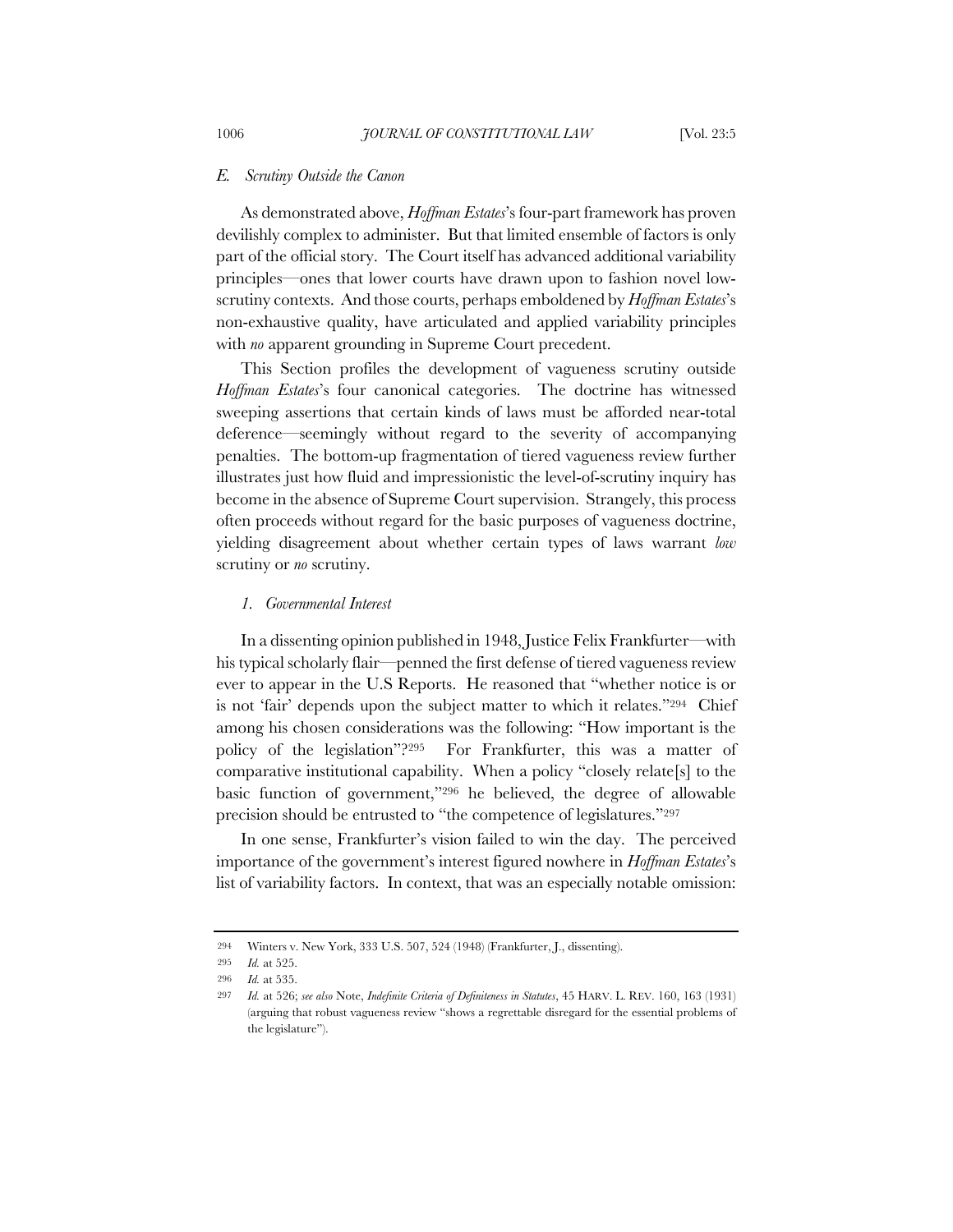The power to define and punish criminal activity is surely a core governmental concern, yet legislatures must draft such laws with *heightened* precision.298 And the Court has twice rejected the idea that vital state interests can compensate for statutory vagueness.299 But other Supreme Court decisions have underscored the importance of policies challenged on vagueness grounds.300 The Court has cautioned that invalidating opaquely worded public-subsidy criteria would bring an end to countless "valuable Government programs."301 According to the Court, moreover, inexact civilservice retention standards are "necessary for the protection of the Government as an employer."302 And the Court has characterized the military's development of a distinct body of law as "essential to perform[ing] its mission effectively."303 Lower courts have thus accorded "substantial judicial deference"304 to vaguely worded military regulations, opting to trust "the professional judgment of military authorities" on those matters.305

At the intersection of the latter two connections—public employment and the maintenance of unified force-wielding teams—lies the lawenforcement context. Lower courts have permitted police officers to be fired or otherwise disciplined under open-ended regulations that would never suffice in the criminal context. Such decisions have cited local governments' "substantial interest in creating and maintaining an efficient police organization"306—a benefit that redounds to "the good of all members of society."<sup>307</sup> Courts have also invoked the "peculiar needs" of penal

<sup>298</sup> *See* Vill. of Hoffman Estates v. Flipside, Hoffman Estates, Inc., 455 U.S. 489, 498–99 (1982).

<sup>299</sup> *See* Kolender v. Lawson, 461 U.S. 352, 361 (1982) ("As weighty as this concern is, however, it cannot justify legislation that would otherwise fail to meet constitutional standards for definiteness and clarity."); Interstate Circuit, Inc. v. City of Dallas, 390 U.S. 676, 689 (1968) ("Nor is it an answer to an argument that a particular regulation of expression is vague to say that it was adopted for the salutary purpose of protecting children.").

<sup>300</sup> *See* John Calvin Jeffries, Jr., *Legality, Vagueness, and the Construction of Penal Statutes*, 71 VA. L. REV. 189, 196 (1985) (noting that "the nature of the governmental interest" is "considered in the vagueness inquiry").

<sup>301</sup> Nat'l Endowment for the Arts v. Finley, 524 U.S. 569, 589 (1998).

<sup>302</sup> Arnett v. Kennedy, 416 U.S. 134, 162 (1974); *see also* Hernandez v. Bailey, 716 F. App'x 298, 305 (5th Cir. 2018) (cautioning that the application of ordinary vagueness principles in this context could "undermin[e] the intragovernmental relationships that facilitate the exercise of state governmental power").

<sup>303</sup> Parker v. Levy, 417 U.S. 733, 744 (1974); *see also* Robert C. Post, *Reconceptualizing Vagueness: Legal Rules and Social Orders*, 82 CAL. L. REV. 491, 504 (1994) (characterizing *Levy* as concluding that such broad prohibitions were "necessary for the achievement of military objectives").

<sup>304</sup> Gen. Media Commc'ns, 131 F.3d 273, 286 (2d Cir. 1997).

<sup>305</sup> Stein v. Mabus, No. 3:12-CV-00816-H, 2013 WL 12092058, at \*9 (S.D. Cal. Feb. 14, 2013).

<sup>306</sup> Puzick v. City of Colorado Springs, 680 P.2d 1283, 1286 (Colo. App. 1983).

<sup>307</sup> Vorbeck v. Schnicker, 660 F.2d 1260, 1263 (8th Cir. 1981).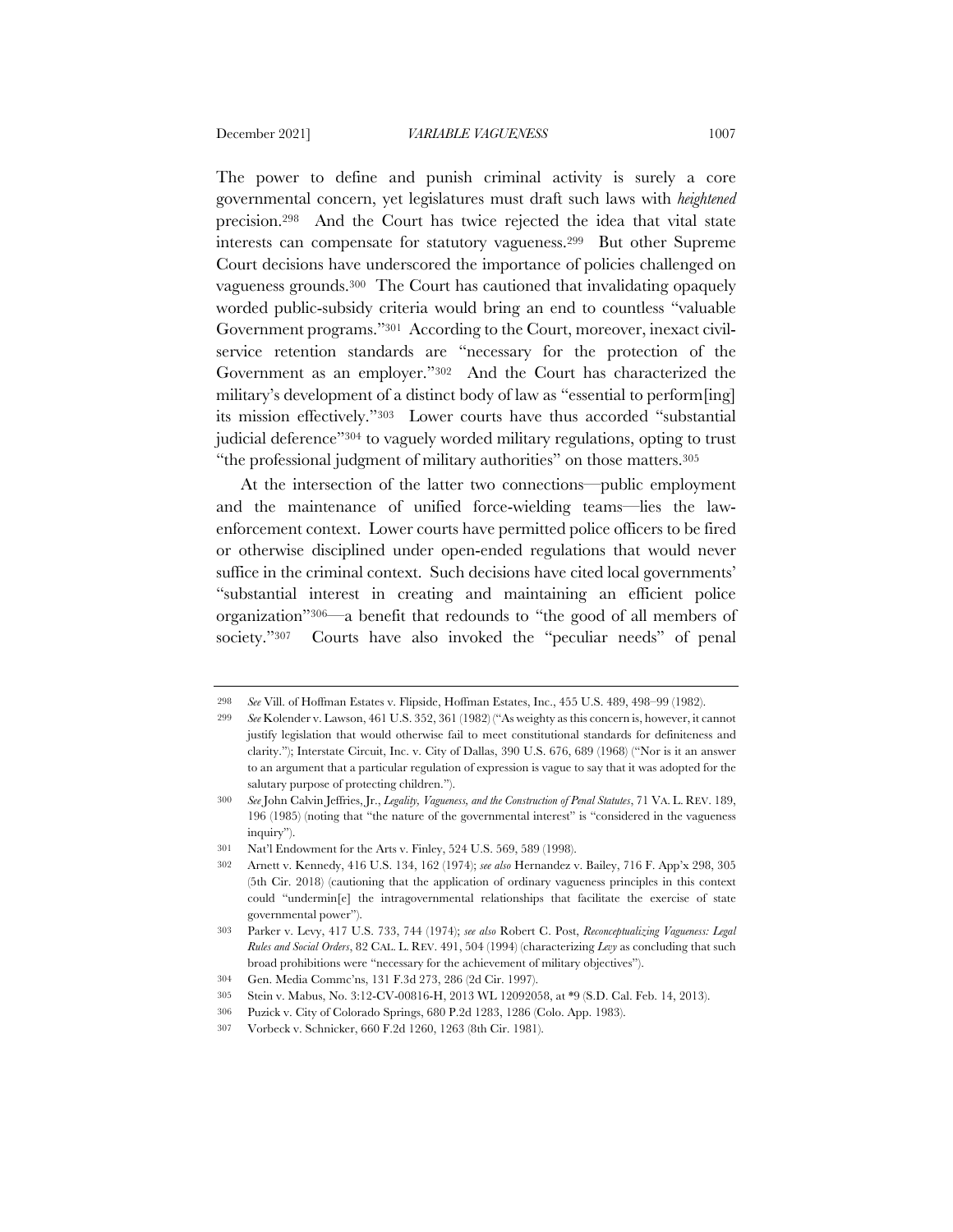institutions in upholding ill-defined prison regulations,308 "even . . . where the First Amendment freedoms of inmates are implicated."309 Such deference is considered "necessary to ensure safety and order in a dangerous environment."310 The Supreme Court has likewise deemed flexible disciplinary rules essential to "maintaining security and order" in public schools.311 Predictably, lower courts have afforded school officials "broad discretion in enforcement of school codes."312

Moving beyond these institutional contexts, the Court long ago embraced a loosely worded forest-fire-prevention statute as necessary to avert "one of the great economic misfortunes of the country."313 The D.C. Circuit has afforded Congress greater latitude to regulate in the realm of foreign affairs, given the "special exigencies of foreign policy."314 One court has characterized the "preservation of dignity and decorum" at national cemeteries as "a paramount concern"—one justifying even the *criminalization* of behavior that "def[ies] objective description."315 Finally—and most expansively of all—courts have leniently reviewed enactments designed to "promote the public welfare"316 and protect "public health and safety."317

As these examples show, the practice of ratcheting down the level of vagueness scrutiny in response to an important governmental interest has crowded out judicial concern for the severity of resulting deprivations. No sensible tiered-vagueness regime could long survive this trumping effect. What enactment, after all, does not aim to enhance "public welfare"? And what good is a constitutional protection whose strictures all but vanish whenever a regulation serves weighty governmental interests? It is

<sup>308</sup> United States v. Chatman, 538 F.2d 567, 569 (4th Cir. 1976).

<sup>309</sup> Chatin v. New York, No. 96-Civ-420, 1998 WL 196195, at \*8 (S.D.N.Y. 1998).

<sup>310</sup> Hughes v. Werlinger, No. 11-C-219, 2014 WL 1670095, at \*7 (W.D. Wis. Apr. 28, 2014); *see also*  Meyers v. Aldredge, 492 F.2d 296, 311 (3d Cir. 1974) (contending that "vagueness principles must be applied in light of the legitimate needs of prison administration").

<sup>311</sup> Bethel Sch. Dist. No. 403 v. Fraser, 478 U.S. 675, 686 (1986) (quotation marks omitted).

<sup>312</sup> Wiemerslage *ex rel.* Wiemerslage v. Me. Twp. High Sch. Dist. 207, 824 F. Supp. 136, 141 (N.D. Ill. 1993).

<sup>313</sup> United States v. Alford, 274 U.S. 264, 267 (1927).

<sup>314</sup> Palestine Info. Office v. Shultz, 853 F.2d 932, 944 (D.C. Cir. 1988).

<sup>315</sup> Griffin v. Sec'y of Veterans Affairs, 288 F.3d 1309, 1325 (Fed. Cir. 2002).

<sup>316</sup> Heyert v. Taddese, 70 A.3d 680, 702 (N.J. Super. Ct. App. Div. 2013).

<sup>317</sup> United States v. Alcan Aluminum Corp., 755 F. Supp. 531, 540 (N.D.N.Y. 1991); *see also* United States v. Hunter, 663 F.3d 1136, 1142 (10th Cir. 2011) (permissively reviewing a law "enacted for the safety of the driving public"); United States v. Chalk, 441 F.2d 1277, 1280 (4th Cir. 1971) (holding that civil executives enjoy "broad discretion" to issue binding directives to "maintain order and protect lives and property").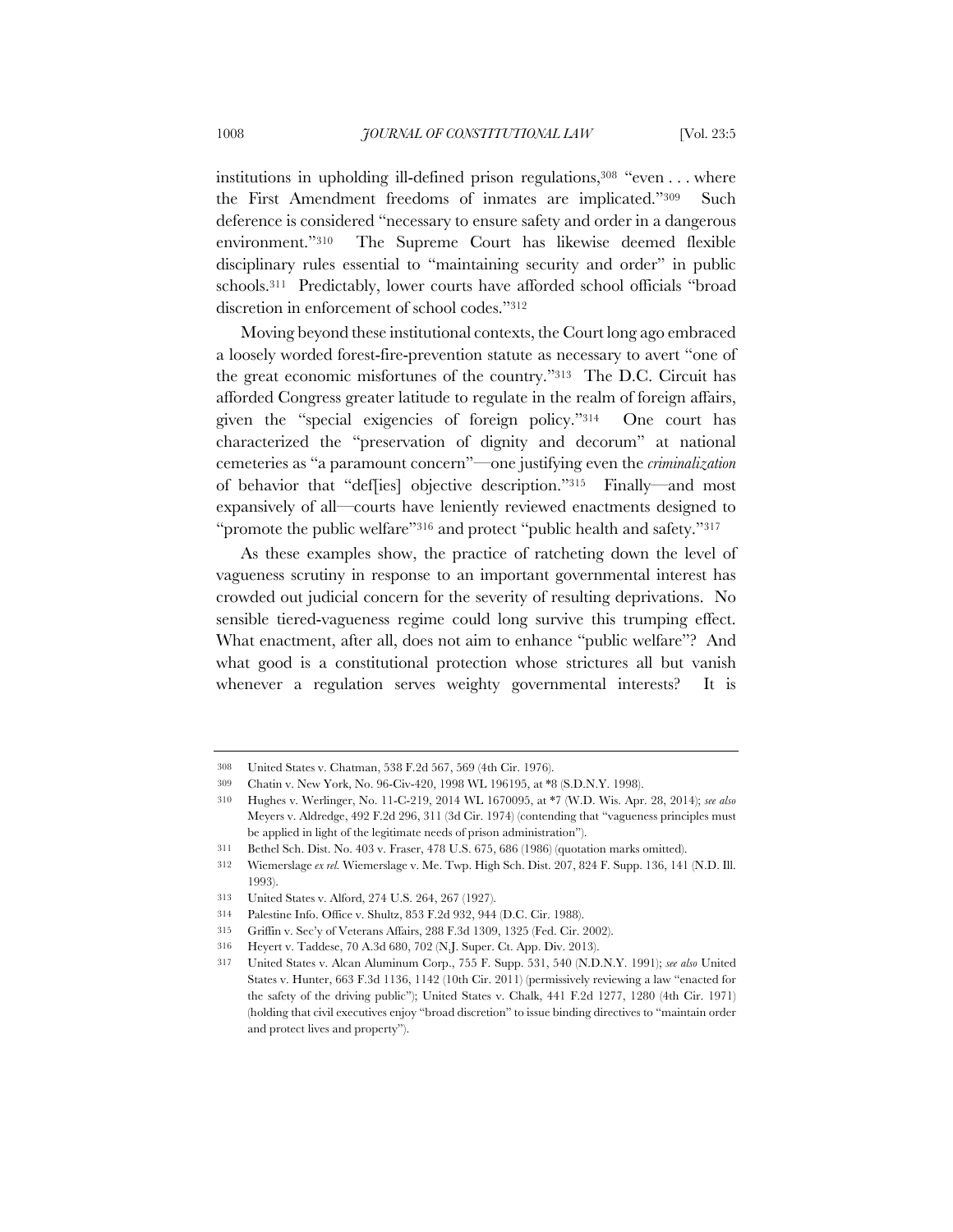remarkable that the Court has permitted these antithetical approaches to take hold, thereby undercutting the force of its own pronouncements.

## *2. Inability to Draft More Precisely*

In his prescient tour through vagueness variability, Justice Frankfurter tendered another observation: Language that seems "meaningless" for one purpose "may be as definite as another subject-matter of legislation permits."318 Elevating this axiom into a normative touchstone, Frankfurter thus inquired, "[h]ow easy is it to be explicitly particular?"319 In his view, enactments that are as clear as circumstances allow ought to be reviewed with the utmost toleration.

Once again, because Frankfurter's insight was not memorialized by *Hoffman Estates*, it failed to win esteem as an acknowledged doctrinal principle. But the approach has burrowed into the infrastructure of tiered vagueness review nonetheless. The Supreme Court has repeatedly referenced the "impracticality of greater specificity" in deciding whether textual imprecision crosses a constitutional line.320 It has even applied this principle to statutory standards for imposing the death penalty—the harshest sanction known to American law.<sup>321</sup> Lower courts have followed suit in countless settings, "uph[olding] 'catch-all' clauses where it is impractical to formulate an exhaustive list of actionable conduct."322

319 *Id.*

<sup>318</sup> Winters v. New York, 333 U.S. 507, 525 (1948) (Frankfurter, J., dissenting).

<sup>320</sup> Arnett v. Kennedy, 416 U.S. 134, 161 (1974) (plurality opinion); *see also* Nat'l Endowment for the Arts v. Finley, 524 U.S. 569, 589 (1998) ("In the context of selective subsidies, it is not always feasible for Congress to legislate with clarity."); Kolender v. Lawson, 461 U.S. 352, 361 (1983) ("[T]his is not a case where further precision in the statutory language is either impossible or impractical."); Smith v. Goguen, 415 U.S. 566, 581–82 (1974) ("[N]othing prevents a legislature from defining with substantial specificity what constitutes forbidden treatment of United States flags."); Robinson, *supra* note 23, at 381 ("[T]he standard of vagueness must . . . be adjusted to take account of the extent to which precision is possible."); Mark Kelman, *Interpretive Construction in the Substantive Criminal Law*, 33 STAN. L. REV. 591, 661 (1981) ("[C]ourts are generally more tolerant of vagueness where value references are inevitable than where the legislature *could* define facts more precisely.").

<sup>321</sup> *See* Tuilaepa v. California, 512 U.S. 967, 973 (1994) (noting that "our vagueness review is quite deferential" when considering such aggravating factors, which are "not susceptible of mathematical precision").

<sup>322</sup> Donovan v. City of Haverhill, 311 F.3d 74, 78 (1st Cir. 2002). Decisions citing the inevitability of generality have upheld challenged regulations in the following contexts: traffic safety, *see* United States v. Hunter, 663 F.3d 1136, 1142 (10th Cir. 2011); excessive noise, *see* DA Mortg., Inc. v. City of Miami Beach, 486 F.3d 1254, 1271 (11th Cir. 2007); accommodations for the disabled, *see* Botosan v. Paul McNally Realty, 216 F.3d 827, 837 (9th Cir. 2000); the discipline of public-school teachers, *see* Marchi v. Bd. of Cooperative Educ. Servs. of Albany, 173 F.3d 469, 480 (2d Cir. 1999);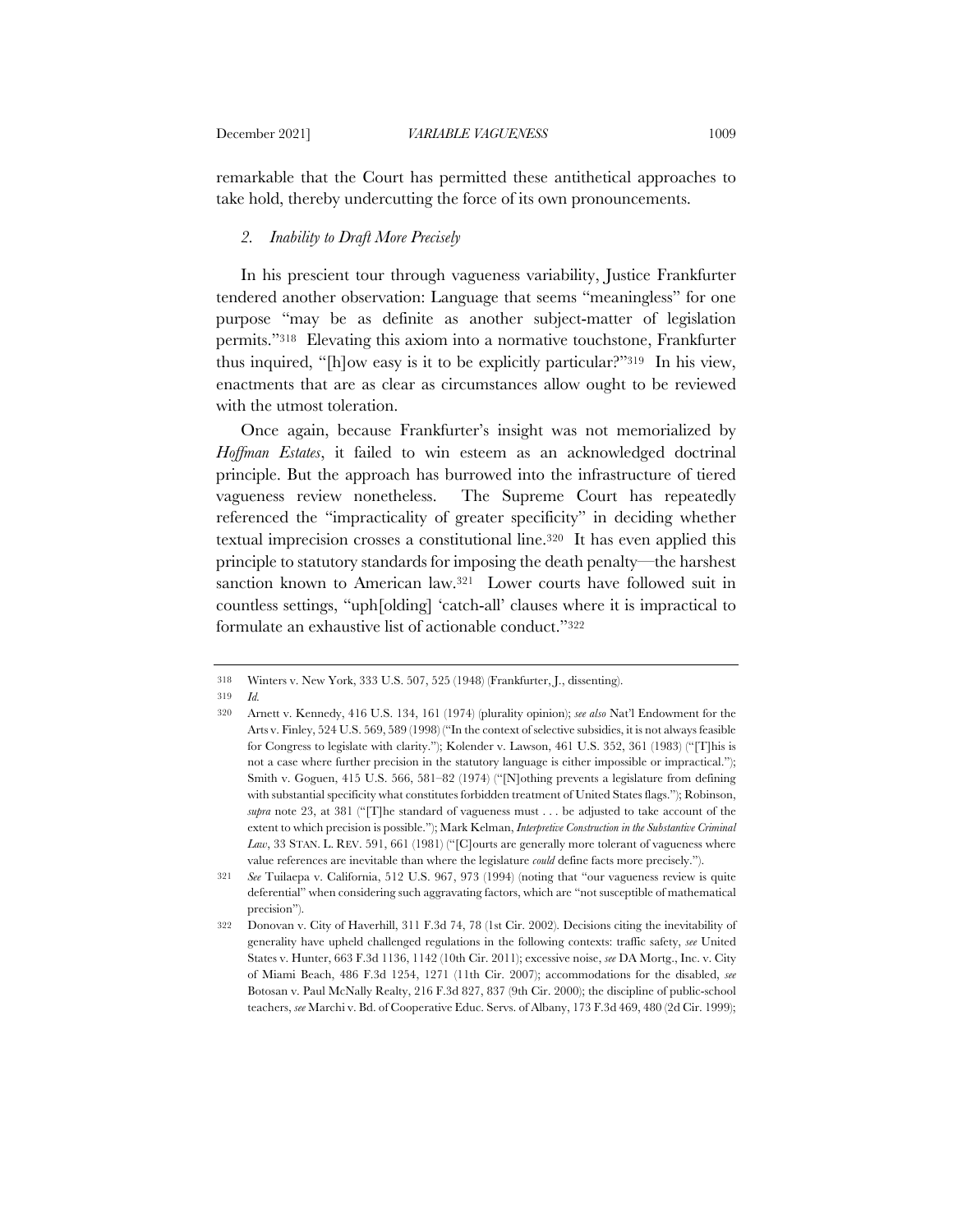As with the "governmental interest" principle discussed above, the "impracticality of specificity" approach is difficult to square with the broader *Hoffman Estates* rubric. As long as the Court continues to subject certain enactments to exacting scrutiny, it is rank question-begging to relax the stringency of review for any type of regulation deemed "inherently discretionary"323 or difficult to formulate with precision. If a legislature or agency cannot achieve the exactitude necessary for a law imposing some drastic consequence, then the regulation should simply be constitutionally forbidden. For example, it may be extremely difficult to particularize which types of conduct present "a serious potential risk of physical injury to another."324 (That is presumably why Congress chose to employ such residual verbiage in drafting the Armed Career Criminal Act.) But the Court did not hesitate to invalidate statutory language employing that impenetrable phrase.325 It is difficult to see why vagueness doctrine should insist on minimum standards of clarity and fair enforcement only when it would not be challenging to provide them.

On a more practical level, courts will rarely be equipped to determine whether circumstances would "prevent<sup>[]</sup> a legislature from [drafting] with substantial specificity"326 in a given area. One cannot assess the "practicability of using more exact  $\lceil \text{terms} \rceil$ " without canvassing the subject matter at issue and hypothesizing a spectrum of alternative drafting choices. This type of institutional role-play would seem to require a level of technical proficiency that generalist judges cannot responsibly profess. It should come

the practice of medicine, *see* Varandani v. Bowen, 824 F.2d 307, 312 (4th Cir. 1987); the killing of migratory birds, *see* United States v. Manning, 787 F.2d 431, 438 (8th Cir. 1986); protective equipment on jobsites, *see* McLean Trucking Co. v. OSHA, 503 F.2d 8, 10 (4th Cir. 1974); health standards for aviators, *see* Greve v. Civil Aeronautics Bd., 378 F.2d 651, 656 (9th Cir. 1967); toxic substances, *see* Galjour v. Gen. Am. Tank Car Corp., 764 F. Supp. 1093, 1098 (E.D. La. 1991); the removal of judicial officers, *see* Sarisohn v. Appellate Division, 265 F. Supp. 455, 458 (E.D.N.Y. 1967); land use, *see* Covel v. Town of Vienna, 78 Va. Cir. 190, 217 (Va. Cir. Ct. 2009); the impeachment of local officials, *see* Fitzgerald v. City of Md. Heights, 796 S.W.2d 52, 56 (Mo. Ct. App. 1990); air pollution, *see* Town of Brookline v. Comm'r of Dep't of Envt'l Quality Eng'g, 439 N.E.2d 792, 798–99 (Mass. 1982); and child custody, *see* Custody of a Minor, 393 N.E.2d 379, 384 (Mass. 1979).

<sup>323</sup> Henry v. Jefferson Cty. Planning Comm'n, 215 F.3d 1318, at \*5 (4th Cir. 2000); *see also* Barclays Bank Int'l Ltd. v. Franchise Tax Bd., 10 Cal. App. 4th 1742, 1767 (Cal. Ct. App. 1992) ("[I]n this inherently imprecise context . . . .").

<sup>324</sup> Johnson v. United States, 135 S. Ct. 2551, 2555–56 (2015).

<sup>325</sup> *Id.* at 2563.

<sup>326</sup> Smith v. Goguen, 415 U.S. 566, 581–82 (1974).

<sup>327</sup> Doe v. Biang, 494 F. Supp. 2d 880, 894 (N.D. Ill. 2006).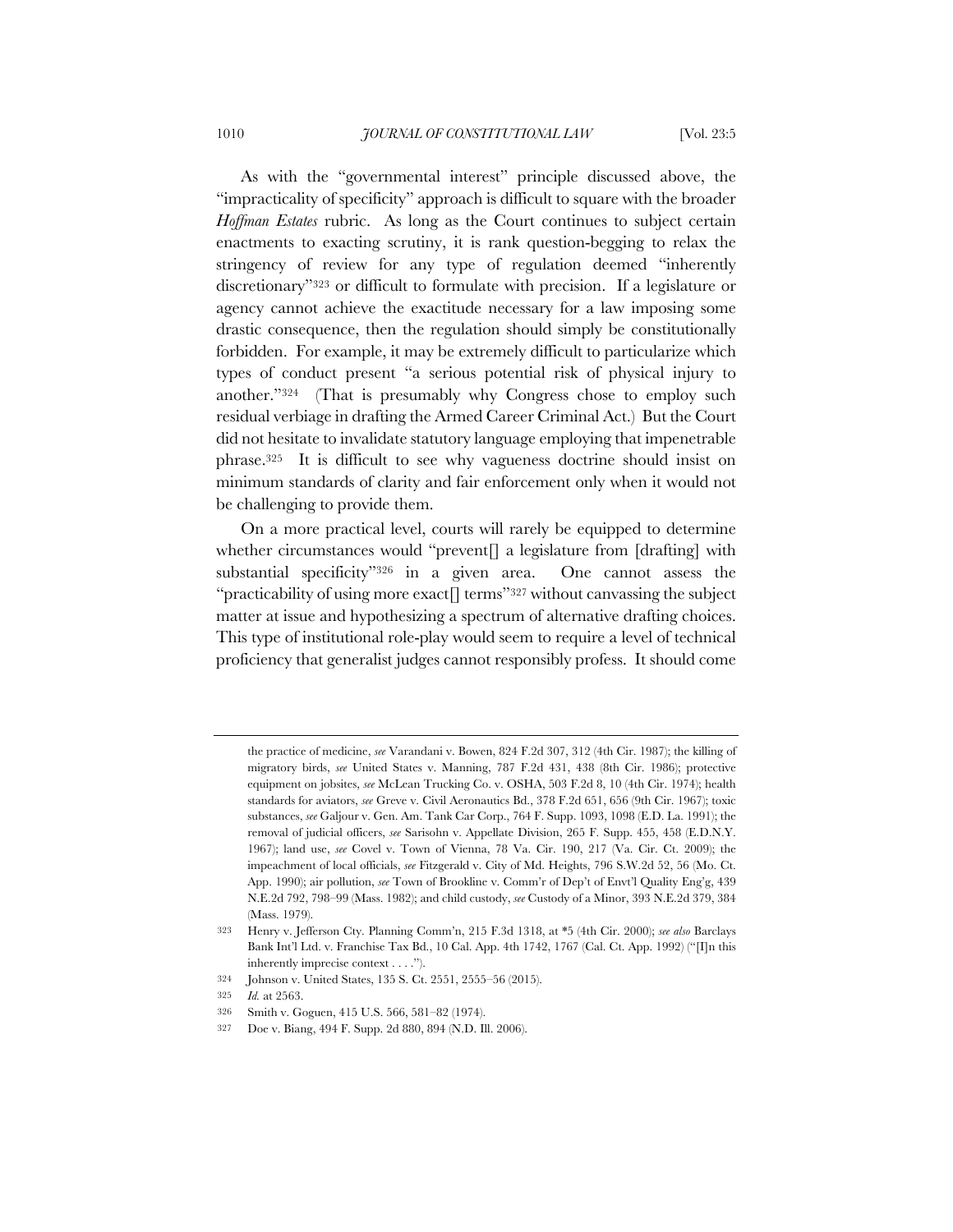as no surprise that courts have reached questionable—and even contradictory—results when reasoning in this fashion.328

## *3. Miscellaneous Justifications*

As explained above, *Hoffman Estates* did not claim to be all-encompassing. It simply formalized a series of doctrinal precepts that the Supreme Court's earlier decisions "ha[d] recognized."329 At no point, moreover, has the Court forbidden lower courts from developing new rationales for applying differential vagueness scrutiny. One can hardly fault these actors for filling doctrinal space that the Court has never closed off to experimentation. Although courts have not fully capitalized on this freedom, a shift toward greater methodological self-rule could strain the beleaguered *Hoffman Estates* regime past the breaking point.

Three real-life doctrinal coinages help illustrate this concern. First, the Seventh Circuit has announced that vagueness review "must be calibrated to the kind and degree of the burdens imposed on those who must comply with the regulatory scheme."330 In other words, "[t]he greater the burden on the regulated class, the more acute the need for clarity and precision."331 The "burdens" referenced here are not penalties for noncompliance, but the practical obstacles that parties must overcome to conform to the law including the cost of hiring "lawyers to advise [them] about compliance."332 If accepted, this principle would ironically increase the burden on reviewing courts by requiring particularized fact-finding into the resources and legal acumen of specific regulated entities. It would also entail the selection of a contestable normative baseline—namely, which types of practical burdens *should* be tolerated in a host of contexts. There can be little doubt that burden-based variability would profoundly transform the character of vagueness doctrine.

Second, the Fifth Circuit "permit<sup>[s]</sup> slightly more imprecision" when laws are applied "by a relatively small number of enforcement officials to a

<sup>328</sup> For example, one federal court posited that because "[p]rison life is highly routine," it "ought not to be difficult to establish in advance reasonably clear rules as to expected behavior." Landman v. Royster, 333 F. Supp. 621, 655 (E.D. Va. 1971). But another court has insisted that "[m]ore specificity in the prison context would be impossible." Booker v. Maly, No. 9:12-CV-246, 2014 WL 1289579, at \*12 (N.D.N.Y. Mar. 31, 2014).

<sup>329</sup> Vill. of Hoffman Estates v. Flipside, Hoffman Estates, Inc., 455 U.S. 489, 499 (1982).

<sup>330</sup> Wis. Right to Life, Inc. v. Barland, 751 F.3d 804, 837 (7th Cir. 2014).

<sup>331</sup> *Id.*; *see also* Metal Mgmt. West, Inc. v. State, 251 P.3d 1164, 1172 (Colo. App. 2010) (deeming "compliance with the statute . . . not [a] huge burden[]").

<sup>332</sup> *Wis. Right to Life*, 751 F.3d at 837.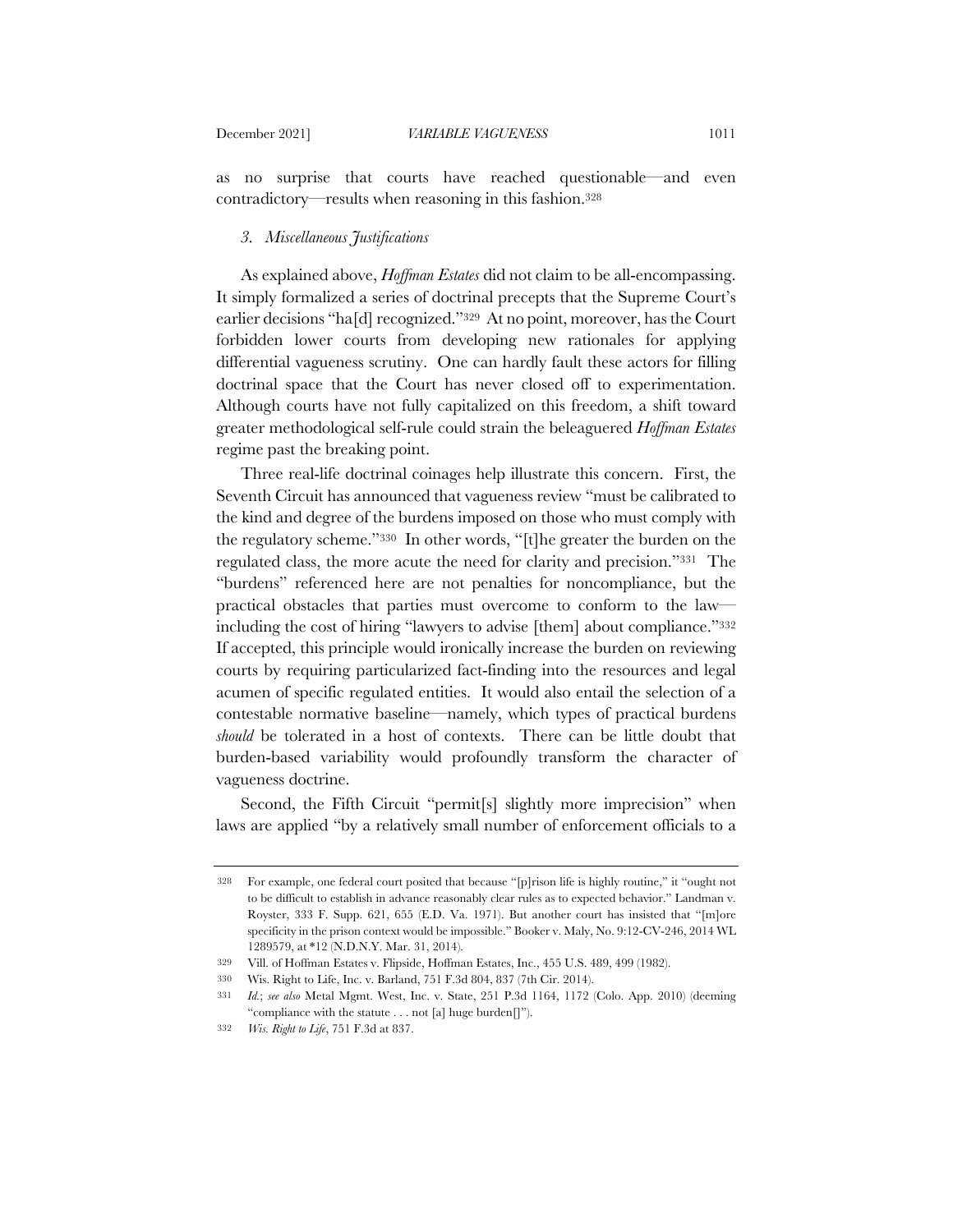relatively small number of people."333 In these situations, "certain patterns of enforcement and tacit understandings" can develop—a type of dialectic refinement wholly absent when laws are "enforced against the public at large in multifarious contexts."334 The premise of this approach is not that judicial decisions will eventually narrow a law's reach through one or more limiting constructions. It is that local executive actors will come to exercise their immense enforcement discretion in highly predictable ways, such that textual opacity will cease to pose any meaningful constitutional problem. This philosophy is hard to reconcile with the vagueness doctrine's insistence that written laws establish "minimal guidelines to govern law enforcement," rather than enabling executive officials to customize the content of enacted law.335 The Fifth Circuit's approach would also create intractable linedrawing problems, such as how small and homogeneous an enforcement community must be for the requisite "patterns" and "tacit understandings" to develop.

Finally, some courts have applied a highly deferential vagueness test when there is no tradition of invalidating certain types of regulations on vagueness grounds. In upholding a loosely worded enactment, the Fourth Circuit noted that "[h]ospitals have historically had wide discretion to make decisions regarding their medical staff."336 And the Second Circuit has applied a "less exacting . . . test of vagueness" in light of "the historical acceptance of an extremely broad standard for legislatures' decisions about the fitness of their members."337 Such an approach threatens to freeze vagueness variability in its tracks, interposing a formidable threshold barrier in cases of first impression. And a historically grounded presumption of constitutionality is in tension with the Court's decision in *Smith v. Goguen*, which deplored the "unfettered latitude" afforded under a type of law whose adoption had been "universal."338

Whatever the flaws of these approaches, any hazards of methodological freelancing must be laid at the Supreme Court's doorstep. The Court's narrow and infrequent interventions in variability doctrine have—for better or worse—granted lower courts a vast license to innovate.

<sup>333</sup> ISKCON v. Eaves, 601 F.2d 809, 831 (5th Cir. 1979).

<sup>334</sup> *Id.*

<sup>335</sup> Kolender v. Lawson, 461 U.S. 352, 358 (1983).

<sup>336</sup> Freilich v. Upper Chesapeake Health, Inc., 313 F.3d 205, 218 (4th Cir. 2002).

<sup>337</sup> Monserrate v. N.Y. State Senate, 599 F.3d 148, 158 (2d Cir. 2010).

<sup>338</sup> Smith v. Goguen, 415 U.S. 566, 578, 582 n.31 (1974).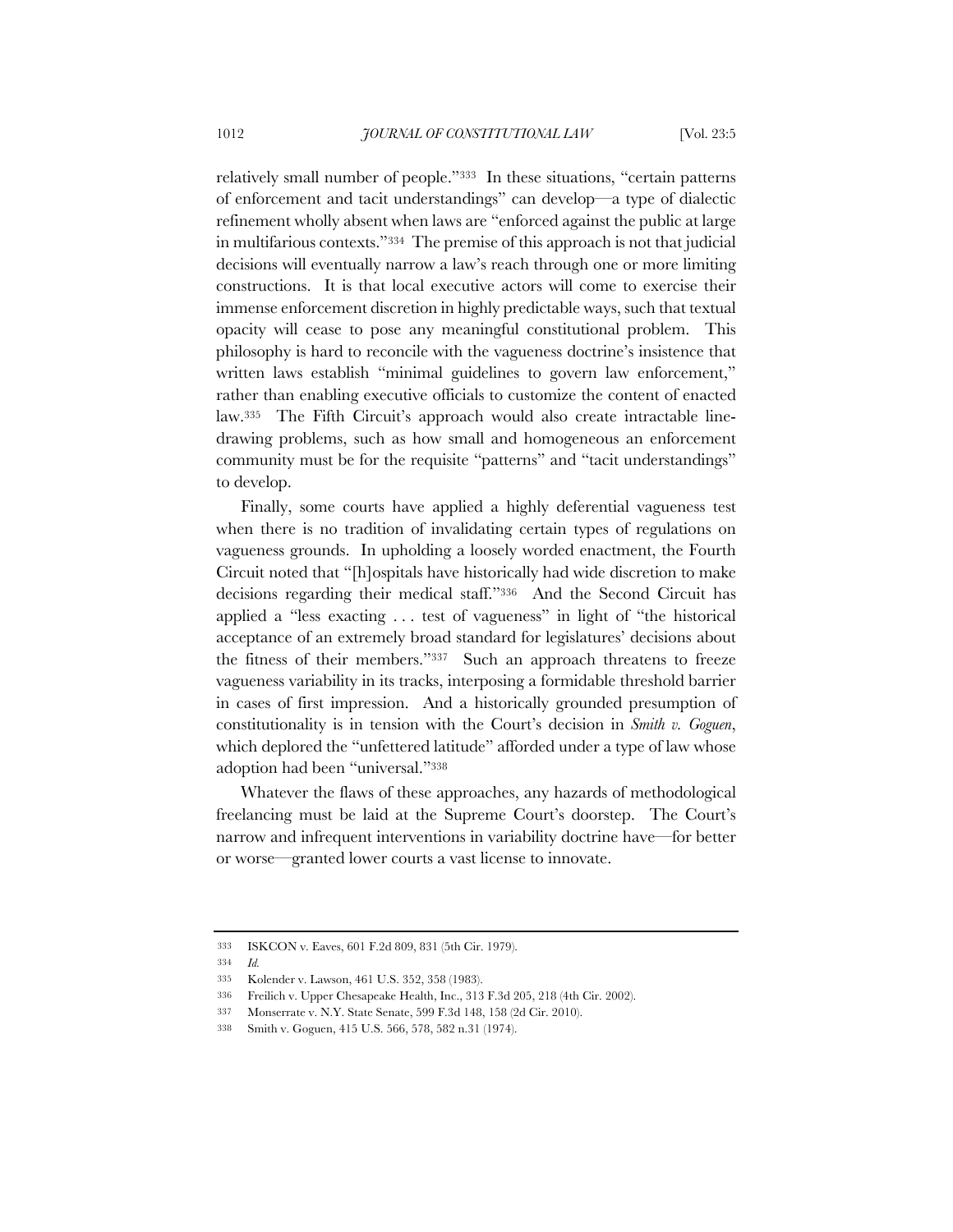## *4. Domain Battles*

This laissez faire approach to vagueness variability is exacerbated by an even more glaring doctrinal blind spot: the Court's persistent failure to clarify which types of enactments are susceptible to vagueness challenges. As outlined above, it is unclear whether a law must directly regulate behavior or prescribe a corresponding penalty—in order to be challengeable on vagueness grounds.339 This conceptual void has created a rift among lower courts as to whether certain kinds of laws are subject to *limited* scrutiny, or simply *no* scrutiny at all. This is true of license-eligibility provisions,  $340$ internal decisionmaking guidelines,<sup>341</sup> statutes governing parole<sup>342</sup> and pretrial detention,343 and laws creating government subsidies.344 The confusion has even extended to statutes that unquestionably do regulate behavior.345 Notwithstanding the reform agenda outlined below in Part IV, it may be unrealistic to expect the Court to rationalize its tiered-vagueness jurisprudence until it first answers the more fundamental question of what vagueness doctrine is for.

<sup>339</sup> *See supra* notes 203–208.

<sup>340</sup> *Compare* Maxwell's Pic-Pac, Inc. v. Dehner, 739 F.3d 936, 942 (6th Cir. 2014) (deeming vagueness doctrine inapplicable, given the absence of any affected liberty or property interest), *with* Malfitano v. County of Storey, 396 P.3d 815, 818 (Nev. 2017) (tolerating "a degree of vagueness in this context not otherwise permissible," given that "there is no criminal or civil penalty for failing to comply").

<sup>341</sup> *Compare* All Aire Conditioning, Inc. v. City of New York, 979 F. Supp. 1010, 1017 (S.D.N.Y. 1997) ("[P]laintiffs may not predicate a vagueness claim on the [internal prosecutorial] standards."), *with* Jackson v. W., 419 S.E.2d 385, 403 (Va. Ct. App. 1992) (finding that "the greatest level of tolerance should be afforded" to a set of "interpretive guidelines lacking the force and effect of law").

<sup>342</sup> *Compare* Tuitt v. Fair, 822 F.2d 166, 180 (1st Cir. 1987) (characterizing parole as a "gratuitous benefit," and deeming vagueness doctrine inapplicable for that reason), *with* Hess v. Bd. of Parole & Post-Prison Supervision, 514 F.3d 909, 914 (9th Cir. 2008) (specifying a reduced "level of specificity . . . for a parole release statute to avoid impermissible vagueness").

<sup>343</sup> *Compare* United States *ex rel.* Fitzgerald, 747 F.2d 1120, 1129 (7th Cir. 1984) (deeming vagueness doctrine inapplicable to a statute "not framed in terms of delineating sanctions for prohibited conduct"), *with* United States v. Watkins, 18-CR-131, 2018 WL 4922135, at \*4 (W.D.N.Y. Oct. 9, 2018) (holding that the statute "provides due process," given the "consequences of imprecision"). On appeal, the Second Circuit in *Watkins* held that the challenged provision of the federal Bail Reform Act was "not amenable to a [vagueness] challenge." United States v. Watkins, 940 F.3d 152, 161 (2d Cir. 2019).

<sup>344</sup> *Compare* Nat'l Endowment for the Arts v. Finley, 524 U.S. 569, 599 (1998) (Scalia, J., concurring in the judgment) (concluding that vagueness doctrine "has no application to funding"), *with* Great Am. Houseboat Co. v. United States, 780 F.2d 741, 746–47 (9th Cir. 1986) ("[T]olerance is greatest in cases where the consequences of noncompliance are mere reduction of government subsidy.").

<sup>345</sup> *Compare* Toppins v. Day, 73 F. App'x 84, at \*2 (5th Cir. 2003) (denying "that prison regulations can be found void for vagueness"), *with* Meyers v. Aldredge, 492 F.2d 296, 310 (3d Cir. 1974) ("Due process undoubtedly requires certain minimal standards of specificity in prison regulations . . . .").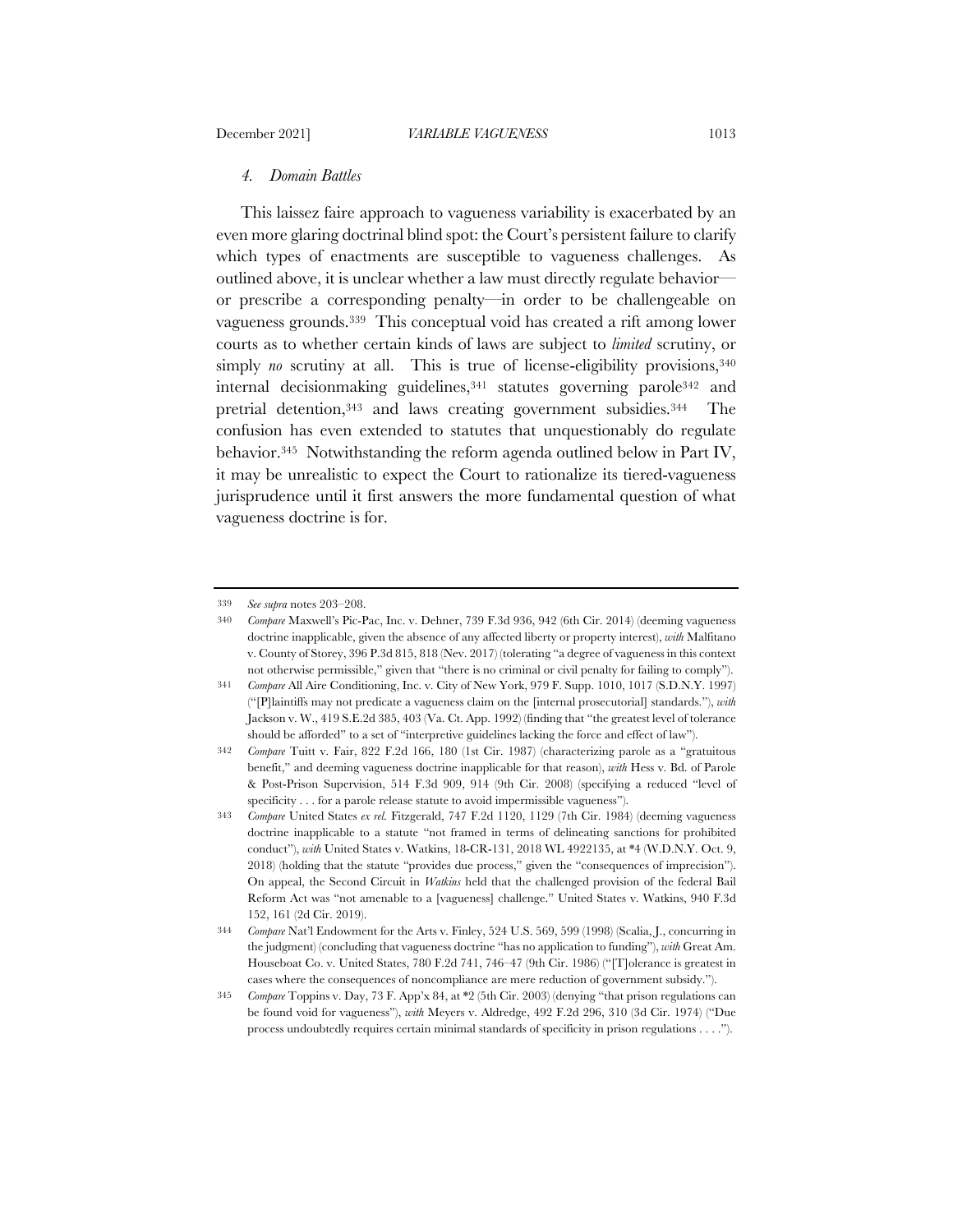#### III. TAILORED "ORDINARY INTELLIGENCE"

A stylized approach toward vagueness review subdivides the analysis into two sequential steps: (1) selecting an appropriate level of scrutiny and (2) determining whether, under that standard, a law fails to provide fair notice or prevent arbitrary and discriminatory enforcement. The fair-notice inquiry relies on a norm of objective reasonableness: whether a "person of ordinary intelligence" could fairly know what is prohibited.346 This formulation was meant to obviate case-by-case inquiries into the actual capabilities and intelligence of individual litigants. But the doctrine also recognizes that each law must provide "fair notice *to those to whom [it] is directed*."347

This precept undergirds a crucial variability principle missing from *Hoffman Estates*: that the same statutory language may provide fair notice to certain categories of persons, but not to others. Some regulations, for example, apply only to a limited group of sophisticated actors who can be justly regarded as a distinct interpretive community. When lawgivers speak in an idiomatic tongue, due process will tolerate less precision than if the same prohibitory language had been directed to the general public. Conversely, when laws apply to persons who—as a class—unmistakably lack "ordinary" adult intelligence, vagueness review should be at its most exacting.

This Part exposes the permeability of the boundary between *Hoffman Estates* variability and the constitutional demand of fair notice. In Part III.A, I demonstrate that tailored "ordinary intelligence" has quietly functioned as a bedrock premise of modern variability doctrine. In a multitude of settings, courts have held professionals and other experts to a higher standard of knowledge than could be required of society as a whole. And in Part III.B, I identify a burgeoning norm of holding children to a reduced standard of intelligence—exactly as the Supreme Court's recent rulings on the constitutional rights of juveniles would seem to dictate. These overwhelming patterns should be explicitly accounted for in a revised variability framework.

<sup>346</sup> United States v. Williams, 553 U.S. 285, 304 (2008).

<sup>347</sup> Gentile v. State Bar of Nevada, 501 U.S. 1030, 1048 (1991) (quotation marks omitted) (emphasis added) (alteration in original).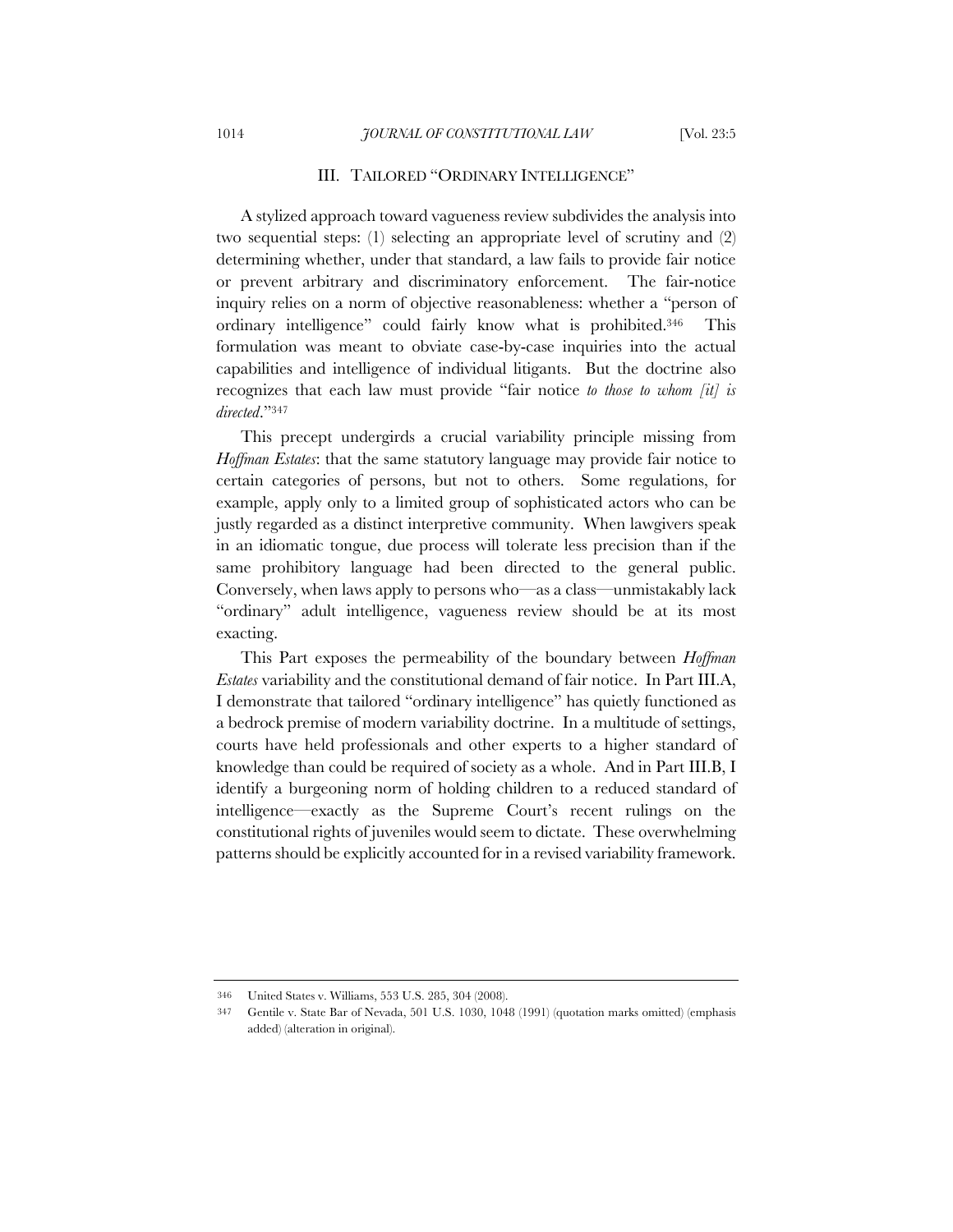## *A. Vagueness for Experts*

In 1961, the Supreme Court disposed of a vagueness claim by finding that "business people of ordinary intelligence," applying "ordinary commercial knowledge," were sufficiently apprised of what the challenged statute prohibited.348 The *Hoffman Estates* Court—in a separate section of its opinion—similarly inquired into what "[a] business person of ordinary intelligence" would understand.349 And in 2007, the Court measured fair notice against the knowledge that "doctors of ordinary intelligence" possessed.350 With these decisions, the Court expressly recognized that legal language can bear an idiomatic meaning to professional and other technical audiences. The U.S. Reports are replete with implementations of this idea, even when the Court does not specifically gesture toward the protean nature of "ordinary intelligence."351

Lower courts have exercised this implied tailoring authority in a multitude of additional settings. Rather than simply ask what "ordinary people"352 would know, they have measured constitutional fair notice against the capacities of ordinary lawyers, 353 manufacturers, 354 pilots, 355

<sup>348</sup> McGowan v. Maryland, 366 U.S. 420, 428 (1961).

<sup>349</sup> Vill. of Hoffman Estates v. Flipside, Hoffman Estates, Inc., 455 U.S. 489, 501 (1982).

<sup>350</sup> Gonzales v. Carhart, 550 U.S. 124, 149 (2007).

<sup>351</sup> *See In re* Snyder, 472 U.S. 634, 644–45 (1985) (evaluating the phrase "'conduct unbecoming a member of the bar' . . . in light of the traditional duties imposed on an attorney"); *Hoffman Estates*, 455 U.S. at 501 n.18 ("[T]hat technical term has sufficiently clear meaning in the drug paraphernalia industry."); United States v. Nat'l Dairy Prods. Corp., 372 U.S. 29, 36 (1963) (reviewing a vagueness challenge "[i]n view of the business practices against which [the challenged law] was unmistakably directed"); Champlin Ref. Co. v. Corp. Comm'n of Okla., 286 U.S. 210, 242–43 (1932) (inquiring whether a prohibition was "sufficiently definite to enable those familiar with the operation of oil wells" to comprehend it); Connally v. Gen. Constr. Co., 269 U.S. 385, 391 (1926) (observing that some laws "hav[e] a technical or other special meaning, well enough known to enable those within their reach to correctly apply them"); Small Co. v. Am. Sugar Ref. Co., 267 U.S. 233, 240–41 (1925) (citing the absence of an "accepted . . . commercial standard which could be regarded as impliedly taken up and adopted by the statute"); Hygrade Provision Co. v. Sherman, 266 U.S. 497, 502 (1925) ("[T]he term 'kosher' has a meaning well enough defined to enable one engaged in the trade to correctly apply it . . . ."); Omaechevarria v. Idaho, 246 U.S. 343, 348 (1918) ("Men familiar with range conditions . . . will have little difficulty in determining what is prohibited by it.").

<sup>352</sup> Sessions v. Dimaya, 138 S. Ct. 1204, 1212 (2018) (plurality opinion).

<sup>353</sup> Hayes v. N.Y. Att'y Grievance Comm., 672 F.3d 158, 169 (2d Cir. 2012); Wilson v. State Bar of Ga., 132 F.3d 1422, 1430 (11th Cir. 1998); Jump v. Goldenhersh, 619 F.2d 11, 15 (8th Cir. 1980).

<sup>354</sup> Alliance for Nat. Health v. Sebelius, 775 F. Supp. 2d 114, 133 (D.D.C. 2011).

<sup>355</sup> State v. Ring, 259 P. 780, 782 (Ore. 1927).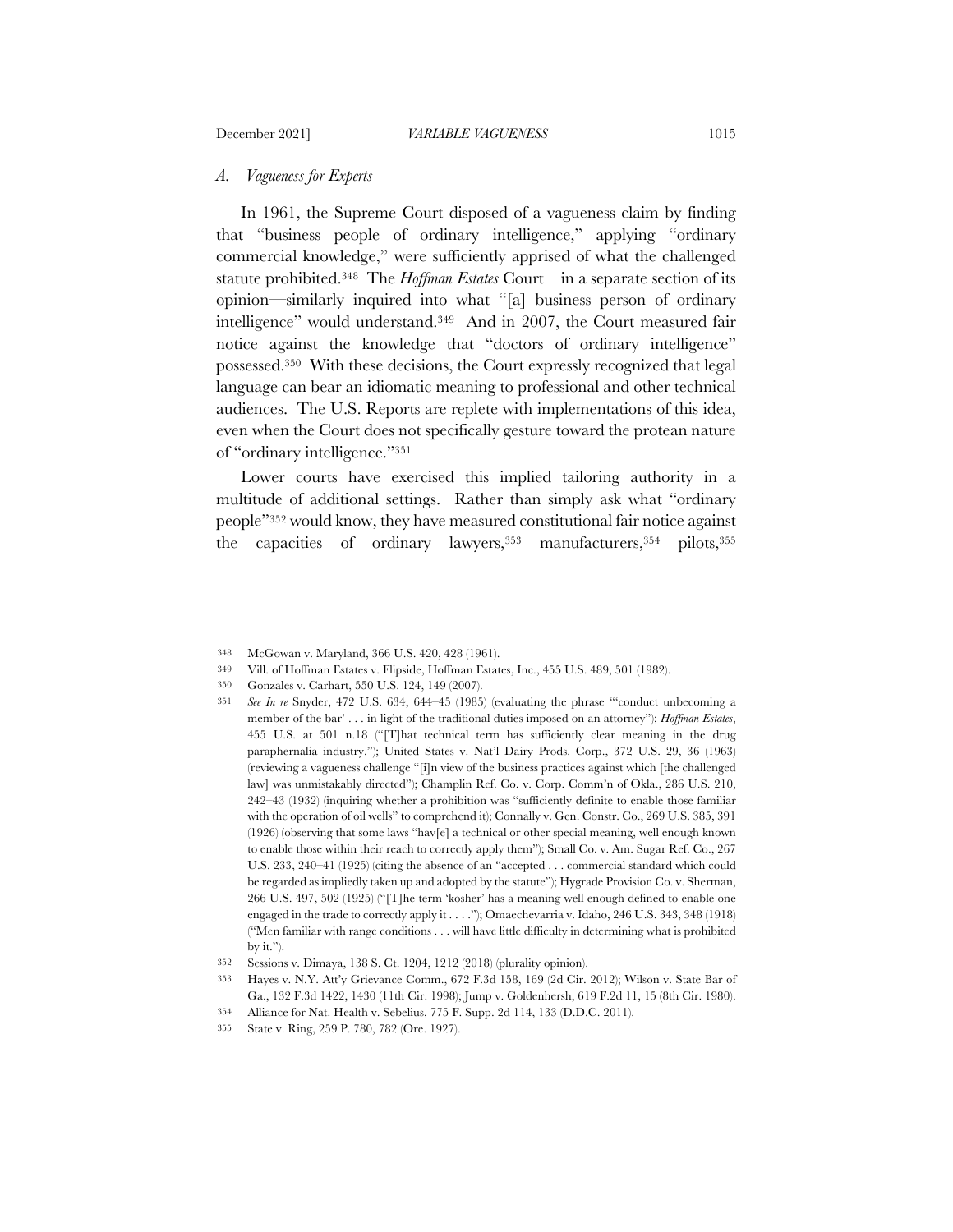developers,356 employers,357 distributors,358 exporters,359 teachers,360 dentists,361 mine operators,362 securities professionals,363 taxi drivers,364 military servicemembers, 365 radio broadcasters, 366 dairy operators, 367 and law-enforcement officers.368 The principle of customized ordinary intelligence has been most aptly summarized as follows: When "a select group of persons ha[s] specialized knowledge, and the challenged phraseology is indigenous to the idiom of that class, the standard [of specificity] is lowered."<sup>369</sup> Innumerable decisions endorse the technique of class-based fair notice, $370$  and I am aware of no authorities that question its propriety. But for whatever reason, the concept has not been conventionally understood as bearing on the level-of-scrutiny inquiry, even though it calls for relaxing the stringency of review.

Fair-notice tailoring should not be undertaken reflexively. For example, it would be disingenuous to argue that "widow[s] of reasonable

- 364 Padberg v. McGrath-McKechnie, 203 F. Supp. 2d 261, 287 (E.D.N.Y. 2002).
- 365 Yeoman v. West, 140 F.3d 1443, 1448 (Fed. Cir. 1998).

<sup>356</sup> CMR D.N. Corp. v. City of Philadelphia, 703 F.3d 612, 632 (3d Cir. 2013).

<sup>357</sup> Jake's Fireworks Inc. v. Acosta, 893 F.3d 1248, 1258 (10th Cir. 2018); Rimmer v. Colt Indus. Operating Corp., 656 F.2d 323, 330 (8th Cir. 1981); Diebold, Inc. v. Marshall, 585 F.2d 1327, 1336 (6th Cir. 1978); CompassCare v. Cuomo, 465 F. Supp. 3d 122, 166 (N.D.N.Y. 2020).

<sup>358</sup> Ass'n of Nat'l Advertisers v. Lungren, 44 F.3d 726, 738 (9th Cir. 1994).

<sup>359</sup> United States v. Lee, 183 F.3d 1029, 1033 (9th Cir. 1999).

<sup>360</sup> Williams v. Vidmar, 367 F. Supp. 2d 1265, 1275 (N.D. Cal. 2005); Barringer v. Caldwell Cty. Bd. of Educ., 473 S.E.2d 435, 441 (N.C. Ct. App. 1996).

<sup>361</sup> Kerr v. State Bd. of Dentistry, No. 1539 C.D.2007, 2008 WL 9398716, at \*9 (Pa. Commw. Ct. 2008).

<sup>362</sup> United States v. Mostad, 760 F. App'x 512, 514 (9th Cir. 2019); Am. Coal Co. v. Fed. Coal Co. v. Fed. Mine Safety & Health Review Comm'n, 796 F.3d 18, 28 (D.C. Cir. 2015); Rock of Ages Corp. v. Sec'y of Labor, 170 F.3d 148, 156 (2d Cir. 1999); Walker Stone Co. v. Sec'y of Labor, 156 F.3d 1076, 1084 (10th Cir. 1998).

<sup>363</sup> Heath v. SEC, 586 F.3d 122, 141 (2d Cir. 2009).

<sup>366</sup> Info. Providers' Coal. for Defense of the First Amendment v. FCC, 928 F.2d 866, 875 (9th Cir. 1991).

<sup>367</sup> Ass'n of Irritated Residents v. Fred Schakel Dairy, No. 1:05-CV-00707, 2008 WL 850136, at \*16 (E.D. Cal. Mar. 28, 2008).

<sup>368</sup> United States v. Spicer, 656 F. App'x 154, 159 (6th Cir. 2016); United States v. John-Baptiste, 747 F.3d 186, 200 (3d Cir. 2014); Lewis v. Smith, Civ. No. 18-4776, 2019 WL 3536343, at \*10 (E.D. La. Aug. 2, 2019).

<sup>369</sup> Precious Metals Assocs. v. CFTC, 620 F.2d 900, 907 (1st Cir. 1980).

<sup>370</sup> *See, e.g.*, United States v. Gibson, 409 F.3d 325, 334 (6th Cir. 2005) ("Whether the regulation in question here is understandable to the average person is not the issue."); United States v. Swarovski, 592 F.2d 131, 133 (2d Cir. 1979) ("We are dealing here with a regulation of limited scope aimed at a small and relatively sophisticated group of persons."); Scarbeck v. United States, 317 F.2d 546, 556 (D.C. Cir. 1962) (noting that statutes sometimes "deal[] with a limited class of persons, so situated as to have specialized knowledge concerning the acts prohibited").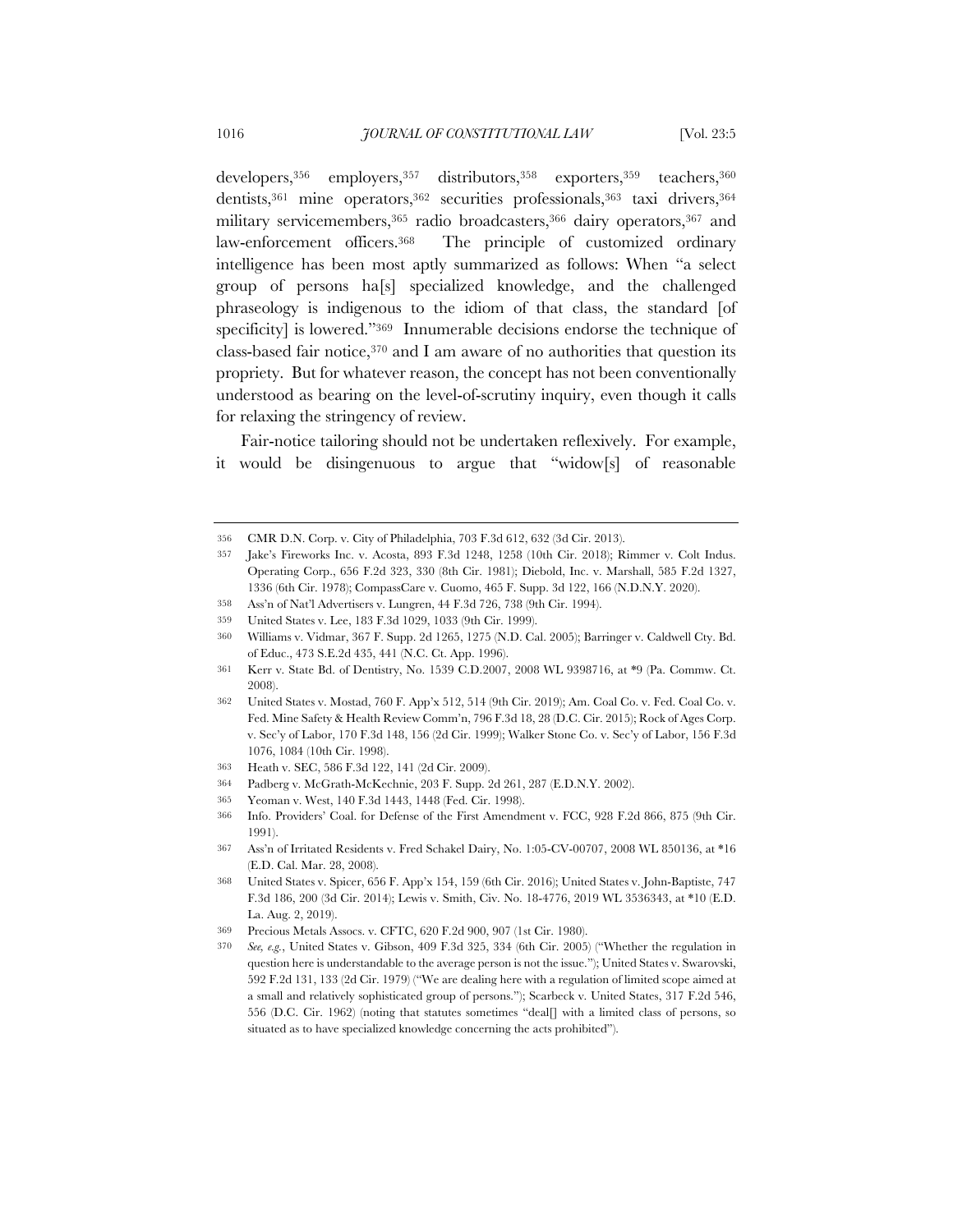intelligence"371 or "transient sex offender[s] of ordinary intelligence"372 could not comprehend a challenged law, for those groups possess no distinctive attributes that vagueness doctrine should strive to accommodate. But genuine class-based fair notice is a pervasive feature of modern vagueness variability, despite its absence from the *Hoffman Estates* canon. It would behoove the Court to supplement its theoretical embrace of "ordinary intelligence"373 with a frank acknowledgment that vagueness doctrine has long accounted for a rich diversity of ordinary intelligences.

## *B. Vagueness for Children*

Vagueness's "ordinary intelligence" standard readily accommodates yet another form of class-wide tailoring. In recent decades, the Supreme Court has adopted a general presumption that doctrinal tests must account for children's distinctive traits, perspectives, and life experiences. This approach maintains continuity with a key American legal tradition: that "children cannot be viewed simply as miniature adults."374 Accordingly, the Court has acted to ensure that doctrines "designed for adults [are] not uncritically applied to children."375 In the Court's phrasing, "it is the odd legal rule that does *not* have some form of exception for children."376

The Court has even gone so far as to require an affirmative "justification for taking a different course" in any given setting.<sup>377</sup> Notably, this is true "even where a 'reasonable person' standard otherwise applies."378 The deck is thus heavily stacked against the unqualified application of adult-centric vagueness principles to children. Indeed, it is hard to imagine what could justify treating children comparably to adults when adjudicating vagueness challenges. Courts have not hesitated to highlight children's relative ignorance of the legal system and their difficulty in learning what the law

<sup>371</sup> United States v. Seay, 718 F.2d 1279, 1290 (4th Cir. 1983) (Butzner, J., dissenting).

<sup>372</sup> United States v. Bruffy, No. 1:10cr77, 2010 WL 2640165, at \*3 (E.D. Va. 2010).

<sup>373</sup> United States v. Williams, 553 U.S. 285, 304 (2008).

<sup>374</sup> J.D.B. v. North Carolina, 564 U.S. 261, 274 (2011); *see also* May v. Anderson, 345 U.S. 528, 536 (1953) (Frankfurter, J., concurring) ("Children have a very special place in life which law should reflect."); Prince v. Massachusetts, 321 U.S. 158, 169 (1944) (explaining that "[w]hat may be wholly permissible for adults . . . may not be so for children").

<sup>375</sup> Brown v. Entm't Merchants Ass'n, 564 U.S. 786, 794 (2011).

<sup>376</sup> Miller v. Alabama, 567 U.S. 460, 481 (2012).

<sup>377</sup> *J.D.B.*, 564 U.S. at 274.

<sup>378</sup> *Id.*; *see also id.* (refusing to apply an undifferentiated "reasonable person" standard to selfincrimination doctrine, given "the reality that children are not adults").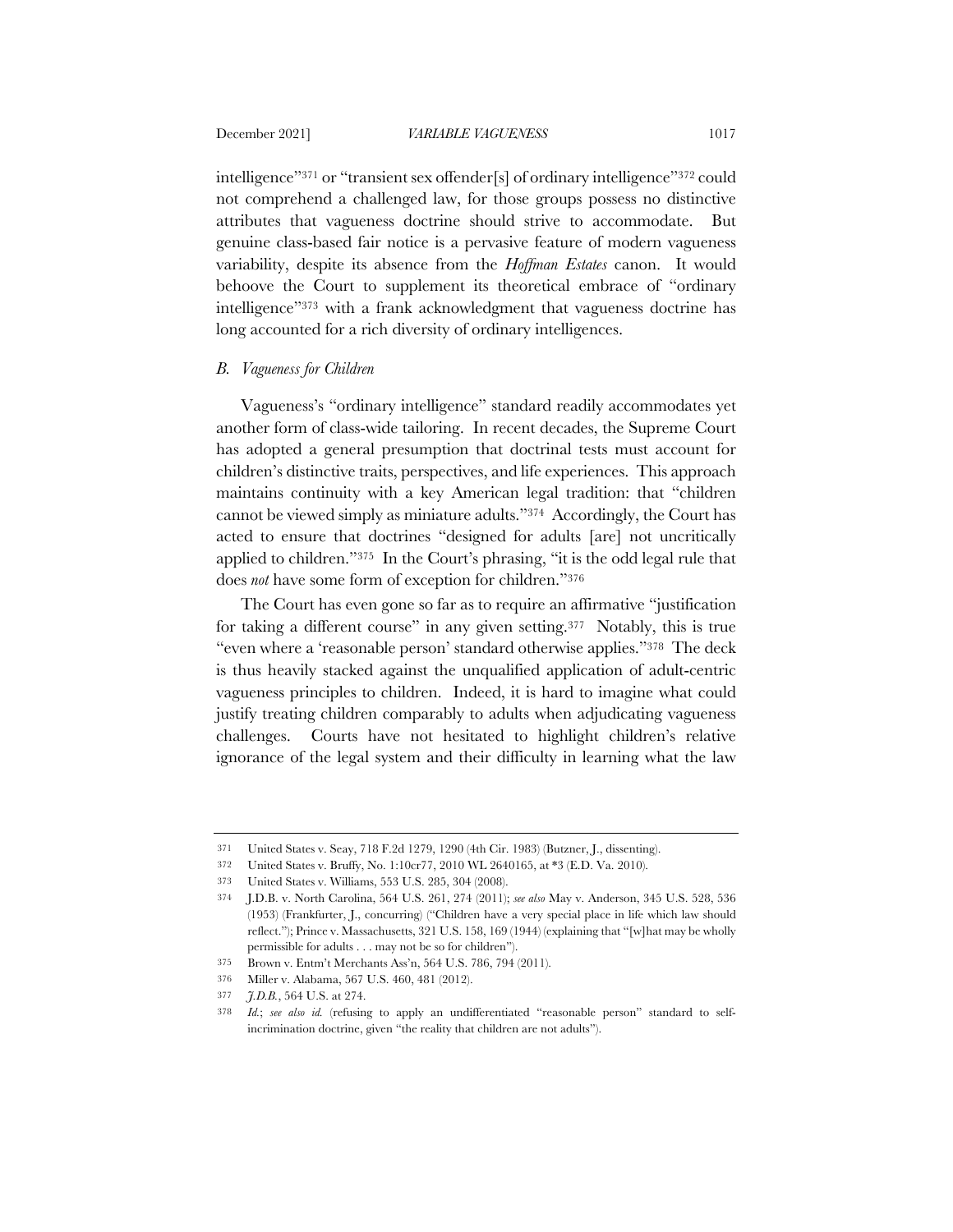forbids.379 And a key focus of vagueness doctrine is to ensure that "*regulated parties* . . . know what is required of *them*."380 It is no help to juveniles if reasonably intelligent adults can steer clear of legal proscriptions. It would simply be "nonsensical" to proceed in this way "as though [children] were not children."381

In keeping with these principles, lower courts routinely acknowledge both when sustaining382 and rejecting383 vagueness claims—that legal enactments applicable to children must be fairly comprehensible to children. Three federal circuit courts (the Fourth,384 Seventh,385 and Tenth386) have

<sup>379</sup> *See* Ohio v. Clark, 135 S. Ct. 2173, 2182 (2015) ("[R]esearch on children's understanding of the legal system finds that young children have little understanding of prosecution."); Miller v. Alabama, 567 U.S. 460, 477–78 (2012) (referring to children's "inability to deal with police officers or prosecutors" and their "incapacity to assist [their] own attorneys"); Graham v. Florida, 560 U.S. 48, 78 (2010) ("Juveniles . . . have limited understandings of the criminal justice system and the roles of the institutional actors within it."); Gallegos v. Colorado, 370 U.S. 49, 54 (1962) ("[A child] cannot be compared with an adult . . . knowledgeable of the consequences of his admissions."); Haley v. Ohio, 332 U.S. 596, 599 (1948) (plurality opinion) (describing children as "easy victim[s] of the law"); State v. Joanna V., 94 P.3d 783, 787 (N.M. 2004) (explaining that "children . . . cannot [be] expect[ed] to appreciate the subtle shades and nuances of our law").

<sup>380</sup> FCC v. Fox Tel. Stations, Inc., 567 U.S. 239, 253 (2012) (emphases added).

<sup>381</sup> *Miller*, 567 U.S. at 474.

<sup>382</sup> *See, e.g.*, Naprstek v. City of Norwich, 545 F.2d 815, 818 (2d Cir. 1976) ("[M]inors subject to the ordinance are not given fair notice . . . ."); Nitzberg v. Parks, 525 F.2d 378, 383 (4th Cir. 1975) (stating that regulations must "convey notice to students . . . of what is prohibited") (internal citations omitted); T.V. *ex rel.* B.V. v. Smith-Green Cmty. Sch. Corp., 807 F. Supp. 2d 767, 789 (N.D. Ind. 2011) ("[V]agueness will void a policy that fails to give a student adequate warning that his conduct is unlawful . . . .") (quotation marks omitted); James P. v. Lemahieu, 84 F. Supp. 2d 1113, 1121 (D. Hi. 2000) (holding that a statute "d[id] not provide 'fair notice' to students"); Ashton v. Brown, 660 A.2d 447, 458 (Md. 1995) ("[W]e do not understand how a seventeen year old . . . could tell whether he or she was [violating a juvenile curfew ordinance].").

<sup>383</sup> *See, e.g.*, Doe *ex rel.* Doe v. Hopkinton Public Schs., Civ. No. 19-11384-WGY, 2020 WL 5638019, at \*16 (D. Mass. Sept. 22, 2020) ("[A] school-age child of common intelligence understands that . . . ."); Sypniewski v. Warren Hills Reg'l Bd. of Educ., 307 F.3d 243, 267 (3d Cir. 2002) (deeming a school policy "specific enough to give fair notice to the students"); Turner v. Sw. City Sch. Dist., 82 F. Supp. 2d 757, 766 (S.D. Ohio 1999) ("Students . . . are on notice of what conduct is prohibited."); Dempsey v. Alston, 966 A.2d 1, 12 (N.J. Super. Ct. App. Div. 2009) (finding a law to be "not so vague as to leave . . . students without knowledge of its requirements"); *In re* Jackson, 497 P.2d 259, 261 (Wash. Ct. App. 1972) (holding that the challenged statutory language "gives fundamentally fair notice to the child").

<sup>384</sup> *See* Williams v. Spencer, 622 F.2d 1200, 1205 (4th Cir. 1980) (tailoring the notice requirement to "a reasonably intelligent high school student"); Baughman v. Freienmuth, 478 F.2d 1345, 1351 (4th Cir. 1973) (same, for "a reasonably intelligent student").

<sup>385</sup> *See* Sherman *ex rel.* Sherman v. Koch, 623 F.3d 501, 520 (7th Cir. 2010) (inquiring into what "[a] student of ordinary intelligence" would understand).

<sup>386</sup> *See* Taylor v. Roswell Indep. Sch. Dist., 713 F.3d 25, 51 (10th Cir. 2013) (applying a "reasonable high school student of ordinary intelligence" standard); West v. Derby Unified Sch. Dist. No. 260, 206 F.3d 1358, 1368 (10th Cir. 2000) (applying a "reasonable student of ordinary intelligence" standard).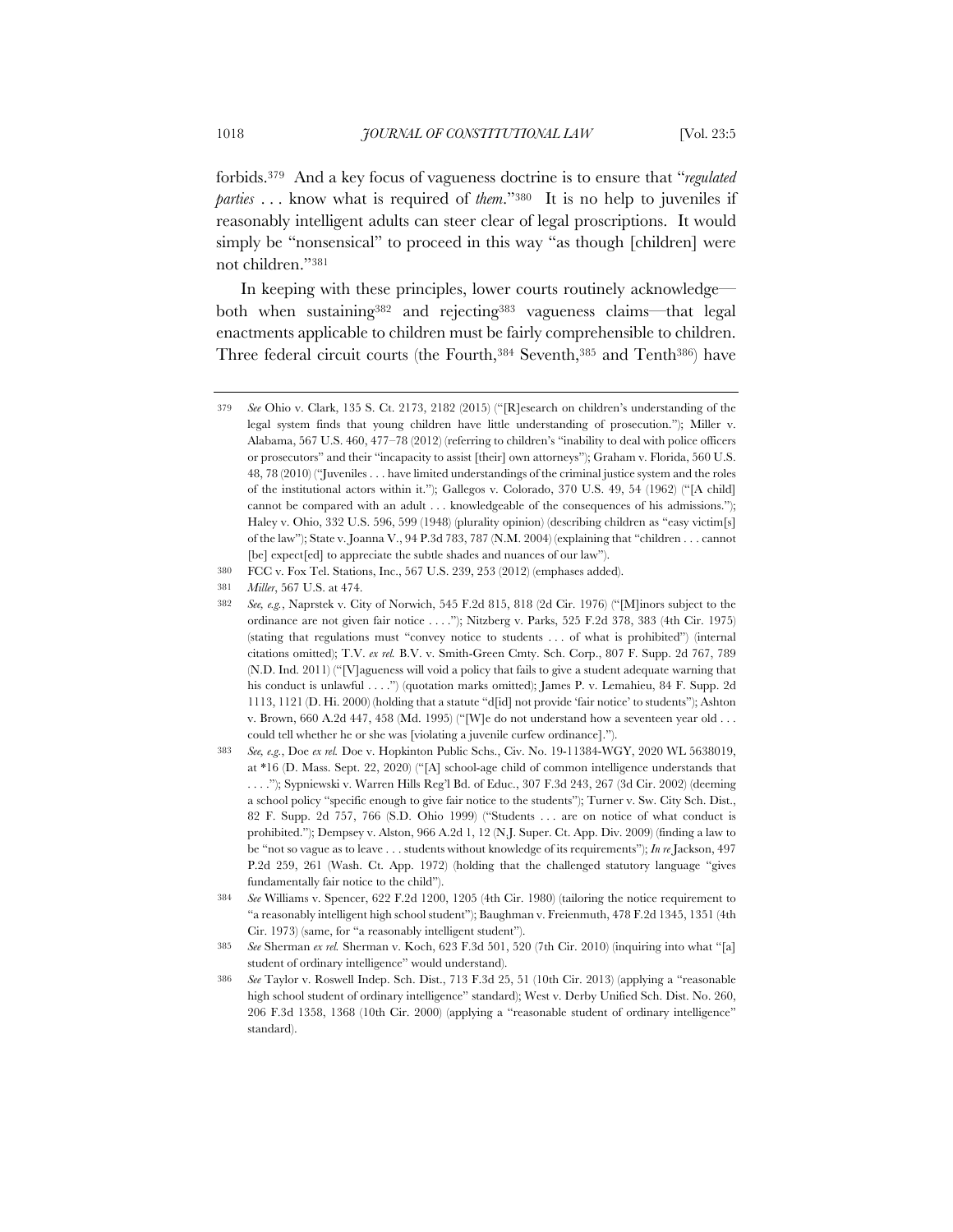gone a step further, expressly tailoring the fair-notice requirement to the capabilities of a "reasonable" or "ordinary" *student*. Many other federal and state decisions have employed such language,<sup>387</sup> and jurists have similarly measured fair notice against what "children of ordinary understanding,"388 "child[ren] . . . of common intelligence,"389 "juveniles of common intelligence,"390 and "reasonable juvenile[s]"391 would know. As one state court has observed, when a rule applies to schoolchildren, "the test to be applied is that it must be capable of comprehension by a student who is possessed of average intelligence."392 This bounty of decisional law reflects a simple truth: Vagueness doctrine's "'ordinary people' standard takes on an air of unreality" when applied to non-adults.393

To be sure, this principle is not universally accepted. The Supreme Court has never squarely articulated a juvenile-specific fair-notice standard. Its decades-old *Fraser* decision, which tolerates a great deal of imprecision in school disciplinary rules, contains no hint of such a norm.394 And at least one court has refused to apply a stricter vagueness test to an ordinance subjecting juveniles to criminal penalties, reasoning that "children do not possess the same rights as adults."395 But it is striking that so many courts have

<sup>387</sup> Courts have used the following formulations: "a [student] of ordinary intelligence," Young America's Found. v. Kaler, 370 F. Supp. 3d 967, 993 (D. Minn. 2019) (alteration in original) (quotation marks omitted); "ordinary middle school students," S.N.B. v. Pearland Indep. Sch. Dist., 120 F. Supp. 3d 620, 627 (S.D. Tex. 2014); "a reasonable student of ordinary intelligence," Hardwick *ex rel.* Hardwick v. Heyward, 674 F. Supp. 2d 725, 744–45 (D.S.C. 2009); "a reasonable student," Nguon v. Wolf, 517 F. Supp. 2d 1177, 1198 (C.D. Cal. 2007); "a reasonable student of ordinary intelligence," A.M. v. Cash, No. 3:07-CV-272-N, 2007 WL 9723149, at \*5 (N.D. Tex. July 10, 2007); "a reasonable student," Harper *ex rel.* Harper v. Poway Unified Sch. Dist., 345 F. Supp. 2d 1096, 1111 (S.D. Cal. 2004); "a reasonably intelligent thirteen year-old," Wagner *ex rel.* Wagner-Garay v. Ft. Wayne Cmty. Schs., 255 F. Supp. 2d 915, 925 (N.D. Ind. 2003); "the reasonable Westfield High School student," Westfield High Sch. L.I.F.E. Club v. City of Westfield, 249 F. Supp. 2d 98, 127 (D. Mass. 2003); "an average student," Wiemerslage *ex rel.* Wiemerslage v. Me. Twp. High Sch. Dist. 207, 824 F. Supp. 136, 141 (N.D. Ill. 1993); "ordinary students," Claiborne v. Beebe Sch. Dist., 687 F. Supp. 1358, 1360 (E.D. Ark. 1988); "reasonable students," Baker v. Downey City Bd. of Educ., 307 F. Supp. 517, 523 (C.D. Cal. 1969); "a student with common intelligence," Parkins v. Boule, No. 94000987, 2 Mass. L. Rptr. 331, at \*21 (Mass. Super. Ct. 1994); "a student of ordinary intelligence," Hwang *ex rel.* Hwang v. Amity Reg'l Bd. of Educ., No. CV 94-0362420, 1994 WL 468279, at \*1 (Conn. Super. Ct. 1994).

<sup>388</sup> *See* Dist. of Columbia v. B.J.R., 332 A.2d 58, 60 (D.C. 1975); Blondheim v. State, 529 P.2d 1096, 1100 (Wash. 1975) (en banc).

<sup>389</sup> S.H.B. v. State, 355 So.2d 1176, 1179 (Fla. 1977) (England, J., dissenting).

<sup>390</sup> *In re* Doe, 513 P.2d 1385, 1390 (Haw. 1973) (Richardson, C.J., dissenting).

<sup>391</sup> City of Milwaukee v. K.F., 426 N.W.2d 329, 343 (Wis. 1988) (Heffernan, C.J., dissenting).

<sup>392</sup> Dumez v. La. High Sch. Athletic Ass'n, 334 So.2d 494, 502 (La. Ct. App. 1976).

<sup>393</sup> United States v. J.D.T., 762 F.3d 984, 1014 (9th Cir. 2014) (Berzon, J., concurring).

<sup>394</sup> *See* Bethel Sch. Dist. No. 403 v. Fraser, 478 U.S. 675, 686 (1986).

<sup>395</sup> Schleifer *ex rel.* Schleifer v. City of Charlottesville, 159 F.3d 843, 847 (4th Cir. 1998).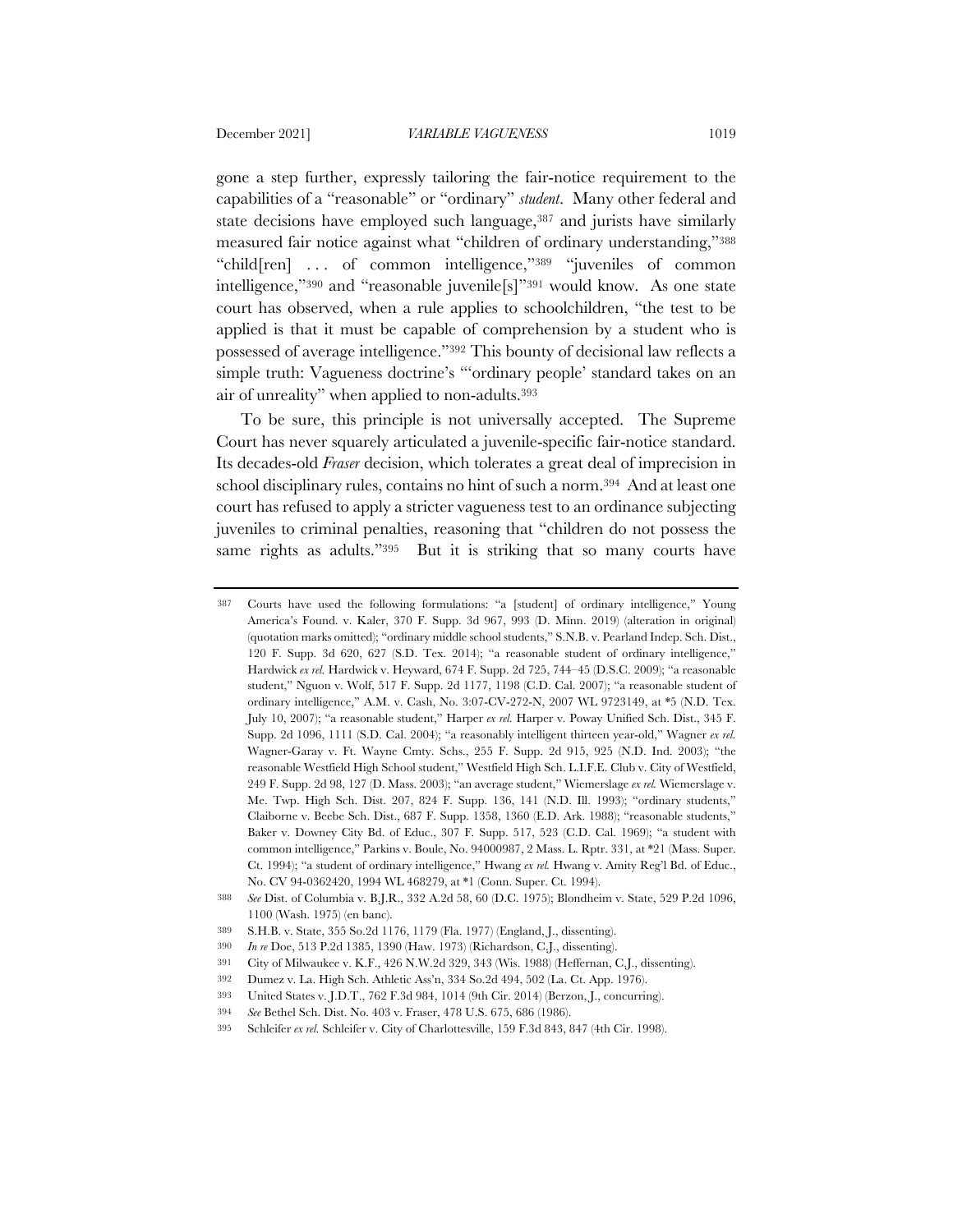independently gravitated toward a standard—fair notice *to children*—that the Supreme Court has never directly mandated. And *Fraser*'s hands-off approach toward disciplinary due process is in serious tension with the fact that children are not "person[s] of ordinary intelligence."396 It would be highly anomalous to inflict severe disciplinary sanctions based on school policies that juveniles could not hope to understand.

At a minimum, Supreme Court precedent poses no obstacle to applying a "reasonable child" standard outside the narrow context of "school disciplinary rules."397 This is true even of criminal and civil enactments that regulate behavior in the school context. To take just one example, children should not be precluded from challenging broadly worded "school disturbance" prohibitions even though the Court has—in a challenge brought by *adult* litigants—upheld an ordinance criminalizing the act of "disturb[ing]" a school session.398 The Court would do well to enshrine the emerging proposition that vagueness doctrine cannot hold children to an adult standard of responsibility. And more broadly, advocates should leverage the technique of tiered review to rethink which types of prohibitions are susceptible to credible vagueness challenges. It will be the rarest of precedents that entirely insulates a linguistic formulation from vagueness attack by *all* persons in *all* settings, regardless of the practical implications of liability.

# IV. REFORMING VARIABLE VAGUENESS

As experience has shown, the *Hoffman Estates* framework suffers from deep theoretical and practical impurities. It relies on an assortment of misguided proxies; its basic terms have proven perplexing to administer; it has engendered perverse consequences; it does not even account for several common variability considerations; and, as I will show in Part IV.A, it leaves lower courts rudderless when the framework's factors point in different directions. Even if variability principles are "incapable of precise, mechanistic application,"399 that is no reason to condone a regime of illusory constraints that make a mockery of vagueness's core objectives.

<sup>396</sup> United States v. Williams, 553 U.S. 285, 304 (2008).

<sup>397</sup> *Fraser*, 478 U.S. at 686.

<sup>398</sup> Grayned v. City of Rockford, 408 U.S. 104, 110–14 (1972). For a gripping examination of states' criminal "school disturbance" laws, *see* Amanda Ripley, *How America Outlawed Adolescence*, THE ATLANTIC (Nov. 2016), https://www.theatlantic.com/magazine/archive/ 2016/11/how-america-outlawed-adolescence/501149/ [https://perma.cc/LTN9-6XTB].

<sup>399</sup> Cruz v. Town of Cicero, No. 99-C-3286, 1999 WL 560989, at \*15 (N.D. Ill. July 28, 1999).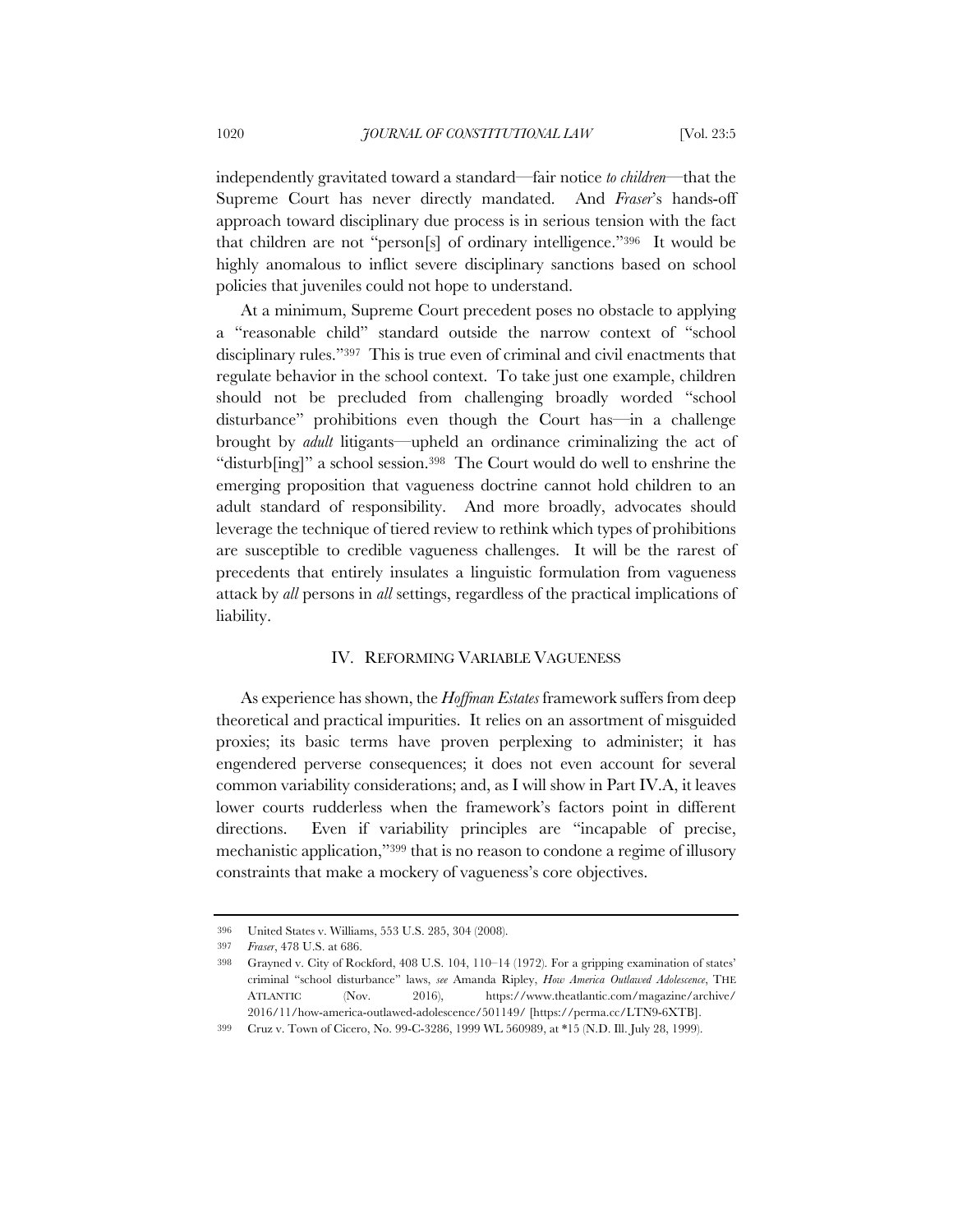This Part proposes a better way. I argue for a drastically simplified variability test centered around just two factors: penalty-sensitivity and specialized fair notice. Instead of advancing these values through faulty surrogate rules, however, courts should pursue those aims openly and directly—exactly as many decisions already have. The approach advanced below would not eliminate the residuum of discretion that underlies this intrinsically circumstantial enterprise. But my two-step proposal would greatly reduce the inquiry's freewheeling character and facilitate a transparent exercise of judgment in service of *what really matters*.400

## *A. The Perils of Mixing and Matching*

The Supreme Court's *Hoffman Estates* framework rests on four discrete dichotomies: whether a law is economic in nature, carries civil or criminal penalties, contains a scienter requirement, or threatens to impair constitutional rights.401 But of course, any given law may exhibit a grab bag of these qualities—as well as a variety of extracanonical factors. The Court's inattention to how these components might interact must be counted among *Hoffman Estates*'s chief failings. That shortcoming has, predictably, led to sharp divergences among lower courts about how to reconcile clashing variability criteria. Put simply, the problem of mixing and matching poses a serious threat to the coherence and administrability of tiered vagueness review. Minimizing this conceptual dissonance—and forthrightly addressing how the constituent principles of vagueness variability interact—should be an overarching aim of doctrinal reform.

This problem is most pronounced when layering criminal penalties on top of economic regulations. In fact, there is a clear circuit split on how stringently courts must review such laws. Some courts have rounded up applying an exacting standard to *all* criminal statutes<sup>402—</sup>while most have rounded down, emphasizing the more permissive context of business

<sup>400</sup> *See* SHAMAN, *supra* note 6, at 105 (arguing that rigid tiers of scrutiny "hamper[] legal analysis by deflecting the focus of inquiry toward abstractions that are divorced from the specific merits of a case").

<sup>401</sup> *See* Vill. of Hoffman Estates v. Flipside, Hoffman Estates, Inc., 455 U.S. 489, 498–99 (1982).

<sup>402</sup> *See* Murphy v. Matheson, 742 F.2d 564, 570 (10th Cir. 1984); Elizondo v. Harris County, Civ. No. H-14-393, 2014 WL 12769280, at \*4 (S.D. Tex. Sept. 9, 2014); United States v. Agriprocessors, Inc., No. 08-CR-1324-LRR, 2009 WL 2255728, at \*14 (N.D. Iowa July 27, 2009); United States v. Sun & Sand Imports, Ltd., 564 F. Supp. 1402, 1405 (S.D.N.Y. 1983).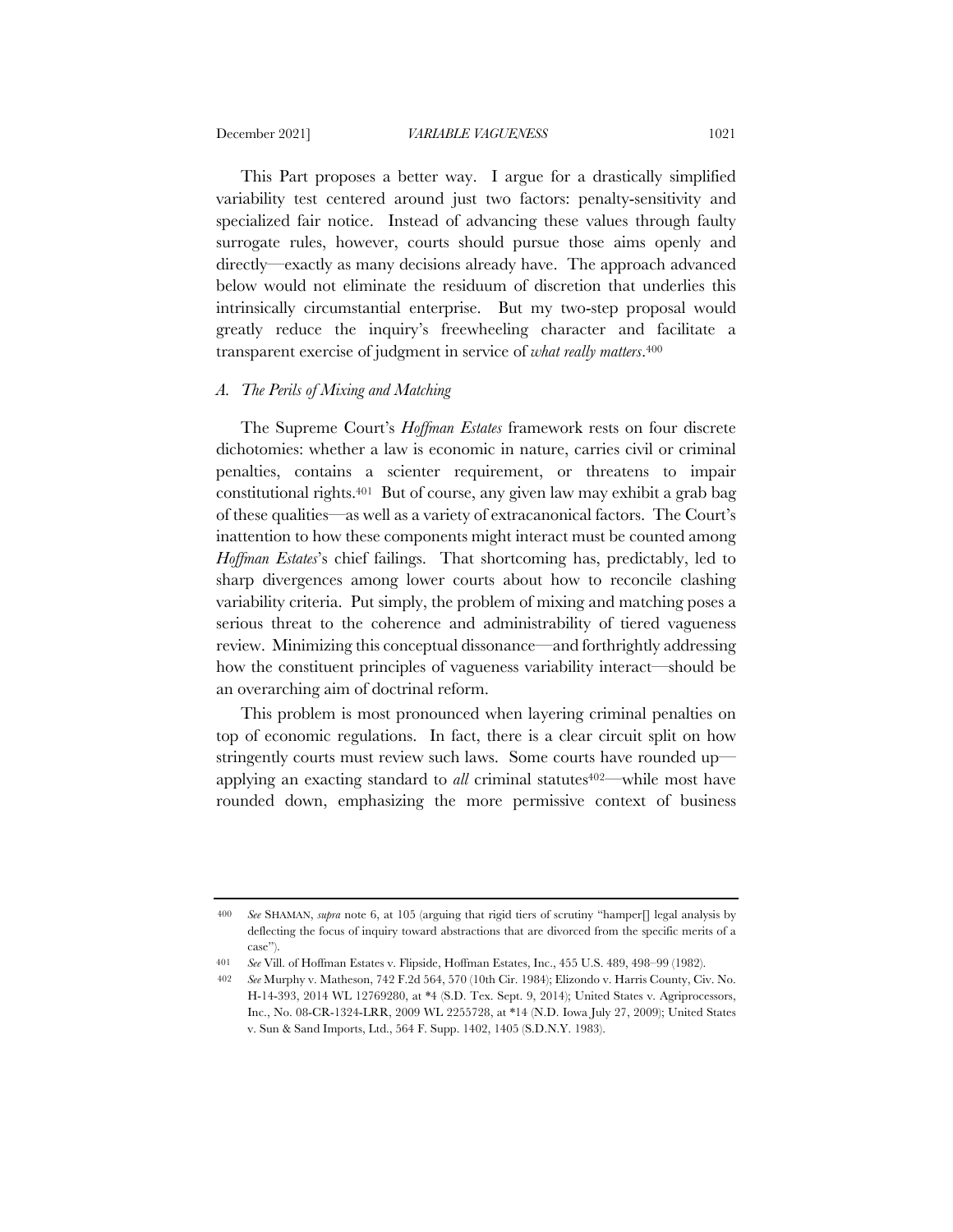behavior.403 The Court has cultivated further uncertainty by announcing that "quasi-criminal" civil sanctions,404 as well as ones that "could have an adverse impact on [a party's] reputation,"405 warrant heightened vagueness scrutiny. These ill-defined concepts give courts wide-ranging discretion to override a conventional application of *Hoffman Estates* in virtually every civil or "business" case.

Consider another conundrum: Which standard applies when a criminal statute contains a scienter requirement (as virtually all  $do<sup>406</sup>)$ ? According to *Hoffman Estates*, criminal statutes warrant stringent vagueness review.407 Yet the presence of a scienter requirement is said to "mitigate a law's vagueness."408 Courts have splintered on this question, as well, applying both relaxed409 and fully heightened410 review to criminal laws containing a scienter requirement. *Hoffman Estates* did itself no credit by positing variability factors that would cancel each other out in a vast number of cases. This sort of tunnel vision has also caused lower courts to uphold criminal statutes on the ground that they could not have been drafted more precisely.411

*Hoffman Estates* failed to clarify the proper interaction between yet another pair of clashing categories: economic regulations and laws threatening to inhibit constitutional rights. Some decisions have applied exacting scrutiny

407 *Hoffman Estates*, 455 U.S. at 498–99.

<sup>403</sup> *See* United States v. Hsu, 364 F.3d 192, 196 (4th Cir. 2004); United States v. Doremus, 888 F.2d 630, 635 (9th Cir. 1989); Horvath v. City of Chicago, 510 F.2d 594, 596 n.8 (7th Cir. 1975); United States v. Manfredi, 488 F.2d 588, 602 (2d Cir. 1973); United States v. \$122,043.00, 792 F.2d 1470, 1477 (9th Cir. 1986); Minter v. Wells Fargo Bank, N.A., 274 F.R.D. 525, 544 (D. Md. 2011); Parrish v. Lamm, 758 P.2d 1356, 1367 (Colo. 1988) (en banc); State *ex rel.* Guste v. K-Mart Corp., 462 So.2d 616, 621 (La. 1985).

<sup>404</sup> *Hoffman Estates*, 455 U.S. at 499.

<sup>405</sup> FCC v. Fox Tel. Stations, Inc., 567 U.S. 239, 256 (2012).

<sup>406</sup> *See* Elonis v. United States, 135 S. Ct. 2001, 2009 (2015) ("[T]he 'general rule' is that a guilty mind is 'a necessary element in the indictment and proof of every crime.'").

<sup>408</sup> *Id.* at 499.

<sup>409</sup> *See* United States v. Sun & Sand Imports, Ltd., 725 F.2d 184, 187 (2d Cir. 1984); Mike Naughton Ford, Inc. v. Ford Motor Co., 862 F. Supp. 264, 271 (D. Colo. 1994); Parrish v. Lamm, 758 P.2d 1356, 1367 (Colo. 1988) (en banc).

<sup>410</sup> *See* Condon v. Wolfe, 310 F. App'x 807, 821 (6th Cir. 2009); Forbes v. Napolitano, 236 F.3d 1009, 1011 (9th Cir. 2000); Murphy v. Matheson, 742 F.2d 564, 570 (10th Cir. 1984); Planned Parenthood of Idaho, Inc. v. Wasden, 376 F. Supp. 2d 1012, 1020 (D. Idaho 2005); State v. Alangcas, 345 P.3d 181, 197 (Haw. 2015).

<sup>411</sup> *See* Griffin v. Sec'y of Veterans Affairs, 288 F.3d 1309, 1325 (Fed. Cir. 2002); United States v. Manning, 787 F.2d 431, 438 (8th Cir. 1986); United States v. Rosenberg, 515 F.2d 190, 198 (9th Cir. 1975).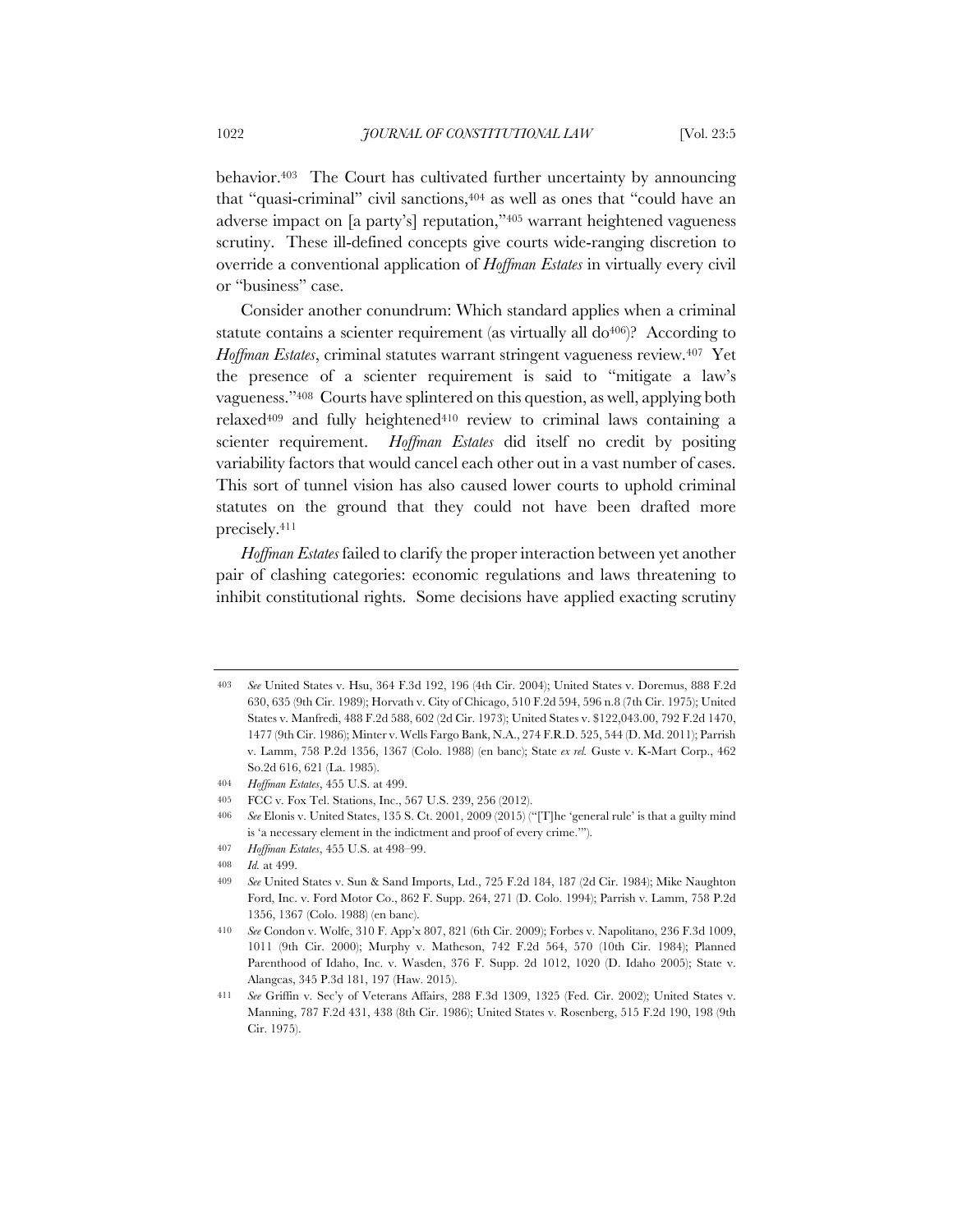to laws restricting commercial speech $412$  and ones impairing constitutional property rights,413 notwithstanding the presence of a paradigmatic lowscrutiny consideration. Others, however, have declined to afford commercial-speech regulations the full benefit of "constitutional" vagueness review.414

*Hoffman Estates* is also silent on whether civil laws implicating constitutional rights should be reviewed as stringently as their criminal counterparts. One court has held that *all* such laws must receive the same demanding scrutiny, "[r]egardless of whether a statute is civil or criminal in nature."<sup>415</sup> Other decisions, however, have applied only "mixed"<sup>416</sup> or "loosen[ed]"417 scrutiny to civil enactments implicating constitutional rights. Relatedly, several courts—presupposing the possibility of hybrid inputs have applied merely an intermediate level of scrutiny (such as a "moderately stringent" test<sup>418</sup>) to criminal laws not perceived to threaten constitutional rights. These decisions are difficult to reconcile with the Supreme Court's insistence that "the most exacting vagueness standard" applies to criminal statutes, whatever their effect on constitutional rights.<sup>419</sup>

Finally, it is unclear why certain low-scrutiny contexts—such as military regulations, school policies, and public-employment rules—deserve to override other features that typically trigger demanding vagueness review. For example, the challenger in *Parker v. Levy* (an Army dermatologist) was "sentenced to dismissal from [military] service, forfeiture of all pay and allowances, and confinement for three years at hard labor" for speaking out

<sup>412</sup> *See* NAACP v. Button, 371 U.S. 415, 423, 433 (1963) (requiring "narrow specificity" of a law regulating the "solicitation of legal business"); Accounting Outsourcing, LLC v. Verizon Wireless Personal Commc'ns, 329 F. Supp. 2d 789, 805 (M.D. La. 2004) ("[B]ecause the TCPA regulates constitutionally protected commercial speech, it must satisfy a more rigid vagueness test . . . .").

<sup>413</sup> *See* Yoder v. City of Bowling Green, No. 3:17 CV 2321, 2019 WL 415254, at \*4 n.4 (N.D. Ohio Feb. 1, 2019) (clarifying that a more exacting standard applies when "property rights" are at stake); City of Norwood v. Horney, 853 N.E.2d 1115, 1143 (Ohio 2006) (holding that eminent-domain laws warrant "the heightened standard of review employed for a statute . . . implicat[ing] a First Amendment or other fundamental constitutional right").

<sup>414</sup> *See supra* note 233.

<sup>415</sup> CFPB v. ITT Educ. Servs., 219 F. Supp. 3d 878, 900 (S.D. Ind. 2015).

<sup>416</sup> Gay Men's Health Crisis v. Sullivan, 792 F. Supp. 278, 293 (S.D.N.Y. 1992).

<sup>417</sup> O'Toole v. O'Connor, No. 2:15-cv-1446, 2016 WL 4394135, at \*16 (S.D. Ohio 2016).

<sup>418</sup> Copeland v. Vance, 893 F.3d 101, 114 (2d Cir. 2018) (quoting Betancourt v. Bloomberg, 448 F.3d 547, 553 (2d Cir. 2006)); Condon v. Wolfe, 310 F. App'x 807, 821 (6th Cir. 2009) (quoting *Bloomberg*, 448 F.3d at 553); *see also* United States v. Posters 'N' Things Ltd., 969 F.2d 652, 659 (8th Cir. 1992) (applying "neither the most stringent nor the most tolerant of tests").

<sup>419</sup> Sessions v. Dimaya, 138 S. Ct. 1204, 1213 (2018) (plurality opinion). Still, under the *Hoffman Estates* framework, it stands to reason that constitutionally fraught criminal statutes ought to be reviewed *doubly* stringently.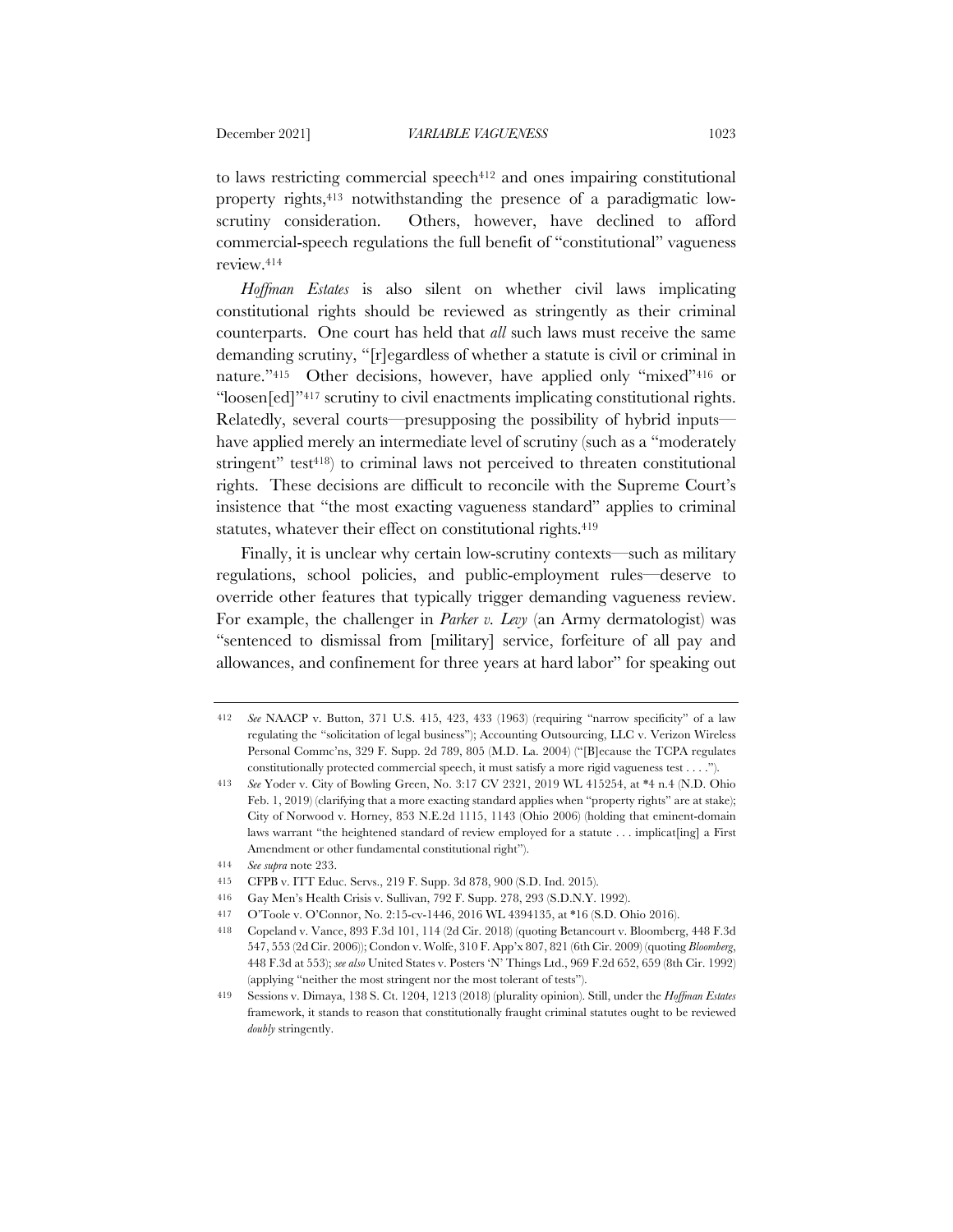against the Vietnam War.420 Notwithstanding these devastating consequences and the flagrant suppression of political expression, the Court permitted Congress to legislate "with greater breadth and with greater flexibility" in the military setting—full stop.421 *Levy* exemplifies the Court's penchant for virtually immunizing certain institutional settings from vagueness challenges, regardless of the resulting hardships.

Heeding this lesson, lower courts have held that public entities enjoy "broad discretion"422 to fire civil servants for "conduct unbecoming" of their positions,423 as well as "broad authority" to expel unruly students.424 It is apparently irrelevant that these actions can be deeply stigmatizing, threatening serious harm to the personal and professional reputations of supposed transgressors. We should not be surprised when courts likewise level down—without explanation—in new contexts implicating both highand low-scrutiny considerations.425

The tensions explored in this Section are exacerbated by persistent disagreement over how to apply each *Hoffman Estates* factor, as well as the unrelenting expansion of specialized scrutiny contexts. If vagueness variability is to accomplish its underlying goals—and exert any real constraining force—its operative principles must be drastically simplified and realigned with the basic purposes of tiered review.

## *B. A Path Forward*

# *1. Bidding Farewell to* Hoffman Estates

The *Hoffman Estates* formulation has persisted for nearly forty years without material modification or refinement. It is no minor accomplishment for a doctrinal framework to have achieved such staying power—and to have evaded any serious effort at revision. But as I hope to have demonstrated, *Hoffman Estates*'s shortcomings are far too profound to permit continued

<sup>420</sup> Parker v. Levy, 417 U.S. 733, 736, 738–39 (1974); *see also* Stan Thomas Todd, Note, *Vagueness Doctrine in the Federal Courts: A Focus on the Military, Prison, and Campus Contexts*, 26 STAN. L. REV. 855, 870 (1974) (noting that "[i]n the military ... context[] especially, the potential severity of the sanctions is tremendous").

<sup>421</sup> *Levy*, 417 U.S. at 756.

<sup>422</sup> Hernandez v. Bailey, 716 F. App'x 298, 305 (5th Cir. 2018).

<sup>423</sup> *See, e.g.*, Flanagan v. Munger, 890 F.2d 1557, 1569 (10th Cir. 1989) (police officer); Wishart v. McDonald, 500 F.2d 1110, 1116 (1st Cir. 1974) (schoolteacher).

<sup>424</sup> Sypniewski v. Warren Hills Reg'l Bd. of Educ., 307 F.3d 243, 260 (3d Cir. 2002).

<sup>425</sup> *See* United States v. Soltero, 510 F.3d 858, 866 (9th Cir. 2007) (commenting that district courts enjoy "broad" latitude to set conditions of supervised release, "even when [they] affect fundamental rights").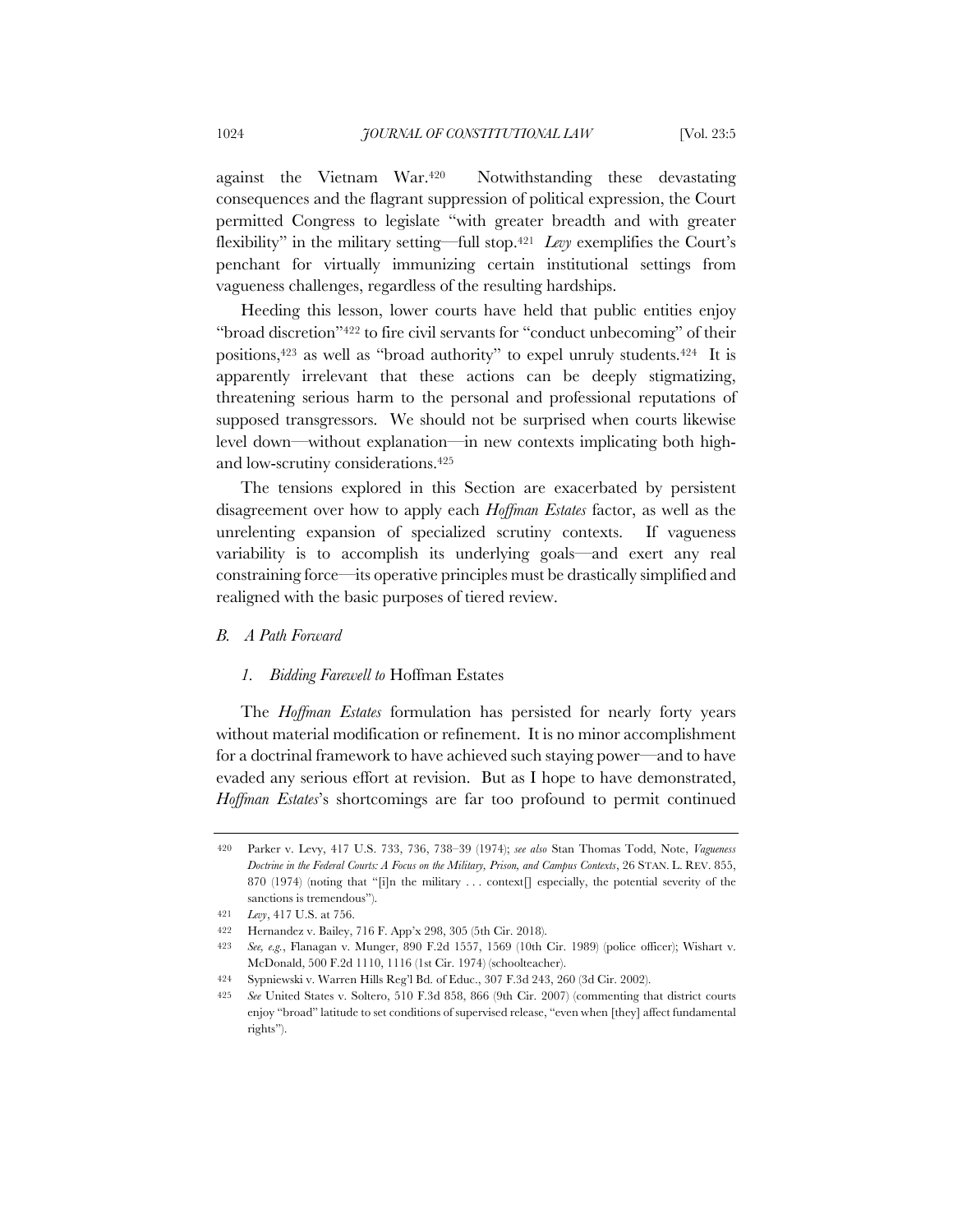inertia. A reformulated variability test is urgently needed—one that should begin by wiping clean the existing quartet of canonical variability factors.

First, the Court should cease categorizing challenged enactments as "economic" or "noneconomic" in nature. The meaning of that term is subject to deep theoretical contestation, and a law's classification as "economic" (or not) is a poor proxy for the rule's stated justifications.<sup>426</sup> Those underlying purposes, moreover, bear little connection to the question *Hoffman Estates* claimed to be answering: how much imprecision the Constitution tolerates in various legal settings. Vagueness doctrine already contains superior tools for holding sophisticated actors to a stricter fair-notice standard. *Hoffman Estates*'s first variability factor should thus be discarded as a failed experiment.

Second, any lingering suggestion of a strict civil/criminal divide should suffer the same fate. To be sure, that distinction enjoys deep constitutional roots and reflects a sensible rule of thumb in most vagueness cases.427 But it is patently untrue that "the consequences of imprecision" entailed by civil penalties are, across the board, "qualitatively less severe" than their criminal counterparts.428 And the current phrasing fails to account for another obvious truth: that extraordinarily severe civil and criminal laws should not be scrutinized comparably to garden-variety prohibitions. Yet lower courts regularly employ a rigidly binary classification scheme, citing the apparent constraints of *Hoffman Estates*. The Court's recognition of a sphere of "quasicriminal" enactments evinces its justified discomfort with relying on crude proxies for consequentialism, even if it has not fully embraced direct and unmediated consequentialism.

Third, the presence or absence of a scienter requirement has no bearing on "[t]he degree of vagueness that the Constitution tolerates"429 in adjacent prohibitory language. This *Hoffman Estates* factor—which the Court has never attempted to justify in variability terms—has always been a conceptual misfit. A refined variability framework should jettison the present focus on

<sup>426</sup> Justice Marshall once leveled a similar critique in the equal-protection context: "[I]n focusing obsessively on the appropriate label to give its standard of review, the Court fails to identify the interests at stake . . . ." City of Cleburne v. Cleburne Living Ctr., Inc., 473 U.S. 432, 478 (1985) (Marshall, J., concurring in the judgment in part and dissenting in part).

<sup>427</sup> *See, e.g.*, Addington v. Texas, 441 U.S. 418, 423–24 (1979) (explaining that, in the criminal context, "the interests of the defendant are of such magnitude" that "our society imposes almost the entire risk of error upon itself"); McLaughlin v. Florida, 379 U.S. 184, 192 (1964) (asserting that "the power of the State weighs most heavily" in criminal cases).

<sup>428</sup> Vill. of Hoffman Estates v. Flipside, Hoffman Estates, Inc., 455 U.S. 489, 499 (1982).

<sup>429</sup> *Id.* at 498.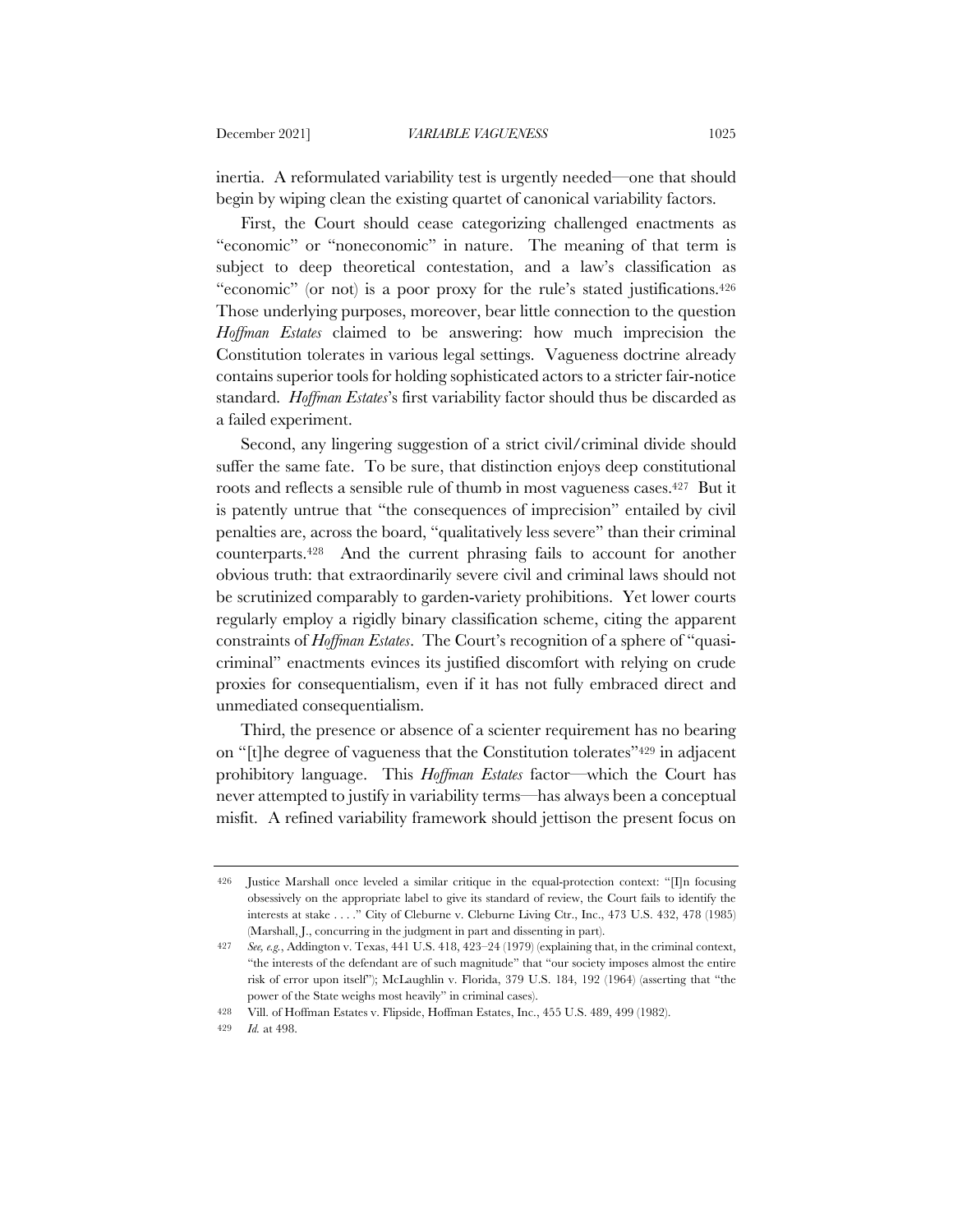scienter, thereby teeing up a more salient question: whether (and if so, when) a mens rea element can aid in satisfying whatever standard of clarity applies in a given context.

Finally, vagueness doctrine should cease inquiring into whether a challenged law "threatens to inhibit"—or would otherwise affect—the exercise of constitutional rights.430 This recommendation will surely be controversial. *Hoffman Estates* characterized this variability factor as "perhaps the most important,"431 and Professor Amsterdam's seminal student note had identified vagueness doctrine's *raison d'être* as creating "an insulating buffer zone of added protection at the peripheries of several of the Bill of Rights freedoms."432 Modern scholarship has similarly underscored the capacity of vagueness doctrine to realize the First Amendment value of expressive equality.433

But it has never been adequately explained why vagueness review must entail a *formal determination* about the reach of one or more constitutional rights. The Court has observed that "[w]hen speech is involved, rigorous adherence to [vagueness] requirements is necessary to ensure that ambiguity does not chill protected speech."434 But First Amendment law already contains a mechanism for ensuring that regulations will not "deter or 'chill' constitutionally protected speech": the concept of overbreadth.435 It is unclear why vagueness review should function as an inordinately strict shadow First Amendment doctrine, leading to the invalidation of laws that would survive ordinary analysis. Nor has the Court explained why vagueness doctrine—uniquely—should be used to combat chilling effects on *all* constitutional rights, thereby grafting overbreadth principles onto doctrines that have never benefited from such prophylactic safeguards.436 In any event, nearly all constitutional-rights doctrines involve some sort of tailoring analysis that asks whether governments have regulated disproportionately

<sup>430</sup> *Id.* at 499.

<sup>431</sup> *Id.*

<sup>432</sup> Amsterdam, *supra* note 157, at 75.

<sup>433</sup> *See* Sun, *supra* note 264, at 157–70 (examining the Court's use of vagueness doctrine to advance racial justice during the Civil Rights Movement).

<sup>434</sup> FCC v. Fox Tel. Stations, Inc., 567 U.S. 239, 253–54 (2012).

<sup>435</sup> Virginia v. Hicks, 539 U.S. 113, 119 (2003); *see also* United States v. Sineneng-Smith, 140 S. Ct. 1575, 1585 (2020) (Thomas, J., concurring) (contending that "vagueness doctrine's application in the First Amendment context" is functionally indistinguishable from overbreadth doctrine).

<sup>436</sup> *See* United States v. Salerno, 481 U.S. 739, 745 (1987) ("[W]e have not recognized an 'overbreadth' doctrine outside the limited context of the First Amendment."); New York v. Ferber, 458 U.S. 747, 768 (1982) (noting that overbreadth doctrine "is predicated on the sensitive nature of protected expression").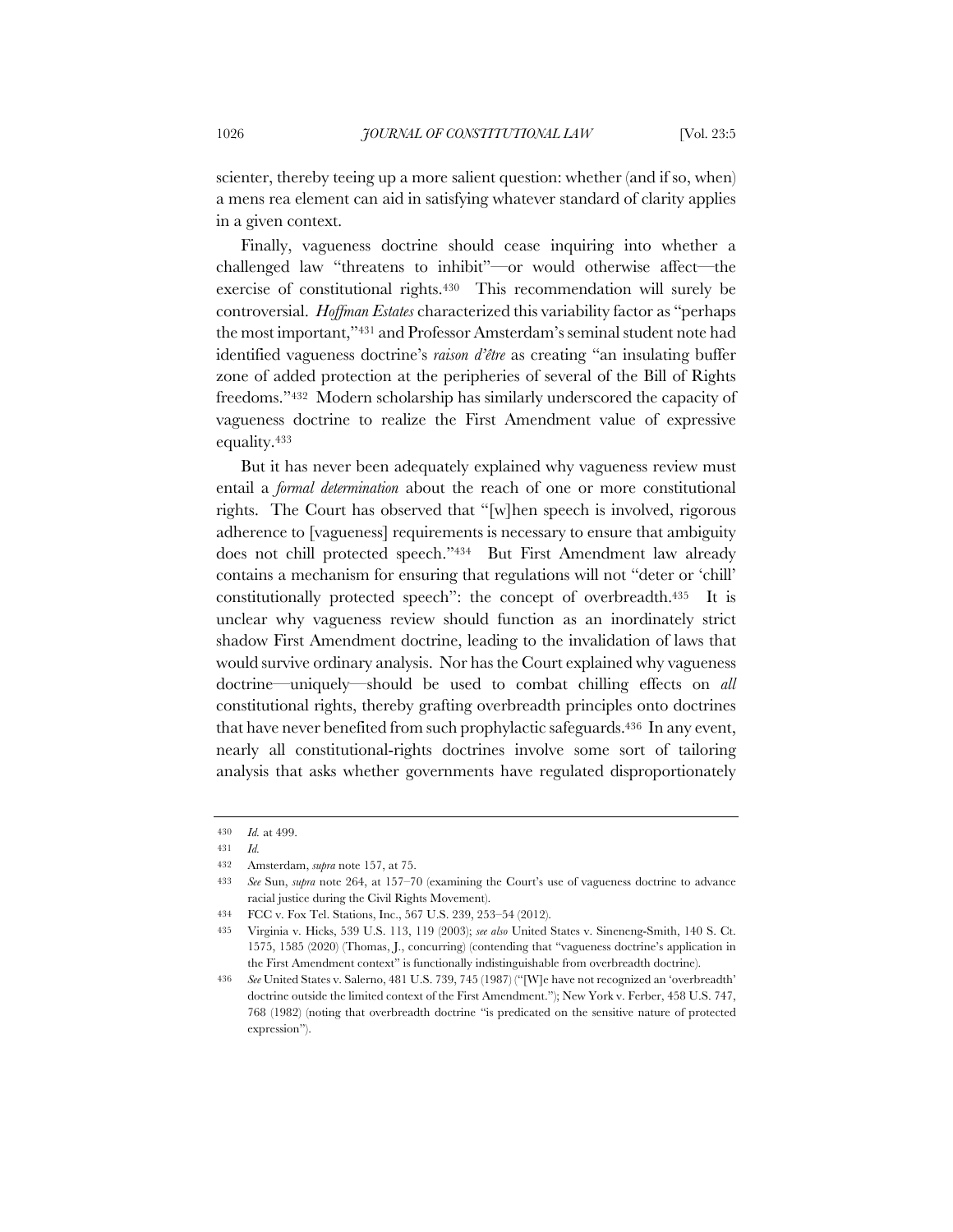broadly in relation to their avowed goals.437 The breadth and unintelligibility of rights-affecting enactments can be fully accounted for at this stage.438 Put differently, courts could just as easily underscore the strength of rights claims by invoking credible vagueness concerns, rather than the other way around.

Even if it is still true that vagueness doctrine is "chiefly an instrument of buffer-zone protection,"439 that would not justify elevating constitutional concerns to the surface of vagueness doctrine. Vagueness review has also been prominently deployed to "curb ... law's use for racialized social control."440 Yet the Supreme Court has never prescribed heightened vagueness review for enactments that raise a suspicion of racial animus. In fact, one of the doctrine's core virtues is that it "does *not* compel judges to ascribe ill will or bad faith" to governmental actors;<sup>441</sup> the doctrine's structure simply creates the conditions for the fulfillment of other constitutional values.442 That salutary feature will persist whether or not judges must make second-order constitutional determinations in order to resolve vagueness claims.

Until now, moreover, the immense costs of "constitutional" vagueness review have gone overlooked. Predicating heightened scrutiny on the presence of constitutional implications encourages cursory pronouncements that threaten to distort the broader fabric of constitutional decisionmaking. For courts inclined to make constitutional law only after careful reflection, moreover, this type of bundled adjudication expends precious resources in service of the ancillary task of scrutiny-setting. This feature of vagueness variability also frustrates litigant autonomy by depriving plaintiffs of the ability to secure a stand-alone vagueness ruling unencumbered by explicit or implicit rights holdings. And if a liberty or property interest must be implicated for vagueness doctrine to apply in the first place, formally accounting for effects on constitutional values blurs the distinction between

<sup>437</sup> Dan T. Coenen, *Quiet-Revolution Rulings in Constitutional Law*, 99 B.U. L. REV. 2061, 2084–85 (2019).

<sup>438</sup> *See* Collings, *supra* note 153, at 220 ("The result can be more simply reached by stating that the statute . . . violates the principles of the First Amendment . . . ."); Note, *Void for Vagueness: An Escape from Statutory Interpretation*, 23 IND. L.J. 272, 284 (1948) ("Its invalidity could be urged from the standpoint of vagueness. However, could it not be as strongly argued that the statute was invalid because it conflicted with the First Amendment by restricting legitimate activity?").

<sup>439</sup> Amsterdam, *supra* note 157, at 85.

<sup>440</sup> Cynthia Godsoe, *Recasting Vagueness: The Case of Teen Sex Statutes*, 74 WASH. & LEE L. REV. 173, 243 (2017).

<sup>441</sup> Sun, *supra* note 264, at 185 (emphasis added).

<sup>442</sup> *See* Peter W. Low & Joel S. Johnson, *Changing the Vocabulary of the Vagueness Doctrine*, 101 VA. L. REV. 2051, 2060 (2015) (contending that "[v]agueness cases are often controlled by factors extraneous to vagueness doctrine").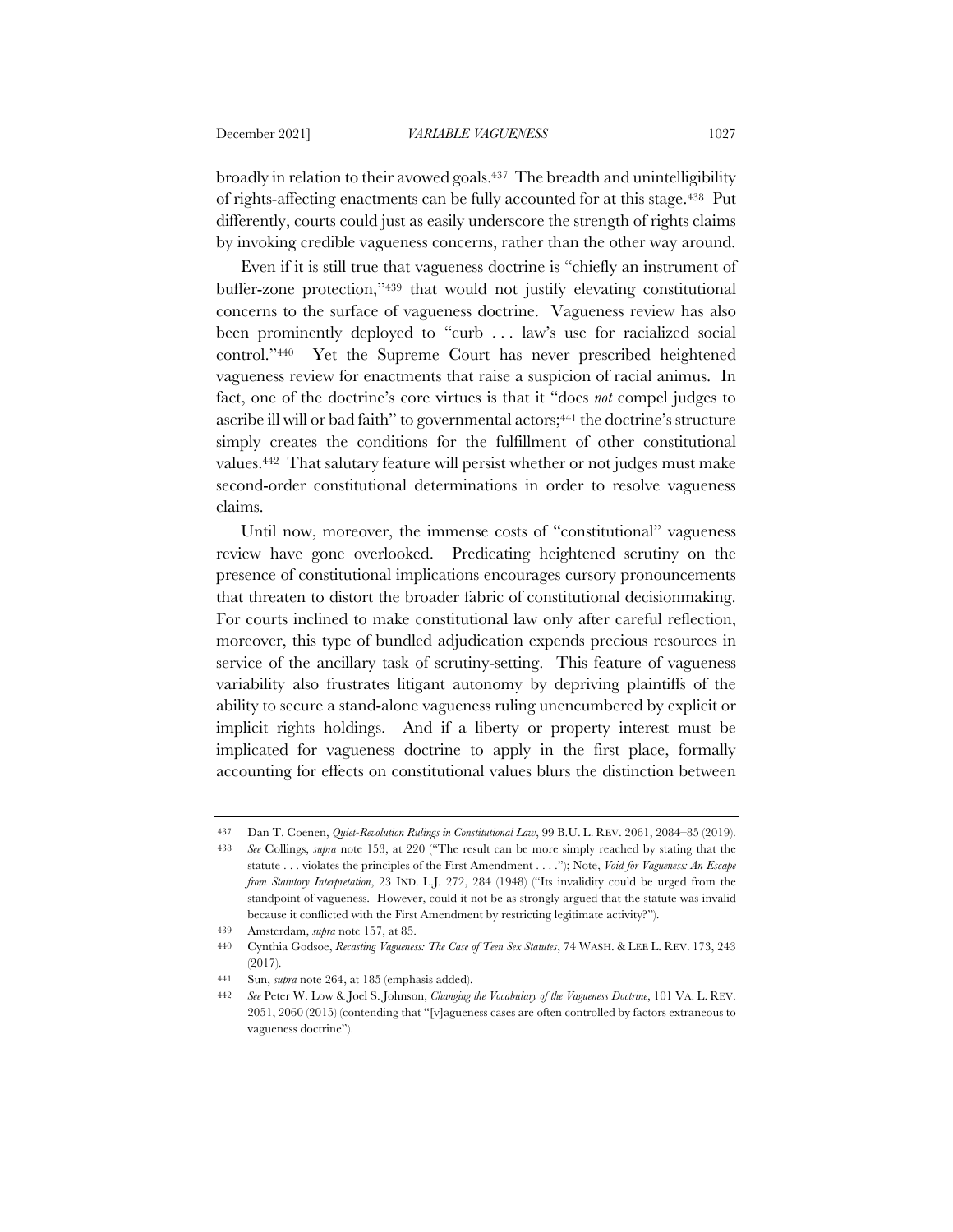enactments warranting *stringent* vagueness review and those warranting *any* vagueness review.

## *2. A Successor Framework—and Its Benefits*

Before articulating my proposed test, a preliminary clarification is in order. My framework would regard the level-of-scrutiny inquiry as a mandatory phase in the order of operations. Much modern vagueness adjudication simply elides this step altogether, as if a controlling framework had never been announced.<sup>443</sup> Such haphazard decisionmaking should be decisively curbed. To be sure, respecting the authoritative character of variability doctrine would not require the selection of a level of scrutiny in every case; courts could bypass that threshold question if the rigor of review would make no practical difference. But my model would require that such an assumption be made explicit, as is routinely done in other contexts.444

In place of the timeworn *Hoffman Estates* test, I propose a simplified twostep framework for selecting a level of vagueness scrutiny. Under this approach, the underlying purposes of variability would no longer clash with their implementing rules; they would *become* the rules.

At *step one*, courts should identify the penalty authorized by a challenged law (or the penalty actually imposed)—as well as any other collateral consequences445—and select a level of scrutiny corresponding directly with the severity of these inputs. In this way, courts would examine the true "consequences of imprecision"446 rather than imperfect substitutes for that criterion. This approach would liberate judges to intensify their scrutiny of laws that are nominally civil in character, but that are experienced as harshly as criminal deprivations. Devising a sanction-centric variability framework would also forestall a misconception prevalent among lower courts: that criminal laws cannot receive exacting scrutiny unless constitutional concerns are also present.447 And a penalty-based approach would encourage courts to focus on which types of burdens trigger vagueness review in the first

<sup>443</sup> *See supra* Part I.B.

<sup>444</sup> *See, e.g.*, Reed v. Town of Gilbert, 135 S. Ct. 2218, 2239 (2015) (Kagan, J., concurring) (explaining that, in an earlier case, the Court "did not need to, and so did not, decide the level-of-scrutiny question because the law's breadth made it unconstitutional under any standard"); Dist. of Columbia v. Heller, 554 U.S. 570, 628–29 (2008) (holding that the challenged law would fail under "any of the standards of scrutiny that we have applied").

<sup>445</sup> *See* Lawrence v. Texas, 539 U.S. 558, 576 (2003) (recognizing that "the Texas criminal conviction carries with it the other collateral consequences always following a conviction").

<sup>446</sup> Vill. of Hoffman Estates v. Flipside, Hoffman Estates, Inc., 455 U.S. 489, 499 (1982).

<sup>447</sup> *See supra* note 418 and accompanying text.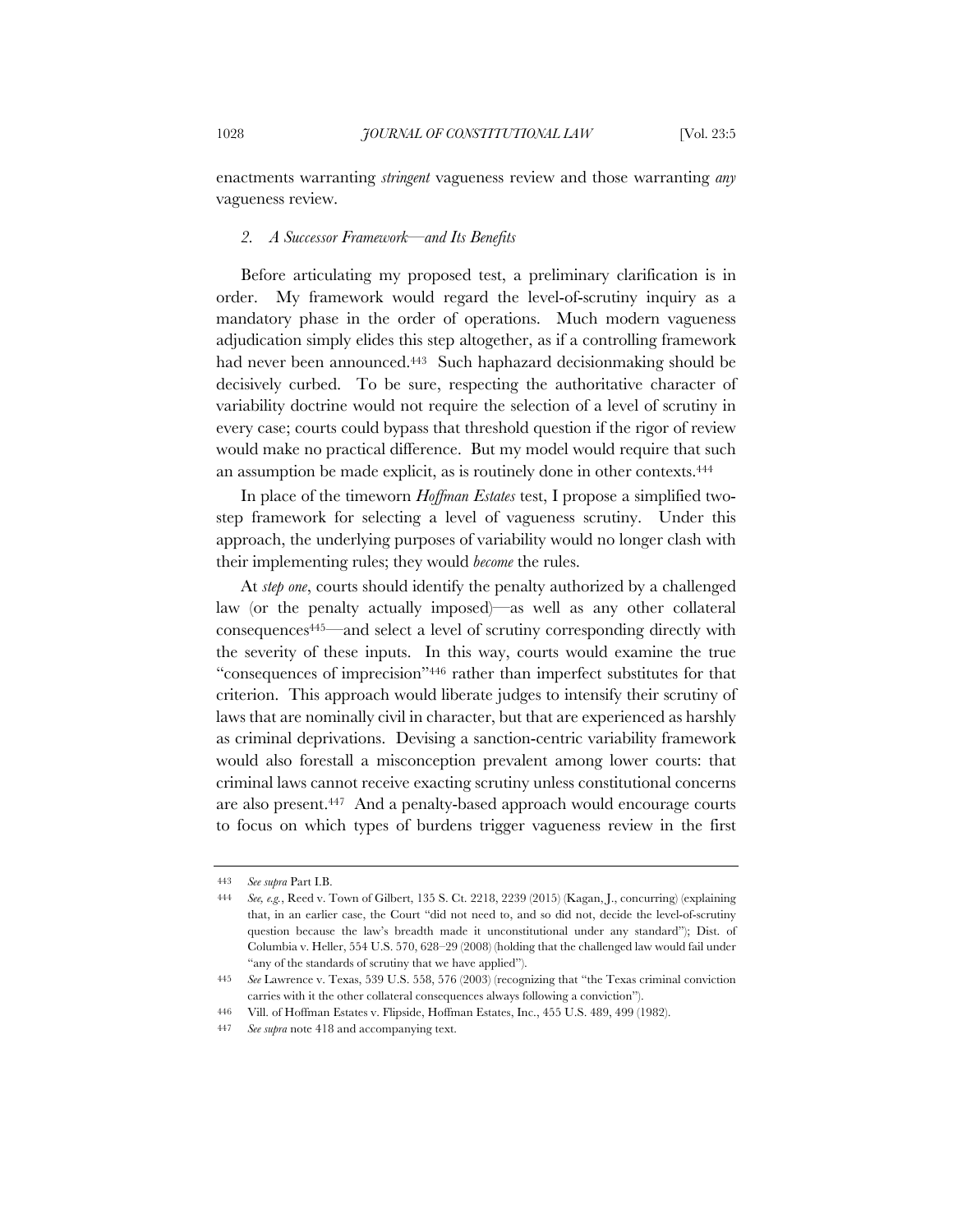place—a question that the Supreme Court has *still* never answered satisfactorily.

To be sure, the type of unalloyed consequentialism I am proposing would require courts to develop a new vocabulary of vagueness variability. Rather than employing the ill-defined language of relativity—reviewing laws "less strict[ly]"<sup>448</sup> or "more stringent[ly]"<sup>449</sup> than some unspecified median enactment—courts would begin characterizing the level of vagueness scrutiny in absolute terms. At least some growing pains are to be expected under this regime. But in assessing the severity of a deprivation, courts could draw upon the familiar framework of procedural due process, under which the amount of process required depends on the "nature of the private interest . . . affected."450 And any remaining transition costs would be a small price to pay for a concomitant increase in theoretical coherence.

Once a level of scrutiny has been selected at step one, at *step two*, courts should determine whether to make an upward or downward adjustment based on the nature of the regulated class. If a prohibition governs the conduct of juveniles—or has been applied to a juvenile—then an especially demanding form of scrutiny should apply. But if the challenged law employs idiomatic language intelligible to a distinct subgroup, then courts should tolerate more linguistic imprecision than would be permitted for laws regulating society as a whole.451 In this way, the intuition behind *Hoffman Estates*'s "economic" category—that sophisticated actors should be treated less forgivingly than non-experts—would be advanced directly, rather than through misguided stand-in principles. And to avoid unguided judicial forays into technical domains, if the government wishes to receive the benefit of this form of review, it should bear the burden of demonstrating that a specialized body of relevant knowledge exists within the regulated community.

<sup>448</sup> *Hoffman Estates*, 455 U.S. at 498.

<sup>449</sup> *Id.* at 499.

<sup>450</sup> Turner v. Rogers, 564 U.S. 431, 444 (2011) (quotation marks omitted) (quoting Mathews v. Eldridge, 424 U.S. 319, 335 (1976)); *see also* Santosky v. Kramer, 455 U.S. 745, 759 (1982) ("In government-initiated proceedings to determine juvenile delinquency, civil commitment, deportation, and denaturalization, this Court has identified losses of individual liberty sufficiently serious to warrant imposition of an elevated burden of proof.") (citations omitted); Leading Case, Void-for-Vagueness Doctrine—*Sessions v. Dimaya*, 132 HARV. L. REV. 367, 374 (2018) ("Court[s] should lean on this precedent when weighing various civil injuries for purposes of vagueness analysis.").

<sup>451</sup> *See* Goldsmith, *supra* note 26, at 299 ("If a statute targeting a particular field uses terminology known within that field, granting that terminology its specialized meaning is consistent with ensuring that defendants receive fair notice of the law.").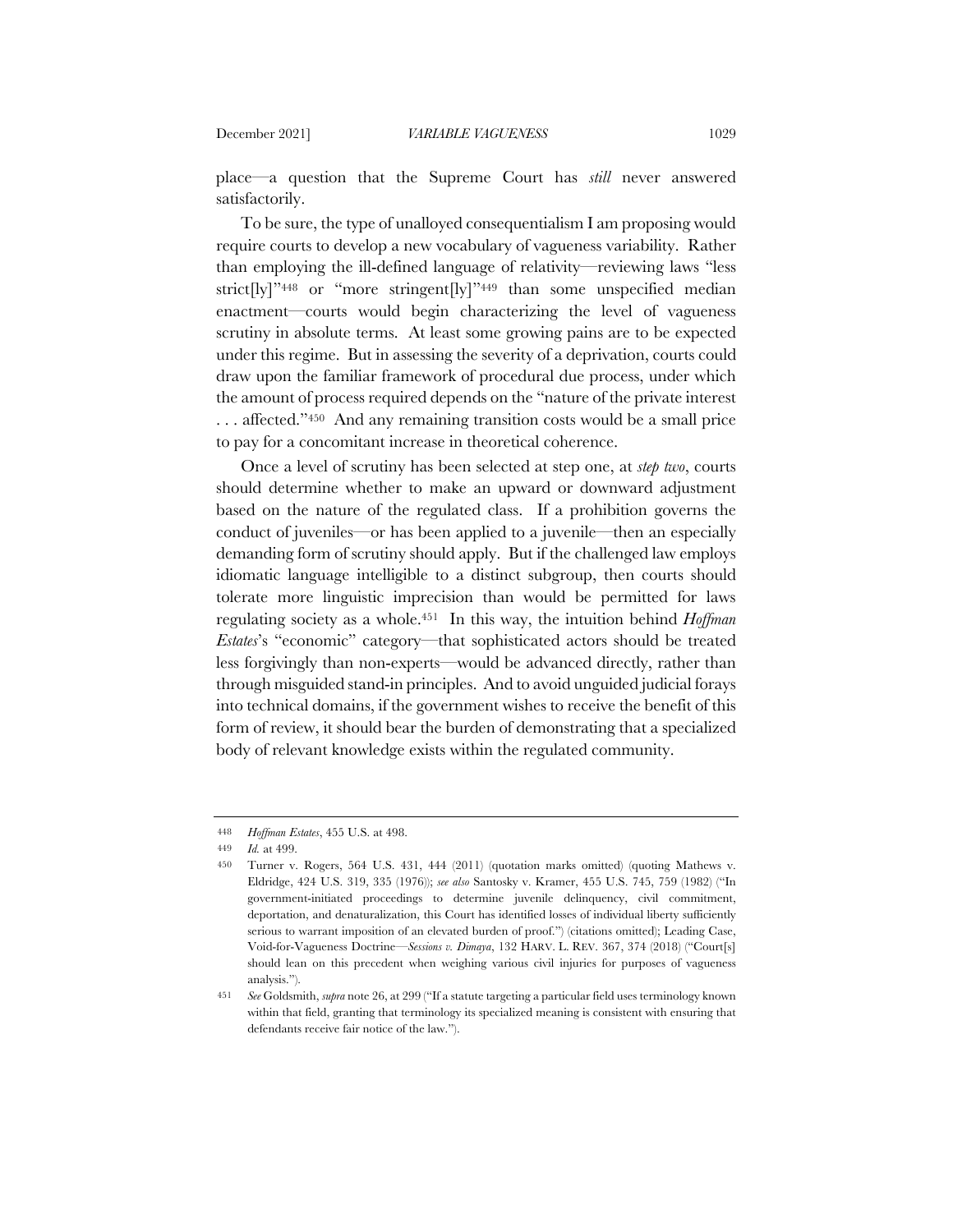These two considerations—the actual severity of penalties, followed by any tailored-fair-notice adjustments—should be the sole components of a modified variability framework. The Court should explicitly foreclose reliance on all other considerations at this threshold stage. Two of those factors in particular—the importance of a governmental interest and the impossibility of drafting more precisely—tend to operate as trumps, engulfing any consideration of statutory penalties. But if (for example) a vaguely worded criminal statute cannot be written any more clearly, then governmental goals must simply be pursued through other means. Legislatures ought not be able to evade their constitutional due-process obligations by regulating on especially important matters or characterizing certain subjects as "inherently discretionary."452 Nixing these criteria would greatly streamline tiered vagueness review by minimizing the frequency with which variability factors offset one another. Yet my proposal would still account for the distinctiveness of institutional structures like the military and the civil service, in which familiar "customs and usages" can impart recognizable meaning to otherwise-obscure enactments.453

Finally, the stare decisis costs of transitioning to my two-step framework would be surprisingly minimal. The "consequences of imprecision"454 have always been a chief concern of vagueness variability—so much so that the Court has twice reasoned directly from the severity of sanctions, including most recently in 2018.455 And the Court has already measured fair notice against the capacities of "business person[s] of ordinary intelligence"456 and "doctors 'of ordinary intelligence.'"457 Lower courts have exercised this tacit tailoring authority countless times over the decades,458 thereby fulfilling the ultimate objective of *Hoffman Estates*'s "economic regulation" test. The Court would remain free to account for a scienter requirement's effect on statutory clarity once a level of scrutiny had been properly chosen. And although discontinuing "constitutional" vagueness review would be a significant change, the simplification gains would vastly outweigh any pangs of doctrinal disruption. In fact, the disruption surely runs in both directions, insofar as

<sup>452</sup> Henry v. Jefferson Cty. Planning Comm'n, 215 F.3d 1318, at \*5 (4th Cir. 2000).

<sup>453</sup> Parker v. Levy, 417 U.S. 733, 746–47 (1974).

<sup>454</sup> Vill. of Hoffman Estates v. Flipside, Hoffman Estates, Inc., 455 U.S. 489, 499 (1982).

<sup>455</sup> *See supra* notes 130–133 and accompanying text.

<sup>456</sup> *Hoffman Estates*, 455 U.S. at 501; *see also* McGowan v. Maryland, 366 U.S. 420, 428 (1961) (using the phrase "business people of ordinary intelligence").

<sup>457</sup> Gonzales v. Carhart, 550 U.S. 124, 149 (2007) (quoting Grayned v. City of Rockford, 408 U.S. 104, 108 (1972)).

<sup>458</sup> *See supra* notes 353–370.